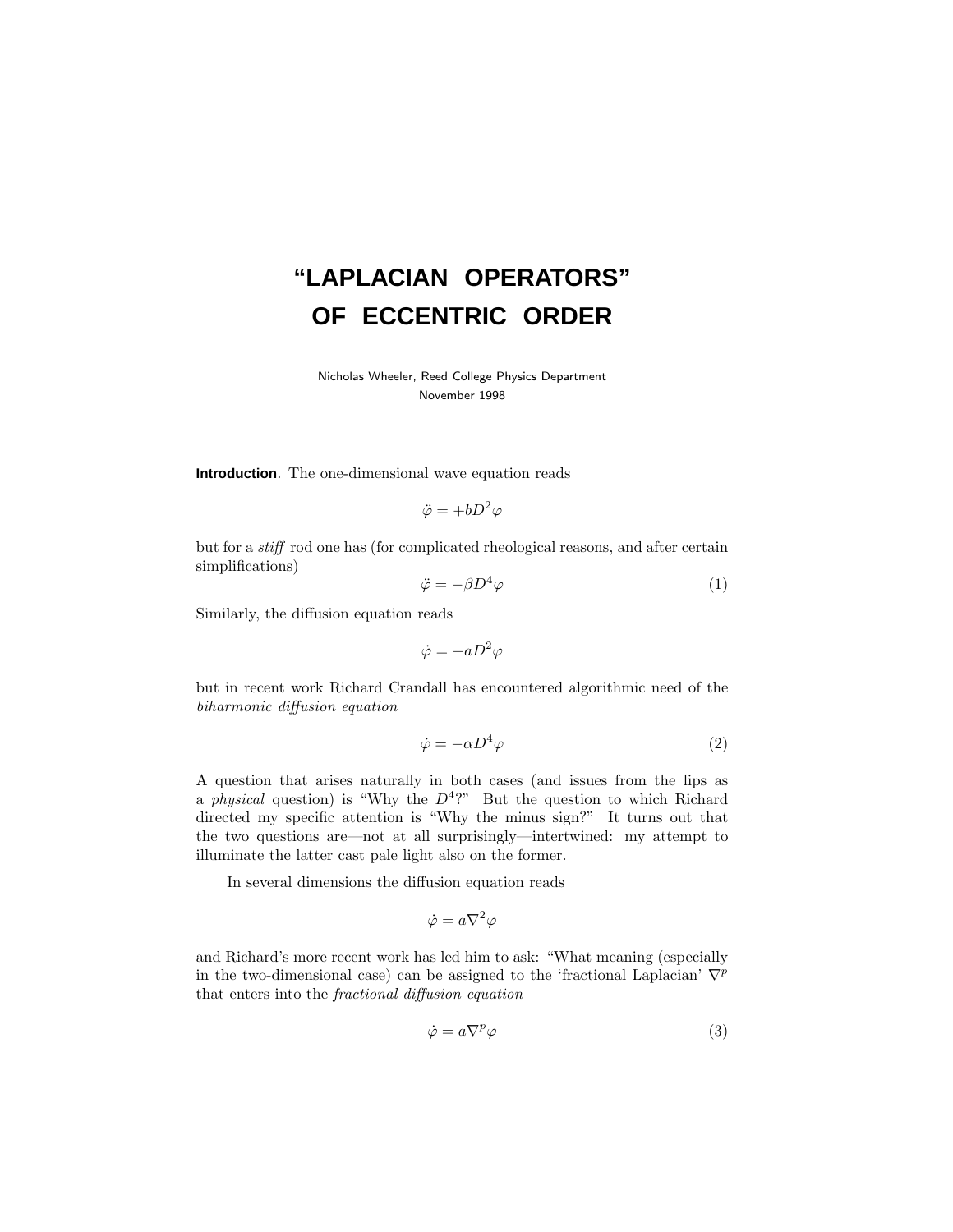On these pages I provide an account of my initial response  $(21)$  January  $1997$ to Richard's first question, and explore one possible approach to his (relatively more interesting) second question.

# **1. The sign problem in one dimension**. By definition

$$
Df(x) = \frac{e^{+\frac{1}{2}hD} - e^{-\frac{1}{2}hD}}{h}f(x)
$$
  
= 
$$
\frac{f(x + \frac{1}{2}h) - f(x - \frac{1}{2}h)}{h}
$$

with  $\lim h \downarrow 0$  understood. Similarly

$$
D^{2} f(x) = \left[\frac{e^{+\frac{1}{2}hD} - e^{-\frac{1}{2}hD}}{h}\right]^{2} f(x)
$$
  
= 
$$
\frac{f(x+h) - 2f(x) + f(x-h)}{h^{2}}
$$
  
= 
$$
-\frac{2}{h^{2}} \Big{f(x) - \langle f(x) \rangle \Big}
$$
  

$$
\langle f(x) \rangle \equiv \frac{1}{2} [f(x-h) + f(x+h)]
$$
 (4.1)

and by the same argument

$$
D^{4} f(x) = \left[\frac{e^{+\frac{1}{2}hD} - e^{-\frac{1}{2}hD}}{h}\right]^{4} f(x)
$$
  
=  $\frac{f(x + 2h) - 4f(x + h) + 6f(x) - 4f(x - h) + f(x - 2h)}{h^{4}}$   
=  $+\frac{6}{h^{4}}\Big{f(x) - \langle f(x) \rangle\Big}$   
 $\langle f(x) \rangle \equiv \frac{1}{6}\Big[-f(x - 2h) + 4f(x - h) + 4f(x + h) - f(x + 2h)\Big]$  (4.2)

The point of immediate interest is that the leading sign has flipped, then flopped, in accordance with the general pattern

$$
D^{2n} f(x) = (-)^n h^{-2n} {2n \choose n} \Big\{ f(x) - \langle f(x) \rangle \Big\} \quad : \quad n = 1, 2, 3, \dots \tag{4.n}
$$

where  $\langle f(x) \rangle$  becomes progressively more complicated, yet is never really very complicated; it uses binomial weights to favor nearer neighbors over more remote neighbors, but does so subject to a principle of sign alternation.

I describe now an alternative approach to the same problem. I find the following line of argument to be of some intrinsic interest, and will show in §2 that it serves to open some surprising doors. From

$$
f(x) = \int \delta(y - x) f(y) \, dy
$$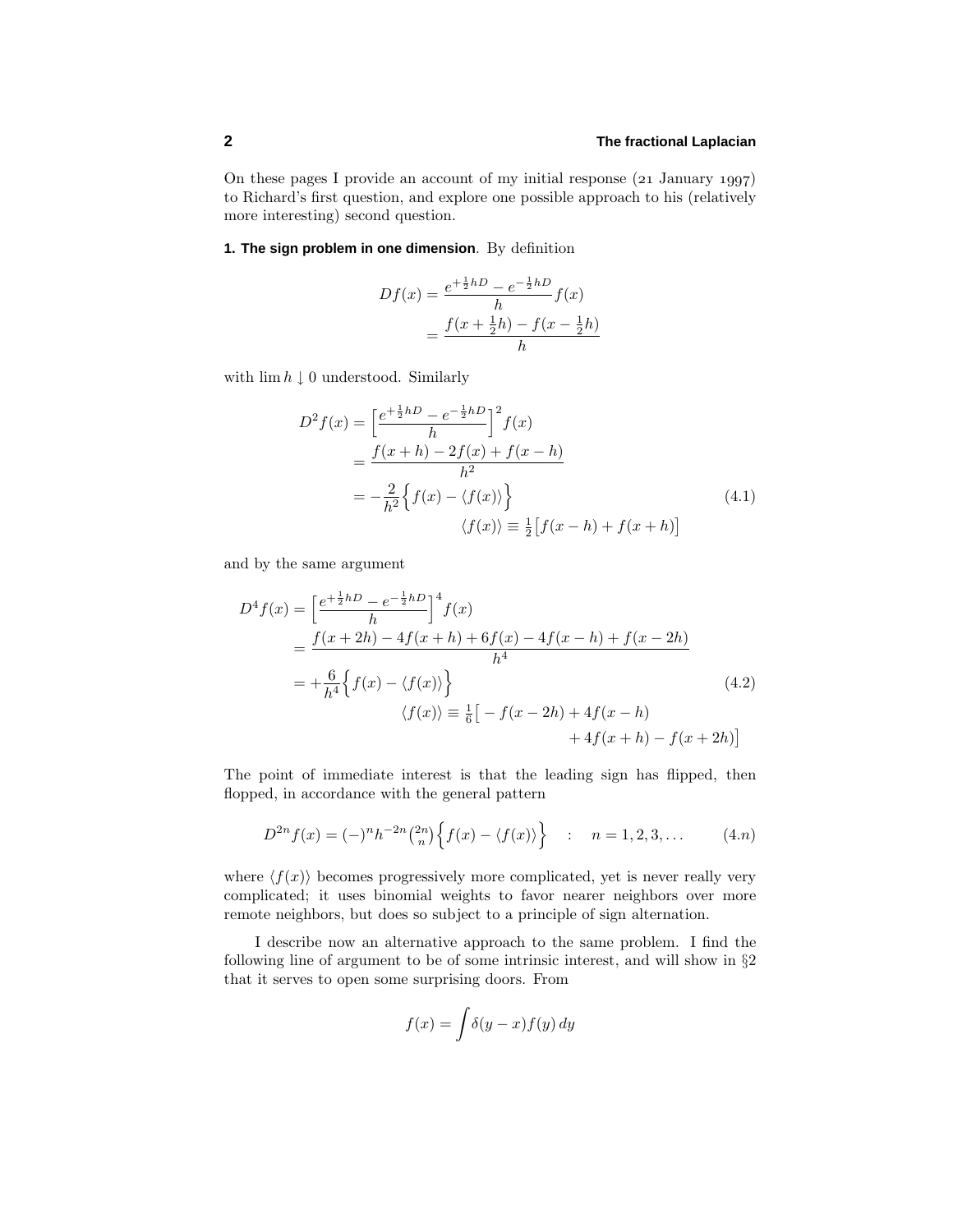#### **The sign problem in one dimension 3**

it follows that

$$
f'(x) = \int \delta(y - x) f'(y) dy
$$
  
=  $-\int \delta'(y - x) f(y) dy$  after integrating by parts  

$$
f''(x) = (-)^2 \int \delta''(y - x) f(y) dy
$$
  
:  

$$
f^{(n)}(x) = (-)^n \int \delta^{(n)}(y - x) f(y) dy
$$
 (5)

The  $(-)^n$  factor (which becomes invisible when *n* is even, and therefore cannot account for the "sign alternation phenomenon" to which Richard directed my attention) is a characteristic artifact of iterated integration-by-parts; in  $\S 2$  we will find it convenient (and easy) to achieve its elimination.

Adopt (as a matter of analytical convenience) the Gaussian representation<sup>1</sup> of the delta function

$$
\delta(y - x) = \lim_{\epsilon \downarrow 0} \frac{1}{\sqrt{2\pi\epsilon}} e^{-\frac{1}{2\epsilon}(y - x)^2}
$$
(6.0)

Then

$$
\delta^{(n)}(y-x) = \lim_{\epsilon \downarrow 0} \frac{1}{\sqrt{2\pi\epsilon}} \left( -\frac{1}{\sqrt{\epsilon}} \right)^n H e_n \left( \frac{y-x}{\sqrt{\epsilon}} \right) e^{-\frac{1}{2\epsilon}(y-x)^2} \tag{6. n}
$$

where  $He_n(z) \equiv (-)^n e^{\frac{1}{2}z^2} \left(\frac{d}{dz}\right)^n e^{-\frac{1}{2}z^2}$  serves to define the monic Hermite polynomials

$$
He_0(z) = 1
$$
  
\n
$$
He_1(z) = z
$$
  
\n
$$
He_2(z) = z^2 - 1
$$
  
\n
$$
He_3(z) = z^3 - 3z
$$
  
\n
$$
He_4(z) = z^4 - 6z^2 + 3
$$
  
\n
$$
He_5(z) = z^5 - 10z^3 + 15z
$$
  
\n
$$
He_6(z) = z^6 - 15z^4 - 45z^2 - 15
$$
  
\n:  
\n:  
\n
$$
He_{n+1}(z) = yHe_n(z) - nHe_{n-1}(z)
$$
\n(7)

$$
n\epsilon_{n+1}(z) - g n\epsilon_n(z) - n n\epsilon_{n-1}(z)
$$

Returning with this information to (5), we have

$$
D^{n} f(x) = \lim_{\epsilon \downarrow 0} \frac{1}{\sqrt{2\pi\epsilon}} \left(\frac{1}{\epsilon}\right)^{\frac{n}{2}} \int_{-\infty}^{+\infty} f(y) w_{n} \left(\frac{y-x}{\sqrt{\epsilon}}\right) dy \tag{8}
$$

with

$$
w_n(z) \equiv e^{-\frac{1}{2}z^2} H e_n(z) = \left(-\frac{d}{dz}\right)^n e^{-\frac{1}{2}z^2}
$$
\n(9)

 $1$  Other representations (see below) give rise to qualitatively similar results, but easily lead to nameless functions which lie outside the established canon of higher analysis.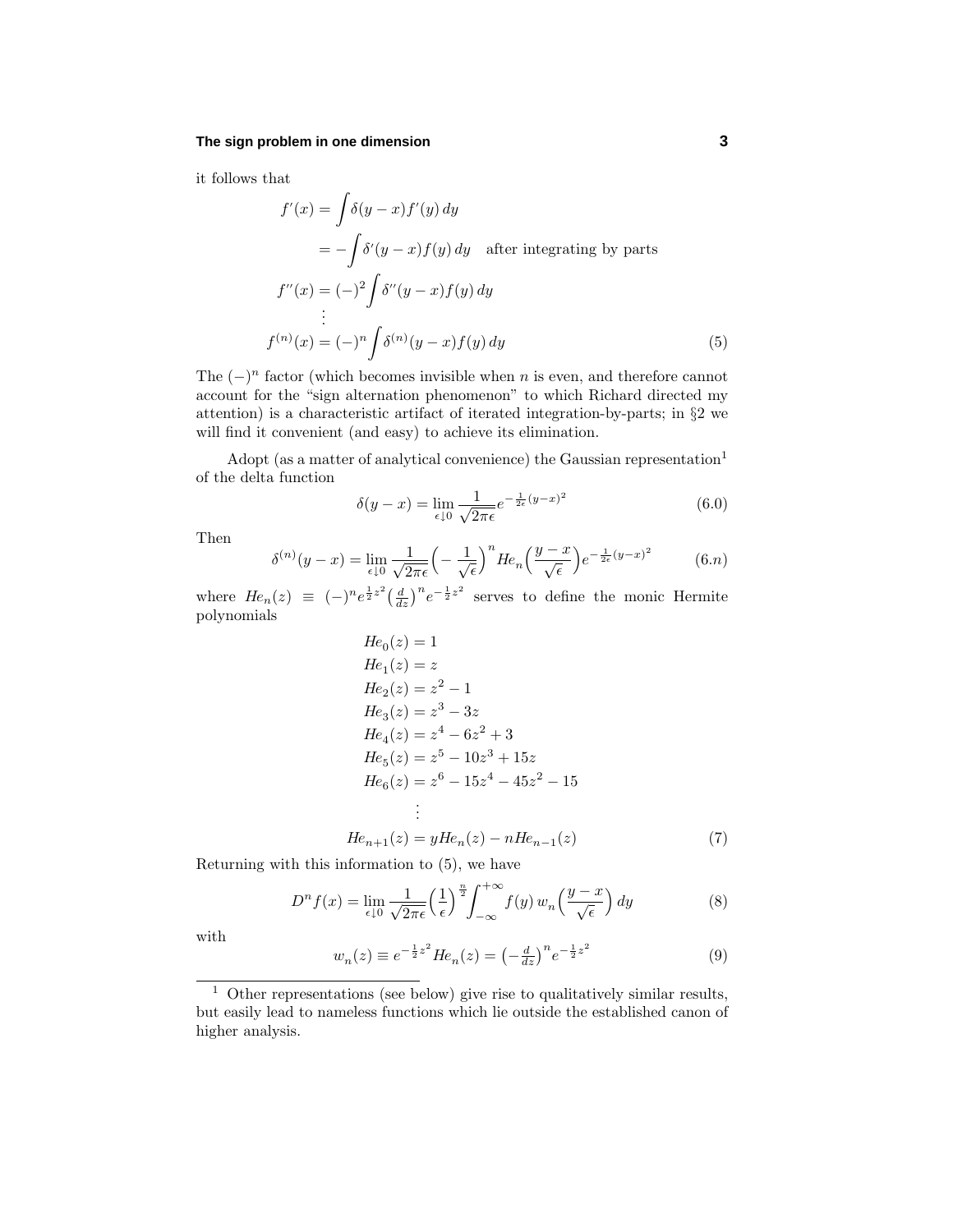

FIGURE 1: Superimposed graphs of  $w_0(z), w_2(z)$  and  $w_4(z)$ . One can look to  $(10.2)$  to figure out which is which

$$
He_0(0) = +1
$$
  
\n
$$
He_2(0) = -1
$$
  
\n
$$
He_4(0) = +3
$$

or one can simply count count axis crossings.

We have a lively interest at present only in the even cases  $n = 2m$ . Graphs of the weight functions  $w_0(z)$ ,  $w_2(z)$  and  $w_4(z)$  are superimposed in Figure 1. It is an implication of  $(9)$  that

$$
w_{2m}(0) = He_{2m}(0)
$$
\n(10.1)

and follows from (7) that  $He_{n+2}(0) = -(n+1)He_n(0)$  which (since  $He_0(0) = 1$ ) entails

$$
He_{2m}(0) = (-)^m 1 \cdot 3 \cdot 5 \cdots (2m-1) \qquad (10.2)
$$

The "sign alternation phenomenon" can, according to this result, be attributed  $\frac{1}{x}$  Gaussian representation (but *only* in that context)—to an elementary property of the Hermite polynomials.

I have in Figure 2 attempted to capture the essence of the process

$$
\lim_{\epsilon \downarrow 0} \left(\frac{1}{\epsilon}\right)^{\frac{n+1}{2}} w_n\left(\frac{y-x}{\sqrt{\epsilon}}\right)
$$

Figures 1 and 2 jointly serve to establish the sense in which  $(8)$  provides a continuous analog of (4); the weight function  $w_{2m}(\frac{y-x}{\sqrt{\epsilon}})$  favors neighborhoods near to *x* over neighborhoods more remote, but does so subject to a principle of sign alternation.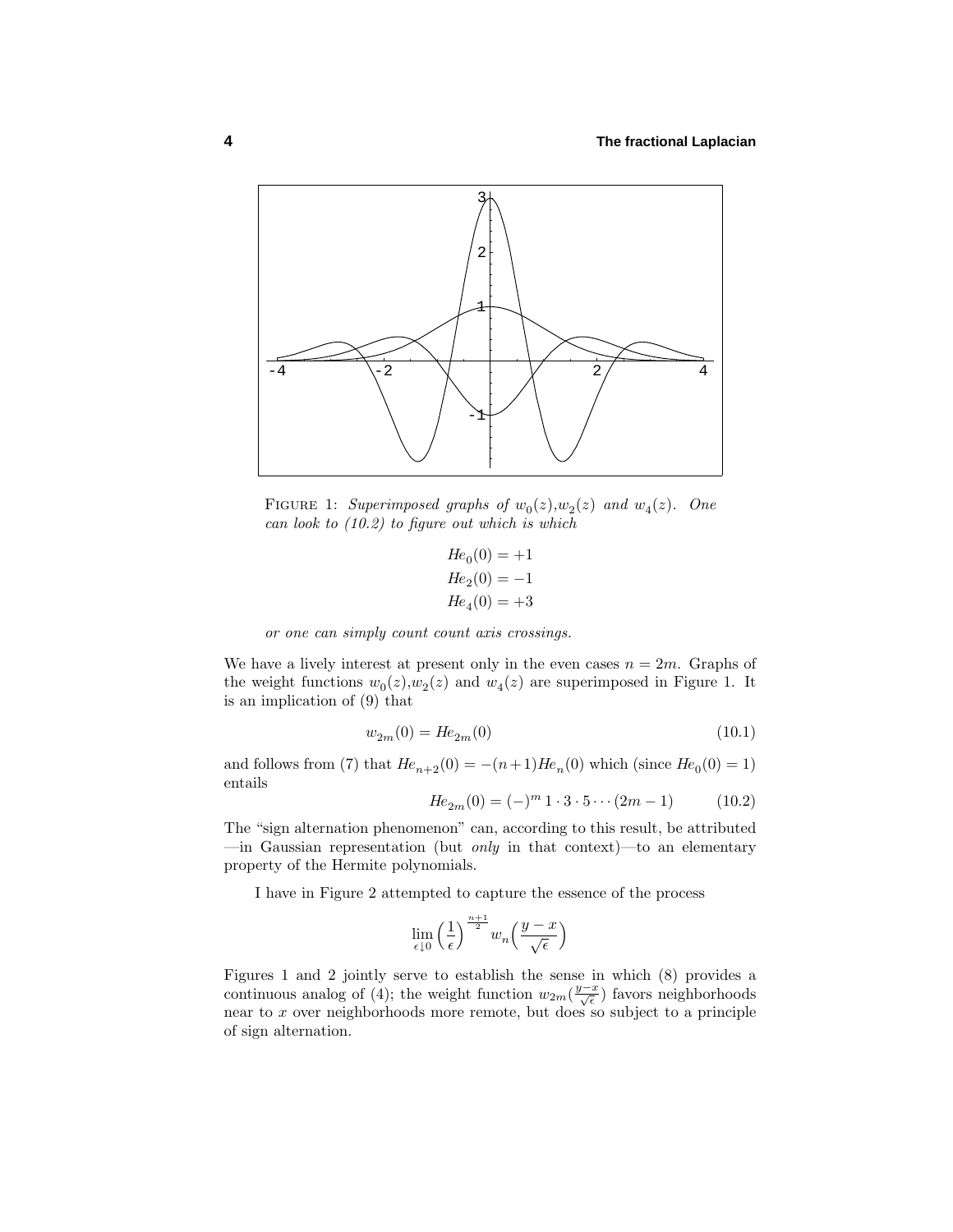

FIGURE 2: *Graphs of the function*  $\left(\frac{1}{\epsilon}\right)^{\frac{n+1}{2}} w_n \left(\frac{y-0}{\sqrt{\epsilon}}\right)$  in the case  $n=4$  with  $\epsilon = \frac{1}{2}$  and  $\epsilon = \frac{1}{3}$ . The latter is more compact, has enhanced extremal values, and illustrates the trend associated with the limiting process  $\epsilon \downarrow 0$ .

**2. A novel approach to the fractional calculus**. Though our interest in (8) was initially specific to cases in which  $n$  is even, the formula makes good sense for all integral values of *n*. My intention here will be to explore implications of the observation that it can be assigned a natural meaning even when *n* is non-integral.

Citizens well-established within the community of higher functions are the so-called "parabolic cylinder functions"  $D_{\nu}(x)$ , often called "Weber functions" and less often a confusing variety of other names. The elaborate theory of such functions is summarized in all the standard handbooks.<sup>2</sup> One has

$$
D_n(z) = e^{-\frac{1}{4}z^2} H e_n(z) \quad : \quad n = 0, 1, 2, \dots \tag{11}
$$

giving

$$
w_n(z) \equiv e^{-\frac{1}{4}z^2} D_n(z)
$$
 (12)

Returning with this information to (8), we have

$$
D^{n} f(x) = \lim_{\epsilon \downarrow 0} \frac{1}{\sqrt{2\pi}} \left(\frac{1}{\epsilon}\right)^{\frac{n+1}{2}} \int_{-\infty}^{+\infty} f(y) e^{-\frac{1}{4} \left[\frac{y-x}{\sqrt{\epsilon}}\right]^{2}} D_{n}\left(\frac{y-x}{\sqrt{\epsilon}}\right) dy \tag{13}
$$

<sup>&</sup>lt;sup>2</sup> See, for example, Erdélyi et al, Higher Transcendental Functions II (1953) Chapter 8; Abramowitz & Stegun, Handbook of Mathematical Functions (1964) Chapter 19; Magnus & Oberhettinger, Formulas  $\mathcal C$  Theorems for the Functions of Mathematical Physics (1954) Chapter 6, §3; Spanier & Oldham, An Atlas of Functions  $(1987)$  Chapter 46.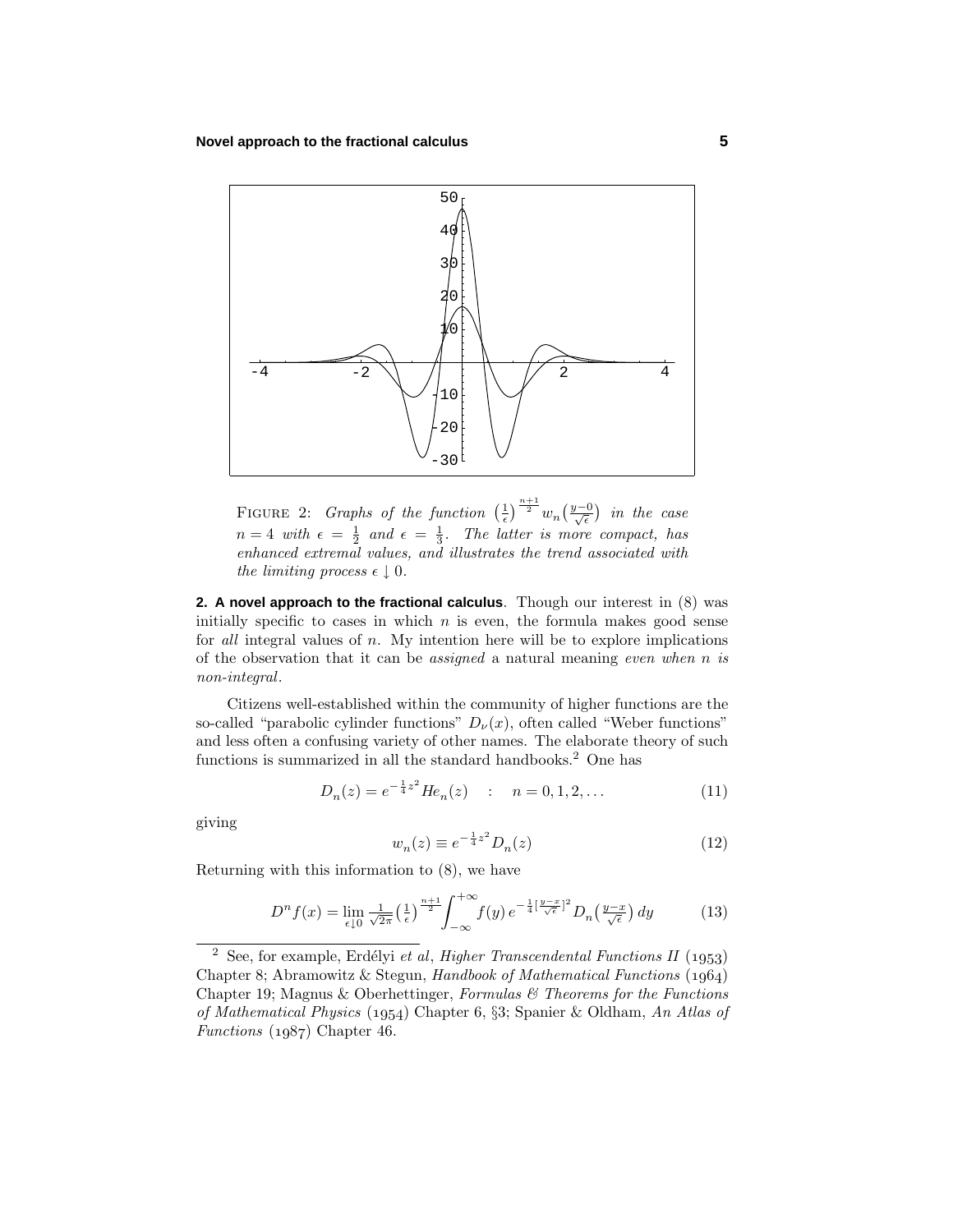The interesting point to which I would draw attention is that  $D_{\nu}(z)$  is well-defined for *all* real values of  $\nu$ . Does it therefore make sense to write (say)

$$
D^{\frac{1}{2}}f(x) = \lim_{\epsilon \downarrow 0} \frac{1}{\sqrt{2\pi}} \left(\frac{1}{\epsilon}\right)^{\frac{3}{4}} \int_{-\infty}^{+\infty} f(y) e^{-\frac{1}{4}\left[\frac{y-x}{\sqrt{\epsilon}}\right]^2} D_{\frac{1}{2}}\left(\frac{y-x}{\sqrt{\epsilon}}\right) dy \qquad ? \quad (14.1)
$$

$$
D^{-1}f(x) = \lim_{\epsilon \downarrow 0} \frac{1}{\sqrt{2\pi}} \left(\frac{1}{\epsilon}\right)^0 \int_{-\infty}^{+\infty} f(y) e^{-\frac{1}{4}\left[\frac{y-x}{\sqrt{\epsilon}}\right]^2} D_{-1}\left(\frac{y-x}{\sqrt{\epsilon}}\right) dy \qquad ? \quad (14.2)
$$
  
:

Is it perhaps possible to recover (some natural variant of) the entire "fractional calculus"<sup>3</sup> from (some natural variant of) $(13)$ ?

To test the merit of the idea, we look to (14.2). One has

$$
D_{-1}(z) = \sqrt{\frac{\pi}{2}} e^{+\frac{1}{4}z^2} \text{erfc}\left(\frac{z}{\sqrt{2}}\right) \quad \text{with} \quad \text{erfc}(x) \equiv \frac{2}{\sqrt{\pi}} \int_x^{\infty} e^{-t^2} dt
$$

giving

$$
D^{-1}f(x) = \int_{-\infty}^{+\infty} f(y) \left\{ \lim_{\epsilon \downarrow 0} \frac{1}{2} \text{erfc}\left(\frac{y-x}{\sqrt{2\epsilon}}\right) \right\} dy \tag{15}
$$

and it is to make sense of the expression within brackets that I now digress:

I had occasion recently to draw attention<sup>4</sup> to the computational power of certain techniques made available by the intimacy of the relationship between the Heaviside step function  $\theta(x - a)$  and the Dirac spike  $\delta(x - a)$ :

$$
\theta(x-a) = \int_{-\infty}^{x} \delta(\xi - a) d\xi = \begin{cases} 0 & \text{for } x < a \\ \frac{1}{2} & \text{at } x = a \\ 1 & \text{for } x > a \end{cases}
$$

$$
\Downarrow
$$

$$
\frac{d}{dx}\theta(x-a) = \delta(x-a)
$$

It is widely appreciated that the  $\delta$ -function admits in principle of infinitely many representations (in the sense  $\delta(x-a) = \lim_{\epsilon \to 0} \delta(x-a; \epsilon)$ ), and that some of these are actually/indispensably useful; among the representations most frequently encountered in practical work are

$$
\delta(x - a; \epsilon) = \begin{cases} \frac{1}{2\epsilon} \text{ if } a - \epsilon < x < a + \epsilon, \text{ and } 0 \text{ otherwise; else} \\ \frac{1}{\sqrt{2\pi\epsilon}} \exp\left\{-\frac{1}{2\epsilon}(x - a)^2\right\}; & \text{else} \\ \frac{1}{\pi x} \sin(x/\epsilon); & \text{else} \dots \end{cases}
$$

<sup>3</sup> For an account of this subject, and references to its small literature, see "Construction  $\&$  physical application of the fractional calculus" (1997).

 $4$  "Formal theory of singular functions" (1997).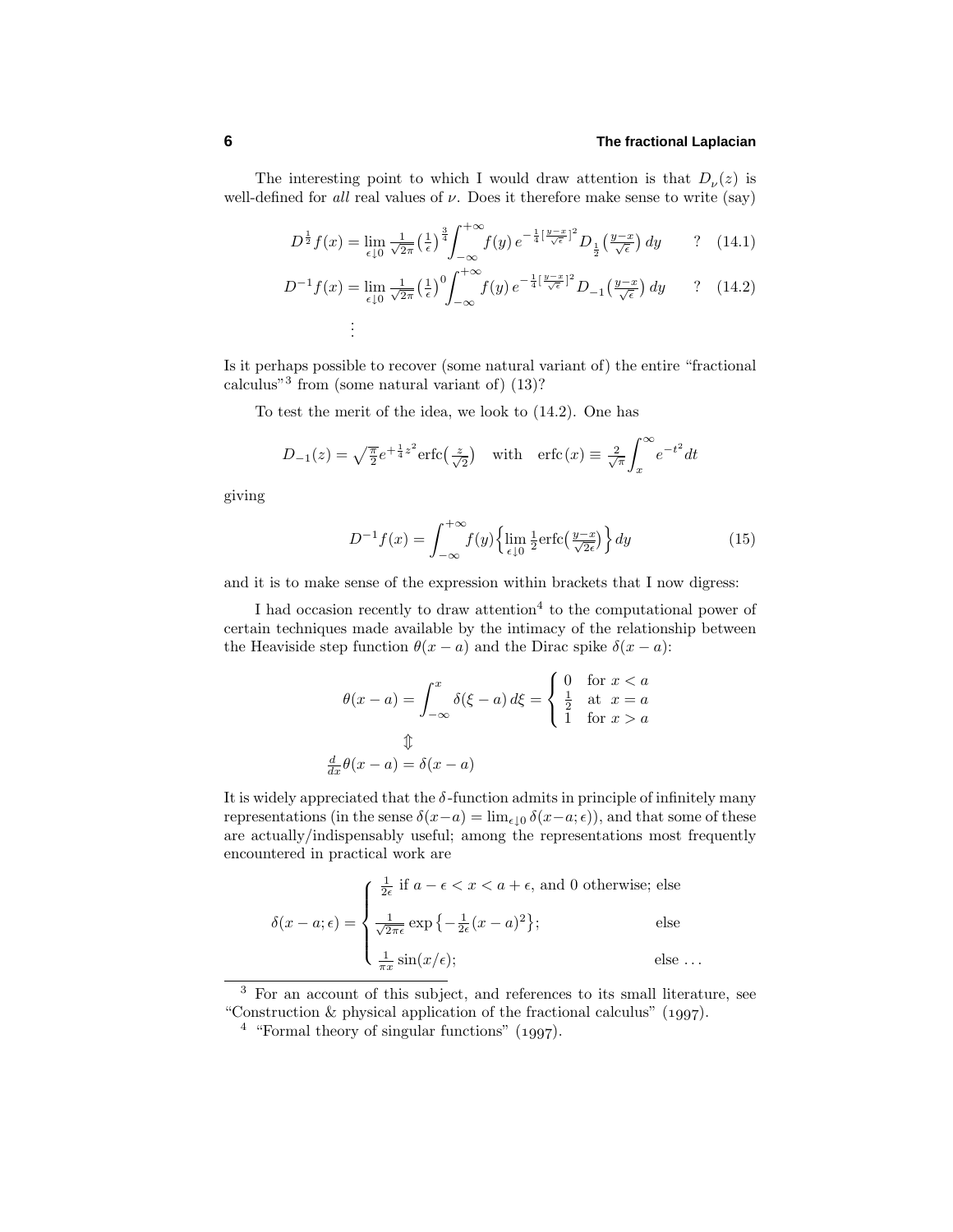Less widely appreciated is the elementary fact that each such representation gives rise to an associated "representation of the  $\theta$ -function," in the sense

$$
\theta(x-a) = \lim_{\epsilon \downarrow 0} \theta(x-a;\epsilon) \quad \text{with} \quad \theta(x-a;\epsilon) \equiv \int_{-\infty}^{x} \delta(\xi-a;\epsilon) d\xi \tag{16}
$$

From the Gaussian representation we are led, for example, to

$$
\theta(x - a) = \lim_{\epsilon \downarrow 0} \int_{-\infty}^{x} \frac{1}{\sqrt{2\pi \epsilon}} e^{-\frac{1}{2\epsilon} (\xi - a)^2} d\xi
$$

$$
= \lim_{\epsilon \downarrow 0} \left\{ \int_{-\infty}^{\infty} - \int_{x}^{\infty} \right\} \frac{1}{\sqrt{2\pi \epsilon}} e^{-\frac{1}{2\epsilon} (\xi - a)^2} d\xi
$$

$$
= \lim_{\epsilon \downarrow 0} \left\{ 1 - \frac{1}{\sqrt{\pi}} \int_{\frac{x - a}{\sqrt{2\epsilon}}}^{\infty} e^{-t^2} dt \right\}
$$

$$
= \lim_{\epsilon \downarrow 0} \left\{ 1 - \frac{1}{2} \operatorname{erfc}\left(\frac{x - a}{\sqrt{2\epsilon}}\right) \right\}
$$

which by appeal to the "reflection formula"  $erfc(-x)=2-erfc(x)$  becomes

$$
= \lim_{\epsilon \downarrow 0} \frac{1}{2} \operatorname{erfc} \left( \frac{a - x}{\sqrt{2\epsilon}} \right) \tag{17}
$$

The meaning of this striking result is illustrated in Figure 3. On the right side of  $(17)$  we encounter a particular "parameterized sigmoid family" of functions  $\theta(x - a; \epsilon)$ . The interesting point—formerly too obvious to mention, but now brought emphatically to our attention—is that we could start with any such family and (by simple differention) recover an associated representation of  $\delta(x - a)$ ; in short, the association

representation of 
$$
\delta(x-a) \iff
$$
 representation of  $\theta(x-a)$ 

is a two-way street, most easily traversed in the reverse  $(\Leftarrow)$  of the standard direction.

Returning now with  $(17)$  to  $(15)$ , we have

$$
D^{-1}f(x) = \int_{-\infty}^{+\infty} f(y)\theta(x - y) dy
$$

$$
= \int_{-\infty}^{x} f(y) dy
$$

which is gratifying, since application of *D* gives

$$
D^{+1}D^{-1}f(x) = f(x)
$$

as required by the Fundamental Theorem of the Calculus.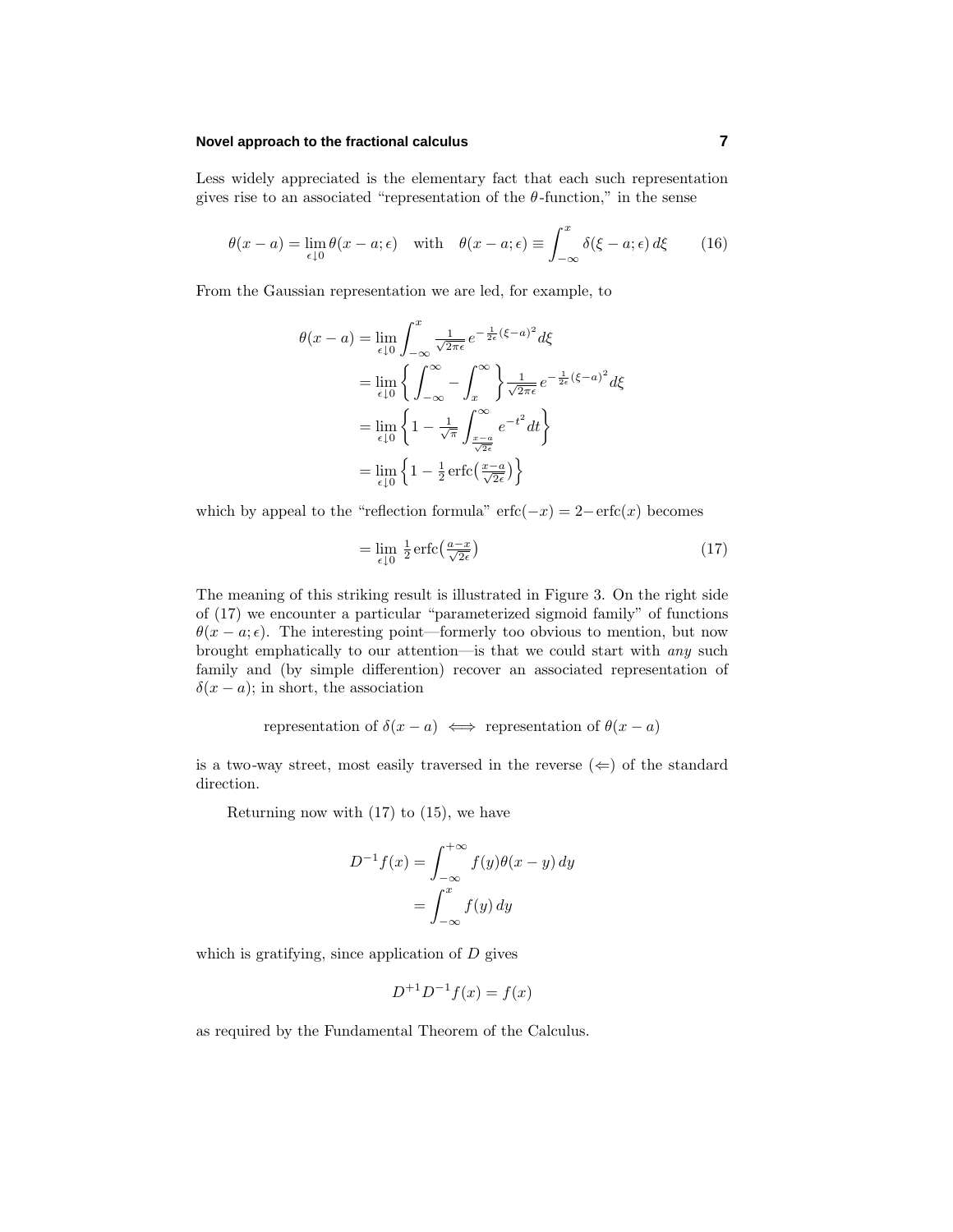

FIGURE 3: Representation of  $\theta(x)$  as the limit of a sequence of complementary error functions  $\frac{1}{2}$  erfc $\left(\frac{a-x}{\sqrt{2\epsilon}}\right)$ . In the figure I have set  $\epsilon = 2, 1, \frac{1}{2}$ . The sigmoid curve rises ever more abruptly as  $\epsilon \downarrow 0$ .

Thus encouraged, I step back now to contemplate the broad outlines of a formally unified theory of differentiation/integration, then step again closer to the easel to examine the feasibility of using parabolic cylinder functions to construct an interpolating realization of such a theory. By way of preparation for the former undertaking—taking motivation from the observation that while sign alternation is a "characteristic artifact of iterated integration-by-parts" it is not a characteristic artifact of iterated integration—I show how one can expunge the  $(-)^n$ -factor from (5).

If  $\delta(x)$  is considered to be an even function (limit of a sequence of even functions) then  $\delta^{(n)}(x)$  is odd/even according as *n* is odd/even, from which it follows that  $(5)$  can be rewritten

$$
D^{n} f(x) = \int f(y) \, \delta^{(n)}(x - y) \, dy
$$
\n
$$
\equiv f * \delta^{(n)} \quad : \text{ convolution (or "Faltung"), in standard form}
$$
\n(18)

We are led thus to the scheme summarized in Table 1, the substance of which (compare (8)) can be notated

$$
D^{n} f = f \ast W_{n} \quad \text{with} \quad W_{n}(x) = \begin{cases} \delta^{(2)}(x) & : & n = +2 \\ \delta^{(1)}(x) & : & n = +1 \\ \delta(x) & : & n = 0 \\ \theta(x) & : & n = -1 \\ x^{1} \theta(x) & : & n = -2 \\ \frac{1}{2!} x^{2} \theta(x) & : & n = -3 \end{cases} \tag{19}
$$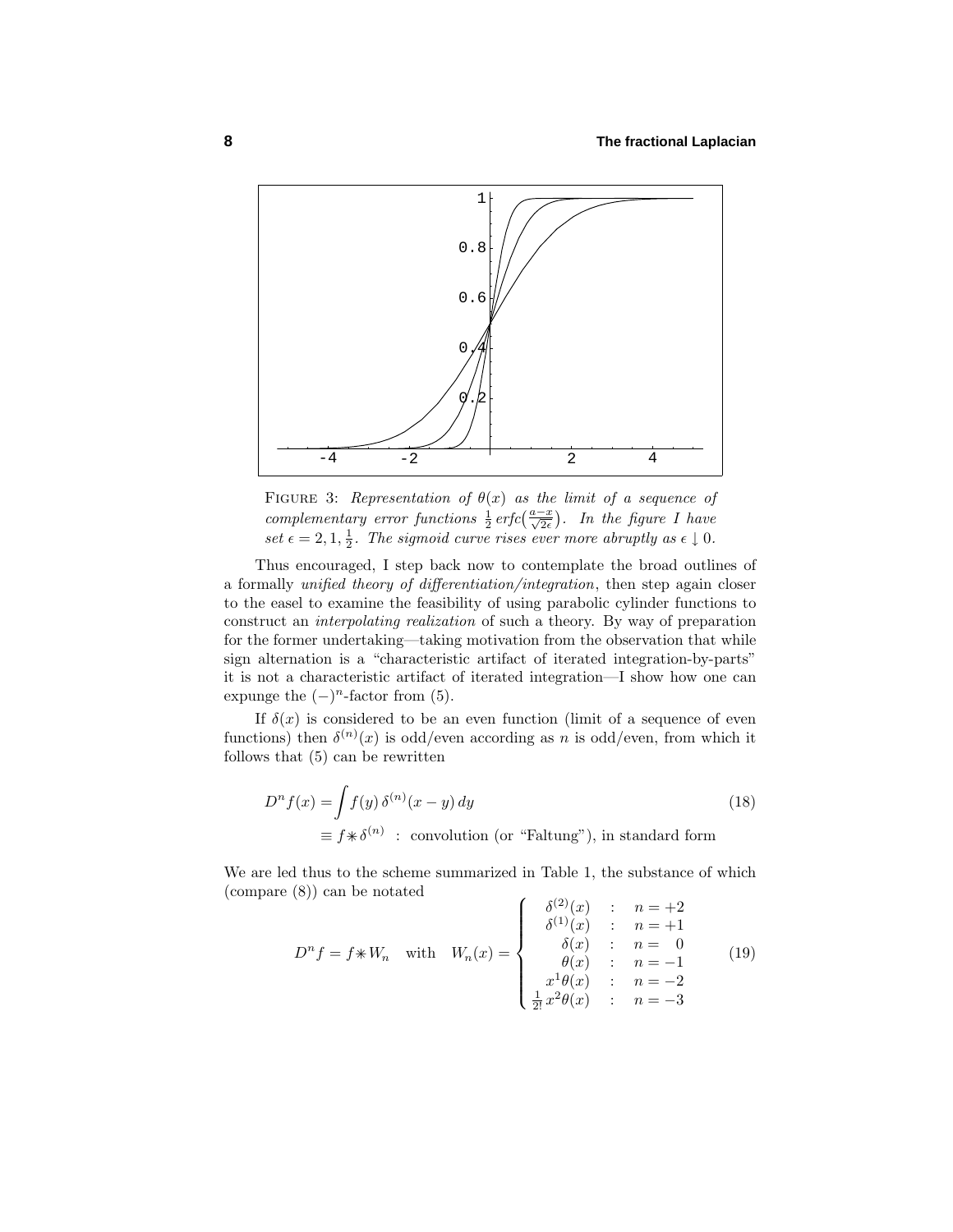$$
\vdots
$$
\n
$$
D^{2} f(x) = \int \delta^{(2)}(x - y) f(y) dy
$$
\n
$$
D^{1} f(x) = \int \delta^{(1)}(x - y) f(y) dy
$$
\n
$$
D^{0} f(x) = \int \delta(x - y) f(y) dy = f(x)
$$
\n
$$
D^{-1} f(x) = \int \theta(x - y_{1}) f(y_{1}) dy_{1}
$$
\n
$$
= \int^{x} f(y) dy = \int^{x} (x - y)^{0} f(y) dy
$$
\n
$$
D^{-2} f(x) = \int \int \theta(x - y_{2}) \theta(y_{2} - y_{1}) f(y_{1}) dy_{1} dy_{2}
$$
\n
$$
= \int^{x} \int^{y_{2}} f(y_{1}) dy_{1} dy_{2} = \int^{x} (x - y)^{1} f(y) dy
$$
\n
$$
D^{-3} f(x) = \iiint \theta(x - y_{3}) \theta(y_{3} - y_{2}) \theta(y_{2} - y_{1}) f(y_{1}) dy_{1} dy_{2} dy_{3}
$$
\n
$$
= \int^{x} \int^{y_{3}} \int^{y_{2}} f(y_{1}) dy_{1} dy_{2} dy_{3} = \frac{1}{2!} \int^{x} (x - y)^{2} f(y) dy
$$
\n
$$
\vdots
$$

Table 1: Inverted refinement and extension of the equations which culminated in (5). The upper/lower implicit limits are  $\pm \infty$ , but this is forced upon us only because we have  $(arbitrarily)$  adopted a Gaussian representation of the *δ*-function. The differentiation operator *D*, when applied to any entry, yields the entry next higher in the table, while the integration operator  $D^{-1}$  yields the entry next lower. The elegant (but elementary) identity

$$
\int^x \int^{y_n} \int^{y_{n-1}} \cdots \int^{y_2} f(y_1) \, dy_1 dy_2 \cdots dy_n = \frac{1}{(n-1)!} \int^x (x - y)^{n-1} f(y) \, dy
$$

is due to Cauchy.

Of course, functions are only conditionally differentiable/integrable; it is easy to think up functions which make nonsense of any of the preceding statements. Sooner or later, one must characterize the class of functions to which purported formulæ are claimed to pertain. My procedure will be to proceed formally, and to address the class-characterization problem (if at all) only after the fact. That understood*...*

It is striking that the theory of integration appears on these representationindependent formal grounds to be simpler—in the sense that it provides more obvious means of escape from the "tyranny of the integers"—than the theory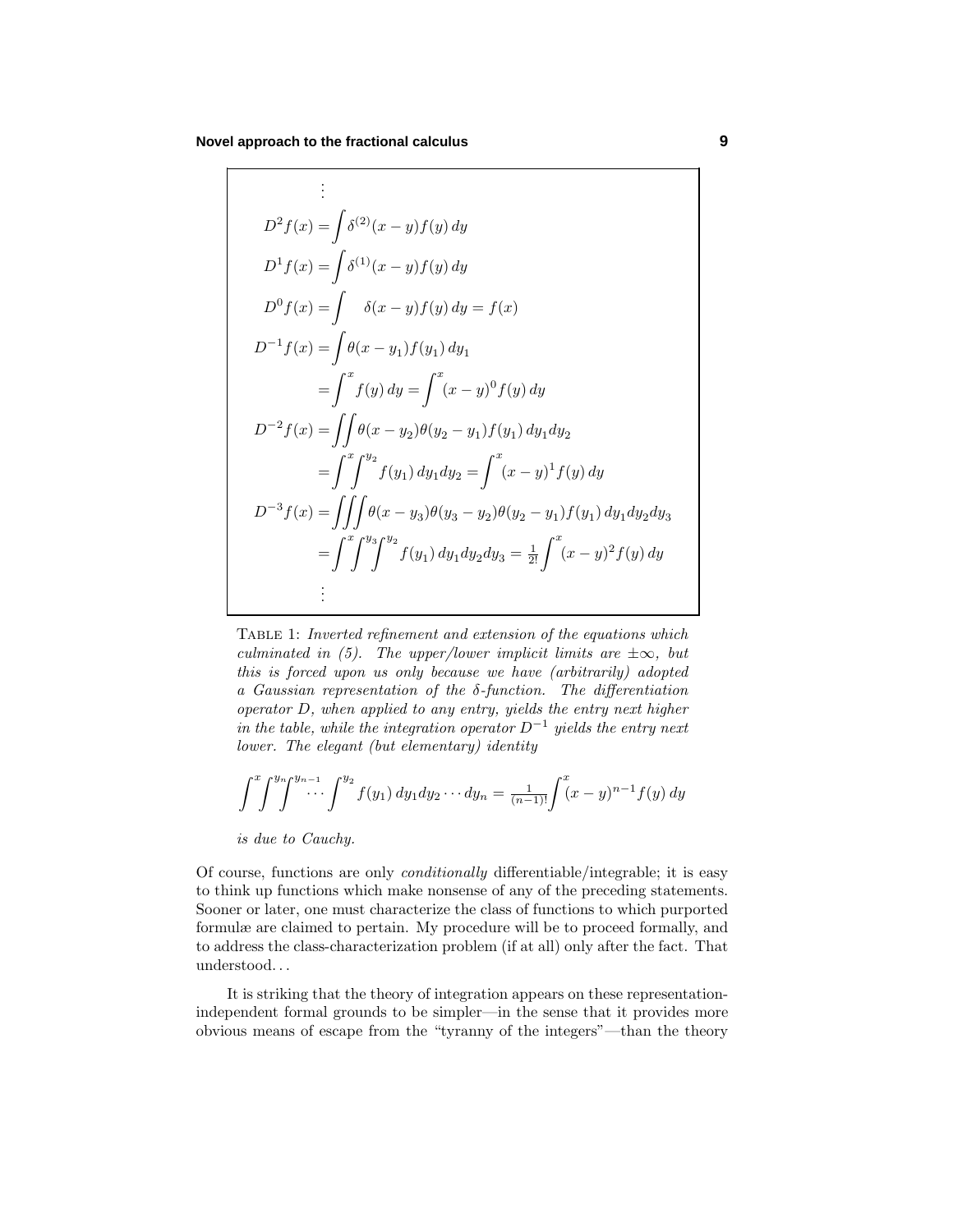of differentiation; it becomes natural, in view of the foregoing, to write

$$
D^{-\nu} f(x) = \frac{1}{\Gamma(\nu)} \int_{-\nu}^{x} (x - y)^{\nu - 1} f(y) dy
$$
  
=  $f * W_{-\nu}$  with  $W_{-\nu}(x) = \frac{1}{\Gamma(\nu)} x^{\nu - 1} \theta(x)$   $\left.\begin{array}{c} \n\end{array}\right\}$  :  $\nu > 0$  (20)

By formal extension

$$
\downarrow
$$
  

$$
D^{\nu}f(x) = f \ast W_{\nu} \quad \text{with} \quad W_{\nu}(x) = \frac{1}{\Gamma(-\nu)} x^{-\nu - 1} \theta(x)
$$
 (21)

which (on account of a familiar property of the gamma function) becomes singular at precisely the *ν*-values for which the meaning of  $D^{\nu} f(x)$  should be least exceptionable. Look, however, to the associated (Gaussian) representation theory:

We have seen<sup>5</sup> it to be an implication of

$$
\delta(y - x) = \lim_{\epsilon \downarrow 0} \frac{1}{\sqrt{2\pi\epsilon}} e^{-\frac{1}{2\epsilon}(y - x)^2}
$$

—i.e., of the representation

$$
W_0(x) = \lim_{\epsilon \downarrow 0} \frac{1}{\sqrt{2\pi}} \left(\frac{1}{\epsilon}\right)^{\frac{1}{2}} e^{-\frac{1}{4}\left[-\frac{x}{\sqrt{\epsilon}}\right]^2} D_0\left(-\frac{x}{\sqrt{\epsilon}}\right)
$$

$$
D_0\left(-\frac{x}{\sqrt{\epsilon}}\right) = e^{-\frac{1}{4}\left[-\frac{x}{\sqrt{\epsilon}}\right]^2}
$$

 $-\!$  that

$$
\delta^{(n)}(x - y) = \lim_{\epsilon \downarrow 0} \frac{1}{\sqrt{2\pi}} \left(\frac{1}{\epsilon}\right)^{\frac{n+1}{2}} e^{-\frac{1}{2}\left[\frac{y-x}{\sqrt{\epsilon}}\right]^2} H e_n\left(\frac{y-x}{\sqrt{\epsilon}}\right)
$$
  
= 
$$
\lim_{\epsilon \downarrow 0} \frac{1}{\sqrt{2\pi}} \left(\frac{1}{\epsilon}\right)^{\frac{n+1}{2}} e^{-\frac{1}{4}\left[\frac{y-x}{\sqrt{\epsilon}}\right]^2} D_n\left(\frac{y-x}{\sqrt{\epsilon}}\right) \quad : \quad n = 0, 1, 2, \dots \quad (22)
$$

which give

$$
W_n(x) = \lim_{\epsilon \downarrow 0} W_n(x; \epsilon)
$$
  

$$
W_n(x; \epsilon) \equiv \lim_{\epsilon \downarrow 0} \frac{1}{\sqrt{2\pi}} \left(\frac{1}{\epsilon}\right)^{\frac{n+1}{2}} e^{-\frac{1}{4}\left[-\frac{x}{\sqrt{\epsilon}}\right]^2} D_n\left(-\frac{x}{\sqrt{\epsilon}}\right)
$$
 (23)

By formal extension

$$
D^{\nu} f(x) = \int f(y) W_{\nu}(x - y) dy
$$
  

$$
W_{\nu}(x - y) = \lim_{\epsilon \downarrow 0} \underbrace{\frac{1}{\sqrt{2\pi}} \left(\frac{1}{\epsilon}\right)^{\frac{\nu+1}{2}} e^{-\frac{1}{4}\left[-\frac{y-x}{\sqrt{\epsilon}}\right]^2} D_{\nu} \left(\frac{y-x}{\sqrt{\epsilon}}\right)}_{W_{\nu}(x - y; \epsilon)}
$$
(24)

 $\frac{5}{1}$  I take my information from (6.n) and (13).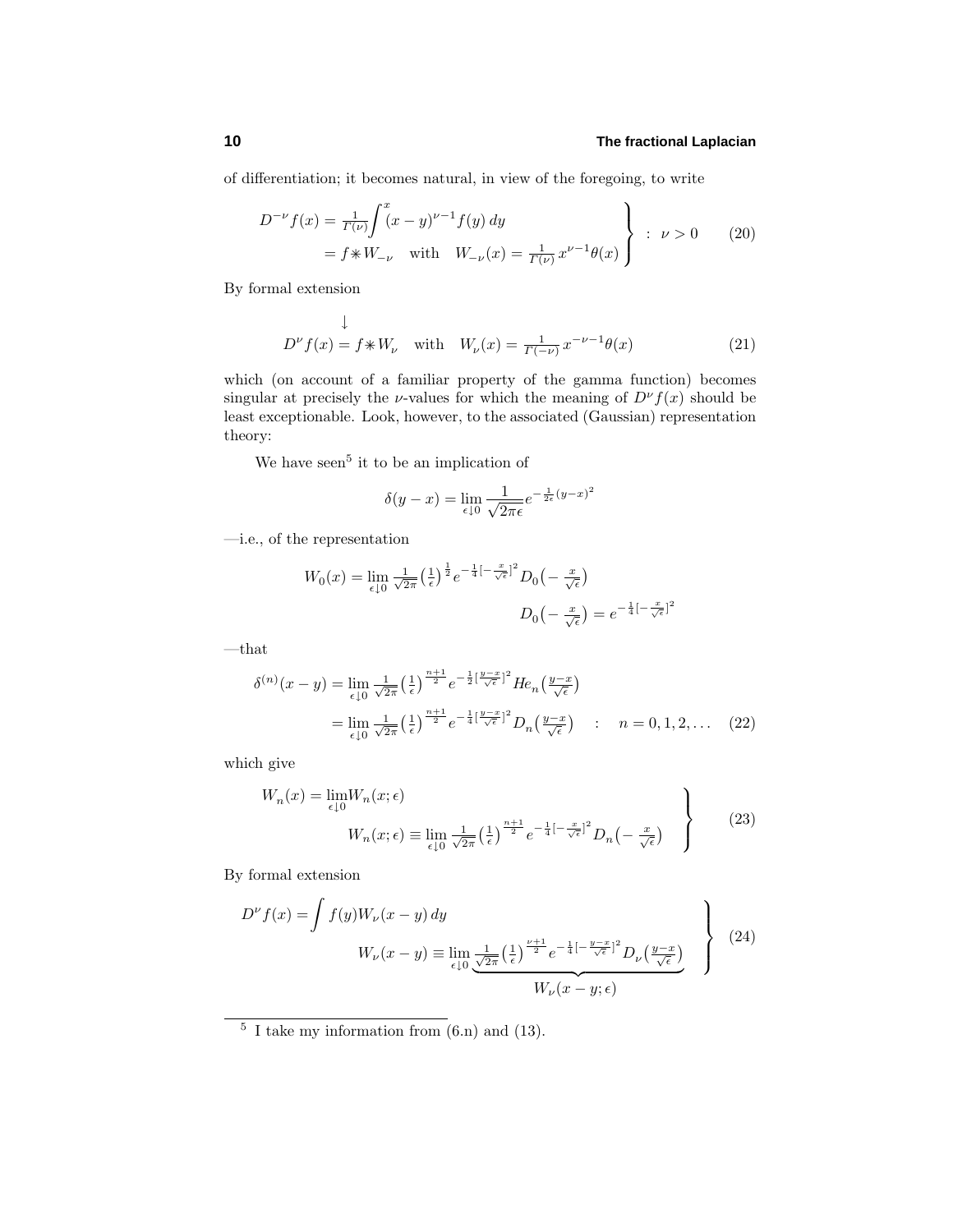One expects it to be an implication of (24)—as, indeed, of its analog in any representation—that

$$
\left(\frac{d}{dx}\right)^n D^\nu f(x) = \int f(y) W_{n+\nu}(x-y) \, dy \tag{25}
$$

and is therefore gratified to observe that  $(25)$  follows directly from what Spanier  $\&$  Oldham (at **46:10:3**) call the "elegant relationship"

$$
\left(-\frac{d}{dz}\right)^n \left\{ e^{-\frac{1}{4}z^2} D_\nu(z) \right\} = e^{-\frac{1}{4}z^2} D_{n+\nu}(z) \quad : \quad n = 0, 1, 2, \dots \tag{26}
$$

For  $(26)$ , when brought to  $(24)$ , gives

$$
\left(-\frac{d}{dz}\right)^n W_\nu(x;\epsilon) = W_{n+\nu}(x;\epsilon)
$$
 for all  $\epsilon,$  therefore also in the limit  $\epsilon \downarrow 0$ 

One can approach the same issue also from another angle, but before I consider the instructive details I interpose this important remark: Generally (as in the elementary theory of  $\delta$ -functions) one understands  $\int f(y)W_{\nu}(x-y) dy$ to be by intent an

abbreviated allusion to the process 
$$
\lim_{\epsilon \downarrow 0} \int f(y) W_{\nu}(x - y; \epsilon) dy
$$
 (27)

Integrate, then proceed to the limit. But in some favorable cases the sequence can be reversed, and it makes *literal* sense to write  $\int f(y)W_{\nu}(x-y) dy$ . That understood*...* we expect to be able to extract a statement of the form

$$
\int \left\{ \int f(y)W_{\nu}(z-y;\epsilon_1) dy \right\} W_n(x-z;\epsilon_2) dz = \int f(y)W_{n+\nu}(x-y;\epsilon) dy
$$

or again

$$
\int W_n(x-z;\epsilon_1)W_\nu(z-y;\epsilon_2)\,dz = W_{n+\nu}(x-y;\epsilon)
$$

from the theory of *D*-functions, but the following calculation shows that the preceding equation makes literal good sense even in the limit in an identifiable class of cases. Working from (21), we have

$$
\int W_{\mu}(x-z)W_{\nu}(z-y) dz
$$
\n
$$
= \frac{1}{\Gamma(-\mu)\Gamma(-\nu)} \int (x-z)^{-\mu-1} (z-y)^{-\nu-1} \theta(x-z) \theta(z-y) dz
$$
\n
$$
= \frac{1}{\Gamma(-\mu)\Gamma(-\nu)} \int_{y}^{x} (x-z)^{-\mu-1} (z-y)^{-\nu-1} dz
$$

for which *Mathematica* reports the pretty result

$$
= \frac{1}{\Gamma(-\mu - \nu)} (x - y)^{-\mu - \nu - 1} \theta(x - y) \tag{28}
$$

subject only to the requirement that  $\Re(\mu) < 0$  and  $\Re(\nu) < 0$ . It is, in particular, not required that either  $\mu$  or  $\nu$  be the negative of an integer. The implication is that  $(21)$  gives rise to a theory of fractional integration in which the anticipated iteration law  $D^{-\mu}D^{-\nu} = D^{-(\mu+\nu)}$  is satisfied (here  $\mu$  and  $\nu$  are taken to be positive, and the minus signs emphasize that we refer to iterated integration).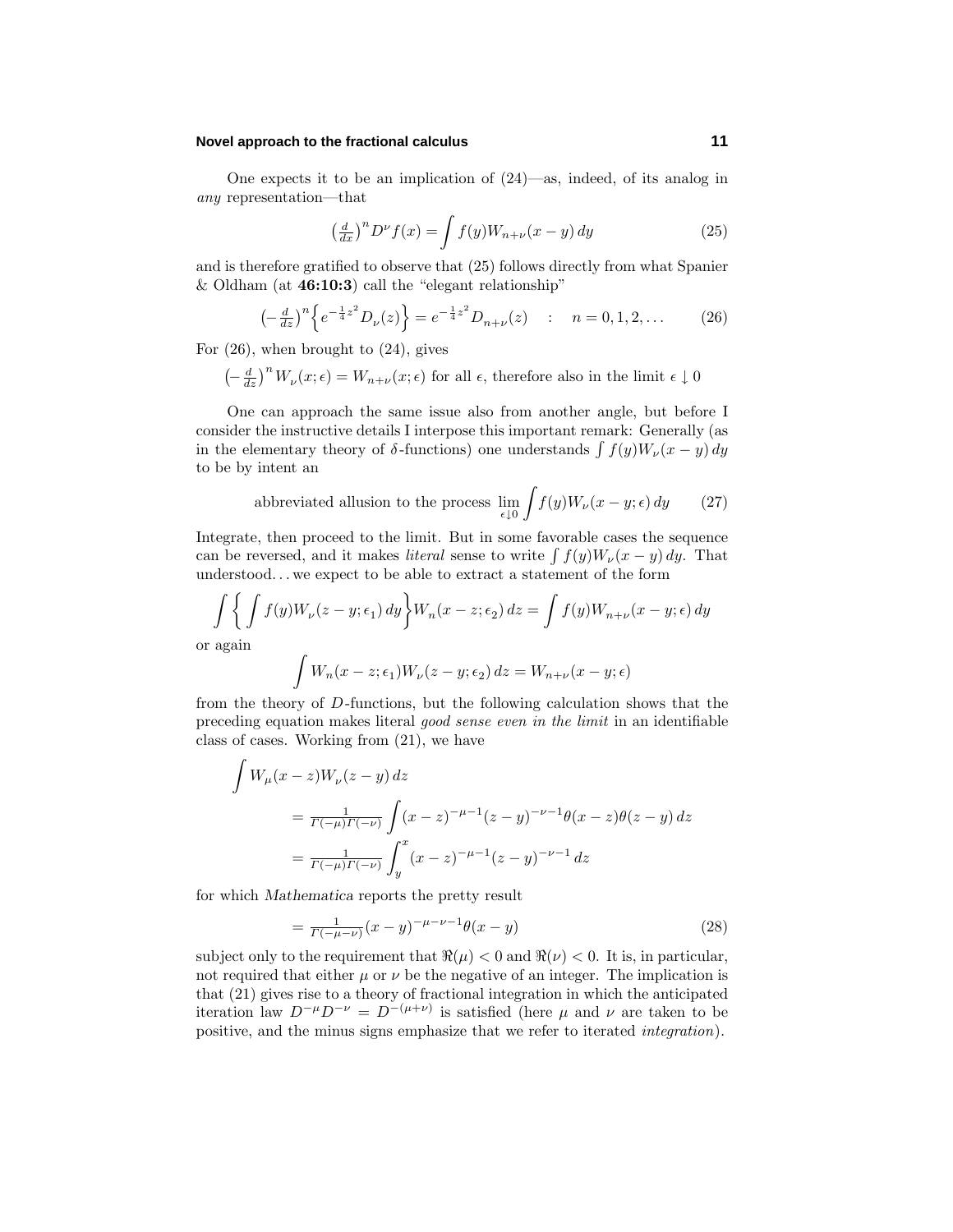So we are brought again to the perception that "it is easier to fractionally integrate than to fractionally differentiate," and that the latter operation is most naturally given meaning by one or the other (which? does it make a difference?  $6$ ) of the schemes

fractional derivative = 
$$
\begin{cases} \text{ordinary derivative of fractional integral, else} \\ \text{fractional integral of ordinary derivative} \end{cases}
$$

Thus the "semiderivative:"

$$
D^{\frac{1}{2}}f(x) = \begin{cases} D\left\{D^{-\frac{1}{2}}f(x)\right\} = D\left\{\frac{1}{\Gamma(\frac{1}{2})}\int^{x}(x-y)^{-\frac{1}{2}}f(y) dy\right\}, \text{ else} \\ D^{-\frac{1}{2}}\left\{Df(x)\right\} = \left\{\frac{1}{\Gamma(\frac{1}{2})}\int^{x}(x-y)^{-\frac{1}{2}}f'(y) dy\right\} \end{cases}
$$

That we confront real options, and have acquired an obligation to recognize some delicate distinctions, becomes clear when we look to simple examples. Suppose  $f(x) = x^0$ : then

$$
D^{\frac{1}{2}}x^0 = \begin{cases} D\left\{\frac{1}{\sqrt{\pi}} \int_a^x \frac{1}{\sqrt{x-y}} dy = \frac{2\sqrt{x-a}}{\sqrt{\pi}} \right\} = \frac{1}{\sqrt{\pi(x-a)}}, \text{ but} \\ D^{-\frac{1}{2}}\left\{\frac{1}{\sqrt{\pi(x-a)}} - 0 \right\} = 0 \end{cases}
$$

which could not be more different; note also that the former expression becomes meaningless when we set  $a = -\infty$ , but at  $a = 0$  reproduces a statement first obtained by Lacroix  $(1819)$  by the simplest of formal means. In the next simplest case  $f(x) = x^1$  we obtain

$$
D^{\frac{1}{2}}x = \begin{cases} D\left\{\frac{1}{\sqrt{\pi}} \int_{a}^{x} \frac{y}{\sqrt{x-y}} dy = \frac{2\sqrt{x-a}(2x+a)}{3\sqrt{\pi}} \right\} = \frac{2x-a}{\sqrt{\pi(x-a)}}, \text{ but} \\ D^{-\frac{1}{2}}\left\{\frac{y}{\sqrt{x-a}} - 1 \right\} = \frac{2\sqrt{x-a}}{\sqrt{\pi}} \end{cases}
$$

which are again meaningless at  $a = -\infty$  and distinct for most values of a, but become coincident at  $a = 0$ , where they reproduce Lacroix'  $D^{\frac{1}{2}}x = 2\sqrt{\frac{x}{\pi}}$ .

How can it be that  $D \cdot D^{-\frac{1}{2}}$  and  $D^{-\frac{1}{2}} \cdot D$  yield different results? An answer to that question is provided in  $\S1$  of an essay already cited.<sup>3</sup> Quite generally,

 $\text{(differentiation)} \cdot \text{(differentiation)} = D^{\text{law of exponents}}$  $(differential) \cdot (integration) = D<sup>law of exponents</sup>$  $(integration) \cdot (integration) = D<sup>law of exponents</sup>$ 

but

 $(integration) \cdot (differentiation) = D<sup>law of exponents</sup> + extra terms$ 

<sup>6</sup> See immediately below.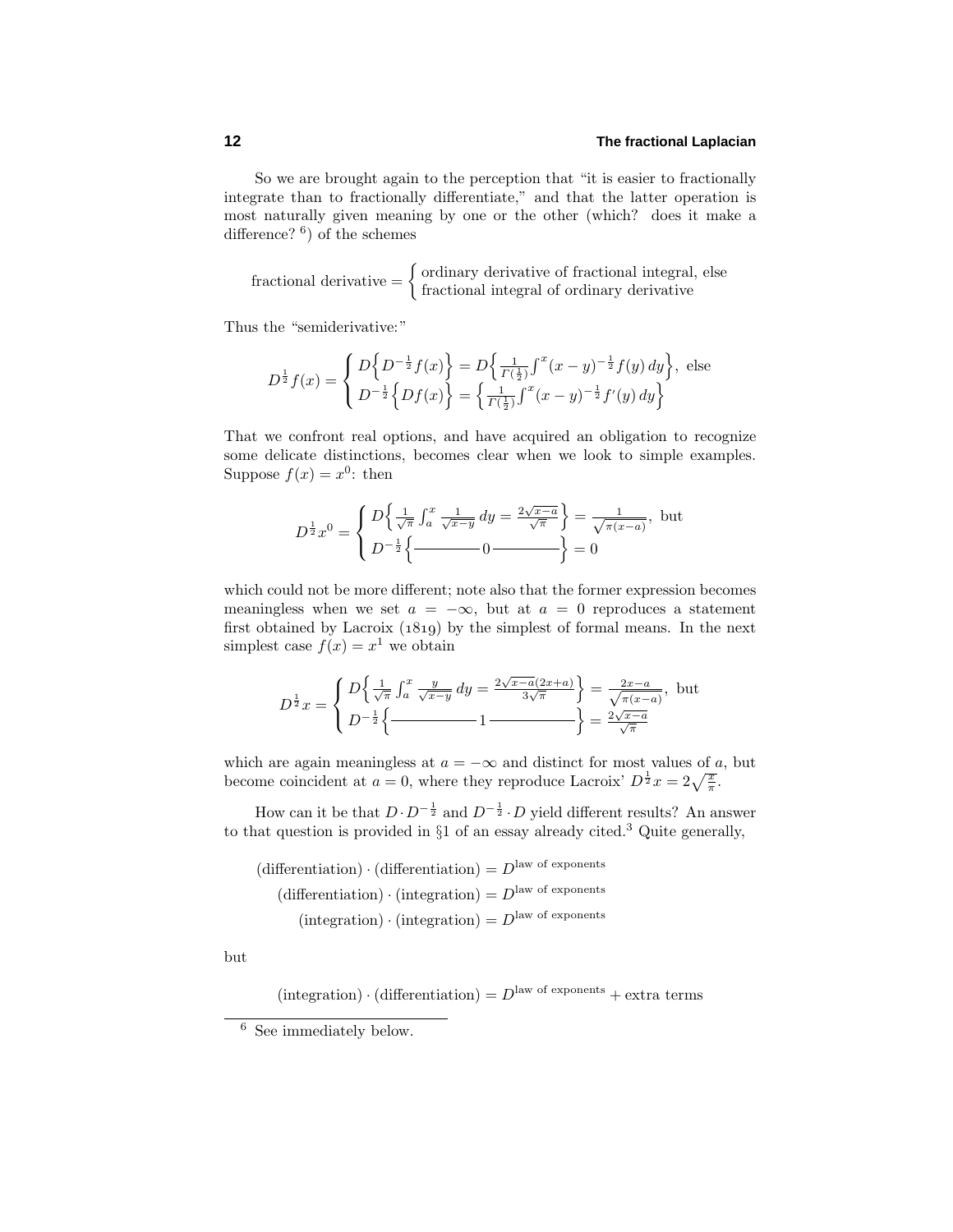It is for this reason that the fractional calculus is standardly considered to rest upon the principle

$$
(\text{differentiation}) \cdot (\text{fractional integration}) = D^{\text{law of exponents}} \tag{29}
$$

That principle can be detected in the design of (25), which I am now motivated to write in the more emphatic form

$$
\left(\frac{d}{dx}\right)^n D^{-\nu} f(x) = \int f(y) W_{n-\nu}(x-y) dy \quad : \quad \nu > 0 \tag{30}
$$

The phrase "fractional integration" is susceptible, as we have just noticed, to an infinite range of interpretations, depending upon the value assigned to the "fiducial point" *a* in the formula

$$
D^{-\nu} f(x) = \frac{1}{\Gamma(\nu)} \int_a^x (x - y)^{\nu - 1} f(y) \, dy
$$

There is much to recommend the common practice of setting  $a = 0$ ; then

$$
D^{-\nu} f(x) = \frac{1}{\Gamma(\nu)} \int_0^x (x - y)^{\nu - 1} f(y) dy
$$
  
\n
$$
\equiv \text{``Riemann-Liouville transform'' of } f(x)
$$
  
\n
$$
= \frac{1}{\Gamma(\nu)} \int_{-\infty}^{+\infty} f(y) \left\{ \frac{1}{\Gamma(\nu)} (x - y)^{\nu - 1} \theta \big( y(x - y) \big) \right\} dy
$$

where  $g(y) \equiv y(x - y)$  is, by design, positive only on the interval  $0 < y < x$ <sup>7</sup>. But we have (at (20)) been led by our interest in Gaussian representation theory to set  $a = -\infty$ , giving

$$
D^{-\nu} f(x) = \frac{1}{\Gamma(\nu)} \int_{-\infty}^{x} (x - y)^{\nu - 1} f(y) dy
$$
  
\n
$$
\equiv \text{``Liouville transform'' of } f(x)
$$
  
\n
$$
= \frac{1}{\Gamma(\nu)} \int_{-\infty}^{+\infty} f(y) \left\{ \frac{1}{\Gamma(\nu)} (x - y)^{\nu - 1} \theta(x - y) \right\} dy \tag{31}
$$

My examples serve to demonstrate that functions which are Riemann-Liouville transformable may not be Liouville transformable; the extent of the class of fractionally integrable functions is contingent upon specification of the fiducial point. In principle one has

$$
\int_{-\infty}^{x} - \int_{-\infty}^{a} = \int_{a}^{x}
$$

but this is of limited help in practice: it is not usually satisfactory to write

$$
\{\text{finite} + \infty\} - \{\infty\} = \{\text{finite}\}\
$$

<sup>7</sup> Note that the integral is not quite of convolutory form.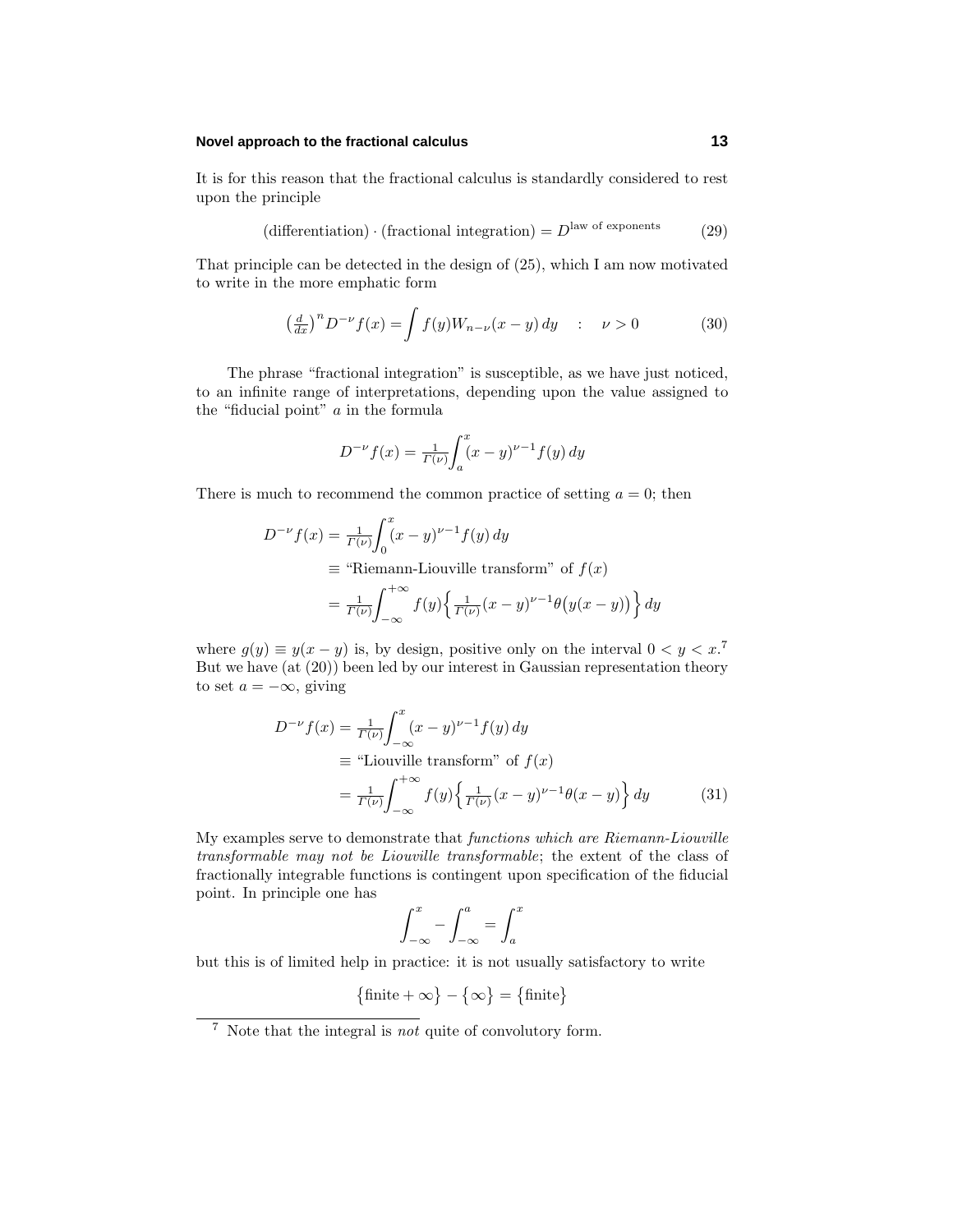Liouville's equation  $(31)$  was acquired (as were its cousins) by fractional generalization of (19), and recently I have, in that historical tradition, proceeded as though the distributions  $W_{\nu}(x)$  were known. Now I ask whether (31) can be acquired from (24); i.e., from the generalized Gaussian representation theory I have elsewhere been at such pains to construct. Can one show that if

$$
W_{\nu}(x;\epsilon) \equiv \frac{1}{\sqrt{2\pi}} \left(\frac{1}{\epsilon}\right)^{\frac{\nu+1}{2}} e^{-\frac{1}{4}\left[-\frac{x}{\sqrt{\epsilon}}\right]^2} D_{\nu}\left(-\frac{x}{\sqrt{\epsilon}}\right)
$$

then

$$
W_{\nu}(x) \equiv \lim_{\epsilon \downarrow 0} W_{\nu}(x;\epsilon) = \text{distributions reported at (19)}
$$
?

This we have accomplished thus far only in the cases  $\nu \in \{-1, 0, 1, 2, \dots\}$ . For reasons implicit in (29), I look here only to the fractional integral aspects of the problem (and for emphasis adjust my *ν*-sign convention). I want to show that if

$$
W_{-\nu}(x;\epsilon) \equiv \frac{1}{\sqrt{2\pi}} \left(\frac{1}{\epsilon}\right)^{\frac{1-\nu}{2}} e^{-\frac{1}{4}\left[-\frac{x}{\sqrt{\epsilon}}\right]^2} D_{-\nu}\left(-\frac{x}{\sqrt{\epsilon}}\right) \quad : \quad \nu > 0 \tag{32}
$$

then  $W_{-\nu}(x) \equiv \lim_{\epsilon \downarrow 0} W_{-\nu}(x;\epsilon) = \frac{1}{\Gamma(\nu)} x^{\nu-1} \theta(x)$ . At (15) I was able in the case  $\nu = 1$  to extract a proof from the leading member of the series of integral representations supplied by Spanier & Oldham (**46:4:4** and **40:13:1/2/3**):

$$
D_{-1-n}(x) = 2^{\frac{n+1}{2}} e^{\frac{1}{4}x^2} \int_x^{\infty} \frac{1}{n!} \left(t - \frac{x}{\sqrt{2}}\right)^n e^{-t^2} dt \quad : \quad n = 0, 1, 2, \dots
$$

Returning with this more elaborate information to (32), we have

$$
W_{-\nu}(x;\epsilon) = \frac{1}{\sqrt{\pi}} (2\epsilon)^{\frac{\nu-1}{2}} \int_{-\frac{x}{\sqrt{2\epsilon}}}^{\infty} \frac{1}{(\nu-1)!} \left(t + \frac{x}{\sqrt{2\epsilon}}\right)^{\nu-1} e^{-t^2} dt \tag{33}
$$

at least when *ν* is an integer:  $\nu = 1, 2, \ldots$  At  $\nu = 1$  *Mathematica* returns

$$
W_{-1}(x; \epsilon) = \frac{1}{2} \left[ 1 - \text{erf}\left( -\frac{x}{\sqrt{2\epsilon}} \right) \right] = \frac{1}{2} \text{erfc}\left( -\frac{x}{\sqrt{2\epsilon}} \right)
$$

$$
= \theta(x) \text{ as } \epsilon \downarrow 0
$$

while at  $\nu = 2$  and  $\nu = 3$  *Mathematica* gives

$$
W_{-2}(x; \epsilon) = \frac{1}{2}x \left[1 - \text{erf}\left(-\frac{x}{\sqrt{2\epsilon}}\right)\right] + \sqrt{2\epsilon} e^{-\left[\frac{x}{\sqrt{2\epsilon}}\right]^2}
$$
  
\n
$$
= x \theta(x)
$$
  
\n
$$
W_{-3}(x; \epsilon) = \frac{1}{4}\left(x^2 + \epsilon\right)\left[1 - \text{erf}\left(-\frac{x}{\sqrt{2\epsilon}}\right)\right] + \frac{1}{4\sqrt{\pi}}x\sqrt{2\epsilon} e^{-\left[\frac{x}{\sqrt{2\epsilon}}\right]^2}
$$
  
\n
$$
= \frac{1}{2!}x^2\theta(x)
$$

These results are encouraging, but make clear that more powerful methods would be required to establish the general result; since my present effort is only exploratory, I will decline the invitation—posed by (32)—to invest major time snooping through the handbooks in quest of servicable identities, and instead look to few more accessible details. After all, it is from imagery provided by the process (27)—therefore from the functions  $W_{\nu}(x-y;\epsilon)$  rather than from their singular limits—that representation theory acquires much of its interest.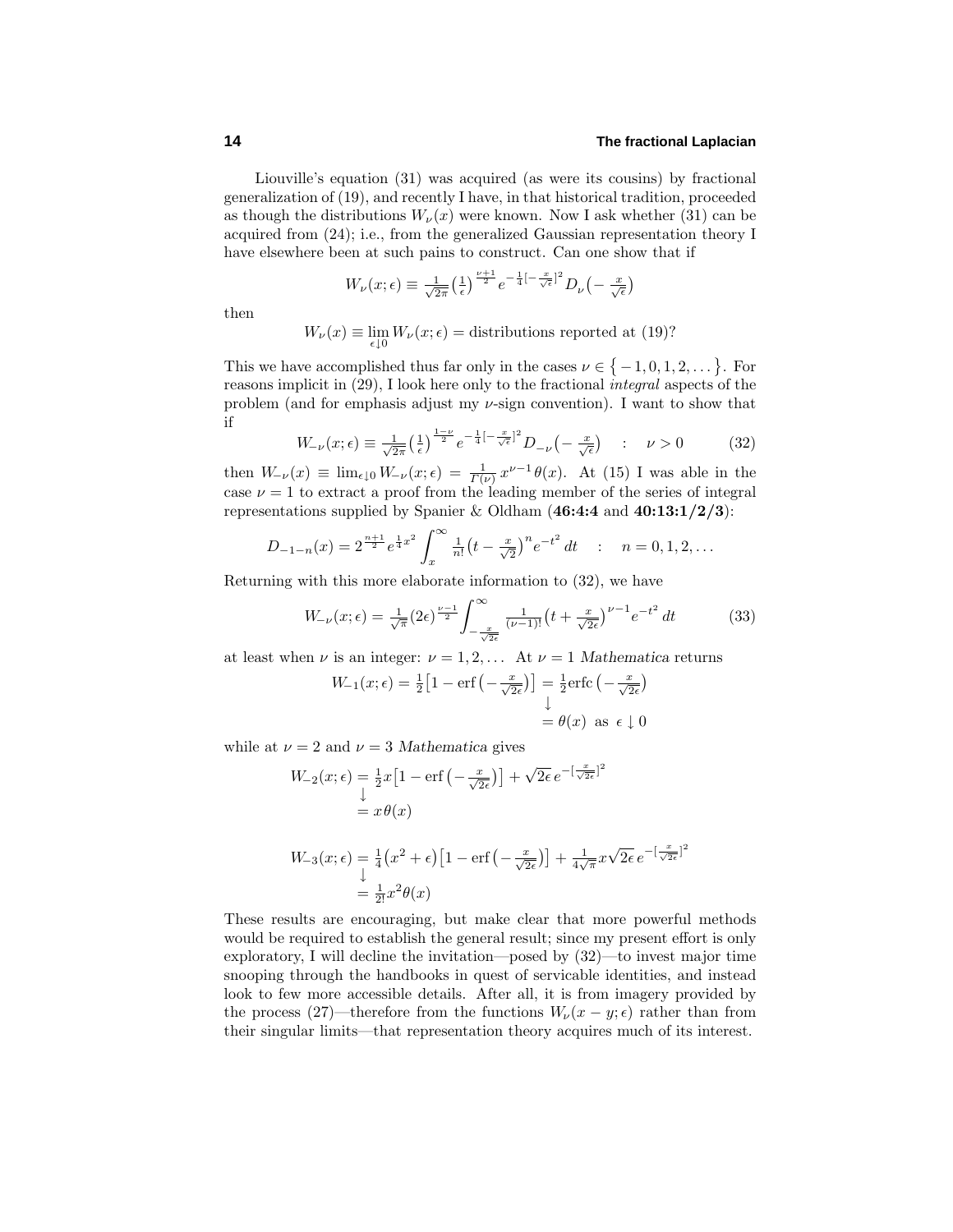It is to bring attention to a puzzle implicit in some of the preceding material that I look now again to the semiderivative:

$$
D^{\frac{1}{2}}f(x) \equiv D \int_{a}^{x} f(y) \cdot \frac{1}{\sqrt{\pi}} \frac{1}{\sqrt{x-y}} dy
$$
 (34)

In a couple of illustrative cases we have integrated-then-differentiated, and enjoyed seeming success; it is by that procedure that (for future reference) I have generated the following short table:

$$
D^{\frac{1}{2}}x^0 = \frac{1}{\sqrt{\pi(x-a)}}\tag{35.0}
$$

$$
D^{\frac{1}{2}}x^1 = \frac{1}{\sqrt{\pi(x-a)}} \{2x - a\}
$$
\n(35.1)

$$
D^{\frac{1}{2}}x^2 = \frac{1}{3\sqrt{\pi(x-a)}}\left\{8x^2 - 4ax - a^2\right\}
$$
\n(35.2)

$$
D^{\frac{1}{2}}x^3 = \frac{1}{5\sqrt{\pi(x-a)}}\left\{16x^3 - 8ax^2 - 2a^2x - a^3\right\}
$$
 (35.3)

$$
D^{\frac{1}{2}}x^4 = \frac{1}{35\sqrt{\pi(x-a)}}\left\{128x^4 - 64ax^3 - 16a^2x^2 - 8s^3x - 5a^4\right\}
$$
 (35.4)

$$
D^{\frac{1}{2}}x^5 = \frac{1}{63\sqrt{\pi(x-a)}}\left\{256x^2 - 128ax^4 - 32a^2x^3 - 16a^3x^2 - 10a^4x - 7a^5\right\}
$$
  
...

$$
D^{\frac{1}{2}}x^p = \frac{\Gamma(p+1)}{\Gamma(p+1-\frac{1}{2})}x^{p-\frac{1}{2}} + \frac{a^{p+1}}{x} \left\{ \frac{1}{\sqrt{\pi(x-a)}} - \frac{1+2p}{2(1+p)} \frac{1}{\sqrt{\pi x}} {}_2F_1\left[\frac{1}{2}, 1+p, p+2, \frac{a}{x}\right] \right\}
$$
(35. p)

The expressions on the right blow up as  $a \downarrow -\infty$  (Liouville transform), but conform to Lacroix' formula

$$
D^m x^p = \frac{\Gamma(p+1)}{\Gamma(p+1-m)} x^{p-m}
$$

at  $a = 0$  (Riemann-Liouville transform).

Looking back again to (34), I ask: Can one do the differentiation first, *prior* to actual specification of  $f(\bullet)$ ? The prospect of success might appear to be dim, since the right side of

$$
\frac{d}{dx}\int_{a}^{x}f(y)\cdot\frac{1}{\sqrt{\pi}}\frac{1}{\sqrt{x-y}}\,dy = f(y)\cdot\frac{1}{\sqrt{\pi}}\frac{1}{\sqrt{x-y}}\Big|_{y\to x} - \int_{a}^{x}f(y)\cdot\frac{1}{2\sqrt{\pi}}\frac{1}{(x-y)^{3/2}}\,dy
$$

is singular nonsense on its face, and makes only precarious good sense when examined more closely: look again to the examples of the form  $f(x) = x^p$ ; we have

$$
\frac{d}{dx}\int_{a}^{x}y^{0}\cdot\frac{1}{\sqrt{\pi}}\frac{1}{\sqrt{x-y}}\,dy = \frac{1}{\sqrt{\pi(x-y)}}\Big|_{y=a}^{y\uparrow x} - \frac{1}{\sqrt{\pi(x-y)}}\Big|_{y\downarrow a}^{y\uparrow x}
$$
\n
$$
= \frac{1}{\sqrt{\pi(x-a)}} + \lim_{y\uparrow x}\left\{\frac{1}{\sqrt{\pi(x-y)}}\right\} \tag{36.0}
$$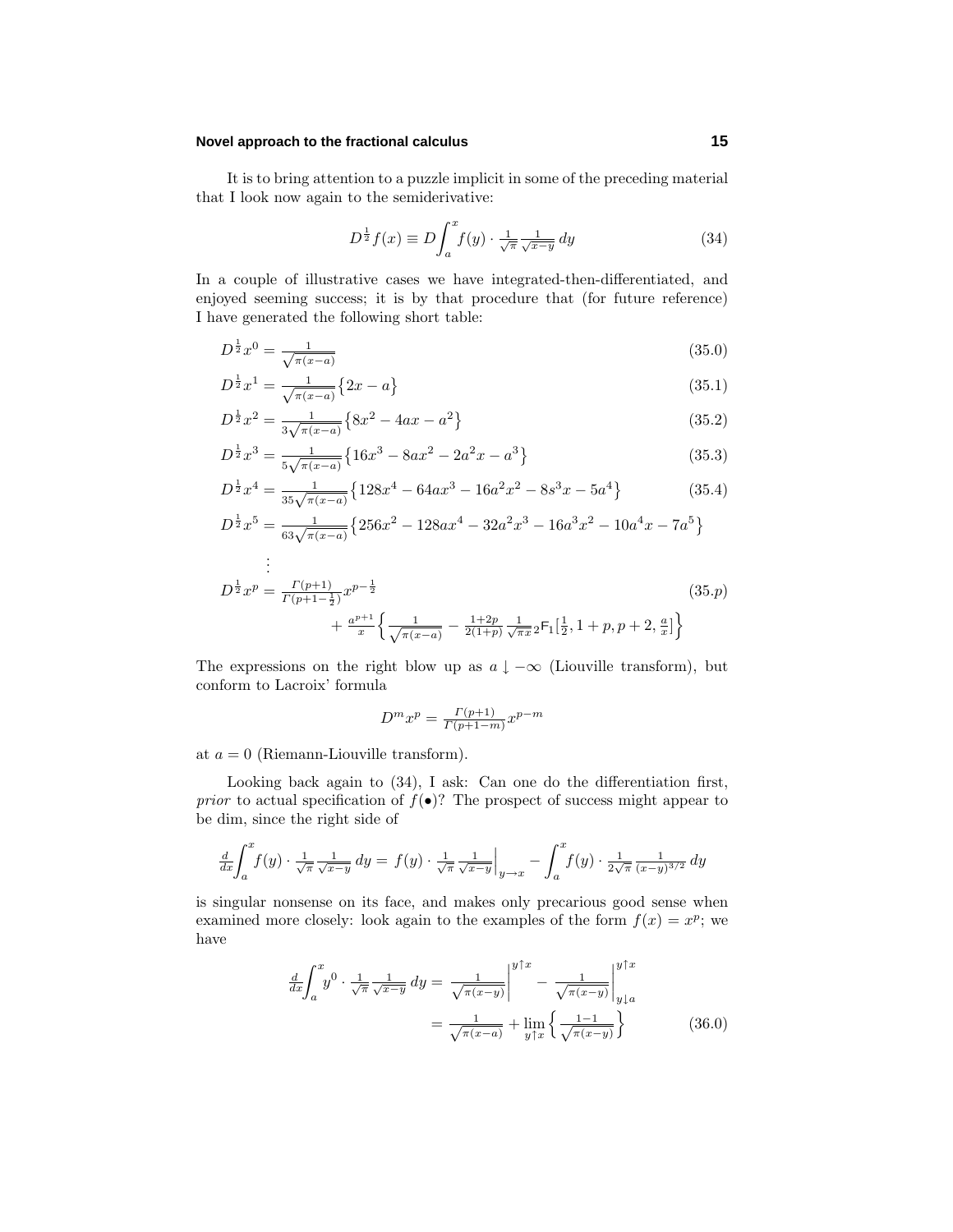$$
\frac{d}{dx} \int_{a}^{x} y^{1} \cdot \frac{1}{\sqrt{\pi}} \frac{1}{\sqrt{x-y}} dy = \frac{y}{\sqrt{\pi(x-y)}} \Big|_{a}^{y \uparrow x} - \frac{2x-y}{\sqrt{\pi(x-y)}} \Big|_{y \downarrow a}^{y \uparrow x}
$$
\n
$$
= \frac{2x-a}{\sqrt{\pi(x-a)}} - \lim_{y \uparrow x} \left\{ \frac{2x-2y}{\sqrt{\pi(x-y)}} \right\} \tag{36.1}
$$

$$
\frac{d}{dx}\int_{a}^{x} y^{2} \cdot \frac{1}{\sqrt{\pi}} \frac{1}{\sqrt{x-y}} dy = \frac{y^{2}}{\sqrt{\pi(x-y)}} \Big|_{a}^{y \uparrow x} - \frac{8x^{2} - 4xy - y^{2}}{3\sqrt{\pi(x-y)}} \Big|_{y \downarrow a}^{y \uparrow x}
$$
\n
$$
= \frac{8x^{2} - 4ax - a^{2}}{3\sqrt{\pi(x-a)}} - \lim_{y \uparrow x} \left\{ \frac{8x^{2} - 4xy - 4y^{2}}{3\sqrt{\pi(x-y)}} \right\} \tag{36.2}
$$
\n
$$
\vdots
$$

The expressions lim  $\{\text{etc.}\}\)$  come to us in the form  $\{\infty-\infty\}$ , but can be assigned unambiguous values by rearrangement: at (36.0) we encounter  $\lim_{y \uparrow x} \left\{ \frac{0}{\sqrt{x-y}} \right\}$ , which clearly vanishes. At (36.1) we encounter  $\lim_{y \uparrow x} {\sqrt{x-y}}$  and at (36.2) lim<sub>y</sub><sub>†*x*</sub>  $\{(2x+y)\sqrt{x-y}\}$ , both of which also vanish. So the results to which we are led are in fact finite, and in agreement with (35).

The element of delicacy can be removed from the preceding line of argument by a simple regularization procedure<sup>8</sup> Write

$$
\frac{d}{dx}\int_{a}^{x} f(y) \cdot \frac{1}{\sqrt{\pi}} \frac{1}{\sqrt{x-y}} dy = \lim_{\epsilon \downarrow 0} \frac{d}{dx} \int_{a}^{x} f(y) \cdot \frac{1}{\sqrt{\pi}} \frac{1}{\sqrt{x+\epsilon-y}} dy
$$

$$
= \lim_{\epsilon \downarrow 0} \left\{ f(x) \cdot \frac{1}{\sqrt{\pi}} \frac{1}{\sqrt{\epsilon}} - \int_{a}^{x} f(y) \cdot \frac{1}{2\sqrt{\pi}} \frac{1}{(x+\epsilon-y)^{3/2}} dy \right\} \tag{37}
$$

which *Mathematica* finds quite palatable; for example, at  $f(x) = x^2$  we are told that

$$
D^{\frac{1}{2}}x^2 = \lim_{\epsilon \downarrow 0} \left\{ \frac{x^2}{\sqrt{\pi \epsilon}} - \frac{3x^2 + 12\epsilon x + 8\epsilon^2}{3\sqrt{\pi \epsilon}} + \frac{8(x+\epsilon)^2 - 4a(x+\epsilon) - a^2}{3\sqrt{\pi (x+\epsilon-a)}} \right\}
$$
  
= 
$$
\frac{1}{3\sqrt{\pi (x-a)}} \left\{ 8x^2 - 4ax - a^2 \right\}
$$

in precise agreement with (35.2). In the general case *Mathematica* gives

$$
D^{\frac{1}{2}}x^p = \lim_{\epsilon \downarrow 0} \left\{ \frac{x^p}{\sqrt{\pi \epsilon}} - \frac{x^{1+p}(\frac{\epsilon}{x+\epsilon})^{3/2} 2^{\epsilon} \Gamma_1[1+p, \frac{3}{2}, 2+p, \frac{x}{x+\epsilon}]}{2(1+p)\sqrt{\pi} \epsilon^{3/2}} + \frac{a^{1+p}(\frac{x+\epsilon-a}{x+\epsilon})^{3/2} 2^{\epsilon} \Gamma_1[1+p, \frac{3}{2}, 2+p, \frac{a}{x+\epsilon}]}{2(1+p)\sqrt{\pi} (x+\epsilon-a)^{3/2}} \right\}
$$

but warns that it has been "unable to check for convergence;" it does not give back  $(35. p)$  in the limit, but when  $p$  is set equal to an integer does (after a vast amount of simplification) eventually reproduce  $(35.1/2/3/4/5/\cdots)$ .

<sup>8</sup> The idea here is a variant of that used standardly to assign value to the "principal part" (when it exists) of an integral with a singular integrand.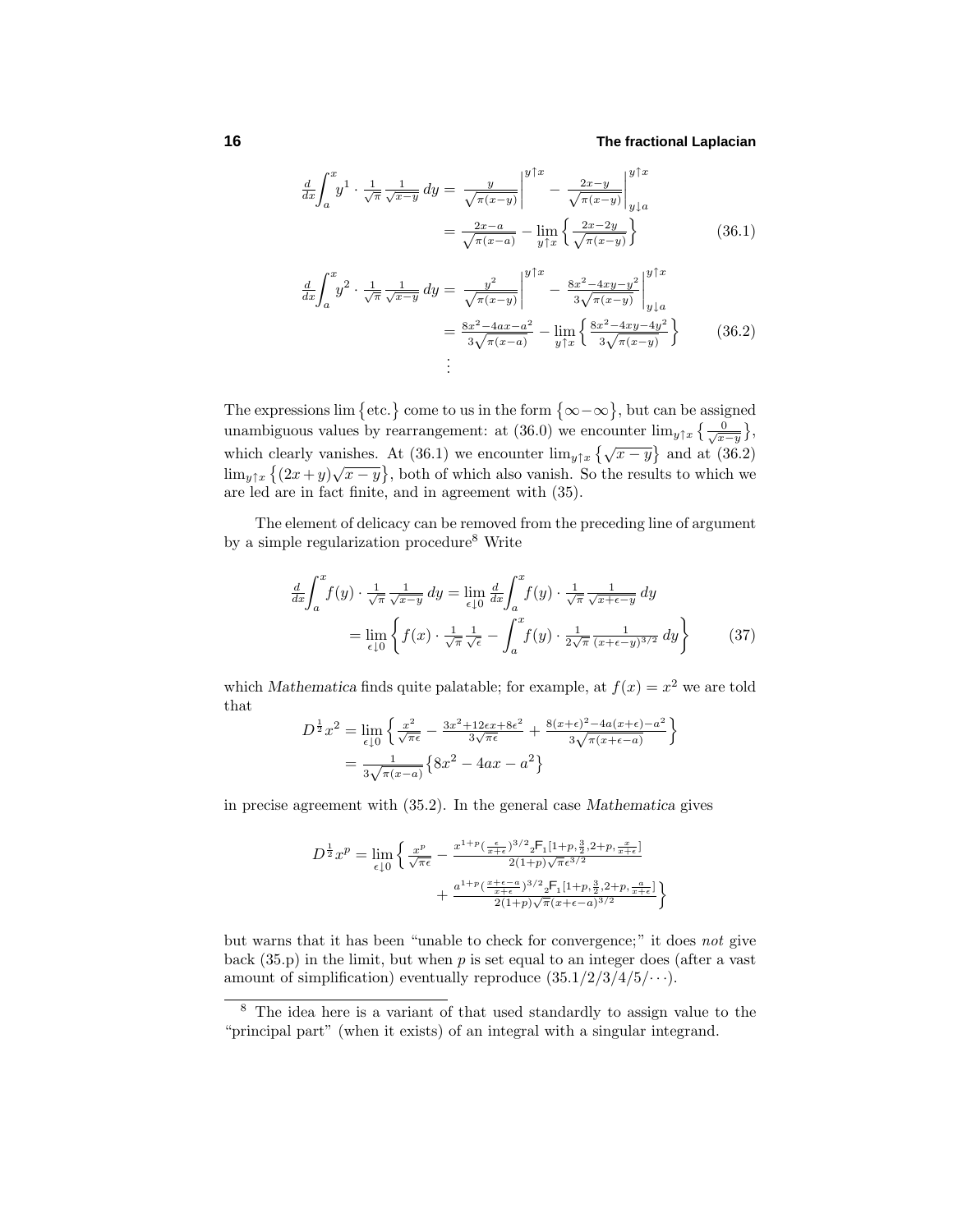It is as a first step back toward representation theory that I undertake now to re-orchestrate the preceeding material. Write

$$
\frac{d}{dx} \int_{a}^{x} f(y) \cdot \frac{1}{\sqrt{\pi}} \frac{1}{\sqrt{x-y}} dy = \frac{d}{dx} \int_{-\infty}^{+\infty} f(y) \cdot \frac{1}{\sqrt{\pi}} \frac{1}{\sqrt{x-y}} \theta((y-a)(x-y)) dy
$$

$$
= \int f(y) \cdot \frac{\partial}{\partial x} \left\{ \frac{1}{\sqrt{\pi}} \frac{1}{\sqrt{x-y}} \theta((y-a)(x-y)) \right\} dy
$$

where  $g(y; a, x) \equiv (y - a)(x - y)$  describes a down-turned parabola which crosses the axis at obvious points, and is positive only if  $a < y < x$ . Evidently

$$
D^{\frac{1}{2}}f(x) = \int f(y) \left\{ \left[ -\frac{1}{2\sqrt{\pi}(x-y)^{3/2}} + \frac{1}{\sqrt{\pi}} \frac{1}{\sqrt{x-y}} \frac{\partial}{\partial x} \right] \theta \left( (y-a)(x-y) \right) \right\} dy
$$

which is just a fancy way of saying some things already said; from

$$
\theta((y-a)(x-y)) = \theta(y-a) - \theta(y-x)
$$
  

$$
\Downarrow
$$
  

$$
\frac{\partial}{\partial x}\theta((y-a)(x-y)) = \delta(y-x)
$$

we obtain

$$
D^{\frac{1}{2}}f(x) = \int f(y) \left\{ \frac{1}{\sqrt{\pi}} \frac{1}{\sqrt{x-y}} \delta(y-x) - \frac{1}{2\sqrt{\pi}(x-y)^{3/2}} \theta((y-a)(x-y)) \right\}
$$

which is simply a disguised rewrite of the equation that led to (36). And susceptible to the same fragility of meaning. Which we render more robust by the same mechanism, writing

$$
D^{\frac{1}{2}}f(x) = \lim_{\epsilon \downarrow 0} \int f(y) \frac{\partial}{\partial x} \left\{ \frac{1}{\sqrt{\pi}} \frac{1}{\sqrt{x + \epsilon - y}} \theta((y - a)(x - y)) \right\} dy \tag{38}
$$

Which—and this is the point—serves to clarify the delicate meaning of the statement

$$
D^{\frac{1}{2}}f(x) = \int f(y)W_{\frac{1}{2}}(y; a, x) dy
$$
\n(39)

and to place semidifferentiation more nearly on the same formal footing as semiintegration than was accomplished by (30).

Pretty clearly, the calculus sketched above is in no essential respect special to semidifferentiation, but can be used to lend sharpened meaning to the notion of a fractional derivative of any positive order. Look, for example, to the case  $\nu = \frac{8}{5}$ : the procedure would be to write

$$
D^{\frac{8}{5}}f(x) = D^2 D^{-\frac{2}{5}}f(x)
$$
  
=  $\left(\frac{d}{dx}\right)^2 \int_a^x f(y) \frac{1}{\Gamma(\frac{2}{5})}(x-y)^{\frac{2}{5}-1} dy$   
=  $\lim_{\epsilon \downarrow 0} \int f(y) \cdot \left(\frac{\partial}{\partial x}\right)^2 \left\{\frac{1}{\Gamma(\frac{2}{5})} \frac{1}{(x+\epsilon-y)^{3/5}} \theta\left((y-a)(x-y)\right)\right\} dy$ 

*...* and so it goes in general. We recover (20) as  $a \downarrow -\infty$ .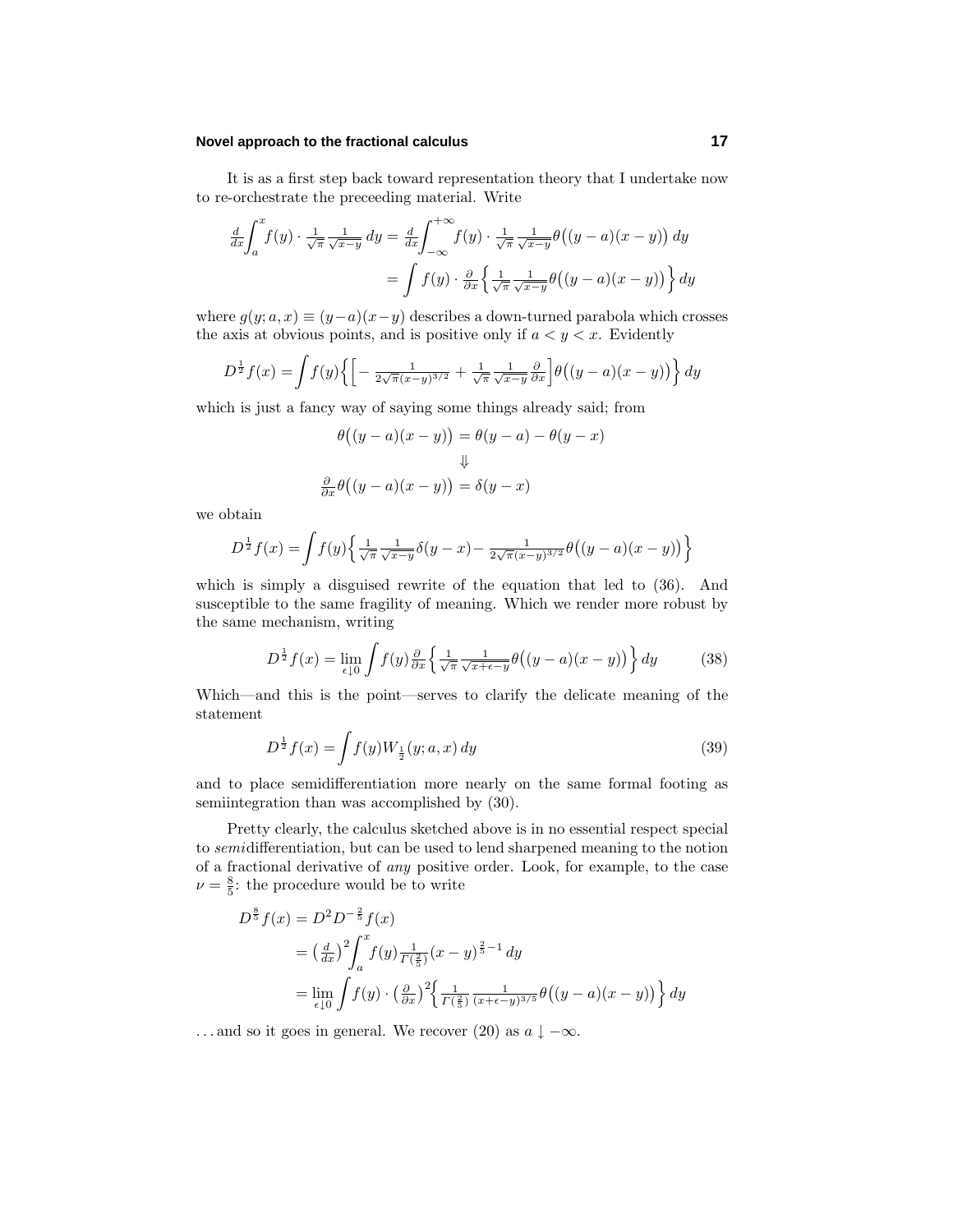Go to that limit, where we have waiting for us the rich resources of a "Gaussian representation theory."<sup>9</sup> We expect that theory to be (when  $\epsilon \neq 0$ ) "function-theoretically nice," and to spontaneously supply means for dealing with the fussy points discussed above. But our faithful guinea pigs  $x^p$  abandon us in the limit  $a \downarrow -\infty$  ( $x^p$  remains integrally differentiable but not fractionally, because non-integrable); their place, for the purposes of this discussion, will be assigned to the functions  $f(x)=(e^x)^p=e^{px}$ . Trivially

$$
D^n e^{px} = p^n e^{px} \qquad : \quad n = 0, 1, 2, \dots \tag{40}
$$

while  $(20)$  entails

giving

$$
D^{-\nu}e^{px} = \frac{1}{\Gamma(\nu)} \int_{-\infty}^{x} (x - y)^{\nu - 1} e^{py} dy = p^{-\nu} e^{px}
$$

$$
D^{n - \nu} e^{px} = p^{n - \nu} e^{px}
$$
(41)

which serves in the simplest imaginable way to provide a natural "fractional generalization" of  $(39).^{10}$ 

I pause to confirm that our regularization procedure still works, even in this slightly modified setting. Proceeding in mimicry of (37), we have

$$
D^{\frac{1}{2}}e^{px} = \frac{d}{dx}\int_{-\infty}^{x} e^{py} \cdot \frac{1}{\sqrt{\pi}} \frac{1}{\sqrt{x-y}} dy = \lim_{\epsilon \downarrow 0} \frac{d}{dx}\int_{-\infty}^{x} e^{py} \cdot \frac{1}{\sqrt{\pi}} \frac{1}{\sqrt{x+\epsilon-y}} dy
$$

$$
= \lim_{\epsilon \downarrow 0} \left\{ e^{px} \cdot \frac{1}{\sqrt{\pi}} \frac{1}{\sqrt{\epsilon}} - \int_{-\infty}^{x} e^{py} \cdot \frac{1}{2\sqrt{\pi}} \frac{1}{(x+\epsilon-y)^{3/2}} dy \right\}
$$

$$
= \lim_{\epsilon \downarrow 0} \sqrt{p} e^{p(x+\epsilon)} \left\{ 1 - \text{erf}(\sqrt{p\epsilon}) \right\}
$$

$$
= \sqrt{p} e^{px}
$$

—in precise agreement with (41).

$$
D^{-\nu}e^{px} = p^{-\nu}e^{px} \left\{ 1 - \frac{\Gamma(\nu, px)}{\Gamma(\nu)} \right\}
$$
  

$$
D^{1}D^{-\nu}e^{px} = p^{1-\nu}e^{px} \left\{ 1 - \frac{\Gamma(\nu, px)}{\Gamma(\nu)} \right\} + p^{1-\nu}(px)^{-1+\nu} \frac{1}{\Gamma(\nu)}
$$
  

$$
\vdots
$$

where the incomplete gamma function  $\Gamma(\nu, z) \equiv \int_z^{\infty} t^{\nu-1} e^{-t} dt$  gives back the Euler gamma function  $\Gamma(\nu)$  at  $z=0$ .

<sup>9</sup> Representation theory appropriate to arbitrary *a* values (most particularly to the case  $a = 0$  requires special discussion, and will be taken up on another occasion.

<sup>10</sup> It is perhaps well, in view of the striking simplicity of these equations, to notice that more complicated formulæ would have been obtained had we set  $a = 0$ : (40) is preserved unchanged, but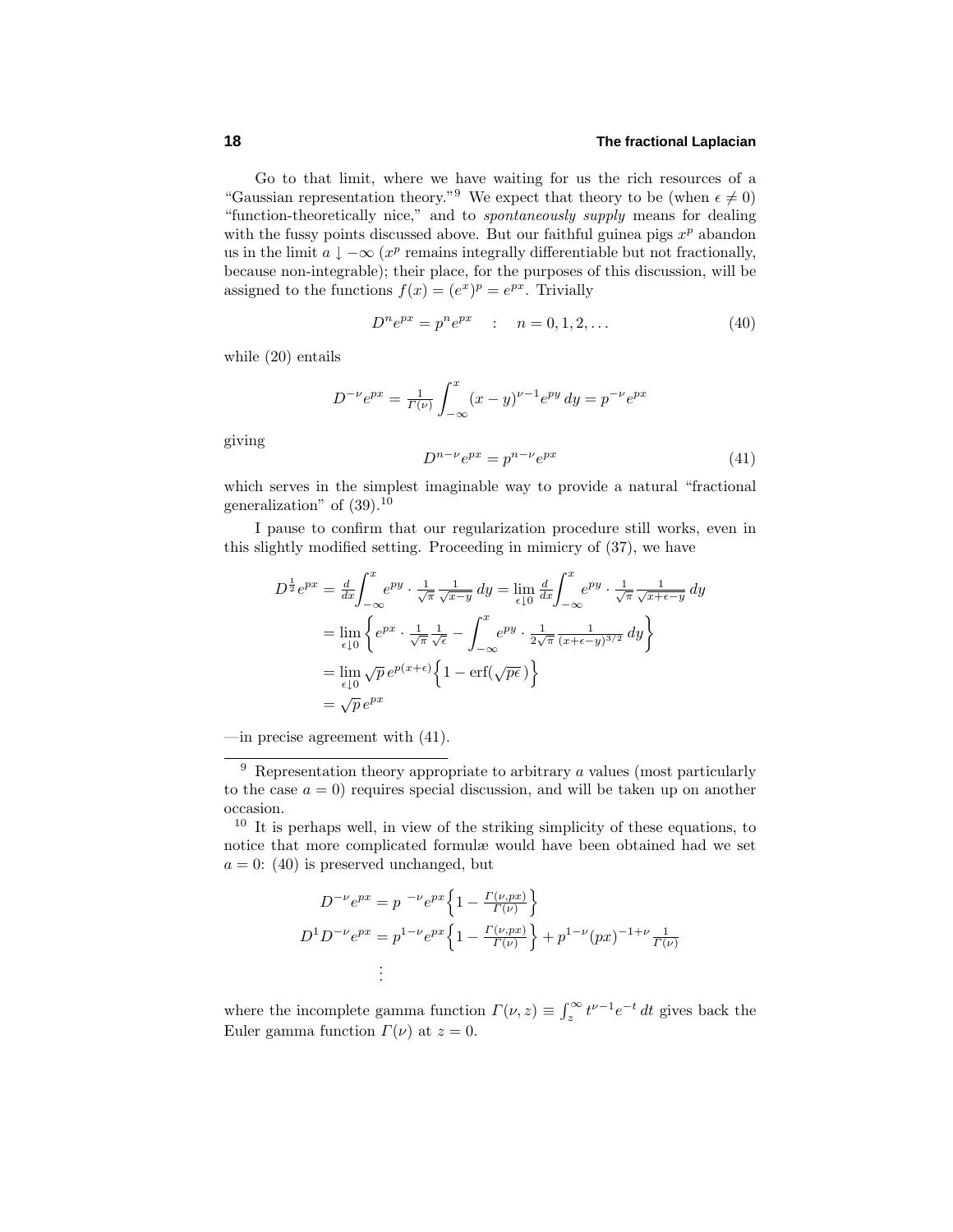We have acquired interest (see again  $(14)$ ) in the following generalization of (13):

$$
D^{\nu}e^{px} = \lim_{\epsilon \downarrow 0} \frac{1}{\sqrt{2\pi}} \left(\frac{1}{\epsilon}\right)^{\frac{\nu+1}{2}} \int_{-\infty}^{+\infty} e^{py} e^{-\frac{1}{4}\left[\frac{y-x}{\sqrt{\epsilon}}\right]^2} D_{\nu}\left(\frac{y-x}{\sqrt{\epsilon}}\right) dy
$$

Erdélyi (in his §8.3) lists no fewer than ten integral representations of the functions  $D_{\nu}(z)$ , of which Spanier & Oldham (at **46:3:1** & **2**) quote two; by slight adjustment of those two, we have

$$
e^{-\frac{1}{4}z^2}D_{\nu}(z) = \begin{cases} \sqrt{\frac{2}{\pi}} \int_0^{\infty} t^{\nu} e^{-\frac{1}{2}t^2} \cos\left(zt - \nu\frac{\pi}{2}\right) dt & ; \quad \nu > -1\\ \frac{1}{\Gamma(-\nu)} e^{-\frac{1}{2}z^2} \int_0^{\infty} \frac{1}{t^{\nu+1}} \exp\left(-\frac{1}{2}t^2 - zt\right) dt & ; \quad \nu < 0 \end{cases}
$$

Returning with this information to (the following expanded version of) the definition (32)

$$
W_{\nu}(z;\epsilon) \equiv \frac{1}{\sqrt{2\pi}} \left(\frac{1}{\epsilon}\right)^{\frac{\nu+1}{2}} e^{-\frac{1}{4}(z/\sqrt{\epsilon})^2} D_{\nu}(-z/\sqrt{\epsilon})
$$

and asking *Mathematica* to perform the integrals, we obtain

$$
W_{\nu}(z;\epsilon) = \begin{cases} \frac{1}{\pi} 2^{\frac{\nu-1}{2}} \left(\frac{1}{\epsilon}\right)^{\frac{\nu+1}{2}} \left[ \cos \frac{\nu \pi}{2} \Gamma\left(\frac{\nu+1}{2}\right) M\left(\frac{\nu+1}{2}; \frac{1}{2}; -\frac{z^2}{2\epsilon}\right) \right. \\ \left. - \sqrt{2} \frac{z}{\sqrt{\epsilon}} \sin \frac{\nu \pi}{2} \Gamma\left(\frac{\nu+2}{2}\right) M\left(\frac{\nu+2}{2}; \frac{3}{2}; -\frac{z^2}{2\epsilon}\right) \right] \; : \; \nu > -1 \\ 2^{\frac{\nu-1}{2}} \left(\frac{1}{\epsilon}\right)^{\frac{\nu+1}{2}} e^{-\frac{1}{2}(z/\sqrt{\epsilon})^2} \left[ \frac{1}{\Gamma\left(\frac{1-\nu}{2}\right)} M\left(-\frac{\nu}{2}; \frac{1}{2}; +\frac{z^2}{2\epsilon}\right) \right] \; : \; \nu < 0 \\ + \sqrt{2} \frac{z}{\sqrt{\epsilon}} \frac{1}{\Gamma\left(-\frac{\nu}{2}\right)} M\left(\frac{1-\nu}{2}; \frac{3}{2}; +\frac{z^2}{2}\right) \right] \; : \; \nu < 0 \end{cases} \tag{42}
$$

where the "confluent hypergeometric function" (or "Kummer function") can be defined

$$
M(a;b;z) \equiv {}_1\mathsf{F}_1(a;b;z) = 1 + \frac{az}{b} + \frac{a(1+a)z^2}{2b(1+b)} + \frac{a(1+a)(2+a)z^3}{6b(1+b)(2+b)} + \cdots
$$

I shall—with meaning made clear by the right side of (42)—find it convenient to distinguish the "positive branch" from the "negative branch" of  $W_{\nu}(\bullet, \bullet)$ . The claim has been made by *Mathematica* (from whom I have borrowed all ensuing details) that the two branches actually overlap on the interval  $-1 < \nu < 0$ ; I will not attempt to prove the implied identity, but submit Figure 4 in evidence of the truth of the point at issue. We are gratified (but not surprised) to discover that the complicated expressions on the right side of  $(42)$  simplify greatly when *ν* = ..., +2, +1, 0, −1, −2, ... :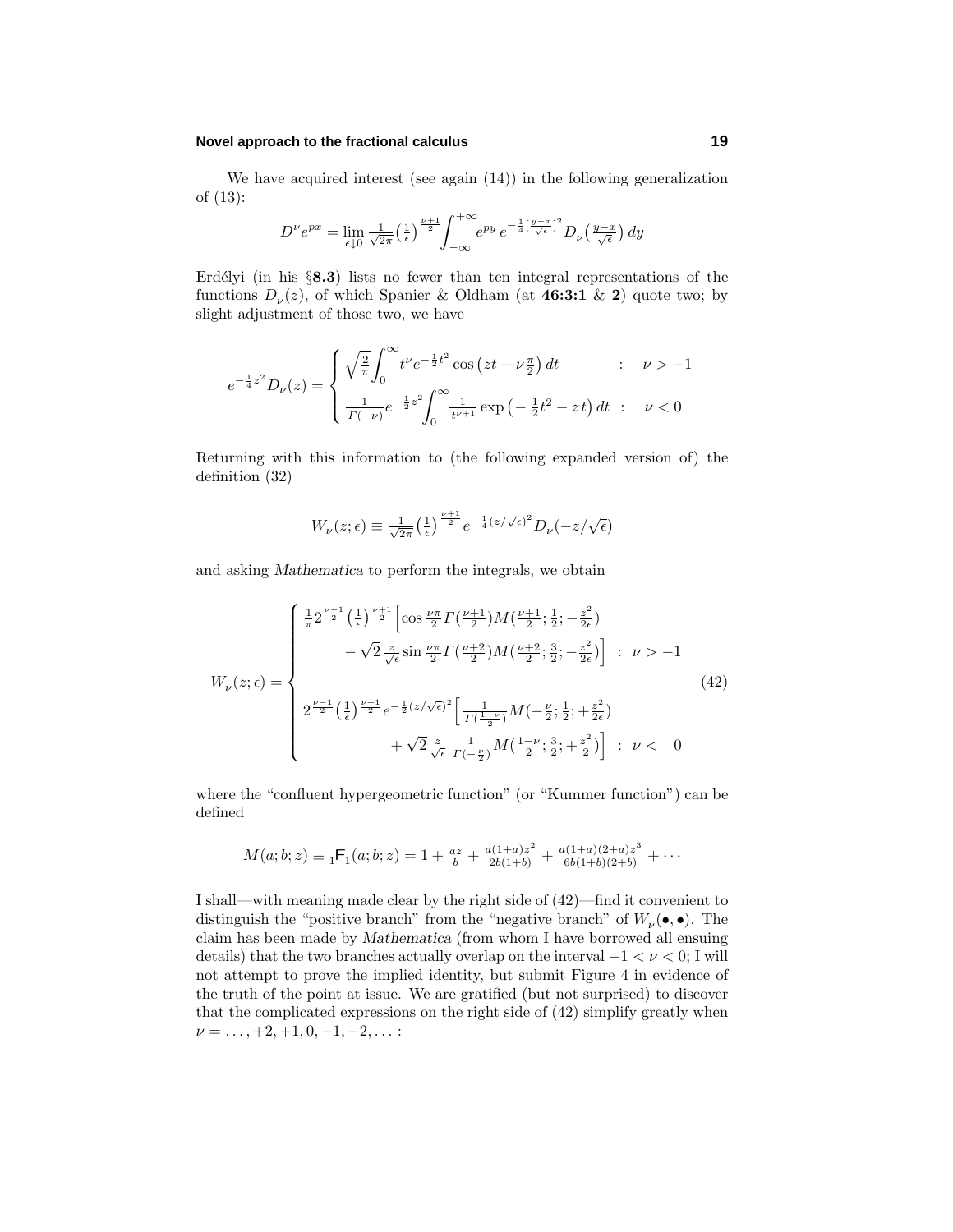

FIGURE 4: *Graphs of*  $W_{-\frac{1}{4}}(z,1)$ ,  $W_{-\frac{2}{4}}(z,1)$  and  $W_{-\frac{3}{4}}(z,1)$  computed from the positive (top) and negative (bottom) branches of  $(42)$ . The former function is the most nearly Gauss-like, the latter the most nearly Heaviside-like. From the evident identity of the figures we infer that on the region of overlap  $(-1 < \nu < 0)$  the functions associated with the two branches are linked by some obscure identity, but I am not motivated to undertake analytical exploration of the issue.

$$
W_{+2}(z; \epsilon) = -\frac{1}{\sqrt{2\pi\epsilon}} e^{-z^2/2\epsilon} \frac{1}{\epsilon} \left[ 1 - \frac{z^2}{\epsilon} \right]
$$
  
\n
$$
W_{+1}(z; \epsilon) = -\frac{1}{\sqrt{2\pi\epsilon}} e^{-z^2/2\epsilon} \left[ \frac{z}{\epsilon} \right]
$$
  
\n
$$
W_{+0}(z; \epsilon) = +\frac{1}{\sqrt{2\pi\epsilon}} e^{-z^2/2\epsilon}
$$
  
\n
$$
W_{-1}(z; \epsilon) = \frac{1}{2} \left[ 1 + \text{erf}\left(\frac{z}{\sqrt{2\epsilon}}\right) \right]
$$
  
\n
$$
W_{-2}(z; \epsilon) = \frac{1}{2} z \left[ 1 + \text{erf}\left(\frac{z}{\sqrt{2\epsilon}}\right) \right] + \sqrt{\frac{\epsilon}{2\pi}} e^{-z^2/2\epsilon}
$$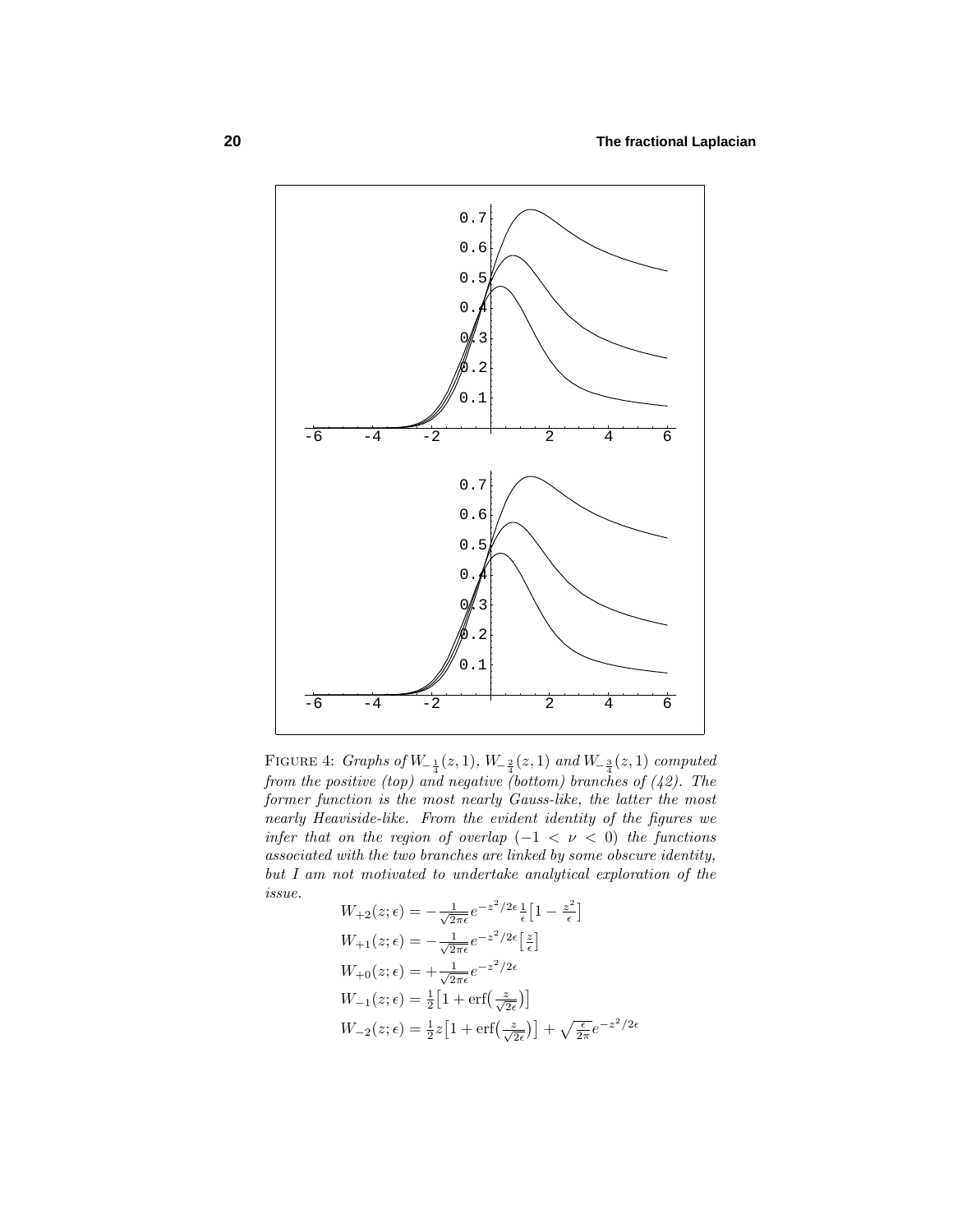Working from

$$
D^{\nu} f(x) = \lim_{\epsilon \downarrow 0} \int_{-\infty}^{+\infty} F(y) W_{\nu}(x - y; \epsilon) dy \tag{43}
$$

with the aid of (42), *Mathematica* computes

$$
D^{0}e^{px} = \lim_{\epsilon \downarrow 0} \int_{-\infty}^{+\infty} e^{py} W_{0}(x - y; \epsilon) dy
$$
  
\n
$$
= \lim_{\epsilon \downarrow 0} \left\{ e^{px + \frac{1}{2}p^{2} \epsilon} \right\}
$$
  
\n
$$
= e^{px}
$$
  
\n
$$
D^{1}e^{px} = \lim_{\epsilon \downarrow 0} \int_{-\infty}^{+\infty} e^{py} W_{1}(x - y; \epsilon) dy
$$
  
\n
$$
= \lim_{\epsilon \downarrow 0} \left\{ \text{horendously complicated expression } \right\}
$$
  
\n
$$
= \lim_{\epsilon \downarrow 0} \left\{ p e^{px + \frac{1}{2}p^{2} \epsilon} \text{ when asked to Simplify} [\%]\right\}
$$
  
\n
$$
= p e^{px}
$$
  
\n
$$
D^{-1}e^{px} = \lim_{\epsilon \downarrow 0} \int_{-\infty}^{+\infty} e^{py} W_{-1}(x - y; \epsilon) dy
$$
  
\n
$$
= \lim_{\epsilon \downarrow 0} \int_{-\infty}^{+\infty} e^{py} \frac{1}{2} [1 + \text{erf}(\frac{x - y}{\sqrt{2} \epsilon})] dy
$$
  
\n
$$
= \int_{-\infty}^{+\infty} e^{py} \theta(x - y) dy \text{ : known to us, but not to Mathematica}
$$
  
\n
$$
= \int_{-\infty}^{x} e^{py} dy
$$
  
\n
$$
= \frac{1}{p} e^{px}
$$

But (to pick only the most familiar from an infinitude of potential examples) the semiderivative  $D^{\frac{1}{2}}e^{px} = \lim_{x \to \infty} \int e^{py}W_1(x - y; \epsilon) dy$  appears to lie beyond Mathematica's capability, even though the anticipated result  $(\sqrt{p}e^{px})$  is very simple.

So the method latent in  $(42/43)$  is computationally almost useless: it struggles—and I do mean *struggles!*—to achieve the evaluation even of  $\frac{d}{dx}e^{px}$ . But it has much to recommend it from some other points of view. It achieves its results-in-principle without recourse to a regularization procedure (is "already regularized"). Moreover, it places (fractional) differentiation and integration on the same formal footing, and thus obviates the asymmetry of the standard procedure (29). Finally, it yields (see Figures 5–9) a clear—and intuitively very satisfying—diagramatic interpretation of the "interpolative deformation" process by which the ordinary calculus gives rise to the fractional calculus.<sup>11</sup>

<sup>&</sup>lt;sup>11</sup> It should, however, be emphasized that precise imagery is *specific to the*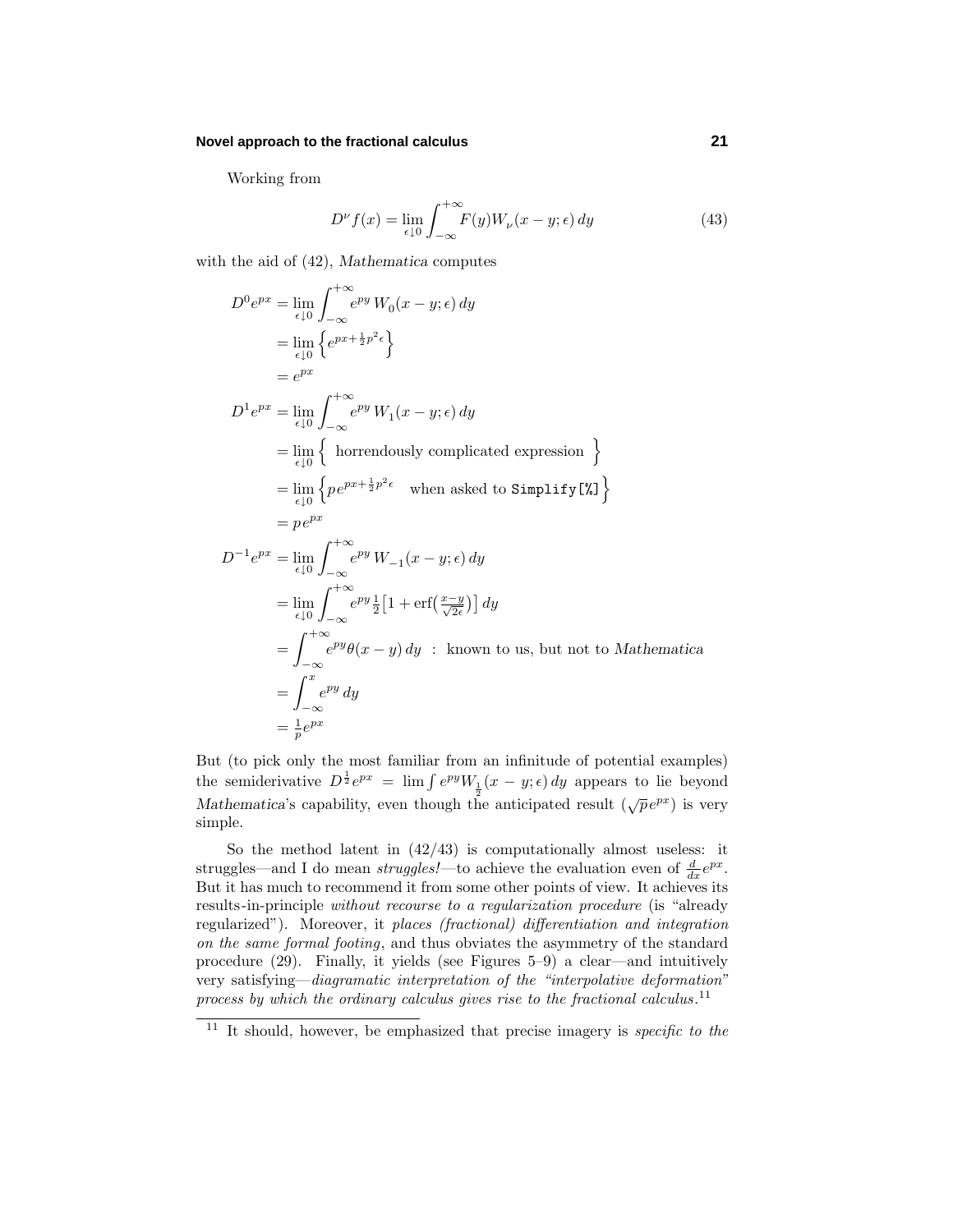

FIGURE 5: Morphing  $W_{-1}(z;\epsilon)$  into  $W_0(z;\epsilon)$ : graphs of the weight  $function s W_{\nu}(z; \epsilon) \text{ with } \nu = -\frac{14}{10} \text{ (at top)}, -\frac{12}{10}, -1, -\frac{8}{10}, \ldots, -\frac{2}{10}, 0$ (bottom) and  $\epsilon$  set equal to unity. In the limit  $\epsilon \downarrow 0$  the Gaussian  $W_0(z; \epsilon)$  sharpens to become  $\delta(z)$ , while  $W_{-1}(z; \epsilon)$  (note its flat top) steepens to become  $\theta(z)$ . Semiintegration is achieved by  $W_{-\frac{1}{2}}(z;\epsilon)$ .



FIGURE 6: Morphing  $W_0(z;\epsilon)$  into  $W_{+1}(z;\epsilon)$ : graphs of the weight  $function s W_{\nu}(z; \epsilon) \text{ with } \nu = 0 \text{ (even, with highest max)}, \frac{2}{10}, \ldots, \frac{8}{10}, 1$ (odd, with lowest min) and  $\epsilon$  set equal to unity. Semidifferentiation is achieved by  $W_{\frac{1}{2}}(z;\epsilon)$ .

 $[$  continued from the preceding page  $]$  representation: I work in Gaussian representation; other representations (of which there are infinitely many) would lead to variants of the same basic conception.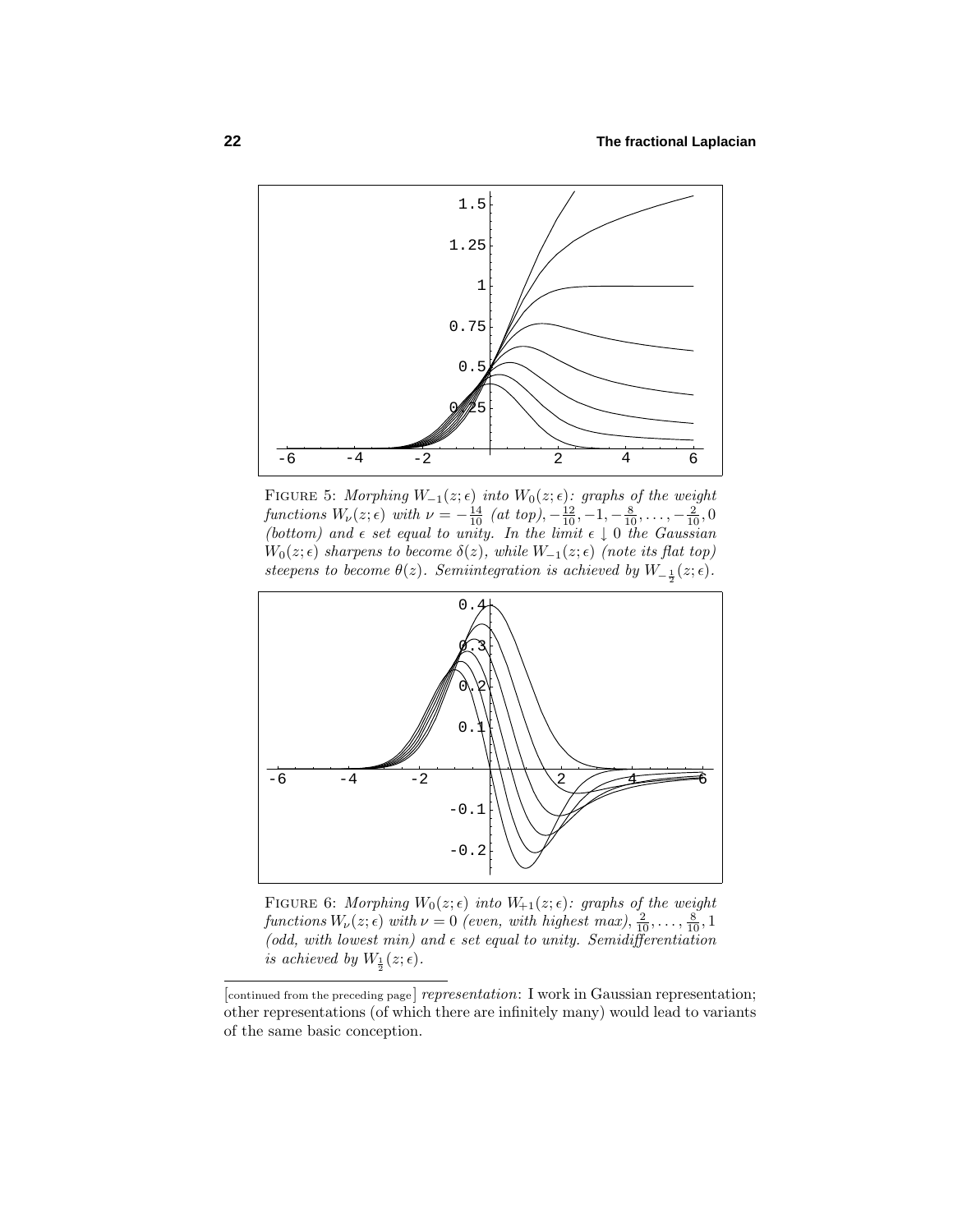

FIGURE 7: Morphing  $W_1(z;\epsilon)$  into  $W_2(z;\epsilon)$ : graphs of the weight functions  $W_{\nu}(z; \epsilon)$  with  $\nu = 1$  (odd, with highest max),  $\frac{12}{10}, \ldots, \frac{18}{10}, 2$ (even, with lowest min) and  $\epsilon$  set equal to unity. Note that the vertical scale changes from figure to figure.



FIGURE 8: Morphing  $W_2(z;\epsilon)$  into  $W_3(z;\epsilon)$ : graphs of the weight  $\mathit{functions}\ W_{\nu}(z;\epsilon)\ with\ \nu=2\ (even), \frac{22}{10}, \ldots, \frac{28}{10}, 3\ (odd, with\ lowest)$ min and highest max) and  $\epsilon$  set equal to unity.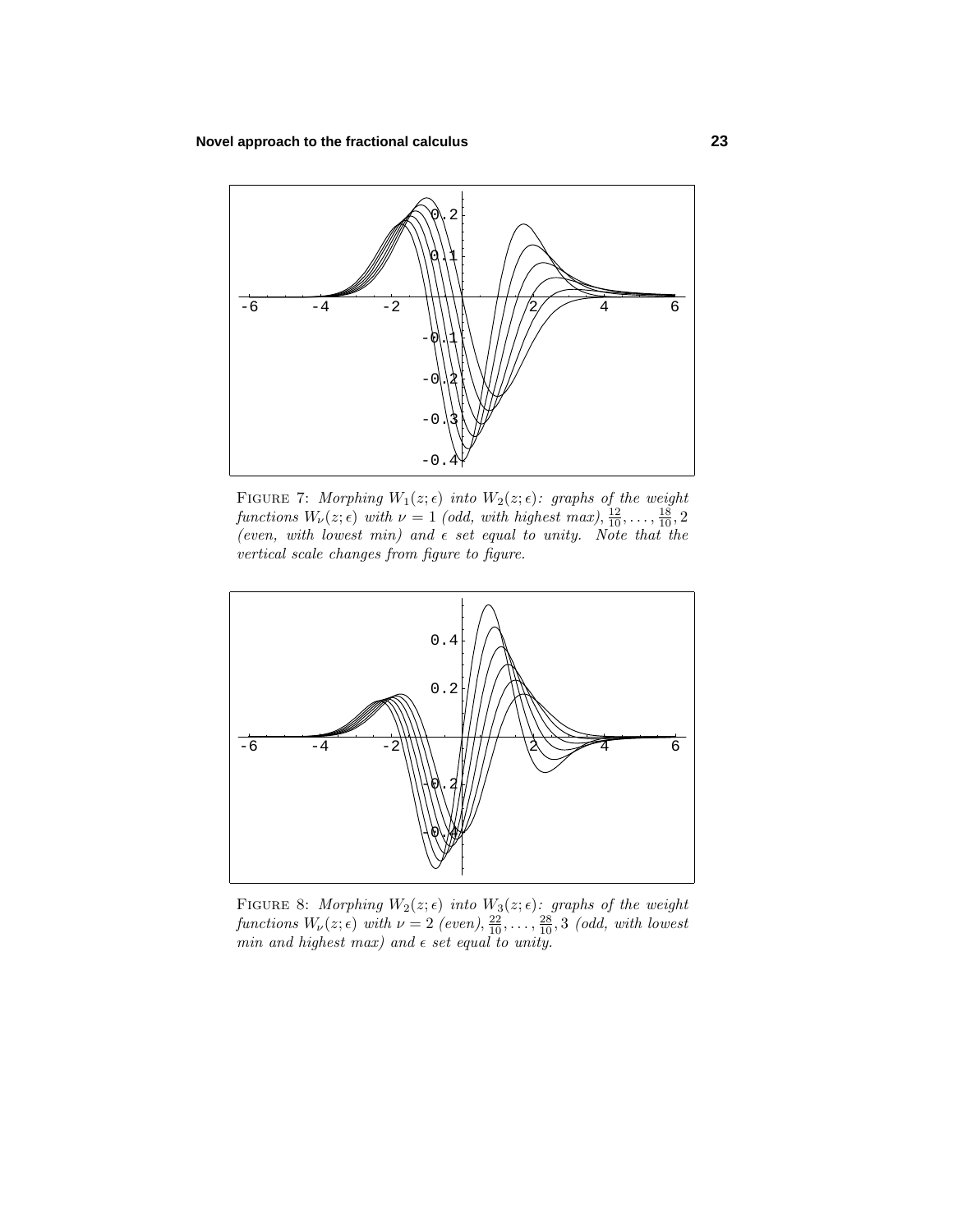

FIGURE 9: Morphing  $W_3(z;\epsilon)$  into  $W_4(z;\epsilon)$ : graphs of the weight  $function s W_{\nu}(z; \epsilon) \text{ with } \nu = 3 \text{ (odd)}, \frac{32}{10}, \ldots, \frac{38}{10}, 4 \text{ (even, with lowest)}$ min and highest max) and  $\epsilon$  set equal to unity. Notice that the central extremum is

- maximal in Figure 6 (achieved by *W*0),
- minimal in Figure 7 (achieved by *W*2),
- maximal in Figure 9 (achieved by  $W_4$ );

we have encountered here a manifestation of the "sign alternation" phenomenon which engaged our attention in §1.

So everything remains, from a function-theoretic point of view, as smooth and nice as it can be, so long as  $\epsilon$  is greater than zero. But—and we come now to the point of this entire discussion—at  $\epsilon = 0$  we achieve

 $W_{\nu}(z;0) = \begin{cases} \text{(singular stuff at origin)} \text{ if } \nu = 0, 1, 2, \ldots \\ \text{(singular stuff at origin)} + \text{(modulated step function) otherwise} \end{cases}$ 

with the consequence that

 $D^{\nu}$  { is a local operator if  $\nu = 0, 1, 2, ...$ <br>
is non-local for all other real values of  $\nu$ 

The story is told in Figure 10 and its caption.

The preceding material fell unbidden into my lap, and its exploration has taken me away from my main subject matter, so—though it is easy to think of topics yet unaddressed, of further elaborations—I draw this discussion to an arbitrary close. The "representation-theoretic approach to the factional calculus" springs from such a simple/natural idea that I find it difficult to suppose that it has not already been developed somewhere, by somebody, but my limited familarity with the sparce literture permits me to cite no reference of direct relevance. I would be interested to know whether the preceding material is, in particular, "well-known" to Spanier & Oldham: their Atlas of Functions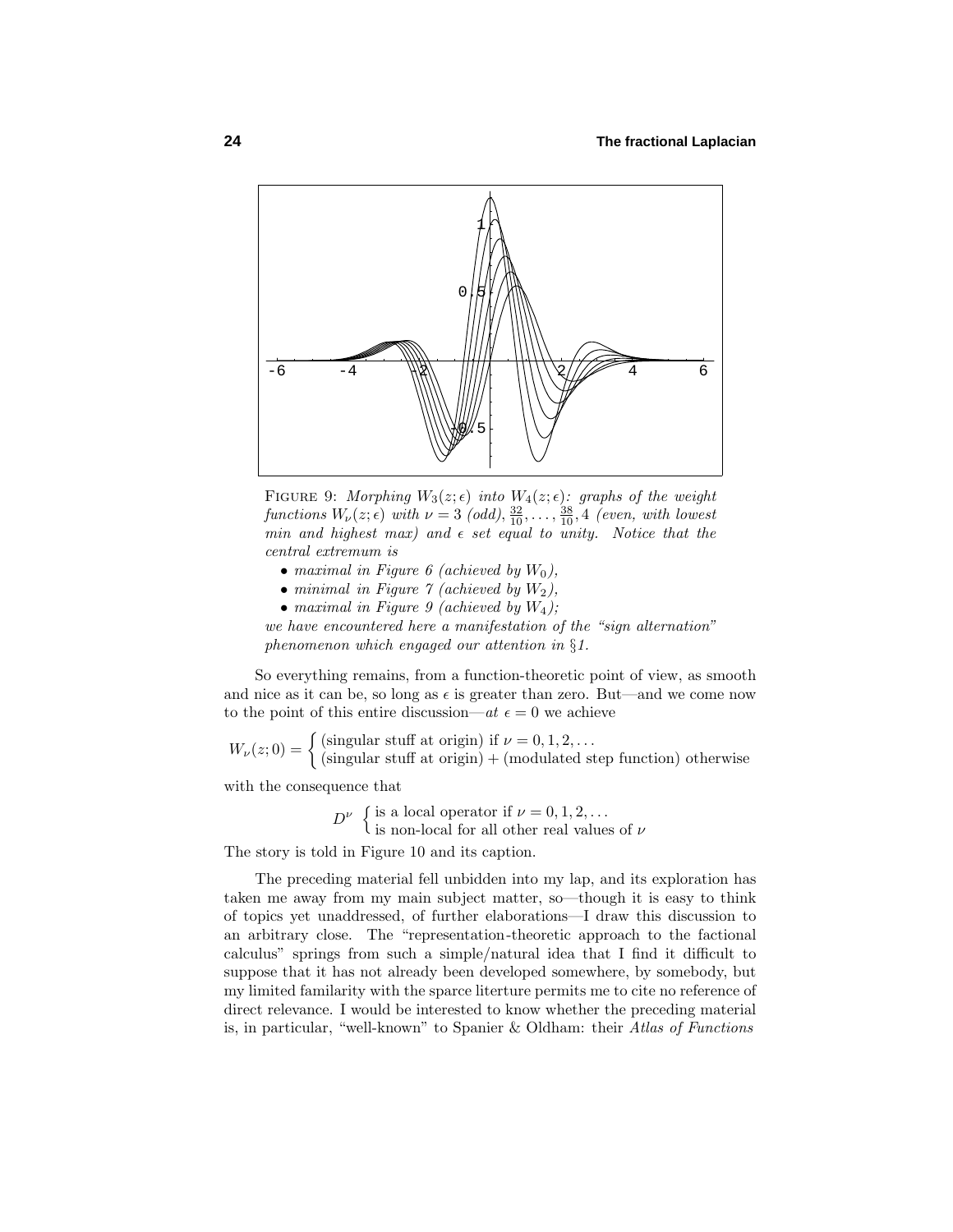

FIGURE 10: Superimposed graphs of  $W_{\frac{1}{2}}(z;\epsilon)$  as  $\epsilon$  descends through the values  $1, \frac{1}{2}, \frac{1}{4}, \frac{1}{8}, \frac{1}{16}, \ldots$  A  $\delta$ -function is assembling itself at the origin, but it is evident from the figure that

$$
\lim_{\epsilon \downarrow 0} W_{\frac{1}{2}}(z;\epsilon) = \begin{cases} 0 & \text{if } z < 0 \\ \text{negative-valued function of } z & \text{if } z > 0 \end{cases}
$$

This conforms to the upshot of equations developed just prior to (38) in the text, from which we learn that the "negative-valued function of *z*" can be described  $-\frac{1}{2\sqrt{\pi}z^{3/2}}$ . The figure illustrates how it happens that

 $D^{\nu}$  { is a local operator if  $\nu = 0, 1, 2, ...$ <br>
is non-local for all other real values of  $\nu$ 

(which has served me as a primary resource) remains the only handbook in which attention is given routinely to the fractional integral/derivative properties of the functions treated. And concerning the fractional calculus itself, they literally "wrote the book." Yet in Chapter 8 of their Atlas—which is given over (remarkably!) to discussion of the step function  $\theta(x-a)$ —one finds only passing allusion  $(8:9)$  to an associated representation theory, and only oblique reference (end of **8:10**) to the role played by  $\theta(x-a)$  within the fractional calculus. Their Chapter 10 treats the delta function  $\delta(x-a)$ , which (see **10:3**) they reasonably consider to be defined by its representation theory, and in **10:12** one encounters the remark that

> "By using the concept of differintegration it is possible to define a continuum of functions of which the unit-step function and the Dirac delta function are respectively the  $\nu = 0$  and  $\nu = 1$  instances. The general definition is

$$
\frac{d^{\nu}}{[d(x+\infty)]^{\nu}}\theta(x-a)
$$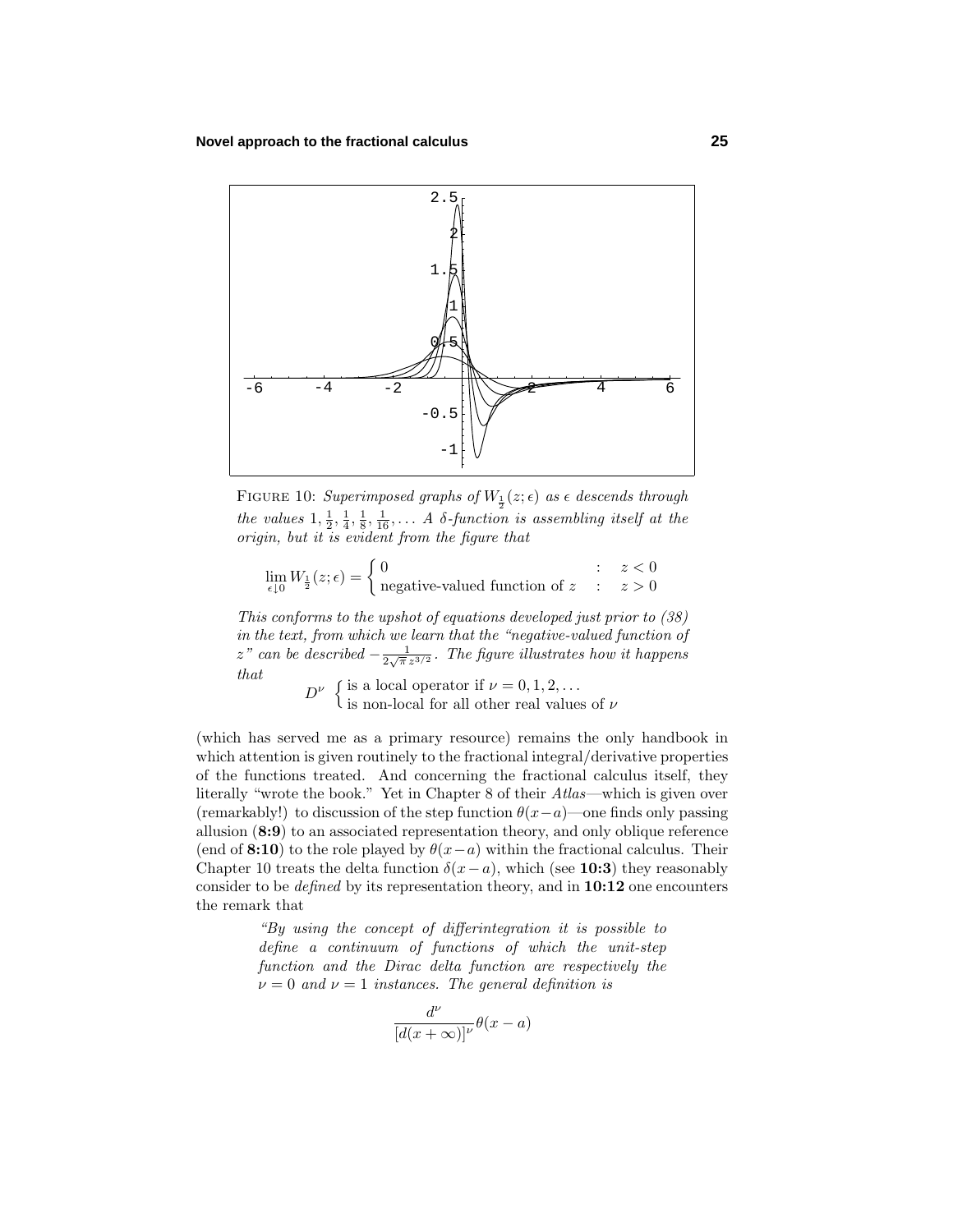which evaluates to

$$
\theta(x-a)\frac{(x-a)^{-\nu}}{\Gamma(1-\nu)}
$$
 :  $\nu \neq 1, 2, 3, ...$ 

except when  $\nu$  is a positive integer. The  $\nu = 2$  case, symbolized *δ* (*x* − *a*), may be regarded as the limit

$$
\delta'(x - a) = \lim_{h \to 0} \frac{\delta(x - a - \frac{h}{2}) - \delta(x - a + \frac{h}{2})}{h}
$$

and is named the unit-moment function. It satisfies the integral identity

$$
\int_{-\infty}^{+\infty} \delta'(t-a) f(t) dt = -f'(a)
$$

But that's as far as they take it. I cannot determine whether Spanier & Oldham —who held all the pieces in their hands—considered the subject too obvious to write out (or perhaps too tediously unimportant), or simply neglected to seize the opportunity.

**3. General remarks concerning Laplace's operator**. My objective here is to describe the theory of  $\nabla^2$  in such a way as to open doors to generalization, both with regard to dimension and to differential order .

In one dimension the Laplacian is just the second derivative

 $∇<sup>2</sup>$  means  $∂<sup>2</sup><sub>x</sub>$  in  $E<sup>1</sup>$ 

and generalization with respect to differential order

$$
\nabla^2 \longrightarrow \nabla^{2\mu}
$$

can be accomplished by methods standard to the fractional calculus. But it is dimensional generalization which serves in the first instance to make things more interesting.

Working initially in  $E^3$ : To declare an interest in *differentiation* procedures which respect the realities of transformation theory is, by the simplest interpretation, to declare an interest in the life and times of  $\nabla$ . Let  $\varphi(\mathbf{x})$  be a scalar field. Then  $\nabla\varphi$  transforms as a vector field, and  $\nabla\cdot\nabla\varphi$  is again a scalar field. We arrive thus already at the Laplacian—the simplest differential operator

$$
\nabla^2 = \text{div}\,\text{grad} = \begin{pmatrix} \partial_1 & \partial_2 & \partial_3 \end{pmatrix} \begin{pmatrix} \partial_1 \\ \partial_2 \\ \partial_3 \end{pmatrix} = \partial_1^2 + \partial_2^2 + \partial_3^2
$$

with the property that it sends

 $scalar field \longrightarrow derived scalar field$  (44)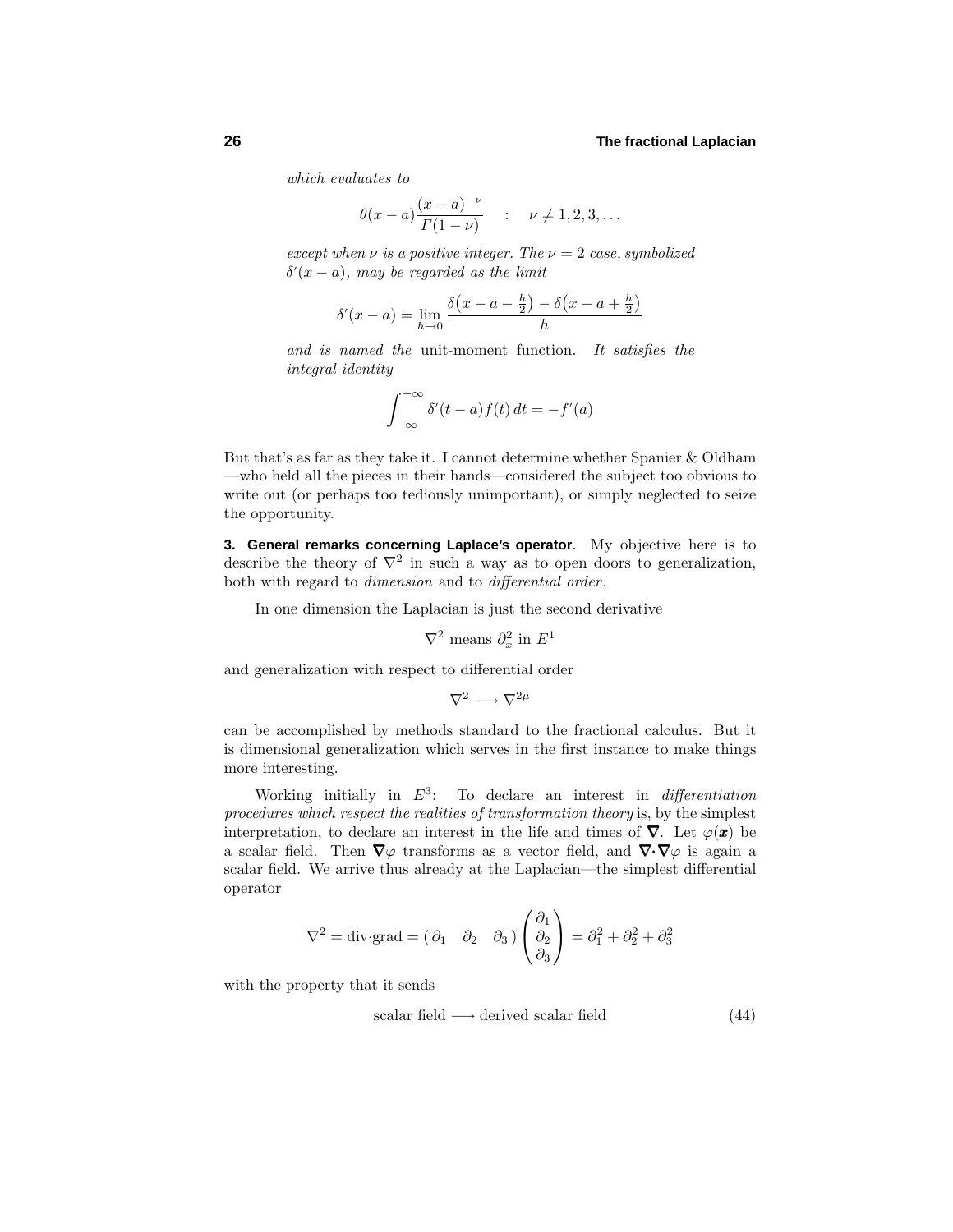# **General remarks concerning Laplace's operator 27**

 $\nabla^2$  is (as the notation was designed to emphasize) a differential operator of  $2^{\text{nd}}$ order. Operators of  $4<sup>th</sup>$ ,6<sup>th</sup>, ...order which also achieve (44) can be obtained by iteration:

$$
\nabla^{2m} \equiv (\text{div} \cdot \text{grad})^m = (\partial_1^2 + \partial_2^2 + \partial_3^2)^m
$$

$$
= (\partial_1^{2m} + \partial_2^{2m} + \partial_3^{2m}) + \text{cross terms}
$$

For an occurrence of the so-called "biharmonic equation"

$$
\nabla^4 \varphi = 0
$$

(in connection with the theory of elastic media) see Morse & Feshbach.<sup>12</sup> Preceeding remarks extend straightforwardly from  $E^3$  to  $E^N$ .

Looking now to operators which achieve

vector field 
$$
\longrightarrow
$$
 derived vector field  $(45)$ 

we in  $1<sup>st</sup>$  order have at our disposal only

$$
\text{curl} = \mathbf{\nabla} \times = \begin{pmatrix} 0 & -\partial_3 & \partial_2 \\ \partial_3 & 0 & -\partial_1 \\ -\partial_2 & \partial_1 & 0 \end{pmatrix}
$$

but in 2nd order encounter a pair of such operators:

$$
\text{curl curl} = \begin{pmatrix} 0 & -\partial_3 & \partial_2 \\ \partial_3 & 0 & -\partial_1 \\ -\partial_2 & \partial_1 & 0 \end{pmatrix}^2
$$

$$
= \begin{pmatrix} \partial_1 \partial_1 & \partial_1 \partial_2 & \partial_1 \partial_3 \\ \partial_2 \partial_1 & \partial_2 \partial_2 & \partial_2 \partial_3 \\ \partial_3 \partial_1 & \partial_3 \partial_2 & \partial_3 \partial_3 \end{pmatrix} - \begin{pmatrix} \nabla^2 & 0 & 0 \\ 0 & \nabla^2 & 0 \\ 0 & 0 & \nabla^2 \end{pmatrix}
$$

and

grad div = 
$$
\begin{pmatrix} \partial_1 \\ \partial_2 \\ \partial_3 \end{pmatrix}
$$
  $(\partial_1 \partial_2 \partial_3)$   
=  $\begin{pmatrix} \partial_1 \partial_1 & \partial_1 \partial_2 & \partial_1 \partial_3 \\ \partial_2 \partial_1 & \partial_2 \partial_2 & \partial_2 \partial_3 \\ \partial_3 \partial_1 & \partial_3 \partial_2 & \partial_3 \partial_3 \end{pmatrix}$ 

The operator

grad div - curl curl 
$$
=
$$
  $\begin{pmatrix} \nabla^2 & 0 & 0 \\ 0 & \nabla^2 & 0 \\ 0 & 0 & \nabla^2 \end{pmatrix}$  (46)

 $\frac{12 \text{ Methods of Theoretical Physics (1953), p. 1786.}}{12 \text{Methods of Theoretical Physics (1953).}}$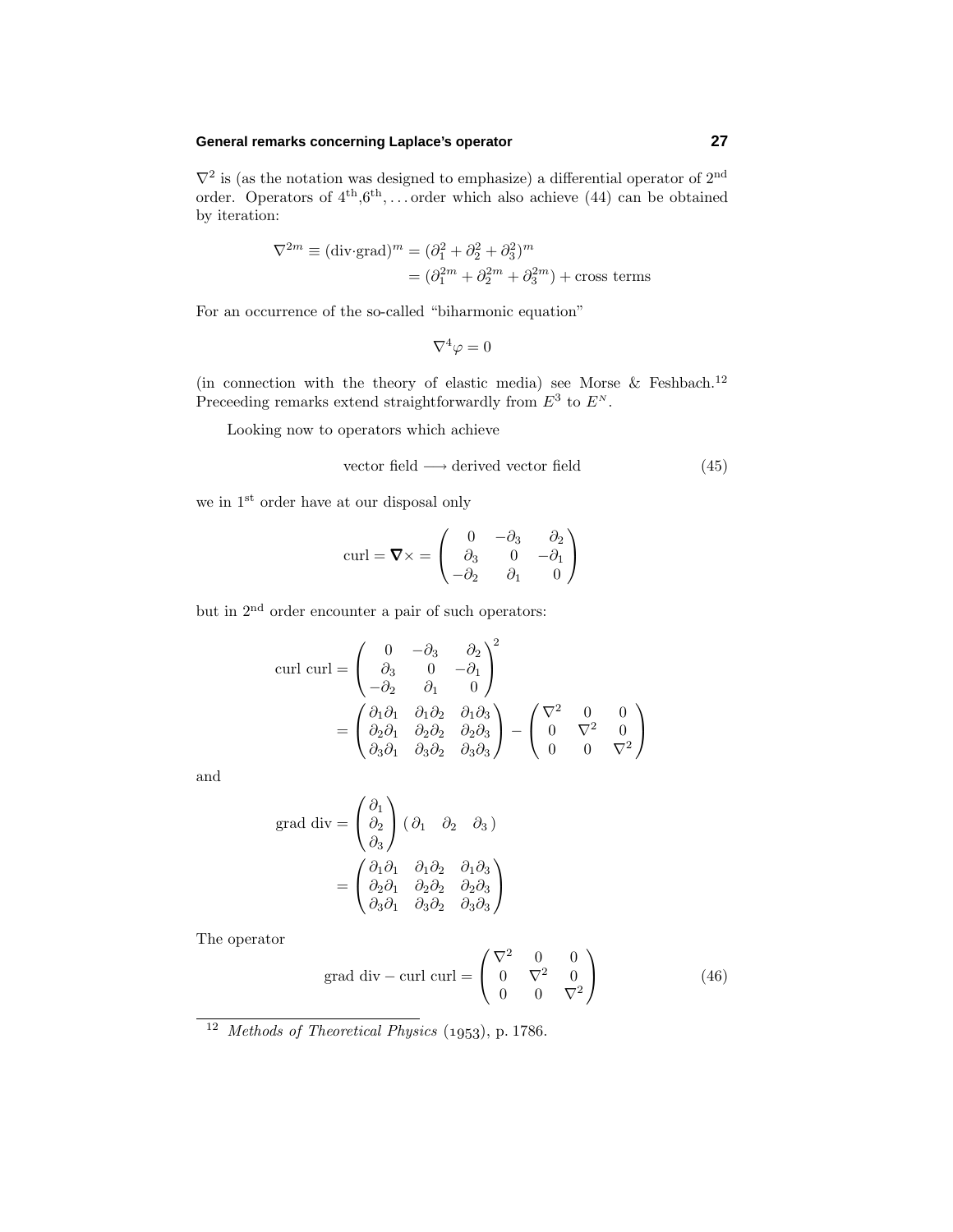is, for obvious reasons, often called the "vector Laplacian." That

$$
(\text{grad div} - \text{curl curl})^m = \begin{pmatrix} \nabla^2 & 0 & 0 \\ 0 & \nabla^2 & 0 \\ 0 & 0 & \nabla^2 \end{pmatrix}^m
$$

$$
= \begin{pmatrix} \nabla^{2m} & 0 & 0 \\ 0 & \nabla^{2m} & 0 \\ 0 & 0 & \nabla^{2m} \end{pmatrix}
$$
(47)

is obvious if one works from the expression on the right, but less obvious if one works from the expression on the left; in the case  $m = 2$  we have

$$
(\text{grad div} - \text{curl curl})^2 = \text{grad div grad div} + \text{curl curl curl curl curl}
$$

$$
- \{\text{grad div curl curldiv} + \text{curl curl curl } \text{curl } \text{div}\}
$$

where the cross terms  $\{\text{etc.}\}\$  vanish because

$$
div curl = curl grad = 0
$$
 (48)

i.e., because  $\partial_i \partial_j = \partial_j \partial_i$  entails

$$
\underbrace{(\partial_1 \quad \partial_2 \quad \partial_3)}_{\text{max}} \left( \begin{array}{ccc} 0 & -\partial_3 & \partial_2 \\ \partial_3 & 0 & -\partial_1 \\ -\partial_2 & \partial_1 & 0 \end{array} \right) = \underbrace{\begin{pmatrix} 0 & -\partial_3 & \partial_2 \\ \partial_3 & 0 & -\partial_1 \\ -\partial_2 & \partial_1 & 0 \end{pmatrix}}_{\text{max}} \left( \begin{array}{c} \partial_1 \\ \partial_2 \\ \partial_3 \end{array} \right) = \mathbb{O}
$$

operates on scalar fields operates on vector fields operates on scalar fields

In the general case one has (since  $(48)$  serves generally to kill all cross terms)

$$
(\text{grad div} - \text{curl curl})^m = (\text{grad div})^m + (-)^m (\text{curl curl})^m \tag{49}
$$

Extension of the preceeding remarks from  $E^3$  to  $E^N$  is possible but—to the extent "curl" has been involved—not straightforward. Nor can one (unless familiar with the theory of dyadics) proceed straightforwardly to the formation of differential operators which achieve

$$
tensor field \longrightarrow derived tensor field
$$
 (50)

The high road to the simultaneous solution of both problems is provided by the exterior calculus, which I have described in fairly elaborate detail (both in general, and as it relates to the matters at hand) elsewhere.<sup>13</sup> The progression  $(44) \rightarrow (45) \rightarrow (50) \rightarrow \cdots$  is achieved by *rank* generalization, which serves usefully to place individual results in context, but will be of no further interest to me here; in service of expository simplicity I restrict my remarks to  $\nabla^2$ -like operators which act upon scalar fields.

<sup>&</sup>lt;sup>13</sup> "Electrodynamnical applications of the exterior calculus" (1996), §§2 & 3.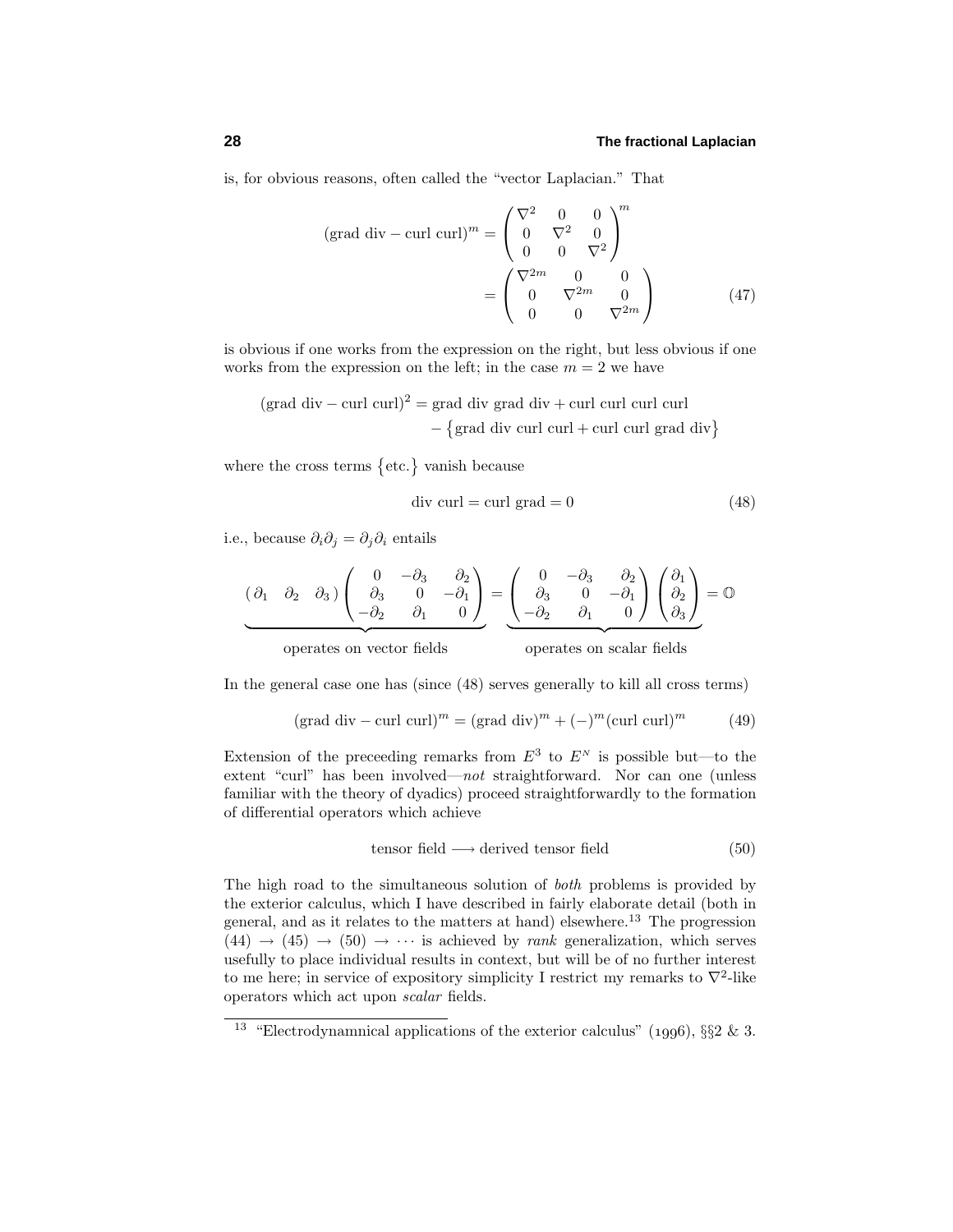#### **General remarks concerning Laplace's operator 29**

I have concentrated thus far the upon the transformational/algebraic basis of the claim that  $\nabla^2$  is a "natural object." Rather more convincing is the argument which proceeds by dimensional generalization of the argument which gave  $(4.1)$ , and which in the case  $N = 2$  reads

$$
\nabla^2 f(x, y) = \frac{f(x+h, y) - 2f(x, y) + f(x-h, y)}{h^2} \n+ \frac{f(x, y+h) - 2f(x, y) + f(x, y-h)}{h^2} \n= -\frac{4}{h^2} \{ f(x) - \langle f(x) \rangle \}
$$
\n(51.1)

with

$$
\langle f(x) \rangle \equiv \frac{1}{4} \left[ f(x+h, y) + f(x-h, y) + f(x, y+h) + f(x, y-h) \right]
$$
  

$$
\equiv \frac{1}{4} \left[ f_{1,0} + f_{-1,0} + f_{0,1} + f_{0,-1} \right]
$$

= average over nearest-neighbor lattice points

By the same argument<sup>14</sup> we are led to

$$
\nabla^4 f(x, y) = \left\{ \partial_x^4 + 2 \partial_x^2 \partial_y^2 + \partial_y^4 \right\} f
$$
  
\n
$$
= \frac{1}{h^4} \left\{ 20f_{0,0} - 8[f_{1,0} + f_{0,1} + f_{-1,0} + f_{0,-1}] \right. \\ \n\left. + 2[f_{1,1} + f_{-1,1} + f_{-1,-1} + f_{1,-1}] \right. \\ \n\left. + [f_{2,0} + f_{0,2} + f_{-2,0} + f_{0,-2}] \right\}
$$
  
\n
$$
= + \frac{20}{h^4} \left\{ f(x) - \langle f(x) \rangle \right\} \qquad (51.2)
$$
  
\n
$$
\langle f(x) \rangle = + \frac{8}{20} [f_{1,0} + f_{0,1} + f_{-1,0} + f_{0,-1}]
$$
  
\n
$$
- \frac{2}{20} [f_{1,1} + f_{-1,1} + f_{-1,-1} + f_{1,-1}]
$$
  
\n
$$
- \frac{1}{20} [f_{2,0} + f_{0,2} + f_{-2,0} + f_{0,-2}]
$$
  
\n
$$
\nabla^6 f = -\frac{112}{h^6} \{ f(x) - \langle f(x) \rangle \}
$$
  
\n(51.3)

where in the final equation

$$
\langle f(x) \rangle \equiv + \frac{57}{112} \left[ f_{1,0} + f_{0,1} + f_{-1,0} + f_{0,-1} \right] \n- \frac{24}{112} \left[ f_{1,1} + f_{-1,1} + f_{-1,-1} + f_{1,-1} \right] \n- \frac{12}{112} \left[ f_{2,0} + f_{0,2} + f_{-2,0} + f_{0,-2} \right] \n+ \frac{3}{112} \left[ f_{2,1} + f_{1,2} + f_{-1,2} + f_{-2,1} + f_{-2,-1} + f_{-1,-2} + f_{1,-2} + f_{2,-1} \right] \n+ \frac{1}{112} \left[ f_{3,0} + f_{0,3} + f_{-3,0} + f_{0,-3} \right]
$$

 $^{\overline{14}}$  I define

$$
\texttt{Lap[m]} := \left(\left[\frac{e^{+\frac{1}{2}hX}-e^{-\frac{1}{2}hX}}{h}\right]^2+\left[\frac{e^{+\frac{1}{2}hY}-e^{-\frac{1}{2}hY}}{h}\right]^2\right)^m
$$

and ask *Mathematica* to Expand[Lap[2]], etc. I am borrowing my subscripted notation from Abramowitz & Stegun's §**25.3**.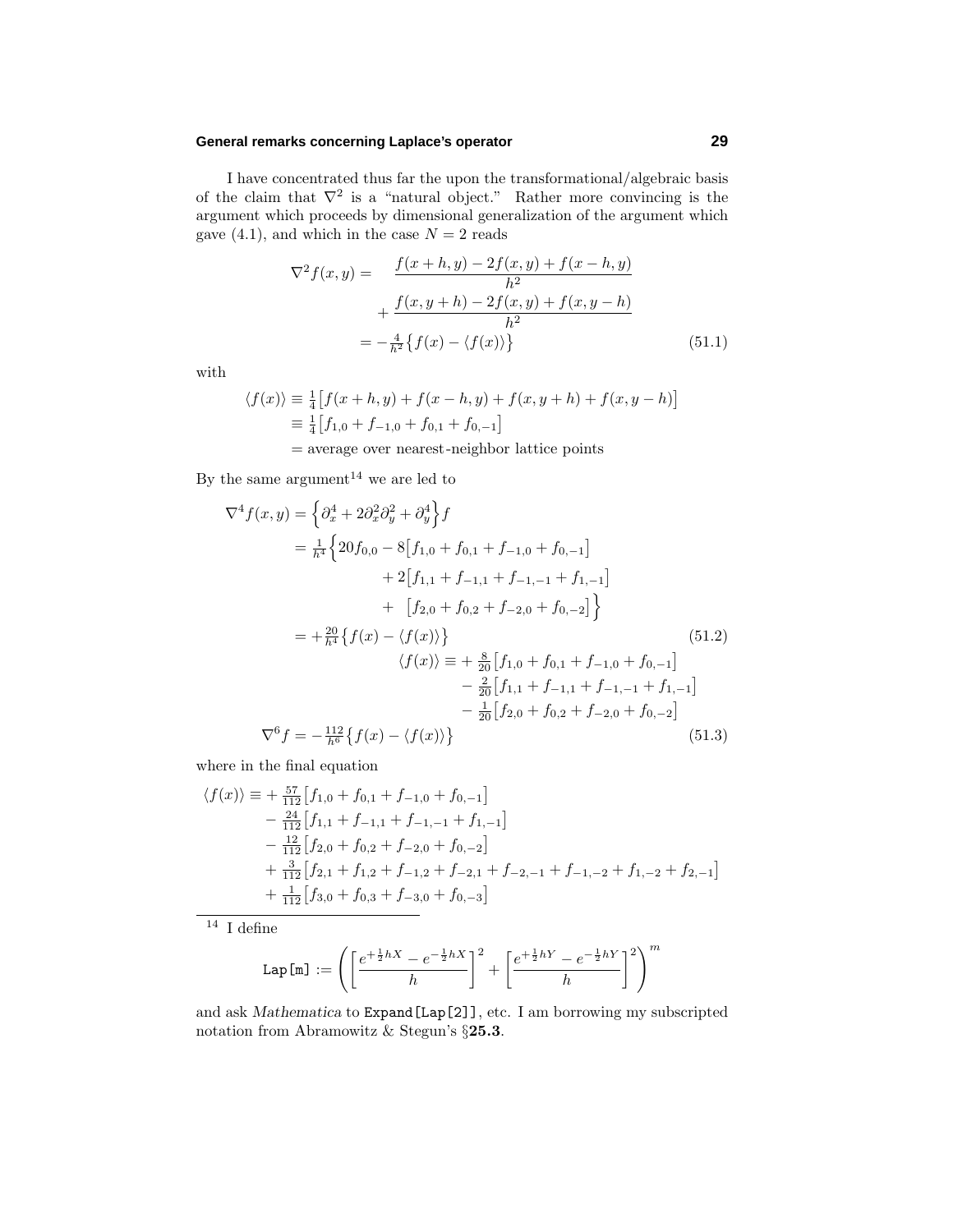That we can continue even in higher order to embrace the notion that

 $\langle f(x) \rangle$  = signed proximity-weighted average over a near neighborhood

is supported by the following observations:

$$
\frac{8}{20} \times 4 - \frac{2}{20} \times 4 - \frac{1}{20} \times 4 = 1
$$
  

$$
\frac{57}{112} \times 4 - \frac{24}{112} \times 4 - \frac{12}{112} \times 4 + \frac{3}{112} \times 8 + \frac{1}{112} \times 4 = 1
$$

The specific neighborhoods in question are shown in the following diagrams:



Harmonic neighborhood of the central point.



Biharmonic neighborhood.



Triharmonic neighborhood.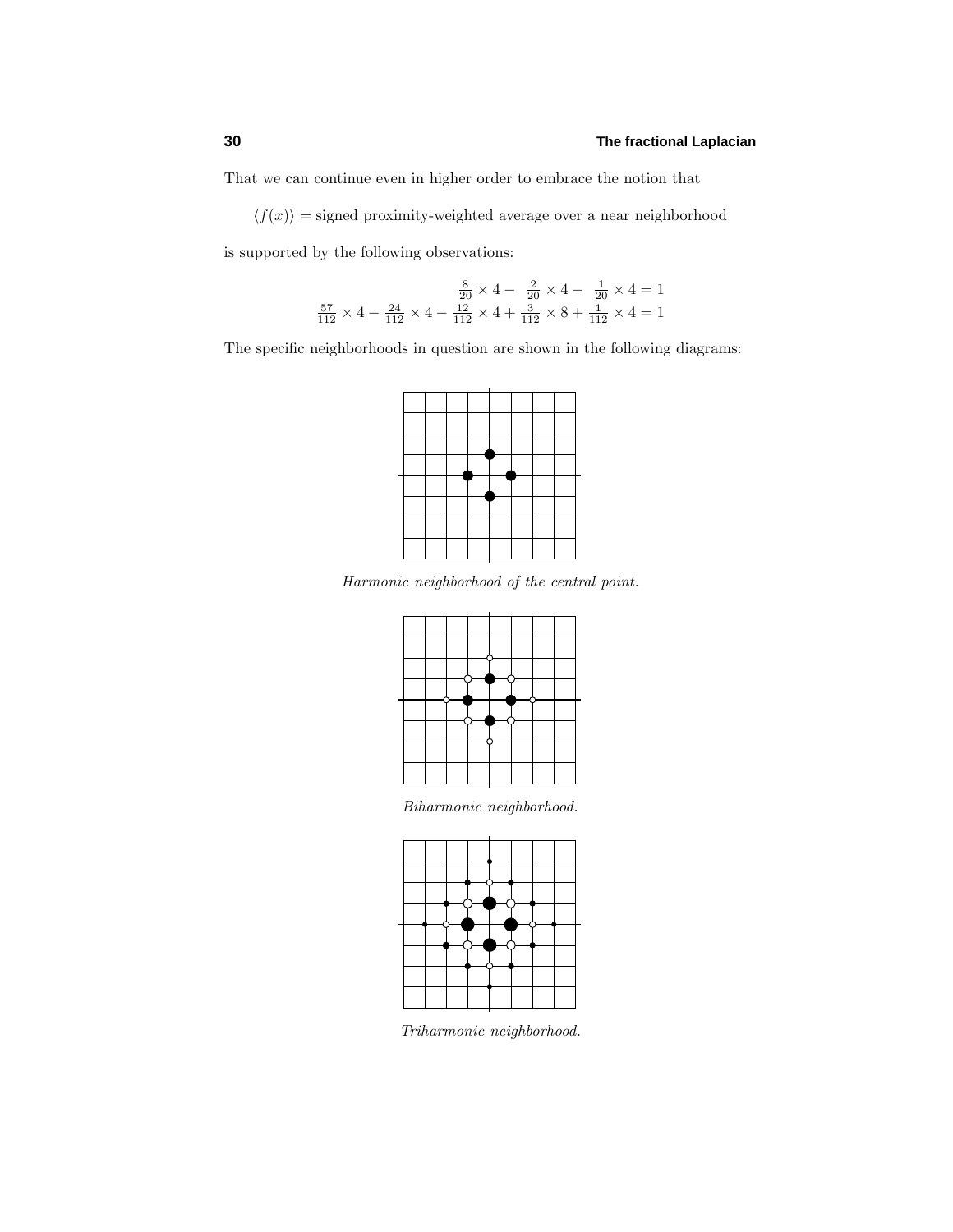#### **General remarks concerning Laplace's operator 31**

Dimensional generalization of the "lattice argument" is straightforward,<sup>15</sup> and the method does bring naturally into play the notion of "proximity-weighted neighborhood." The method is, however, susceptible to the criticism that it assigns importance only to a discrete subset of the continuum of points which stand in given proximity to any given point; it introduces a "graininess" into the analysis of a subject which is itself devoid of intrinsic graininess. Removal of that formal defect stands as a precondition to arrival at my intended objective, and will be accomplished by extension of the "spherical averaging technique" which I have employed on a couple of previous occasions.<sup>16</sup>

Looking first to the case  $N = 2$ : to describe the values assumed by  $f(x, y)$ in the neighborhood of some generic point, center a polar coordinate system upon that point and (by multivariate Taylor expansion) write

$$
f(x+r\cos\phi, y+r\sin\phi) = e^{r\cos\phi\frac{\partial}{\partial x}+r\sin\phi\frac{\partial}{\partial y}}f(x,y)
$$

$$
= \sum \frac{1}{n!}r^n(\cos\phi\frac{\partial}{\partial x}+\sin\phi\frac{\partial}{\partial y})^n f(x,y)
$$

Let  $\langle f(x, y; r) \rangle$  denote the average of the values assumed by  $f(\bullet, \bullet)$  on the circle of points which stand in proximity  $r$  to  $(x, y)$ :

$$
\langle f(x, y; r) \rangle \equiv \frac{1}{2\pi r} \int_0^{2\pi} \sum \frac{1}{n!} r^n (\cos \phi \frac{\partial}{\partial x} + \sin \phi \frac{\partial}{\partial y})^n f(x, y) \cdot r d\phi
$$

$$
= \sum \frac{1}{n!} r^n \left\{ \frac{1}{2\pi} \int_0^{2\pi} (\cos \phi \frac{\partial}{\partial x} + \sin \phi \frac{\partial}{\partial y})^n d\phi \right\} f(x, y)
$$

Asking *Mathematica* to perform the integrals, we are reminded that  $\{\text{etc.}\}\$ necessarily vanishes unless *n* is even, and informed that in those cases it assumes such values as to yield<sup>17</sup>

$$
= \left\{ 1 + 0 + \frac{1}{2!} \frac{1}{2} r^2 \nabla^2 + 0 + \frac{1}{4!} \frac{3}{8} r^4 \nabla^4 + 0 + \frac{1}{6!} \frac{5}{16} r^6 \nabla^6 \right\}
$$
(52.2)  
+ 0 +  $\frac{1}{8!} \frac{35}{128} r^8 \nabla^8 + 0 + \frac{1}{10!} \frac{63}{256} r^{10} \nabla^{10} + 0 + \cdots \right\} f(x, y)$ 

 $15$  In view of the sign alternation evident in (51) one could on this basis argue that the phenomenon discussed in  $\S1$  (case  $N = 1$ ) is in fact dimensionally persistent.

<sup>&</sup>lt;sup>16</sup> The technique, as it relates to  $\nabla^2$  in the 2-dimensional case, is described in the introduction to "Algebraic theory of spherical harmonics"  $(1996)$ , and at pp. 84–88 in classical FIELD THEORY  $(1996)$  is used in its *N*-dimensional formulation  $(N \to \infty)$  to carry the notion of a "Laplacian" over into the calculus of functionals. Here I have *N*-dimensional interest in the generalization  $\nabla^2\rightarrow\nabla^{2m}.$ 

<sup>&</sup>lt;sup>17</sup> The calculation produces multinomials  $\sum_{a+b=2m}$ (numeric)  $\left(\frac{\partial}{\partial x}\right)^a \left(\frac{\partial}{\partial y}\right)^b$  of ascending complexity which, upon the instruction Simplify[%], are reassembled to read (numeric)  $\left[\left(\frac{\partial}{\partial x}\right)^2 + \left(\frac{\partial}{\partial y}\right)^2\right]^m$ . The process is a wonder to witness.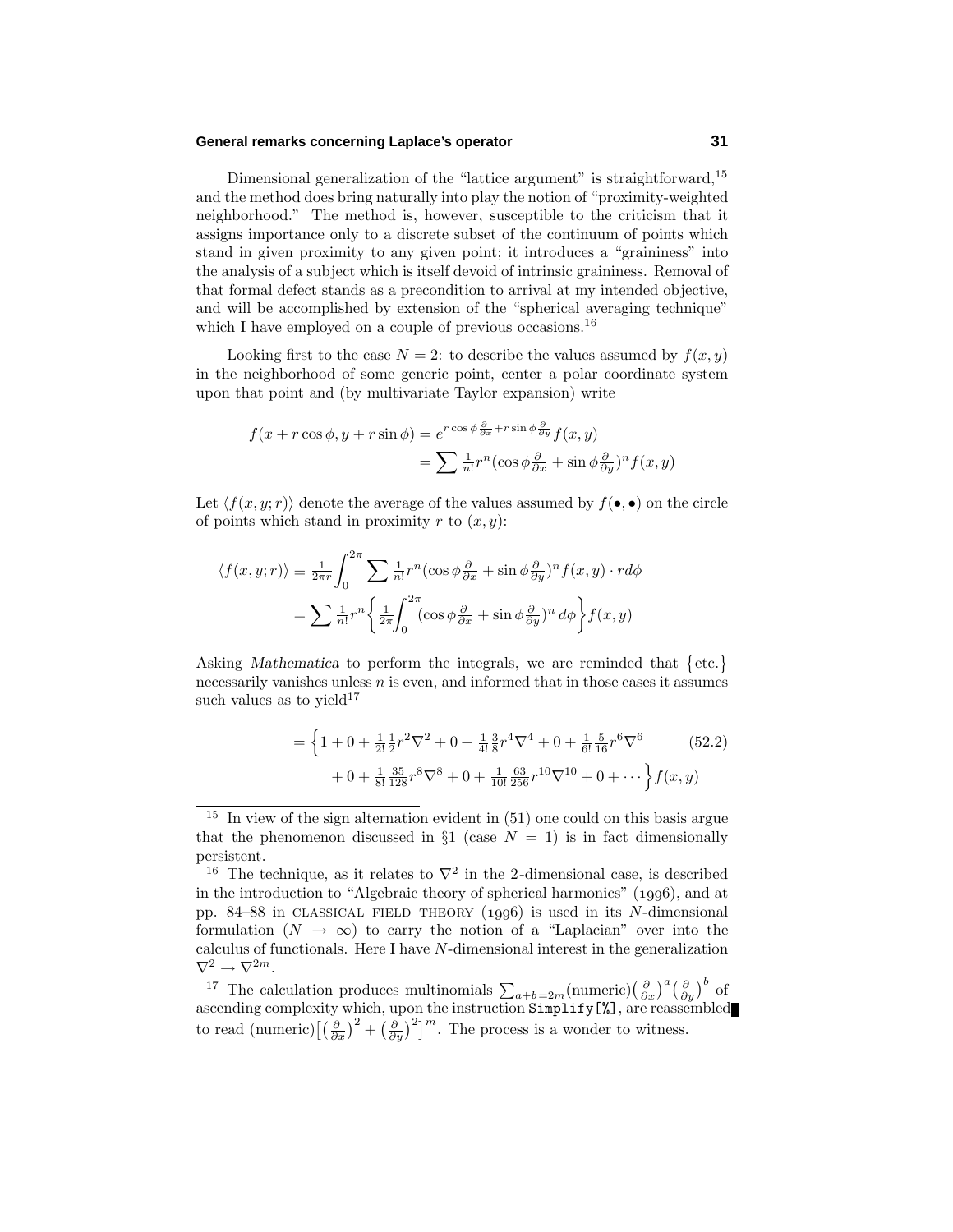In the case  $N = 3$  one proceeds similarly, but averages over the sphere of proximity *r*:

$$
\langle f(x, y, z; r) \rangle
$$
  
\n
$$
\equiv \sum \frac{1}{n!} r^n \left\{ \frac{1}{4\pi r^2} \int_0^{\pi} \int_0^{2\pi} (\sin \theta \cos \phi \frac{\partial}{\partial x} + \sin \theta \sin \phi \frac{\partial}{\partial y} + \cos \theta \frac{\partial}{\partial z})^n
$$
  
\n
$$
\cdot r^2 \sin \theta \, d\phi d\theta \right\} f(x, y, z)
$$
  
\n
$$
= \left\{ 1 + 0 + \frac{1}{2!} \frac{1}{3} r^2 \nabla^2 + 0 + \frac{1}{4!} \frac{1}{5} r^4 \nabla^4 + 0 + \frac{1}{6!} \frac{1}{7} r^6 \nabla^6 + \cdots \right\} f(x, y, z) \quad (52.3)
$$

In the case  $N = 4$  one averages over a hypersphere:<sup>18</sup>

$$
\langle f(x, y, z, u; r) \rangle
$$
  
\n
$$
\equiv \sum \frac{1}{n!} r_n \left\{ \frac{1}{2\pi^2 r^3} \int_0^{\pi} \int_0^{\pi} \int_0^{2\pi} \int_0^{2\pi} (r \sin \theta_2 \sin \theta_1 \sin \phi \frac{\partial}{\partial y} + r \sin \theta_2 \sin \theta_1 \cos \phi \frac{\partial}{\partial x} + r \sin \theta_2 \cos \theta_1 \frac{\partial}{\partial z} + r \cos \theta_2 \frac{\partial}{\partial u} )^n
$$
  
\n
$$
\cdot r^3 \sin^2 \theta_2 \sin \theta_1 d\phi d\theta_1 d\theta_2 \left\} f(x, y, z) \right.
$$
  
\n
$$
= \left\{ 1 + 0 + \frac{1}{2!} \frac{1}{4} r^2 \nabla^2 + 0 + \cdots \right\} f(x, y, z, u) \tag{52.4}
$$

But beyond this point (or some point) direct "averaging over the hypersphere" becomes unfeasible. More elegantly efficient methods are developed in the classical field theory notes already cited; there I show that

$$
\langle x^p \rangle_{\!N} \equiv x^p
$$
 averaged over surface of an *N*-sphere of radius *r*  

$$
= \frac{S_{N-1}}{S_N} r^p \begin{cases} 0 & \text{when } p \text{ is odd} \\ 2 \int_0^{\frac{1}{2}\pi} \cos^p \theta \sin^{N-2} \theta \, d\theta & \text{when } p \text{ is even} \end{cases}
$$

where the numbers  $S_N$  acquire meaning from the statements

area of *N*-sphere of radius *r* is given by  $S_N r^{N-1}$  $S_N = \frac{2\pi^{\frac{N}{2}}}{\frac{N}{N}}$ 

 $\Gamma\left(\frac{N}{2}\right)$ 

<sup>&</sup>lt;sup>18</sup> I take my definition of the hyperspheric coordinate system, the description of the associated Jacobian, etc. from §4 of the first of the sources cited in Footnote 16. It is, by the way, one thing to speak of averaging over a hypersphere, and quite another to do it; *Mathematica* kept exhausting its (specially expanded) memory when attempting direct evaluation even of the  $\nabla^2$  coefficient in the 4-dimensional case, and to obtain the next term in that same series would have to evaluate  $4^4 = 64$  triple integrals.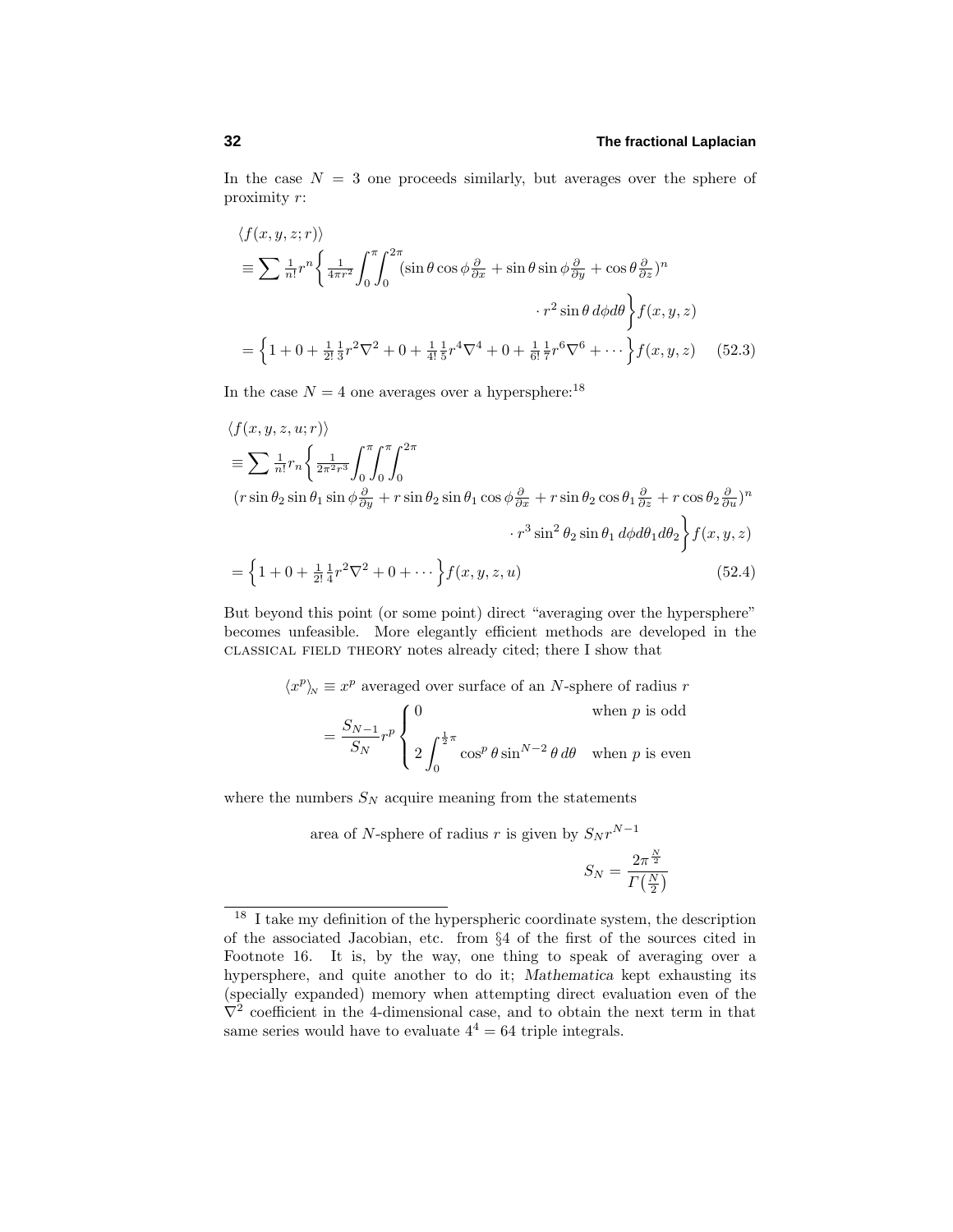#### **General remarks concerning Laplace's operator 33**

which entail

$$
\frac{S_{N-1}}{S_N} = \frac{\Gamma(\frac{N}{2})}{\sqrt{\pi} \Gamma(\frac{N-1}{2})} \quad : \quad N = 2, 3, 4, ...
$$

The integral is tabulated, and known also to *Mathematica*:

$$
2\int_0^{\frac{1}{2}\pi} \cos^p\theta \sin^q\theta \,d\theta = \frac{\Gamma\left(\frac{1+p}{2}\right)\Gamma\left(\frac{1+q}{2}\right)}{\Gamma\left(\frac{2+p+q}{2}\right)} \quad : \quad \Re[q] > -1
$$

So we have

$$
\langle x^p \rangle_{\!N} = \begin{cases} 0 & : p \text{ odd} \\ \frac{\Gamma(\frac{1+p}{2})\Gamma(\frac{N}{2})}{\sqrt{\pi}\Gamma(\frac{p+N}{2})} & : p \text{ even} \end{cases}
$$

Building upon this information, I show in the source most recently cited that consistently with the evidence of (52)—

$$
\langle f(\pmb{x};r) \rangle = \left\{ \langle x^0 \rangle_{\!N} + \frac{1}{2!} \langle x^2 \rangle_{\!N} r^2 \nabla^2 + \cdots \right\} f(\pmb{x})
$$
  
= 
$$
\left\{ 1 + \frac{1}{2!} \frac{1}{N} r^2 \nabla^2 + \cdots \right\} f(\pmb{x}) \qquad \qquad N = 2, 3, \ldots
$$

But the argument can be extended,  $19$  to give

$$
\langle f(\pmb{x};r) \rangle_N = \left\{ \sum_{m=0}^{\infty} \frac{1}{(2m)!} \langle x^{2m} \rangle_N r^{2m} \nabla^{2m} \right\} f(\pmb{x}) \tag{53}
$$

The generating function technique serves usefully to expose the detailed meaning of this strong result; form

$$
F_N(R) \equiv \sum_{m=0}^{\infty} \langle x^{2m} \rangle_N R^{2m} \tag{54.1}
$$

and with the assistance of *Mathematica* obtain

$$
F_2(R) = \frac{1}{\sqrt{1 - R^2}}
$$
  
=  $1 + \frac{1}{2}R^2 + \frac{3}{8}R^4 + \frac{5}{16}R^6 + \frac{35}{128}R^8 + \frac{63}{256}R^{10} + \cdots$   

$$
F_3(R) = \frac{\arctanh(R)}{R}
$$
  
=  $1 + \frac{1}{3}R^2 + \frac{1}{5}R^4 + \frac{1}{7}R^6 + \frac{1}{9}R^8 + \frac{1}{11}R^{10} + \cdots$   

$$
F_4(R) = 2\frac{1 - \sqrt{1 - R^2}}{R^2}
$$
  
=  $1 + \frac{1}{4}R^2 + \frac{1}{8}R^4 + \frac{5}{64}R^6 + \frac{7}{128}R^8 + \frac{21}{512}R^{10} + \cdots$   

$$
F_5(R) = \frac{3}{2}\frac{R - (1 - R^2)\arctanh(R)}{R^3}
$$
  
=  $1 + \frac{1}{5}R^2 + \frac{3}{35}R^4 + \frac{1}{21}R^6 + \frac{1}{33}R^8 + \frac{3}{143}R^{10} + \cdots$   
:

<sup>19</sup> "Unfortunately, there is not room enough in this margin to permit me to write out the demonstration," which is so pretty as to merit independent discussion on some other occasion.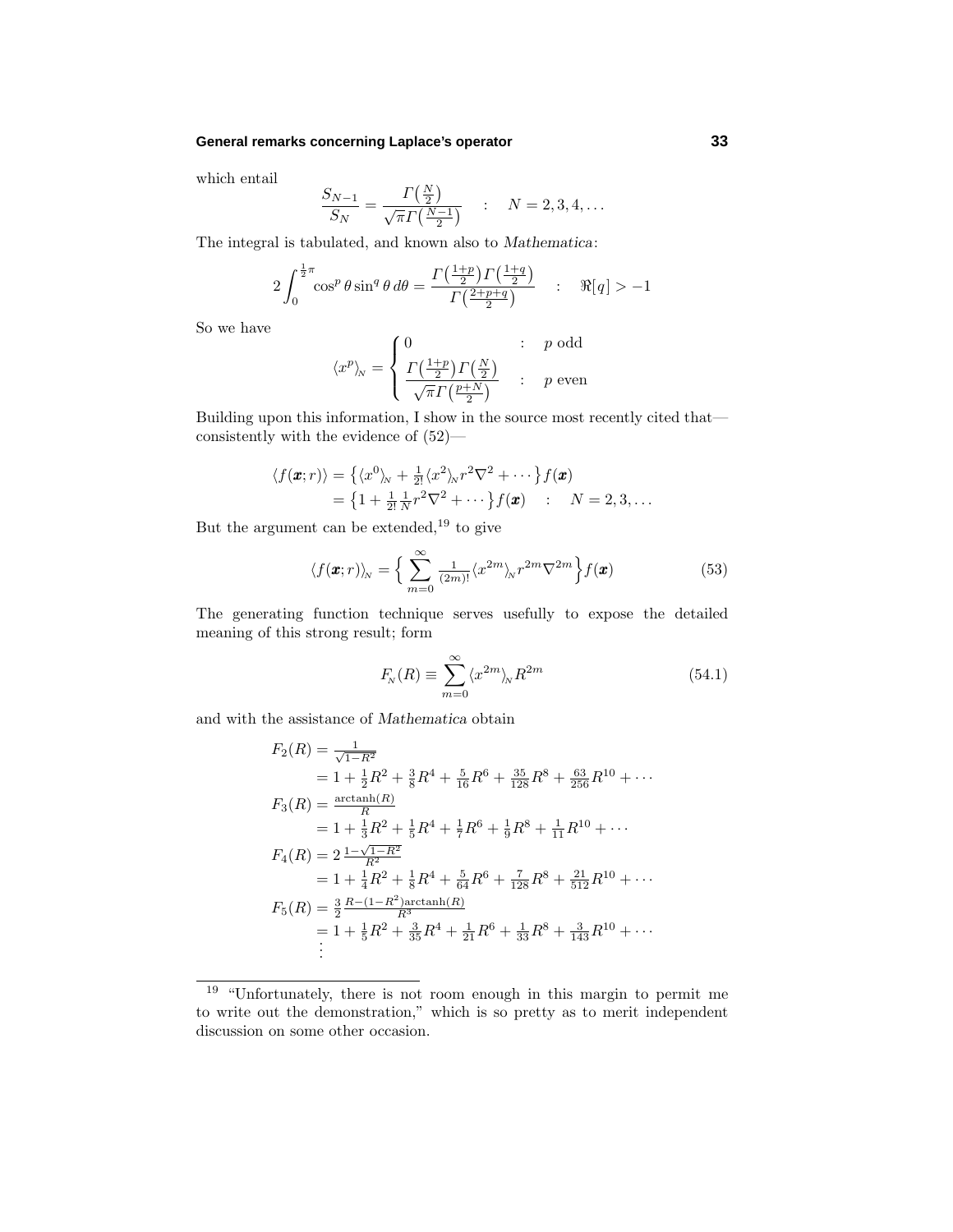which precisely reproduce (and vastly extend) the laborously achieved data displayed in (52).

It is pertinent to notice that generating functions of the "exponential"  $design<sup>20</sup>$ 

$$
G_N(R) = \sum_{m=0}^{\infty} \frac{1}{(2m)!} \langle x^{2m} \rangle_N R^{2m}
$$
 (54.2)

are also tractable; *Mathematica* supplies

$$
G_2(R) = \text{BesselI}[0, R]
$$
  
\n
$$
G_3(R) = \frac{\sinh(R)}{R} = \sqrt{\frac{\pi}{2R}} \text{BesselI}[\frac{1}{2}, R]
$$
  
\n
$$
G_4(R) = \frac{2}{R} \text{BesselI}[1, R]
$$
  
\n
$$
G_5(R) = 3 \frac{R \cosh(R) - \sinh(R)}{R^3} = 3 \sqrt{\frac{\pi}{2R^3}} \text{BesselI}[\frac{3}{2}, R]
$$
  
\n:  
\n
$$
G_N(R) = \Gamma(\frac{N}{2})(\frac{2}{R})^{\frac{N-2}{2}} \text{BesselI}[\frac{N-2}{2}, R]
$$
  
\n
$$
= \frac{1}{\sqrt{\pi}} \frac{\Gamma(\frac{N}{2})}{\Gamma(\frac{N-1}{2})} \int_{-1}^{+1} (1 - t^2)^{\frac{N-3}{2}} e^{Rt} dt \quad : \quad N > 1
$$
 (55)

where the functions BessellI[n,z] are more commonly denoted  $I_n(z)$ , and are known as "hyperbolic Bessel functions;" their properties are summarized in Spanier & Oldham's Chapter 50. In the notation of  $(54.2)$  our fundamental identity  $(53)$  becomes

$$
\langle f(\boldsymbol{x};r) \rangle_N = \left\{ G_N(r\nabla) \right\} f(\boldsymbol{x}) \tag{56}
$$

The integral representation (55)—adapted from a formula presented by Spanier & Oldham (of which several variants appear in §8.431 of Gradshteyn & Ryzhik) and confirmed by *Mathematica*—becomes exceptionally simple in the case  $N=3$ , but is in all cases remarkable for the simplicity with which  $R$  enters into the integrand. Expansion of the exponential leads back again to (52).

To summarize:  $\langle f(\mathbf{x}; r) \rangle_{N}$  is, by construction, *invariant with respect to rotations about the point*  $\boldsymbol{x}$ . The function  $f(\boldsymbol{x})$  supports lots of local derivative structure  $\partial_1^{a_1} \partial_2^{a_2} \cdots \partial_n^{a_N} f(x)$ , but the only such structure which enters into the description of  $\langle f(\mathbf{x}; r) \rangle_{N}$  is, as we have established by explicit calculation, that associated with the expressions  $\nabla^{2m} f(\mathbf{x})$ ,<sup>21</sup> and such expressions contribute with weights to which we can now assign precise values.

 $^{20}$  I borrow my terminology from H. S. Wilf, *Generatingfunctionology*, (1994).

 $21$  One might argue on transformation-theoretic grounds that it could not be *otherwise*: if  $\varphi(\mathbf{a})$  is a scalar-valued rotationally-invariant function of a vector **a** then (in the absence of auxiliary apparatus)  $\varphi$  must be expressible as a function of *a*·*a*.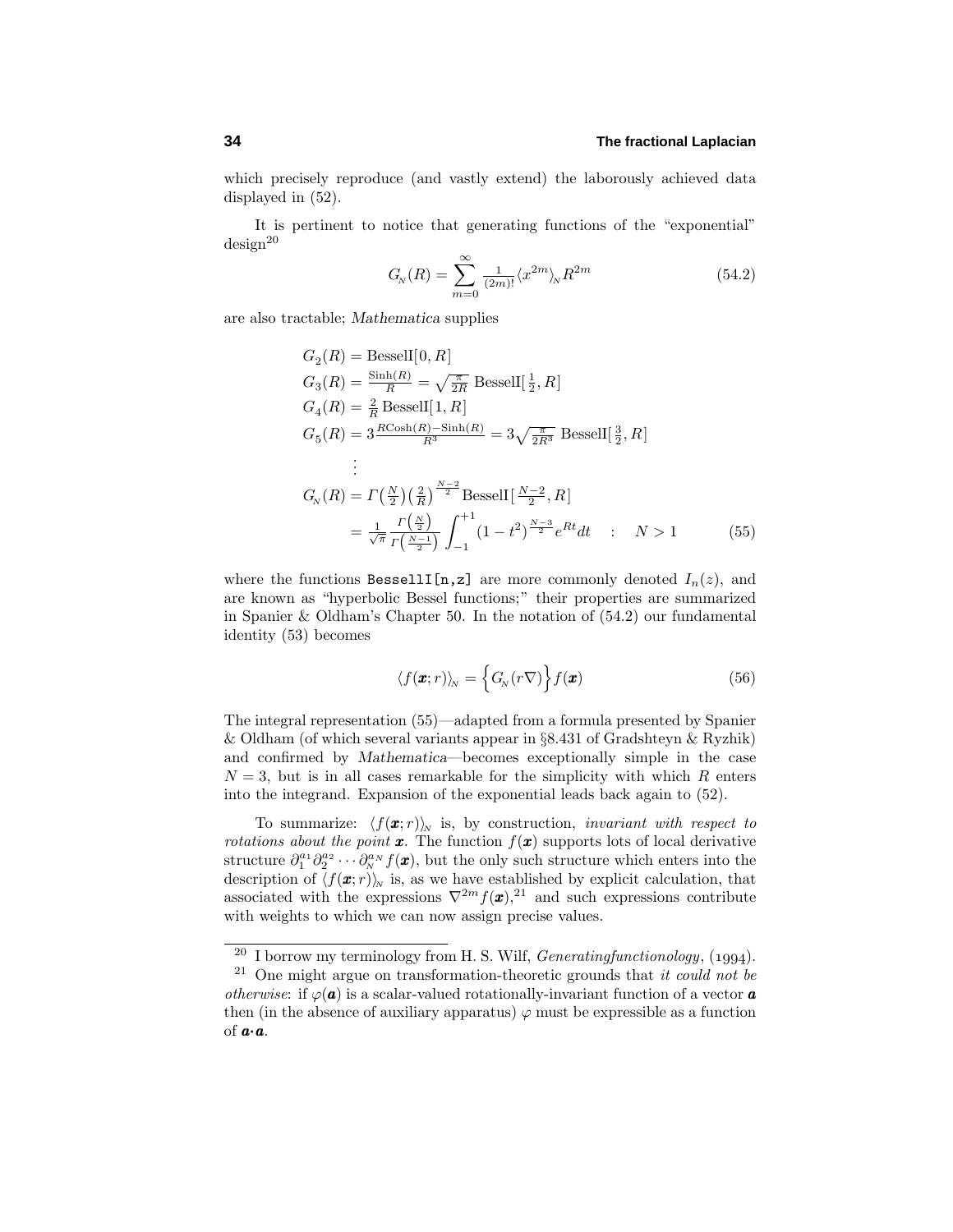# **Multivariate Gaussian representation theory 35**

As final preparation for the work ahead I turn now to a different aspect of our topic: One has

$$
f(\mathbf{x}) = \int f(\mathbf{y}) \delta(\mathbf{y} - \mathbf{x}) d^N y \tag{57}
$$

giving

$$
\nabla^2 f(\boldsymbol{x}) = \begin{cases} \int \nabla_y^2 f(\boldsymbol{y}) \delta(\boldsymbol{y} - \boldsymbol{x}) d^N y & \text{on the one hand, but} \\ \int f(\boldsymbol{y}) \nabla_x^2 \delta(\boldsymbol{y} - \boldsymbol{x}) d^N y & \text{on the other} \end{cases}
$$

Equivalence is established by appeal jointly to Green's theorem<sup>22</sup> and to the circumstance that  $\nabla_x^2 \delta(y - x) = (-)^2 \nabla_y^2 \delta(y - x)$ . More generally, we have

$$
\nabla^{2m} f(\boldsymbol{x}) = \iint \cdots \int f(\boldsymbol{y}) \nabla^{2m} \delta(\boldsymbol{x} - \boldsymbol{y}) d^N y
$$

To perform the integration, install hyperspherical coordinates at *x* and, after integrating with respect to all angles, obtain

$$
\nabla^{2m} f(\boldsymbol{x}) = \int_0^\infty \langle f(\boldsymbol{x};r) \rangle_N \nabla^{2m} \delta(r) \cdot S_N r^{N-1} \, dr \tag{58}
$$

The result to which we have been led is from one point of view so formal as to be nearly devoid of meaning, yet from another too nearly tautologous to give serious offense. It has been designed to prefigure the representation theory to which I now turn; when thus transmogrified it will be deprived simultaneously of both defects.

**4. Multivariate Gaussian representation theory**. Occupying a place of distinction among the representations of  $\delta(\mathbf{x})$  are the *rotationally invariant* representations, and of those we concentrate upon one in particular: the Gaussian representation

$$
\delta(\boldsymbol{x}) = \lim_{\epsilon \downarrow 0} \left( \frac{1}{2\pi\epsilon} \right)^{\frac{1}{2}N} e^{-\frac{1}{2\epsilon}r^2} \quad \text{where} \quad r^2 \equiv \boldsymbol{x} \cdot \boldsymbol{x} = x_1^2 + x_2^2 + \dots + x_N^2
$$
 (59)

which gives back (6.0) in the case  $N = 1$ . In the latter case I at (42) introduced a notational convention which entails

$$
W_0(z;\epsilon) = \left(\frac{1}{2\pi\epsilon}\right)^{\frac{1}{2}} e^{-\frac{1}{2\epsilon}z^2}
$$

<sup>22</sup> By which term mathematicians and physicists tend to understand distinct things. I allude to the statement (see, for example, H. Lass, Vector and Tensor Analysis  $(1950)$ , p. 118) which in the 3-dimensional case reads

$$
\iiint_R u \nabla^2 v \, d(\text{volume}) = \iiint_R v \nabla^2 u \, d(\text{volume}) + \iint_{\partial R} \{u \nabla v - v \nabla u\} \cdot d\mathbf{s}
$$

and achieves (compare (5)) a multidimensional analog of "integration by parts."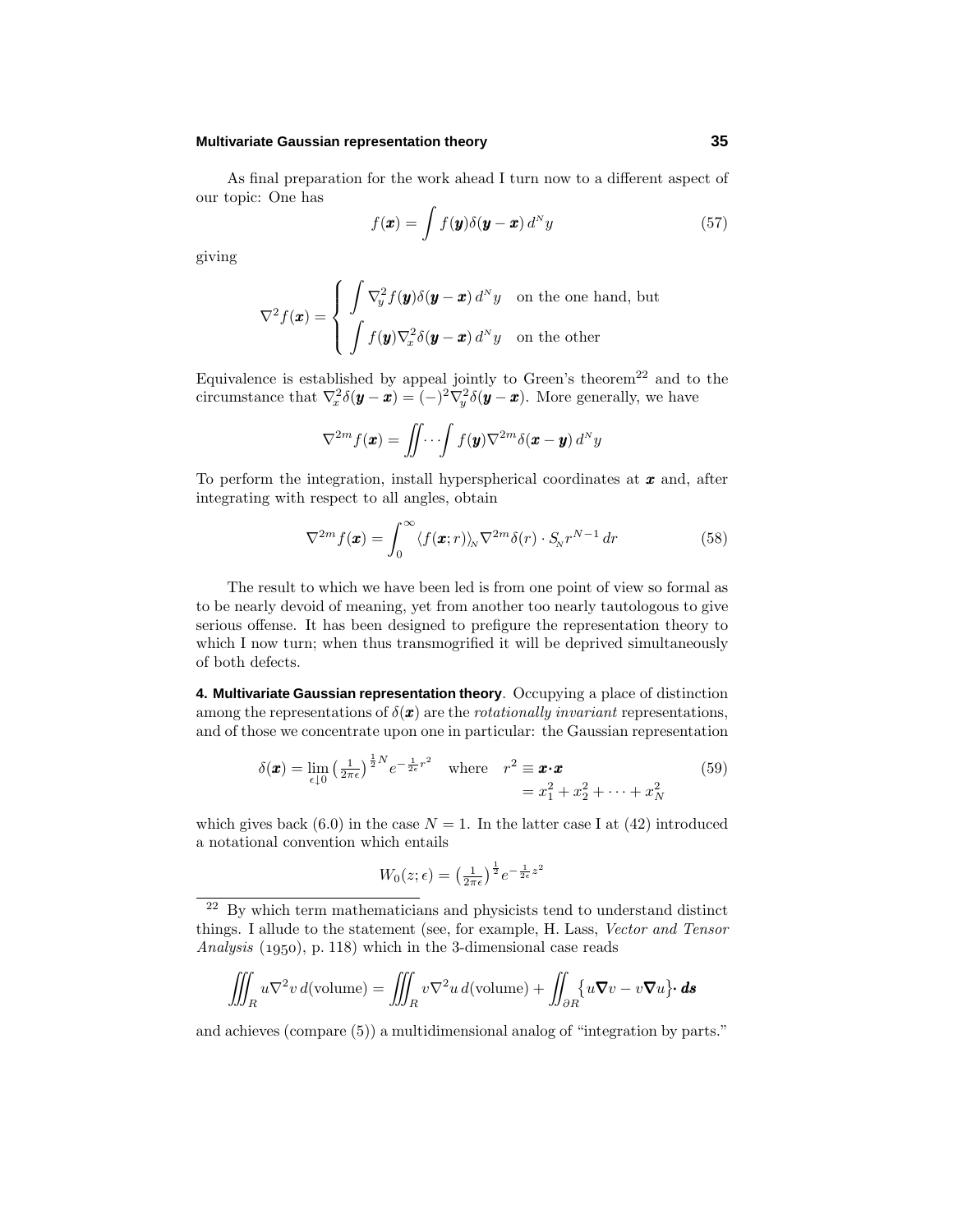By extension of that convention I will write

$$
W_0(r; \epsilon; N) = \left(\frac{1}{2\pi\epsilon}\right)^{\frac{1}{2}N} e^{-\frac{1}{2\epsilon}r^2}
$$
\n(60)

but will frequently omit some of the cumbersome detail when confusion seems unlikely to result. Notice that no Jacobian has been absorbed into the definition of  $W_0(r; \epsilon; N)$ ; one has

$$
f(\boldsymbol{x}) = \lim_{\epsilon \downarrow 0} f_{\epsilon}(\boldsymbol{x}) \tag{61}
$$

with

$$
f_{\epsilon}(\boldsymbol{x}) \equiv \iint \cdots \int f(\boldsymbol{y}) W_0(r; \epsilon; N) dy_1 dy_2 \dots dy_N
$$

$$
r \equiv \sqrt{(\boldsymbol{y} - \boldsymbol{x}) \cdot (\boldsymbol{y} - \boldsymbol{x})}
$$

which upon the introduction of  $x$ -centered hyperspherical coordinates becomes

$$
= \int_0^\infty \iint \cdots \int f(\mathbf{x} + \mathbf{r}) W_0(r; \epsilon; N) \cdot \text{Jacobian(angles, } r) d(\text{angles}) dr
$$

$$
= \int_0^\infty \langle f(\mathbf{x}; r) \rangle_N W_0(r; \epsilon; N) \cdot S_N r^{N-1} dr \qquad (62)
$$

Equation (58) can now be representated/interpreted as the limit  $\epsilon \downarrow 0$  of the statement

$$
\nabla^{2m} f_{\epsilon}(\boldsymbol{x}) = \int_0^{\infty} \langle f(\boldsymbol{x};r) \rangle_N \nabla^{2m} W_0(r;\epsilon;N) \cdot S_N r^{N-1} dr \qquad (63)
$$

at which point we acquire an interest in the description of expressions of the form

$$
\nabla^{2m} f(x_1, x_2, \dots, x_N) \quad \text{when} \quad f(x_1, x_2, \dots, x_N) = \varphi(r)
$$

An elementary argument<sup>23</sup> gives

$$
\nabla^2 f = \left\{ \left[ r \frac{d}{dr} + N \right] \frac{1}{r} \frac{d}{dr} \right\} \varphi \tag{64.1}
$$

in connection with which it will sometimes be useful to

Write 
$$
\varphi(r) \equiv \phi(s)
$$
 with  $s \equiv \frac{1}{2}r^2$  which entails  $\frac{1}{r}\frac{d}{dr} = \frac{d}{ds}$ 

23

$$
\nabla f = \varphi' \nabla r = \mathbf{r} \cdot \frac{1}{r} \frac{d}{dr} \varphi
$$
  

$$
\nabla^2 f = \mathbf{r} \cdot \nabla \left( \frac{1}{r} \frac{d}{dr} \varphi \right) + (\nabla \cdot \mathbf{r}) \frac{1}{r} \frac{d}{dr} \varphi \quad \text{with} \quad \nabla \cdot \mathbf{r} = N
$$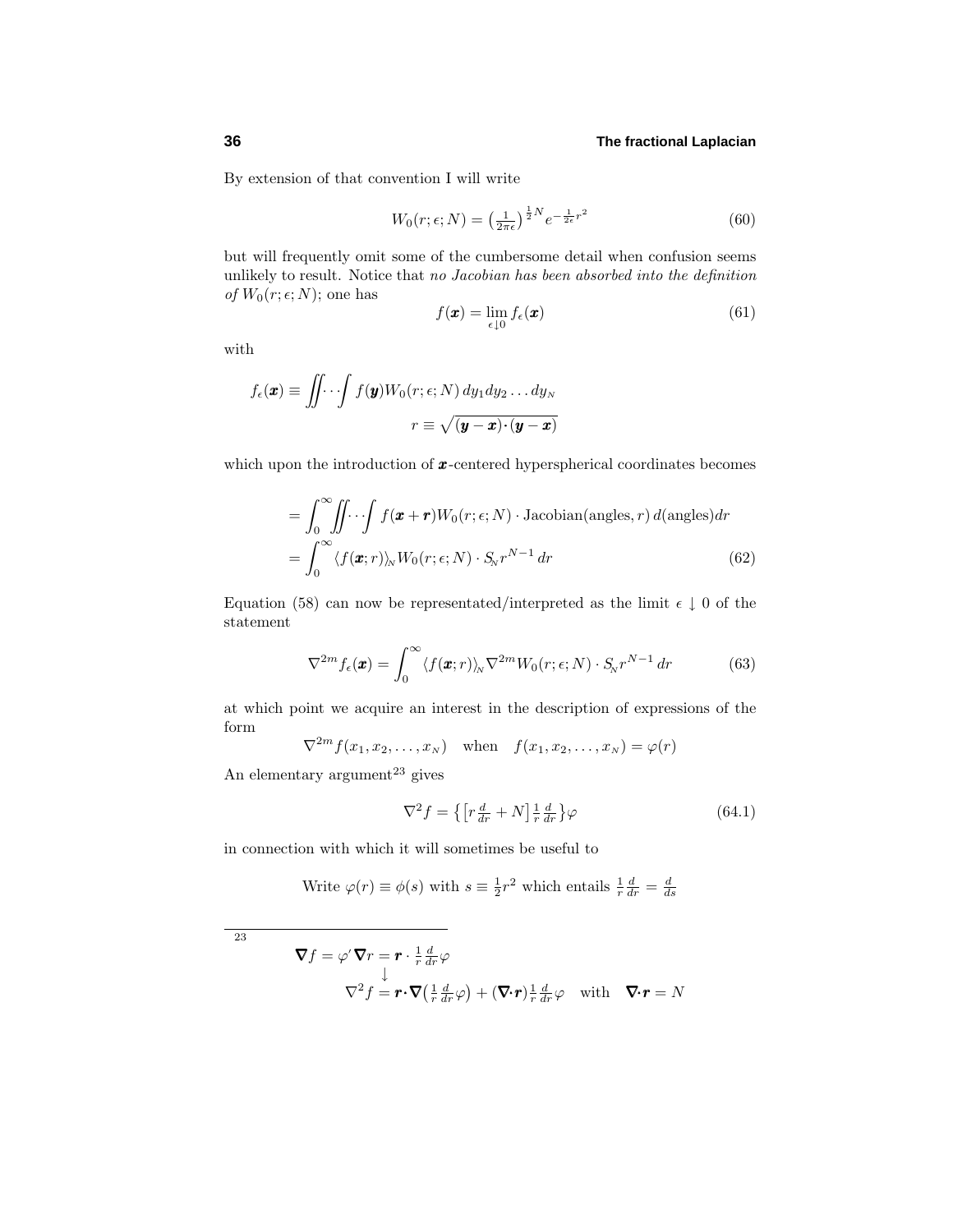#### **Multivariate Gaussian representation theory 37**

and thus to obtain

$$
\nabla^2 f = \left\{ \left[ 2s \frac{d}{ds} + N \right] \frac{d}{ds} \right\} \phi
$$
\n
$$
= \left\{ 2 \left[ \frac{d}{ds} s + \frac{N-2}{2} \right] \frac{d}{ds} \right\} \phi
$$
\n(64.2)

Here I digress to visit some facts of independent interest, since we happen to be in the neighborhood. If  $N = 1$  then

$$
\nabla^2 f = \left\{ 2s \left( \frac{d}{ds} \right)^2 + 1 \frac{d}{ds} \right\} \phi
$$

so if  $\phi(s)$  is harmonic then

$$
\phi(s) = a\sqrt{s} + b
$$

If  $N = 2$  then

$$
\nabla^2 f = \left\{ 2s \left( \frac{d}{ds} \right)^2 + 2 \frac{d}{ds} \right\} \phi
$$

so if  $\phi(s)$  is harmonic then

$$
\phi(s) = a \log s + b
$$

For  $N > 2$  harmonicity entails

$$
\phi(s) = as^{\frac{2-N}{2}} + b
$$

Enforcement of the boundary condition  $\phi(\infty) = 0$  is not possible (except trivially) if  $N = 1$  or  $N = 2$ , but for  $N \geq 3$  entails  $b = 0$ ; look therefore to the functions

$$
\phi(s) = \begin{cases} a\sqrt{s} & : \quad \text{1-dimensional case} \\ a\log s & : \quad \text{2-dimensional case} \\ as^{\frac{2-N}{2}} & : \quad N\text{-dimensional case} \end{cases}
$$

which in *r*-language become (after simplifications)

$$
\varphi(r) = \begin{cases}\n(1/r)^{-1} = r & : 1\text{-dimensional case} \\
\log(1/r) & : 2\text{-dimensional case} \\
(1/r)^{+1} & : 3\text{-dimensional case} \\
(1/r)^{+2} & : 4\text{-dimensional case} \\
\vdots \\
(1/r)^{N-2} & : N\text{-dimensional case}\n\end{cases}
$$

These functions are—except in the case  $N = 1$ —harmonic except at the origin. To assign measure to the *strength* of the singularity I proceed non-standardly:<sup>24</sup>

 $\overline{a^2}$  I proceed, that is to say, by adaptation of a "regularization trick" borrowed from p. 17 of my ELECTRODYNAMICS  $(1980)$ . The distinguishing merit of the method—slight though it is—is that it achieves its result without appeal to Gauss' divergence theorem.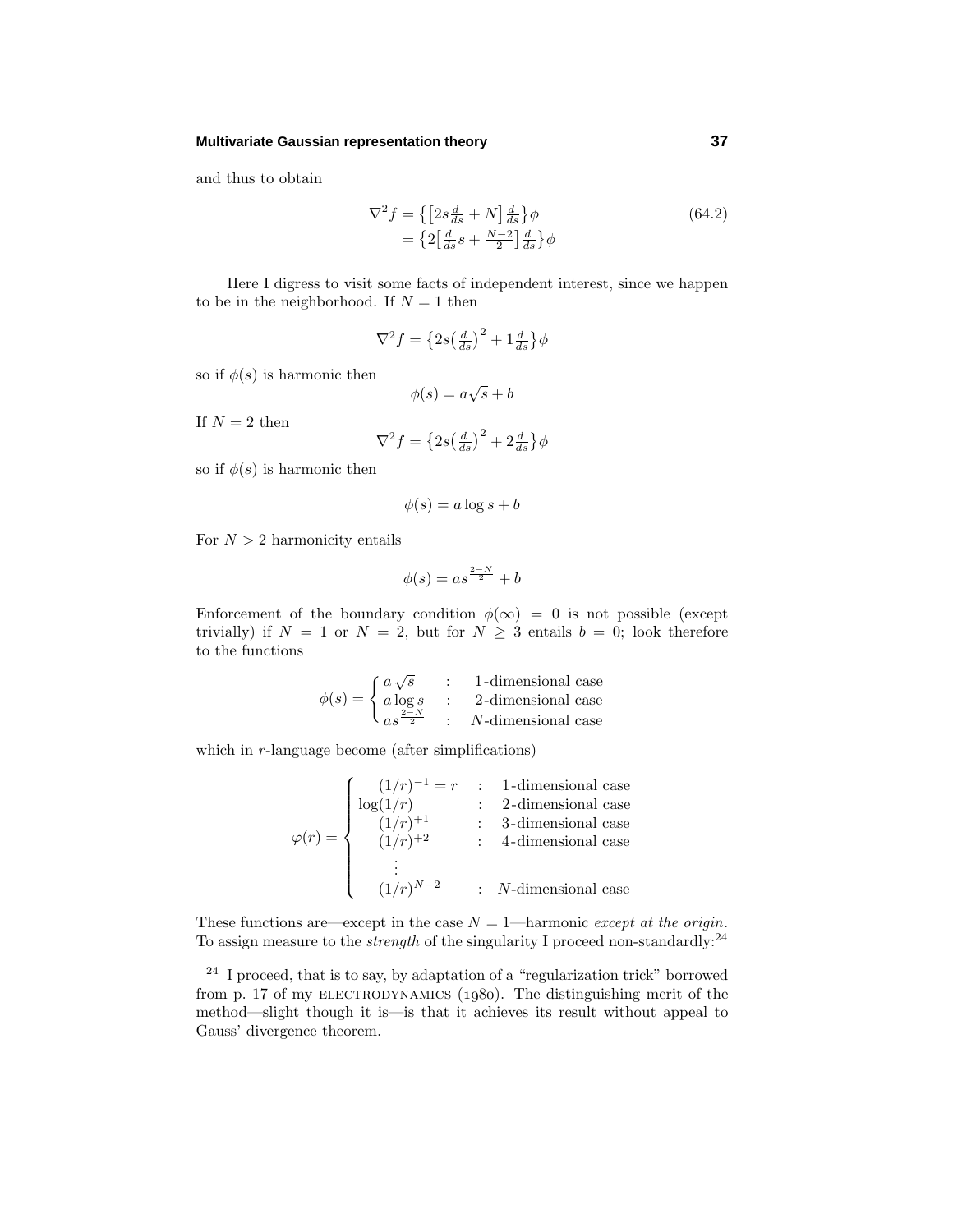Introduce functions

$$
g_2(r; \epsilon) \equiv \log \left(\frac{1}{r+\epsilon}\right)
$$
  
\n
$$
g_3(r; \epsilon) \equiv \frac{1}{(r+\epsilon)^1}
$$
  
\n
$$
g_4(r; \epsilon) \equiv \frac{1}{(r+\epsilon)^2}
$$
  
\n
$$
\vdots
$$
  
\n
$$
g_N(r; \epsilon) \equiv \frac{1}{(r+\epsilon)^{N-2}}
$$

which are *non*-singular except in the limit  $\epsilon \downarrow 0$ . Working from (64.1), compute

$$
\nabla^2 g_2(r;\epsilon) = -\frac{\epsilon}{r(r+\epsilon)^2}
$$
  
\n
$$
\nabla^2 g_3(r;\epsilon) = -\frac{2\epsilon}{r(r+\epsilon)^3}
$$
  
\n
$$
\nabla^2 g_4(r;\epsilon) = -\frac{6\epsilon}{r(r+\epsilon)^4}
$$
  
\n
$$
\vdots
$$
  
\n
$$
\nabla^2 g_N(r;\epsilon) = -\frac{(N-1)(N-2)\epsilon}{r(r+\epsilon)^N} \qquad N \ge 3
$$

These functions vanish in the limit  $\epsilon \downarrow 0$ , but for  $\epsilon \neq 0$  become singular at  $r = 0$ . To measure the strength of the singularity we compute

$$
I_N \equiv \int_0^R \nabla^2 g_N(r;\epsilon) \cdot S_N r^{N-1} \, dr
$$

to obtain

$$
I_2 = -S_2 + \epsilon S_2 \frac{1}{R+\epsilon}
$$
  
\n
$$
I_3 = -1S_3 + \epsilon S_3 \frac{2R+\epsilon}{(R+\epsilon)^2}
$$
  
\n
$$
I_4 = -2S_4 + \epsilon S_4 \{\text{factor that vanishes as } R \uparrow \infty \}
$$
  
\n
$$
I_5 = -3S_5 + \epsilon S_5 \{\text{factor that vanishes as } R \uparrow \infty \}
$$
  
\n
$$
I_6 = -4S_6 + \epsilon S_6 \{\text{factor that vanishes as } R \uparrow \infty \}
$$
  
\n
$$
\vdots
$$

from which we conclude that

$$
\lim_{\epsilon \downarrow 0} \nabla^2 \log \left( \frac{1}{r+\epsilon} \right) = - S_2 \delta(\boldsymbol{x}) \qquad : \qquad \text{2-dimensional, with } S_2 = 2\pi
$$
\n
$$
\lim_{\epsilon \downarrow 0} \nabla^2 \frac{1}{(r+\epsilon)^1} = - S_3 \delta(\boldsymbol{x}) \qquad : \qquad \text{3-dimensional, with } S_3 = 4\pi
$$
\n
$$
\lim_{\epsilon \downarrow 0} \nabla^2 \frac{1}{(r+\epsilon)^2} = -2S_4 \delta(\boldsymbol{x}) \qquad : \qquad \text{4-dimensional, with } S_4 = 2\pi^2
$$
\n
$$
\lim_{\epsilon \downarrow 0} \nabla^2 \frac{1}{(r+\epsilon)^3} = -3S_5 \delta(\boldsymbol{x}) \qquad : \qquad \text{5-dimensional, with } S_5 = \frac{8}{3}\pi^2
$$
\n
$$
\lim_{\epsilon \downarrow 0} \nabla^2 \frac{1}{(r+\epsilon)^4} = -4S_6 \delta(\boldsymbol{x}) \qquad : \qquad \text{6-dimensional, with } S_6 = \pi^3
$$
\n
$$
\lim_{\epsilon \downarrow 0} \nabla^2 \frac{1}{(r+\epsilon)^{N-2}} = -(N-2)S_N \delta(\boldsymbol{x}) \qquad \text{with } \quad S_N = \frac{2\pi^{\frac{N}{2}}}{\Gamma(\frac{N}{2})} \tag{65}
$$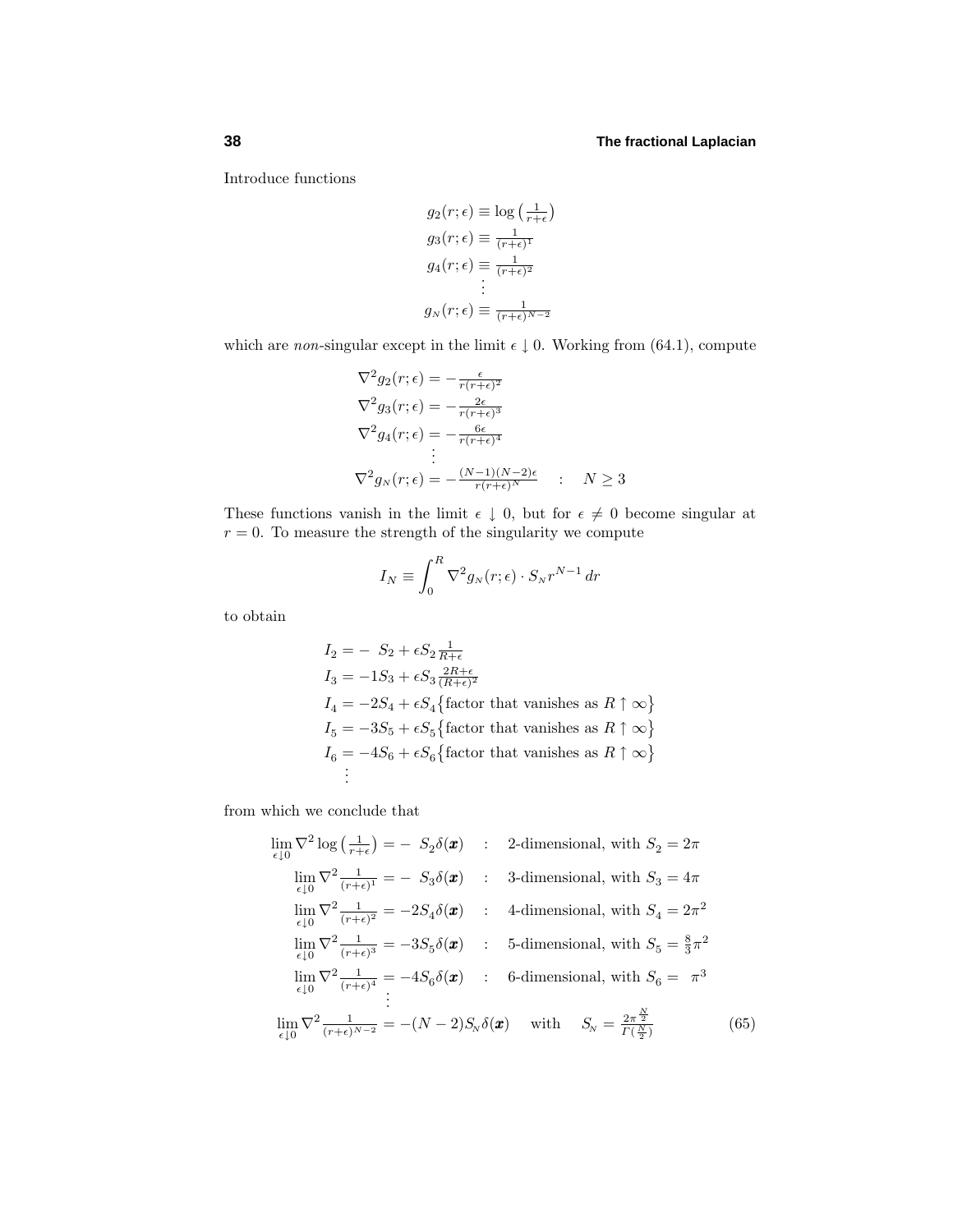## **Multivariate Gaussian representation theory 39**

With  $(65)$  we are placed in position to do in  $N$  dimensions what physicists are often called upon to do in the case  $N = 3$ : given an instance of the Poisson equation

$$
\nabla^2 A(\mathbf{x}) = B(\mathbf{x}) \tag{66.1}
$$

we have the formal solution

$$
A(\mathbf{x}) = \nabla^{-2} B(\mathbf{x}) \tag{66.2}
$$

to which we can ascribe the non-local meaning

$$
= \begin{cases}\n\quad -\frac{1}{S_2} \iint B(\mathbf{y}) \log \left[ \frac{1}{r(\mathbf{y} - \mathbf{x})} \right] dy_1 dy_2 \\
-\frac{1}{(N-2)S_N} \iint \cdots \int B(\mathbf{y}) \left[ \frac{1}{r(\mathbf{y} - \mathbf{x})} \right]^{N-2} dy_1 dy_2 \cdots dy_N \quad : \quad N \ge 3\n\end{cases} \tag{66.3}
$$

We have at this point established contact with the theory of Green's functions. Notice that many of the equations presented above make sense even when *N* is not an integer, but to complete that line of generalization we must be in position to assign useful meaning to the notion

$$
f(\pmb{x})\text{ with }\pmb{x}\in E^{\text{non-integer}}
$$

With that cake in the oven, I return now to Gaussian representation theory:

At (60) I introduced

$$
W_0(r; \epsilon; N) = \left(\frac{1}{2\pi\epsilon}\right)^{\frac{1}{2}N} e^{-\frac{1}{2\epsilon}r^2}
$$
: Gaussian representation of  $\delta(\boldsymbol{x})$ 

and seek now to construct

$$
W_{2m}(r; \epsilon; N) = \nabla^{2m} W_0
$$
: Gaussian representation of  $\nabla^{2m} \delta(\mathbf{x})$ 

It proves convenient to make the familiar adjustment  $r \to s \equiv \frac{1}{2}r^2$ , writing

$$
W_0(r; \epsilon; N) \equiv w_0(s; \epsilon; N) = \left(\frac{1}{2\pi\epsilon}\right)^{\frac{1}{2}N} e^{-s/\epsilon}
$$

and working from (64.2):

$$
\nabla^2 W_0 = \left\{ \left[ 2s \frac{d}{ds} + N \right] \frac{d}{ds} \right\} w_0(s; \epsilon; N)
$$

I begin by recording the results of some experiments inspired by the fact that my nose has picked up the scent<sup>25</sup> of a herd of associated Laguerre polynomials  $L_n^a(s)$  —known to *Mathematica* as LaguerreL[n,a,s]—grazing not too far away:

$$
He_{2n}(x) = (-2)^n n! \quad L_n^{-\frac{1}{2}} \left(\frac{x^2}{2}\right)
$$

$$
He_{2n+1}(x) = (-2)^n n! \, x \, L_n^{+\frac{1}{2}} \left(\frac{x^2}{2}\right)
$$

<sup>&</sup>lt;sup>25</sup> My nose had been pre-sensitized by exposure to the identities (see, for example, Magnus & Oberhettinger, p. 84)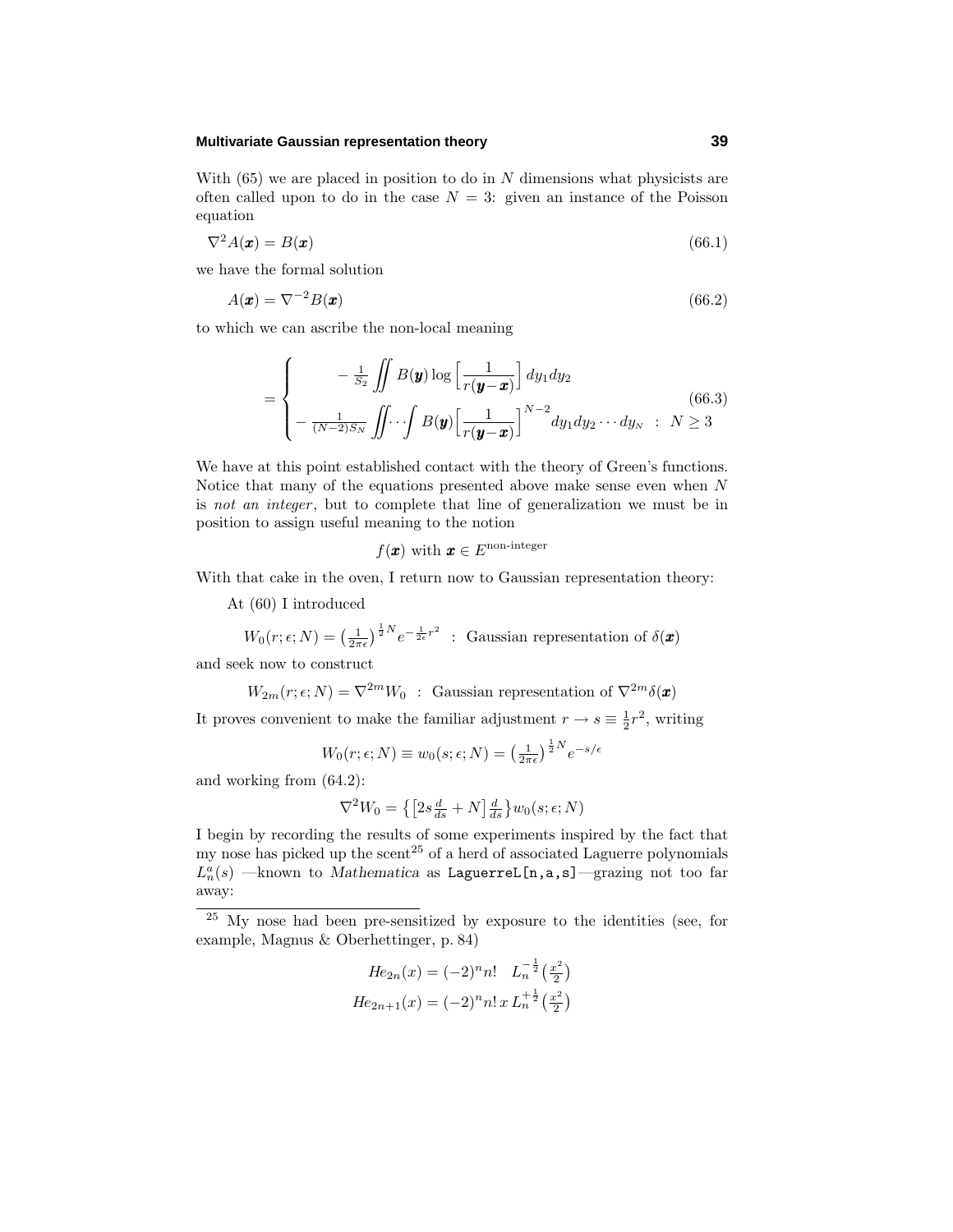$$
\begin{aligned}\n\left\{\left[2s\frac{d}{ds} + N\right]\frac{d}{ds}\right\}^{1}e^{-s} &= e^{-s}\left[-N+2s\right] \\
&= (-2)^{1}1! \, e^{-s}L_{1}^{\frac{1}{2}(N-2)}(s) \\
\left\{\left[2s\frac{d}{ds} + N\right]\frac{d}{ds}\right\}^{2}e^{-s} &= e^{-s}\left[N^{2} + N(2-4s) + 4(-2+s)s\right] \\
&= (-2)^{2}2! \, e^{-s}L_{2}^{\frac{1}{2}(N-2)}(s) \\
\left\{\left[2s\frac{d}{ds} + N\right]\frac{d}{ds}\right\}^{3}e^{-s} &= e^{-s}\left[-N^{3} + 6N^{2}(-1+s) \\
&-4N(2-9s+3s^{2}) + 8s(6-6s+s^{2})\right] \\
&= (-2)^{3}3! \, e^{-s}L_{3}^{\frac{1}{2}(N-2)}(s)\n\end{aligned}
$$

Evidently we have come upon an identity

$$
\begin{aligned} \left\{ \left[ s \frac{d}{ds} + (a+1) \right] \frac{d}{ds} \right\}^n e^{-s} &= (-)^n n! \, e^{-s} L_n^a(s) \\ &= (-)^n s^{-a} \left( \frac{d}{ds} \right)^n \left\{ e^{-s} s^{n+a} \right\} \end{aligned}
$$

which conforms precisely to our needs, but is of such curious design that formal proof still eludes me; I present

$$
\left\{ \left[ 2s \frac{d}{ds} + N \right] \frac{d}{ds} \right\}^n e^{-s} = (-2)^n n! \, e^{-s} L_n^{\frac{1}{2}(N-2)}(s) \tag{67}
$$

as an "experimental" fact, but a fact nonetheless. I note that  $(67)$  appears to be subject to none of the familiar dimensionality restrictions, but to work for all real values of N; for example, if we set  $n=3$  then (whether we work from the expression on the left or the expression on the right) we obtain

$$
e^{-s} \begin{bmatrix} 3+18s-36s^2+8s^3 \\ \frac{1}{8}e^{-s} \begin{bmatrix} 21+252s-336s^2+64s^3 \\ 0+6s-6s^2+s^3 \end{bmatrix} & ; N = -\frac{1}{2} \\ 8e^{-s} \begin{bmatrix} 0+6s-6s^2+s^3 \\ \frac{1}{8}e^{-s} \begin{bmatrix} -45+540s-432s^2+64s^3 \\ -15+90s-60s^2+8s^3 \end{bmatrix} & ; N = \frac{1}{2} \\ 0 & ; N = 1 \end{bmatrix}
$$

Reinstating now the details which distinguish  $w_0(s; \epsilon; N)$  from  $e^{-s}$ , we on the basis of  $(67)$  obtain

$$
w_{2m}(s; \epsilon; N) = \left\{ \left[ 2s \frac{d}{ds} + N \right] \frac{d}{ds} \right\}^m w_0(s; \epsilon; N) \tag{68.1}
$$

$$
= \left(\frac{1}{\sqrt{2\pi\epsilon}}\right)^N \left(-\frac{2}{\epsilon}\right)^m \Gamma(m+1) e^{-s/\epsilon} L_m^{\frac{1}{2}(N-2)}(s/\epsilon) \tag{68.2}
$$

of which I give now some examples:  $^{26}$ 

<sup>26</sup> In each case I have, with the assistance of *Mathematica*, used both variants of  $(68)$  to obtain the result quoted.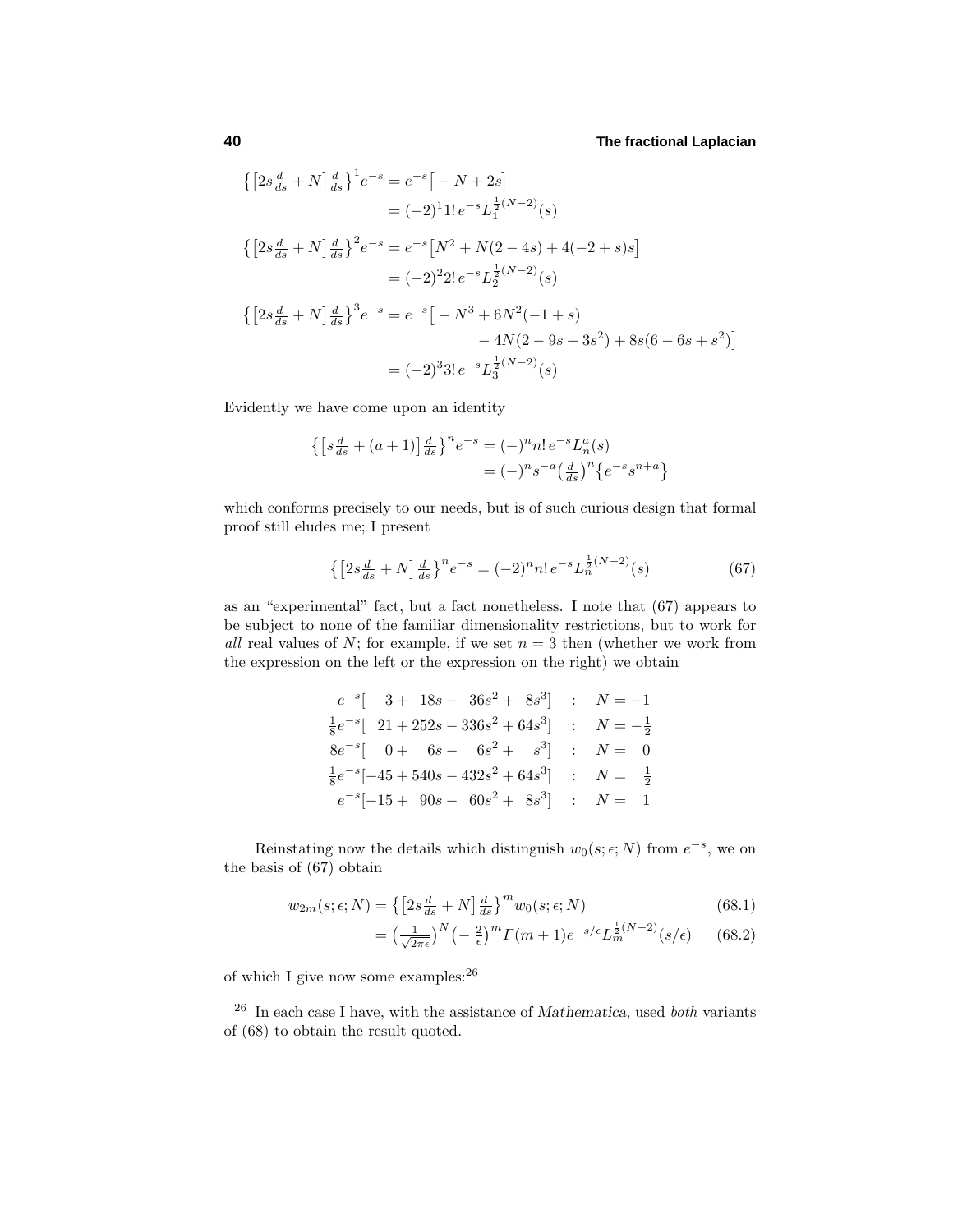## **Multivariate Gaussian representation theory 41**

Results special to the case  $N = 2$ 

I look to this case first because it lends itself so uniquely well to graphical representation. We have

$$
w_0(s; \epsilon; 2) = \left(\frac{1}{2\pi\epsilon}\right) e^{-s/\epsilon}
$$

which is normalized in the sense (use  $rdr = ds$  and  $S_2 = 2\pi$ ) that

$$
\int_0^\infty w_0(s;\epsilon; 2) \cdot S_2 \, ds = 1 \quad : \quad \text{(all } \epsilon > 0\text{)}
$$

Working from  $(68)$  we compute

$$
w_2(s; \epsilon; 2) = \left(\frac{1}{2\pi\epsilon}\right)^{\frac{2}{2}} \frac{1}{\epsilon^2} e^{-s/\epsilon} 2[s - \epsilon]
$$
  
\n
$$
w_4(s; \epsilon; 2) = \left(\frac{1}{2\pi\epsilon}\right)^{\frac{2}{2}} \frac{1}{\epsilon^4} e^{-s/\epsilon} 4[s^2 - 4s\epsilon + 2\epsilon^2]
$$
  
\n
$$
w_6(s; \epsilon; 2) = \left(\frac{1}{2\pi\epsilon}\right)^{\frac{2}{2}} \frac{1}{\epsilon^6} e^{-s/\epsilon} 8[s^3 - 9s^2\epsilon + 18s\epsilon^2 - 6\epsilon^3]
$$
  
\n
$$
\vdots
$$

where I have refrained from making obvious simplifications in order to expose more clearly the pattern of events. These results are illustrated in Figures 11–13. Comparative study of the figures shows that the height/depth of the central spike is a rapidly increasing function of ascending order, and that the central spikes conform to the "principle of sign alternation" discussed in §1. The surrounding terrain gives rotationally invariant smooth meaning to the notion of "neighborhood" which was encountered (in lattice approximation) on p. 30.

(See the figures, after which the text resumes.)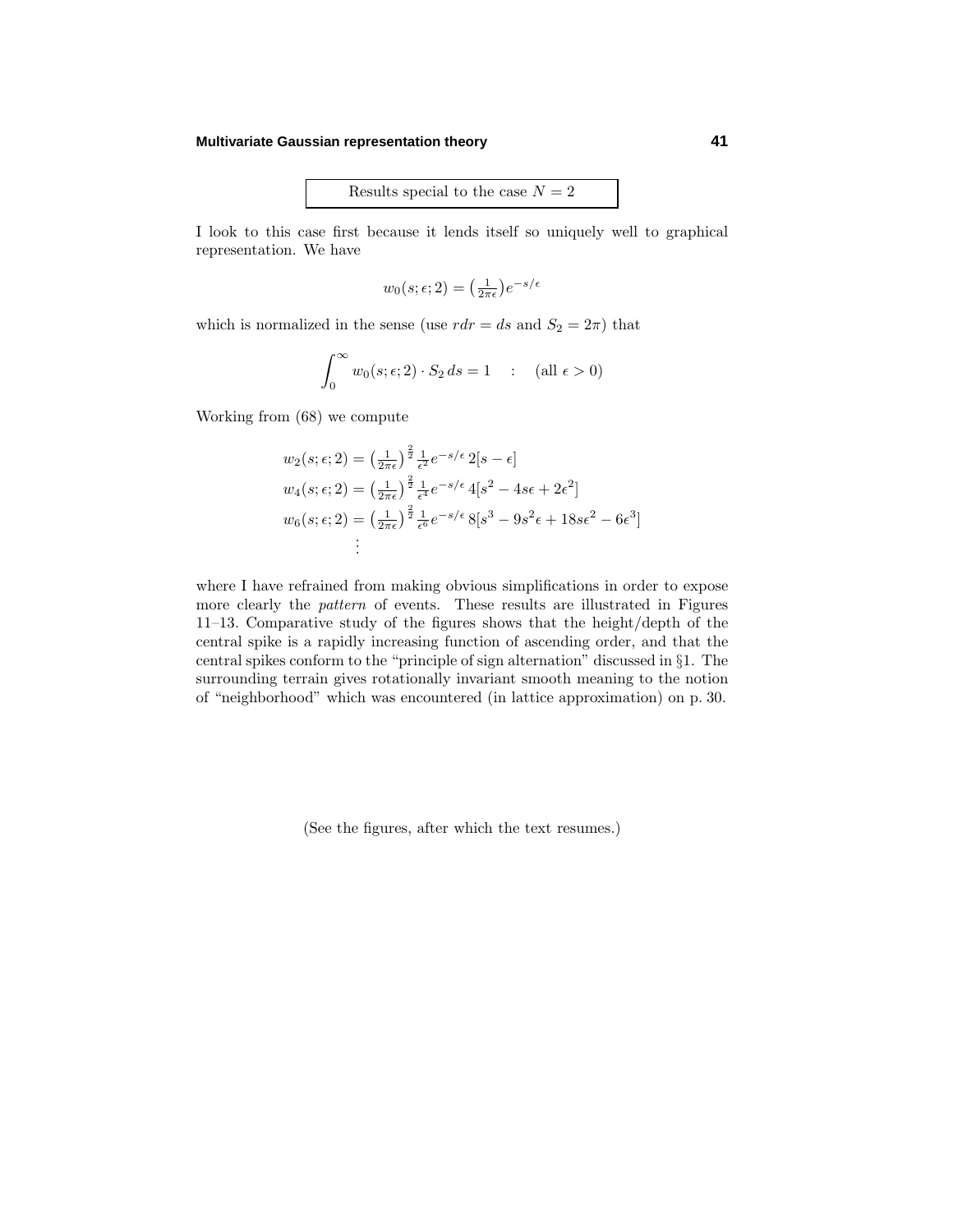

FIGURE 11: Gaussian representation of the harmonic weight function in the 2-dimensional case. Should be regarded as frames (frame number  $\epsilon = 3/4$ ) from the movies

$$
\lim_{\epsilon \downarrow 0} W_2(r; \epsilon; 2)_{\text{above}} \quad \text{and} \quad \lim_{\epsilon \downarrow 0} W_2(\sqrt{x^2 + y^2}; \epsilon; 2)_{\text{below}}
$$

As the film progresses, the design—in the tradition of Figure 2 becomes ever more compacted about the origin.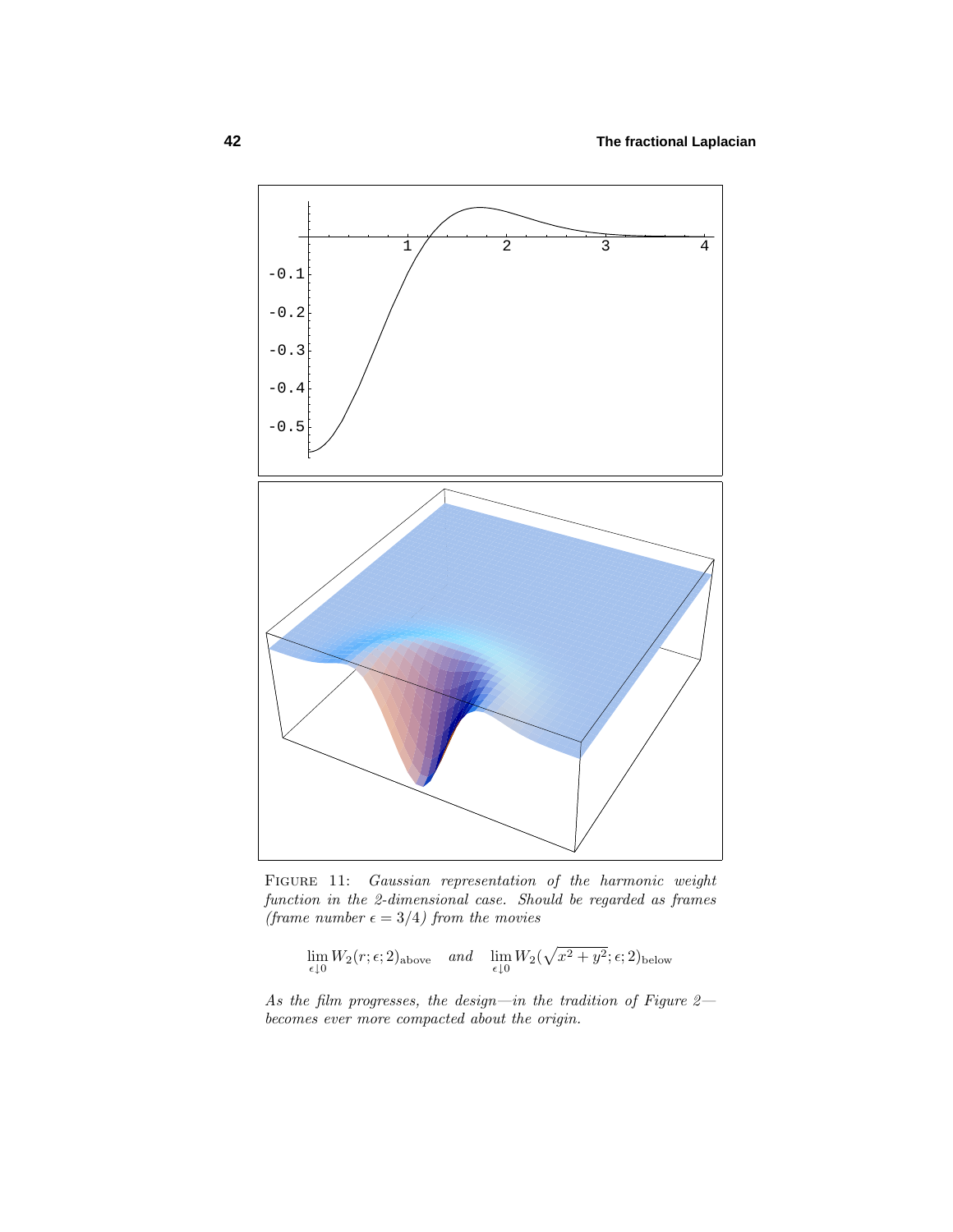

FIGURE 12: Gaussian representation of the biharmonic weight function in the 2-dimensional case. Should be regarded as frames (frame number  $\epsilon = 3/4$ ) from the movies

$$
\lim_{\epsilon \downarrow 0} W_4(r;\epsilon;2)_{\text{above}} \quad \text{and} \quad \lim_{\epsilon \downarrow 0} W_4(\sqrt{x^2+y^2};\epsilon;2)_{\text{below}}
$$

As the film progresses, the design becomes ever more compacted about the origin.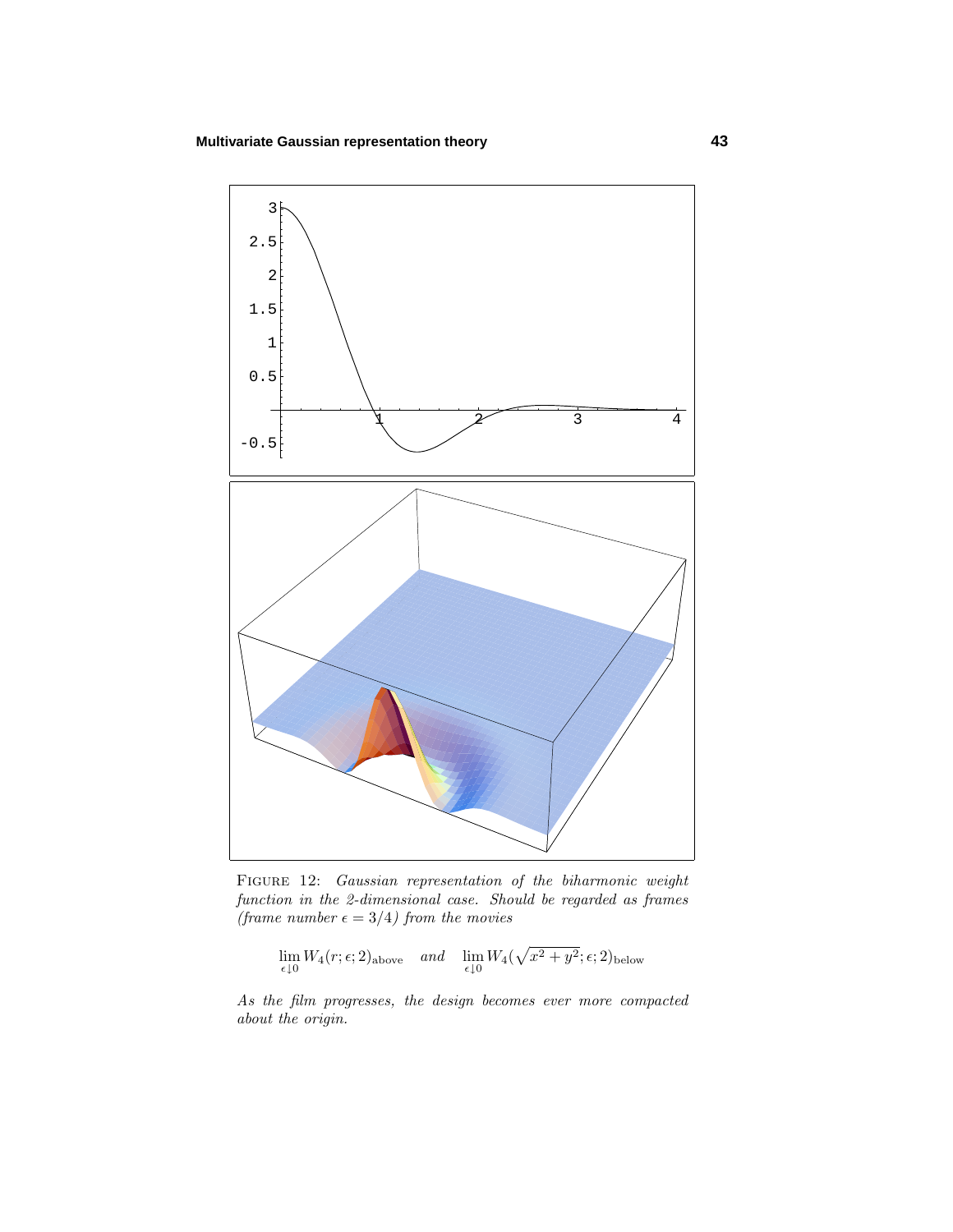

FIGURE 13: Gaussian representation of the triharmonic weight function in the 2-dimensional case. Should be regarded as frames (frame number  $\epsilon = 3/4$ ) from the movies

$$
\lim_{\epsilon \downarrow 0} W_6(r;\epsilon;2)_{\text{above}} \quad \text{and} \quad \lim_{\epsilon \downarrow 0} W_6(\sqrt{x^2 + y^2};\epsilon;2)_{\text{below}}
$$

As the film progresses, the design becomes ever more compacted about the origin.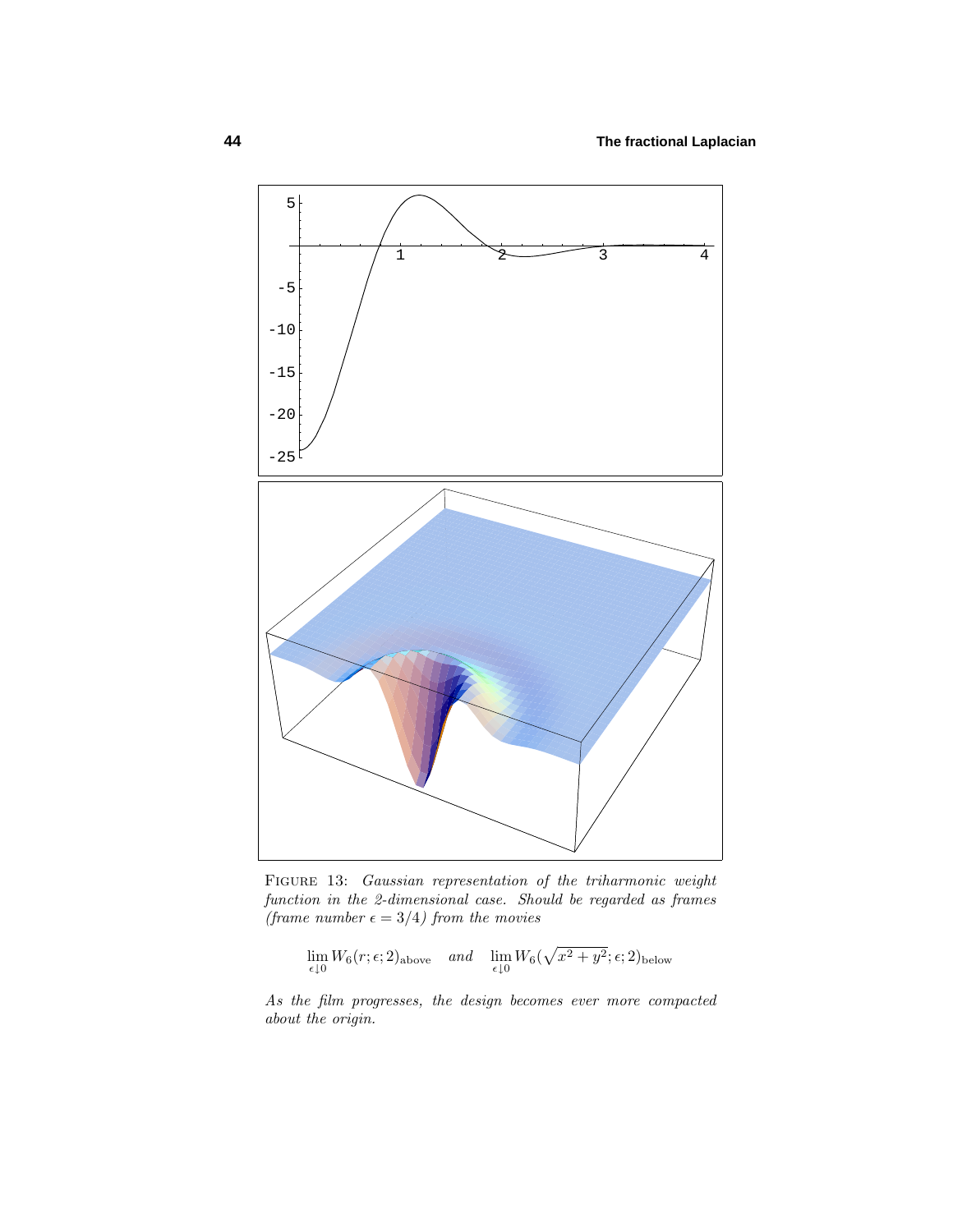## **Multivariate Gaussian representation theory 45**

Results special to the case  $N = 3$ 

Here our results acquire a latently familiar look because we inhabit this case; we have

$$
w_0(s; \epsilon; 3) = \left(\frac{1}{2\pi\epsilon}\right)^{\frac{3}{2}} e^{-s/\epsilon}
$$

which is normalized in the sense (use  $r^2 dr = \sqrt{2s} ds$  and  $S_3 = 4\pi$ ) that

$$
\int_0^\infty w_0(s; \epsilon; 3) \cdot S_3 \sqrt{2s} \, ds = 1 \quad : \quad (\text{all } \epsilon > 0)
$$

Working from  $(68)$  we compute

$$
w_2(s; \epsilon; 3) = \left(\frac{1}{2\pi\epsilon}\right)^{\frac{3}{2}} \frac{1}{\epsilon^2} e^{-s/\epsilon} [2s - 3\epsilon]
$$
  
\n
$$
w_4(s; \epsilon; 3) = \left(\frac{1}{2\pi\epsilon}\right)^{\frac{3}{2}} \frac{1}{\epsilon^4} e^{-s/\epsilon} [4s^2 - 20s\epsilon + 15\epsilon^2]
$$
  
\n
$$
w_6(s; \epsilon; 3) = \left(\frac{1}{2\pi\epsilon}\right)^{\frac{3}{2}} \frac{1}{\epsilon^6} e^{-s/\epsilon} [8s^3 - 84s^2\epsilon + 210s\epsilon^2 - 105\epsilon^3]
$$
  
\n
$$
\vdots
$$

Results special to the case  ${\cal N}=4$ 

We have

$$
w_0(s; \epsilon; 4) = \left(\frac{1}{2\pi\epsilon}\right)^2 e^{-s/\epsilon}
$$

which is normalized in the sense (use  $r^3 dr = 2s ds$  and  $S_4 = 2\pi^2$ ) that

$$
\int_0^\infty w_0(s;\epsilon;4) \cdot S_4 2s \, ds = 1 \quad : \quad \text{(all } \epsilon > 0\text{)}
$$

Working from  $(68)$  we compute

$$
w_2(s; \epsilon; 4) = \left(\frac{1}{2\pi\epsilon}\right)^{\frac{4}{2}} \frac{1}{\epsilon^2} e^{-s/\epsilon} 2[s - 2\epsilon]
$$
  
\n
$$
w_4(s; \epsilon; 4) = \left(\frac{1}{2\pi\epsilon}\right)^{\frac{4}{2}} \frac{1}{\epsilon^4} e^{-s/\epsilon} 4[s^2 - 6s\epsilon + 6\epsilon^2]
$$
  
\n
$$
w_6(s; \epsilon; 4) = \left(\frac{1}{2\pi\epsilon}\right)^{\frac{4}{2}} \frac{1}{\epsilon^6} e^{-s/\epsilon} 8[s^3 - 12s^2\epsilon + 36s\epsilon^2 - 24\epsilon^3]
$$
  
\n
$$
\vdots
$$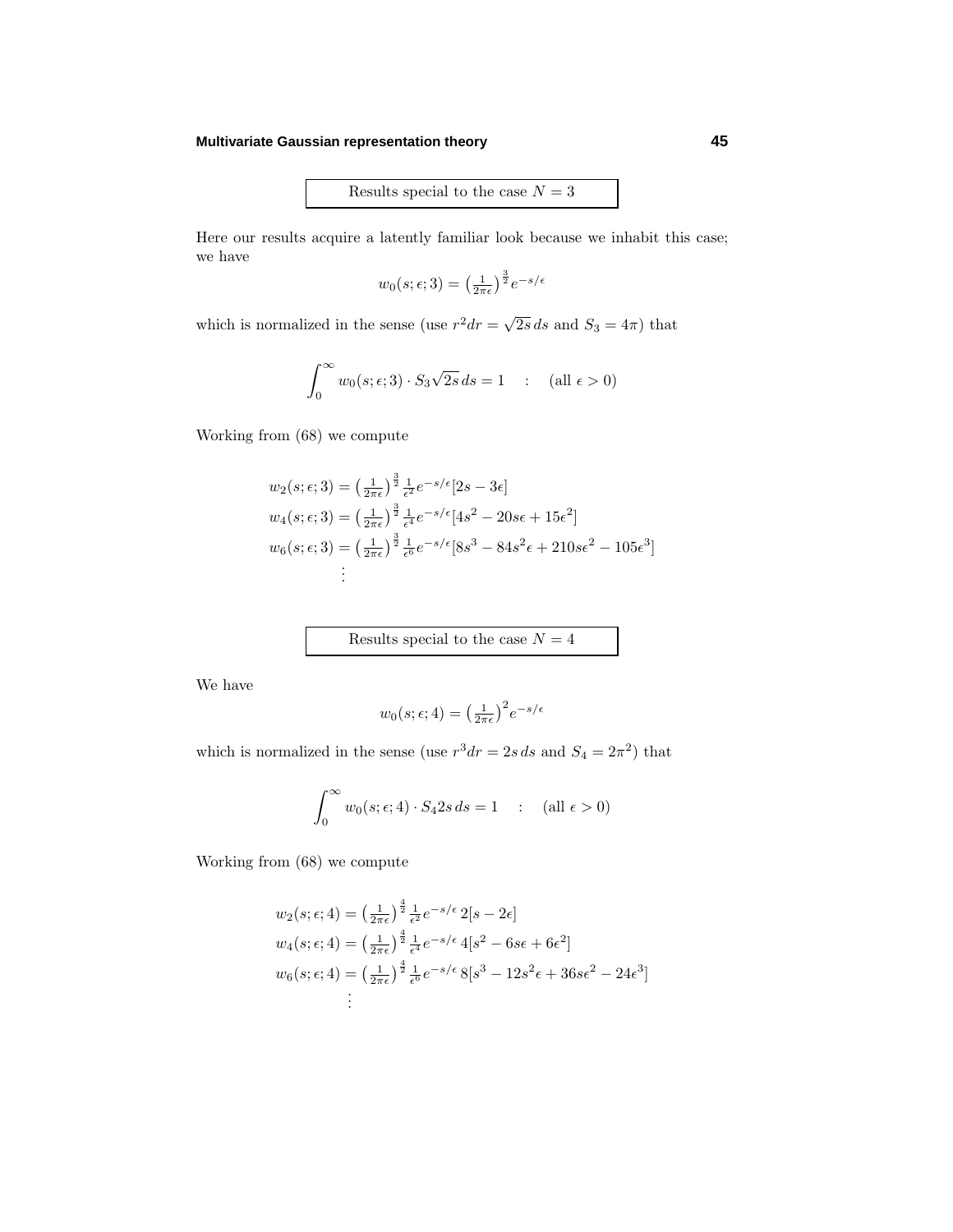Results appropriate to the general case

We have

$$
w_0(s; \epsilon; N) = \left(\frac{1}{2\pi\epsilon}\right)^{\frac{1}{2}N} e^{-s/\epsilon}
$$

which is (as *Mathematica* confirms) normalized in the sense—use

$$
S_{N} \cdot r^{N-1} dr = S_{N} \cdot (2s)^{\frac{N-2}{2}} ds = \frac{2\pi^{\frac{N}{2}}}{\Gamma(\frac{N}{2})} \cdot (2s)^{\frac{N-2}{2}} ds
$$

 $-\!$  that

$$
\int_0^\infty w_0(s;\epsilon;N) \cdot \frac{2\pi^{\frac{N}{2}}}{\Gamma(\frac{N}{2})} \cdot (2s)^{\frac{N-2}{2}} ds = 1 \quad : \quad \Re[N] > 0 \ \& \ \Re[\epsilon] > 0
$$

and (working most conveniently from (68.2)) we compute

$$
w_2(s; \epsilon; N) = \left(\frac{1}{2\pi\epsilon}\right)^{\frac{N}{2}} \frac{1}{\epsilon^2} e^{-s/\epsilon} \left[2s - N\epsilon\right]
$$
  
\n
$$
w_4(s; \epsilon; N) = \left(\frac{1}{2\pi\epsilon}\right)^{\frac{N}{2}} \frac{1}{\epsilon^4} e^{-s/\epsilon} \left[4s^2 - 8s\epsilon - 4Ns\epsilon + 2N\epsilon^2 + N^2\epsilon^2\right]
$$
  
\n
$$
w_6(s; \epsilon; N) = \left(\frac{1}{2\pi\epsilon}\right)^{\frac{N}{2}} \frac{1}{\epsilon^6} e^{-s/\epsilon} \left[8s^3 - 48s^2\epsilon - 12Ns^2\epsilon + 48s\epsilon^2 + 36Ns\epsilon^2 + 6N^2s\epsilon^2 - 8N\epsilon^3 - 6N^2\epsilon^3 - N^3\epsilon^3\right]
$$
  
\n:  
\n:

from which all previous results can be recovered as particular instances. Look finally to the simplest case of all—the case from which we started:

Results special to the case  $N = 1$ 

We have

$$
w_0(s; \epsilon; 1) = \left(\frac{1}{2\pi\epsilon}\right)^{\frac{1}{2}} e^{-s/\epsilon}
$$

which is normalized in this non-standard formulation (use  $dr = (2s)^{-1} ds$  and  $S_1 = 2$ ) of the familiar Gaussian sense:

$$
\int_0^\infty w_0(s;\epsilon;1) \cdot S_1 \frac{1}{\sqrt{2s}} ds = 1 \quad : \quad (\text{all } \epsilon > 0)
$$

Working from  $(68)$  we compute

$$
w_2(s; \epsilon; 1) = \left(\frac{1}{2\pi\epsilon}\right)^{\frac{1}{2}} \frac{1}{\epsilon^2} e^{-s/\epsilon} \left[2s - \epsilon\right]
$$
  
\n
$$
w_4(s; \epsilon; 1) = \left(\frac{1}{2\pi\epsilon}\right)^{\frac{1}{2}} \frac{1}{\epsilon^4} e^{-s/\epsilon} \left[4s^2 - 12s\epsilon + 3\epsilon^2\right]
$$
  
\n
$$
w_6(s; \epsilon; 1) = \left(\frac{1}{2\pi\epsilon}\right)^{\frac{1}{2}} \frac{1}{\epsilon^6} e^{-s/\epsilon} \left[8s^3 - 60s\epsilon + 90s\epsilon^2 - 15\epsilon^3\right]
$$
  
\n
$$
\vdots
$$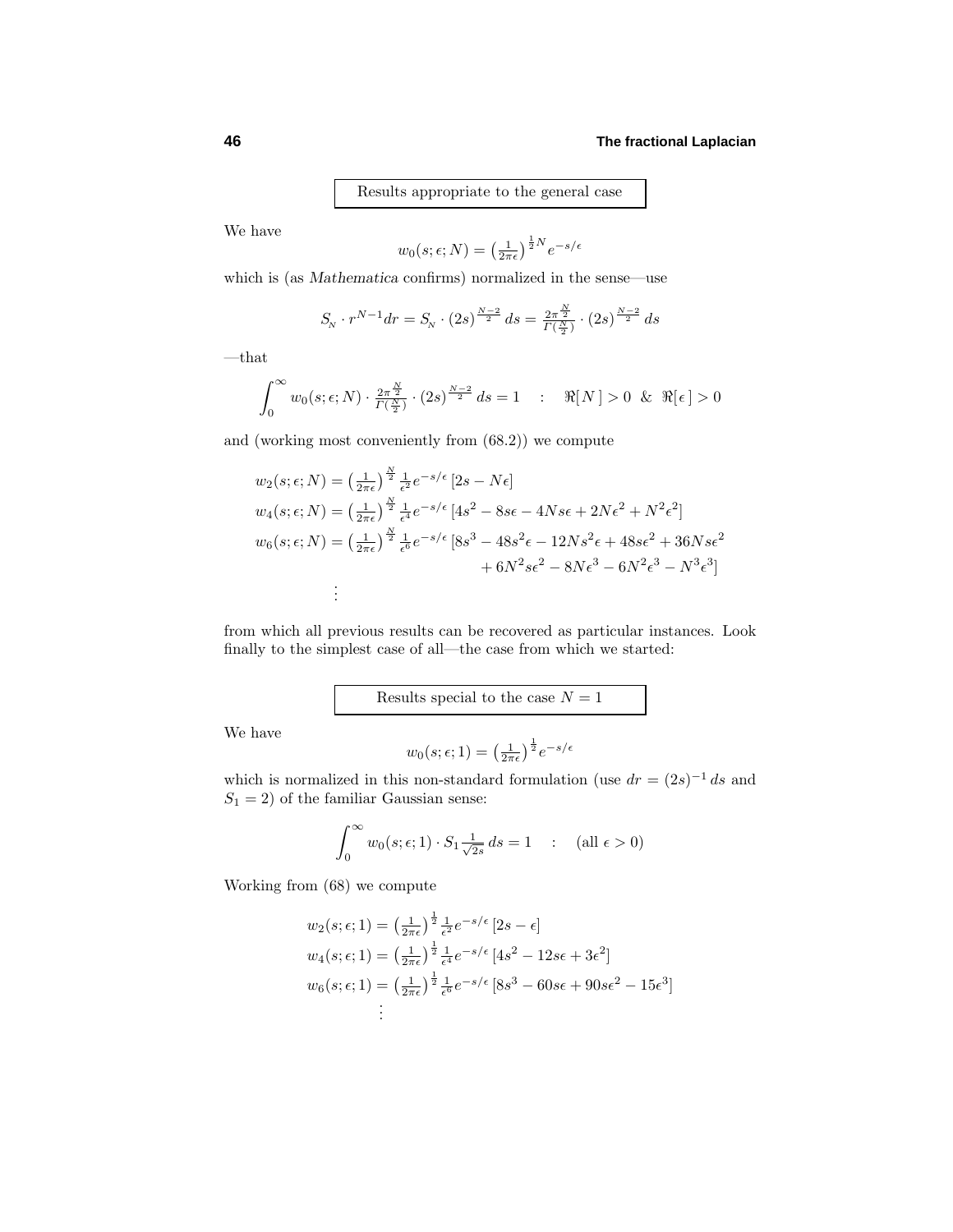## **Multivariate Gaussian representation theory 47**

giving

$$
W_2(r; \epsilon; 1) = w_2(\frac{1}{2}r^2; \epsilon; 1) = \frac{1}{\sqrt{2\pi\epsilon}}\frac{1}{\epsilon^2}e^{-\frac{1}{2\epsilon}r^2}[r^2 - \epsilon]
$$
  
\n
$$
W_4(r; \epsilon; 1) = w_4(\frac{1}{2}r^2; \epsilon; 1) = \frac{1}{\sqrt{2\pi\epsilon}}\frac{1}{\epsilon^4}e^{-\frac{1}{2\epsilon}r^2}[r^4 - 6r^2\epsilon + 3\epsilon^2]
$$
  
\n
$$
W_6(r; \epsilon; 1) = w_6(\frac{1}{2}r^2; \epsilon; 1) = \frac{1}{\sqrt{2\pi\epsilon}}\frac{1}{\epsilon^6}e^{-\frac{1}{2\epsilon}r^2}\underbrace{[r^6 - 15r^4\epsilon + 45r^2\epsilon^2 - 15\epsilon^3]}_{\text{Hermite polynomials}}
$$

at which point we have, in effect, recovered  $(6.2/6.4/6.6/\ldots)$ .

The effect of dimensional adjustment

$$
N \longrightarrow N+1 \longrightarrow N+2 \longrightarrow \cdots
$$

is illustrated in Figures 14–16; as *N* becomes large the contribution of outlying suburbs of the central concentration diminishes—and seems ultimately to vanish altogether; it becomes in this sense difficult to distinguish  $\nabla^4$  or  $\nabla^6$ ... from  $\delta(\mathbf{x})$ . I cannot claim to understand this phenomenon, which seems counterintuitive; it is associated, I presume, with the more familiar fact that in high dimension "most of the points interior to a hypersphere lie very near to its surface."

The oppressive detail from which we now emerge is of little interest in itself: it was presented only to illustate the pattern of events—only, that is to say, to make plain the meaning of the integrand which enters at  $(63)$  into the integral representation of  $\nabla^{2m} f(\mathbf{x})$ . Even the integral representation itself—though it does provide insight into "what kind of a thing  $\nabla^{2m}$  is"—might be dismissed as "uninteresting" by anyone willing simply to sit down and *compute*  $\nabla^{2m} f(\boldsymbol{x})$ . Or, working from (53), one could attempt to compute

$$
(\langle x^{2m}\rangle_{N})^{-1} \left(\frac{\partial}{\partial r}\right)^{2m} \langle f(\pmb{x};r)\rangle_{N}\Big|_{r=0}
$$

The Gaussian representation theorem  $(63)$  will acquire real interest only if it can be shown to bring formal unity to notions which seemed otherwise distinct. Or to permit us to formulate thoughts which were otherwise unthinkable. Or to undertake computations which we were otherwise powerless to undertake. To those ends*...*

Recall that we have already at  $(42)$  made the acquaintance of the confluent hypergeometric "Kummer function"

$$
M(a; b; z) = {}_1F_1(a, b, z) = \text{Hypergeometric1F1[a, b, z]}
$$
  
= 1 +  $\frac{az}{b}$  +  $\frac{a(1+a)z^2}{2!b(1+b)}$  +  $\frac{a(1+a)(2+a)z^3}{3!b(1+b)(2+b)}$  + ...

to which Spanier & Oldham devote their Chapter 47. Of more immediate interest now will be its close relative, the "Tricomi function"  $U(a; b; z)^{27}$  which

<sup>27</sup> Spanier & Oldham, Chapter 48. The functions are treated simultaneously in Abramowitz & Stegun, Chapter 13.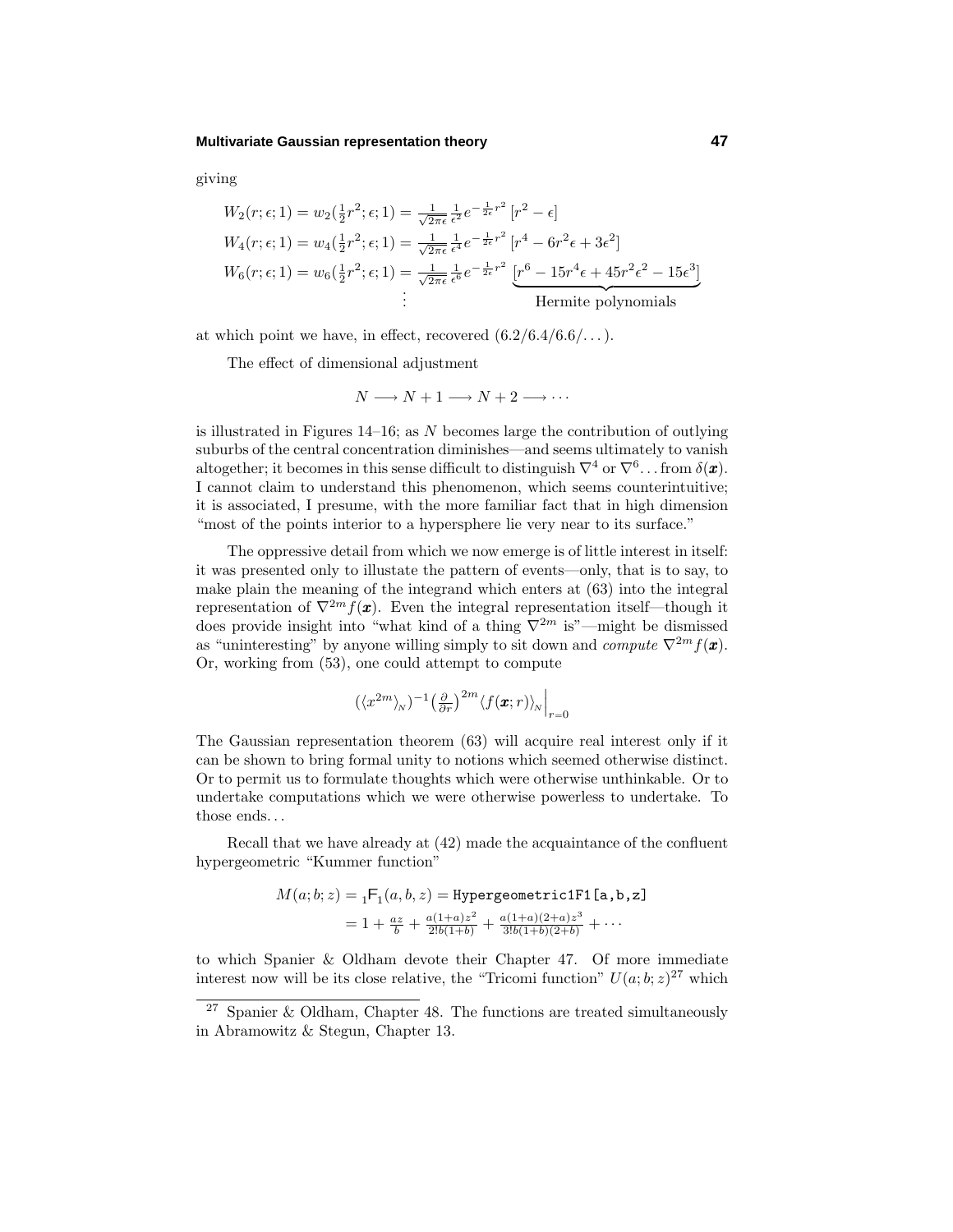

Figure 14: Graphs of

$$
\frac{W_6(r;\epsilon;N)}{W_6(0;\epsilon;N)} \qquad ; \qquad N = 1,2,3,4
$$

intended to provide normalized illustration of the fact that weight functions of given order become progressively flatter as the space dimension *N* increases.



FIGURE 15: Graphs of the ratio  $W_{20}(r; \epsilon; N)/W_{20}(0; \epsilon; N)$  with  $N=1,5,5,20$ , intended to provide more vivid evidence of the same phenomenon.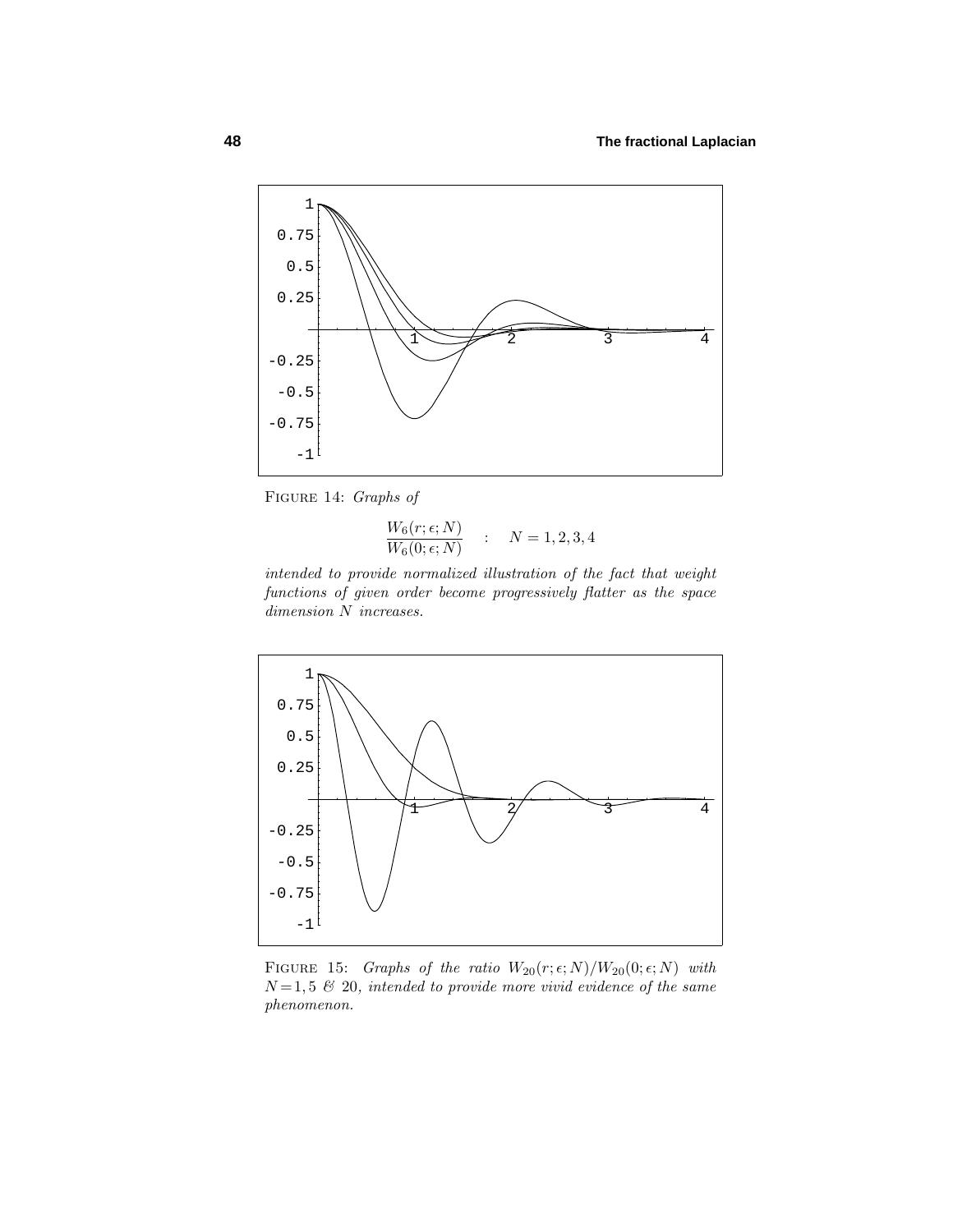

Figure 16: Graphs of

$$
\frac{W_{2m}(r; \epsilon; 20)}{W_{2m}(0; \epsilon; 20)} \qquad : \qquad m = 1, 5 \text{ and } 10
$$

The concentric "suburban rings" have become invisible. The central radius grows smaller as *m* increases.

$$
U(a; b; z) = z^{-a} {}_{2}F_{0}(a; 1 + a - b; -1/z) = \text{HypergeometricU[a, b, z]}
$$

$$
= \frac{\Gamma(1-b)}{\Gamma(1+a-b)} M(a; b; z) + z^{1-b} \cdot \frac{\Gamma(b-1)}{\Gamma(a)} M(1+a-b; 2-b; z) \quad (69)
$$

—are linearly independent solutions of "Kemmer's equation;" i.e., of the self-adjoint differential equation which can be written

$$
z\frac{d^2w}{dz^2} + (b-z)\frac{dw}{dz} - aw = 0 \quad ; \text{equivalently} \quad \frac{d}{dz}\left[z^b e^{-z} \frac{dw}{dz}\right] = az^{b-1}e^{-z}w
$$

The latter equation has a very "Laguerre-ish" look about it, and indeed: the associated Laguerre polynomial

$$
L_n^{\alpha}(z) = \text{Laguerrel}[n, \alpha, z] = \frac{1}{n!} z^{-\alpha} \left(\frac{d}{dz}\right)^n \left[z^{n+\alpha} e^{-z}\right]
$$

satisfies

$$
z\frac{d^2w}{dz^2} + (1+\alpha-z)\frac{dw}{dz} + nw = 0
$$

which is Kummer's equation in the case  $b \mapsto 1 + \alpha$  and  $a \mapsto -n$ . We are not surprised, therefore, to be informed (Spanier & Oldham, **23:12:14**; Abramowitz & Stegun, **13.6.9** and **13.6.27**) that

$$
L_n^{\alpha}(z) = \frac{\Gamma(n+\alpha+1)}{\Gamma(n+1)\Gamma(\alpha+1)} M(-n; 1+\alpha; z)
$$
\n(70.1)

$$
(-)^{n} \Gamma(n+1) L_{n}^{\alpha}(z) = U(-n; 1+\alpha; z)
$$
\n(70.2)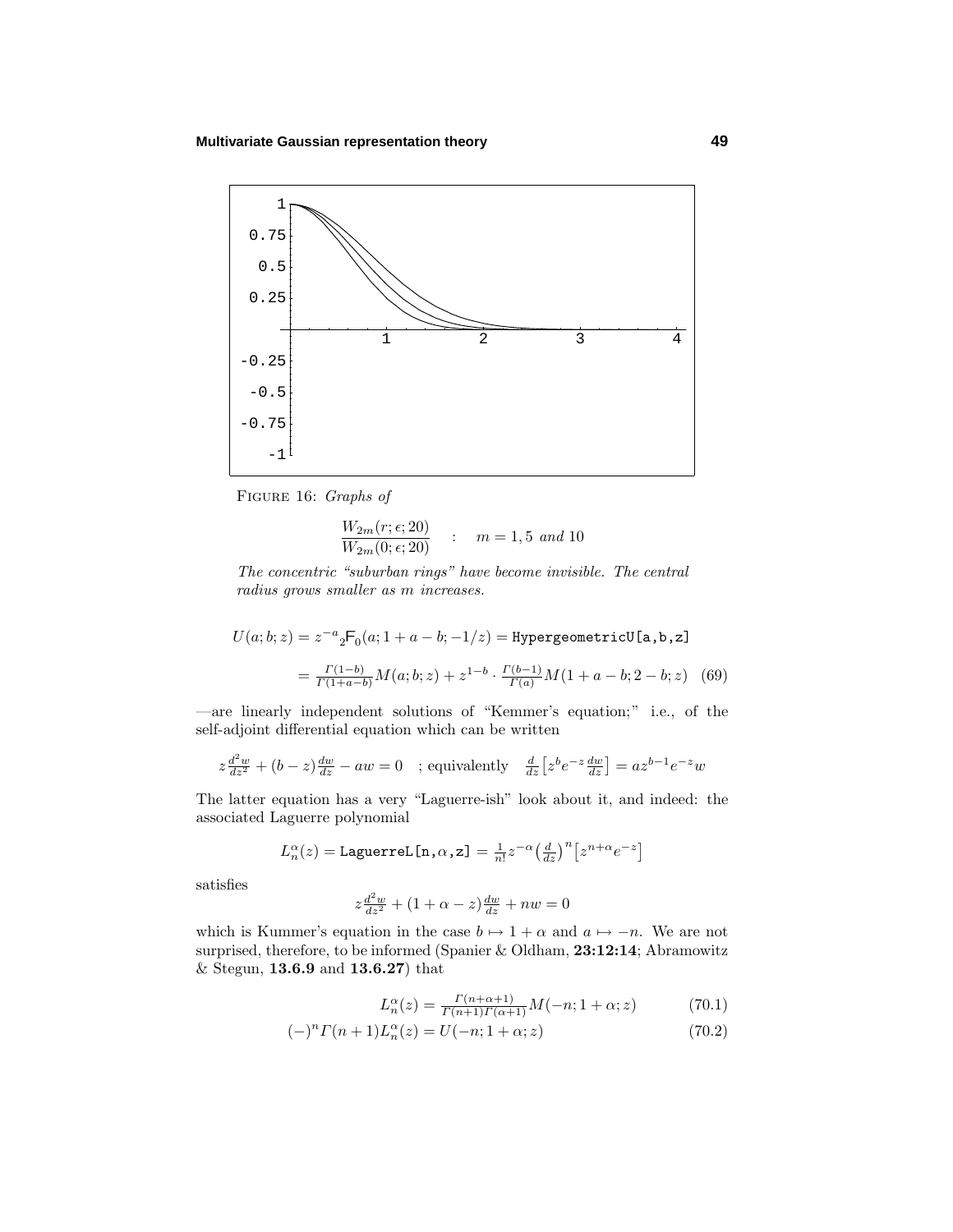My desire is to enlarge upon this slight variant of (68)

$$
w_{2m}(s; \epsilon; N) = \left(\frac{1}{\sqrt{2\pi\epsilon}}\right)^N \left(\frac{2}{\epsilon}\right)^m \cdot e^{-t}(-)^m \Gamma(1+m) L_m^{\frac{1}{2}(N-2)}(t) \qquad (71)
$$

$$
t \equiv s/\epsilon
$$

in such a way as to achieve escape from the "tyranny of the integers" without incurring the unwelcome complexification implicit in the observation that

(−)*<sup>m</sup>* is complex except when *m* = *...,* −2*,* −1*,* 0*,* +1*,* +2*,...*

Equation  $(70.2)$  seems in this light particularly attractive, but lessons learned from arduous exploration of that pathway—particularly the observation that

$$
(-)^m = \cos m\pi
$$

—lead me back now again to a renewed interest in (70.1). I propose to study the implications of writing<sup>28</sup>

$$
\tilde{w}_{2m}(s;\epsilon;N) = \left(\frac{1}{\sqrt{2\pi\epsilon}}\right)^N \left(\frac{2}{\epsilon}\right)^m \cdot e^{-t} \cos m\pi \frac{\Gamma(\frac{N}{2}+m)}{\Gamma(\frac{N}{2})} M(-m;\frac{N}{2};t) \tag{72.1}
$$

which by "Kummer's transformation"<sup>29</sup>  $M(a;b;z) = e^z M(b-a;b;-z)$  can also be written

$$
= \left(\frac{1}{\sqrt{2\pi\epsilon}}\right)^N \left(\frac{2}{\epsilon}\right)^m \cdot \cos m\pi \frac{\Gamma(\frac{N}{2}+m)}{\Gamma(\frac{N}{2})} M(\frac{N}{2}+m;\frac{N}{2};-t) \tag{72.2}
$$

Additional variants are made possible by this consequence

$$
\cos m\pi \cdot \Gamma(\frac{N}{2} + m) = \pi \frac{\cos m\pi}{\sin(\frac{N}{2} + m)\pi} \frac{1}{\Gamma(1 - \frac{N}{2} - m)}
$$
(73)  

$$
\sin(\frac{N}{2} + m)\pi = \sin \frac{N}{2}\pi \cos m\pi + \cos \frac{N}{2}\pi \sin m\pi
$$

of the gamma reflection formula.<sup>30</sup> It is to gain a better sense of where we now stand that I look to special cases:

In the one-dimensional case we have

$$
\tilde{w}_{2m}(s; \epsilon; 1) = \left(\frac{1}{\sqrt{2\pi\epsilon}}\right) \left(\frac{2}{\epsilon}\right)^m \frac{1}{\sqrt{\pi}} \begin{cases} \cos m\pi \Gamma\left(\frac{1}{2}+m\right) M\left(\frac{1}{2}+m;\frac{1}{2};-t\right) \\ \pi e^{-t} \frac{1}{\Gamma\left(\frac{1}{2}-m\right)} M\left(-m;\frac{1}{2};t\right) \end{cases} \tag{74.1}
$$

<sup>&</sup>lt;sup>28</sup> I will write now  $\tilde{w}_{2m}$  instead of  $w_{2m}$  to emphasize that I have adopted a modified stance, and to facilitate comparing the new with the old.

<sup>29</sup> See Abramowitz & Stegun, **13.1.27**; Spanier & Oldham, **47:5:1**. This important discovery of Gauss-Kummer is precisely the "obscure identity" which in the caption to Figure 4 I declined to think about!

<sup>30</sup> Abramawitz & Stegun, **6.1.17**.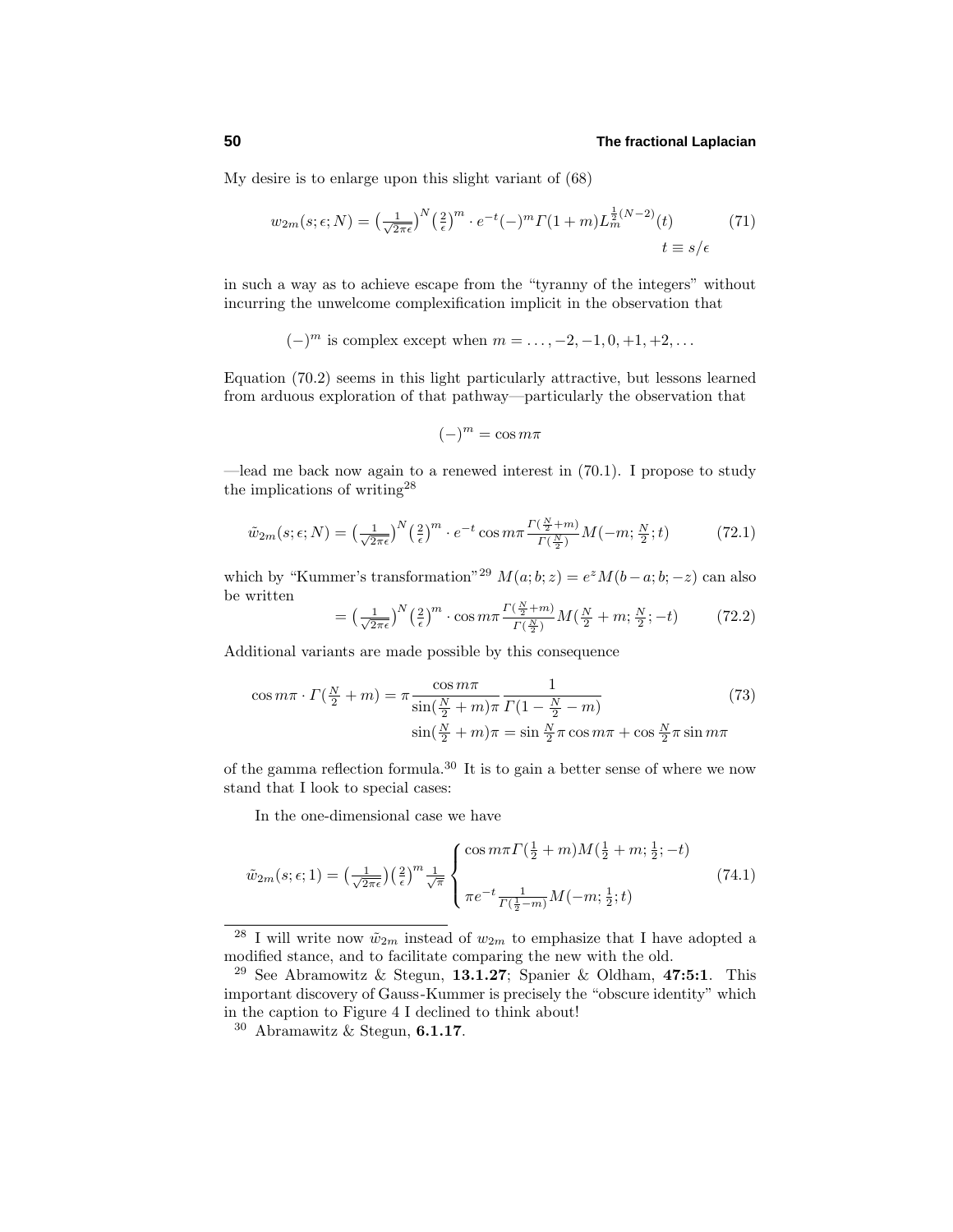## **Multivariate Gaussian representation theory 51**

On the other hand,  $(42)$  yields expressions which, when adapted to present notational conventions, read

$$
\left(\frac{1}{\sqrt{2\pi\epsilon}}\right) \left(\frac{2}{\epsilon}\right)^m \frac{1}{\sqrt{\pi}} \left\{ \begin{array}{l} \cos m\pi \Gamma(\frac{1}{2}+m)M(\frac{1}{2}+m;\frac{1}{2};-t) \\ \qquad -2\sqrt{t}\sin m\pi \Gamma(1+m)M(1+m;\frac{3}{2};-t) \\ \\ \pi e^{-t} \frac{1}{\Gamma(\frac{1}{2}-m)}M(-m;\frac{1}{2};t) \\ 2\pi\sqrt{t}e^{-t} \frac{1}{\Gamma(-m)}M(\frac{1}{2}-m;\frac{3}{2};t) \end{array} \right.
$$

—of which (74.1) captures only a fragment,<sup>31</sup> yet a fragment sufficient to reproduce the  $\boxed{N=1}$  data presented on p. 46. That data derived from (68.2); we have

$$
\tilde{w}_{2m}(s; \epsilon; 1) = w_{2m}(s; \epsilon; 1) \quad : \quad m = 0, 1, 2, ...
$$

According to (68.2),  $w_{2m}(s; \epsilon; 1)$  becomes imaginary for  $m = \pm \frac{1}{2}, \pm \frac{3}{2}, \pm \frac{3}{2}, \ldots$ (and *Mathematica* is unable to assign meaning to  $L_m^{\alpha}(t)$  for  $t < 0$ ), but (74.1) gives

$$
\tilde{w}_{2m}(s; \epsilon; 1) = 0
$$
 :  $m = +\frac{1}{2}, +\frac{3}{2}, +\frac{5}{2}, \dots$ 

Though equation  $(74.1)^{\text{upper}}$  (for evident reasons) becomes indeterminate at  $m = -\frac{1}{2}, -\frac{3}{2}, -\frac{5}{2}, \ldots$ , (74*.*1)<sub>lower</sub> assigns meaning to those cases; for example, we have

$$
\tilde{w}_{-1}(s; \epsilon; 1) = \frac{1}{2} \n\tilde{w}_{-3}(s; \epsilon; 1) = \frac{1}{4}(2s + \epsilon) \n\tilde{w}_{-5}(s; \epsilon; 1) = \frac{1}{48}(4s^2 + 12s\epsilon + 3\epsilon^2)
$$

And whether we work from  $(74.1)^{\text{upper}}$  or  $(74.1)_{\text{lower}}$  we find

$$
\tilde{w}_{-2}(s;\epsilon;1) = \frac{1}{\sqrt{2\pi}}e^{-s/\epsilon}\sqrt{\epsilon}\left\{1 + e^{s/\epsilon}\sqrt{\pi s/\epsilon} \operatorname{erf}\sqrt{s/\epsilon}\right\}
$$

To summarize: the Laplacian theory implicit in (72), when pulled back to one dimension, reproduces only a fraction of the full fractional calculus supported by  $(42)$ ,<sup>32</sup> but—insofar as it permits *m* to become fractional/negative—does extend the reach of (68.2).

In the two-dimensional case  $(72)$  gives

$$
\tilde{w}_{2m}(s;\epsilon;2) = \left(\frac{1}{\sqrt{2\pi\epsilon}}\right)^2 \left(\frac{2}{\epsilon}\right)^m \begin{cases} \cos m\pi \Gamma(1+m)M(1+m;1;-t) \\ \\ -\pi e^{-t} \cot m\pi \frac{1}{\Gamma(-m)}M(-m;1;t) \end{cases}
$$
\n(74.2)

We find that  $(74.2)^{\text{upper}}$  reproduces the  $N=2$  data presented on p. 41, though  $(74.2)$ lower becomes indeterminate at for  $m = 0, 1, 2, \ldots$  One has, whether

<sup>&</sup>lt;sup>31</sup> Equations (74.1) capture only the terms which are "even in  $\sqrt{t}$ ."

 $32$  I will have more to say about how that comes to be so.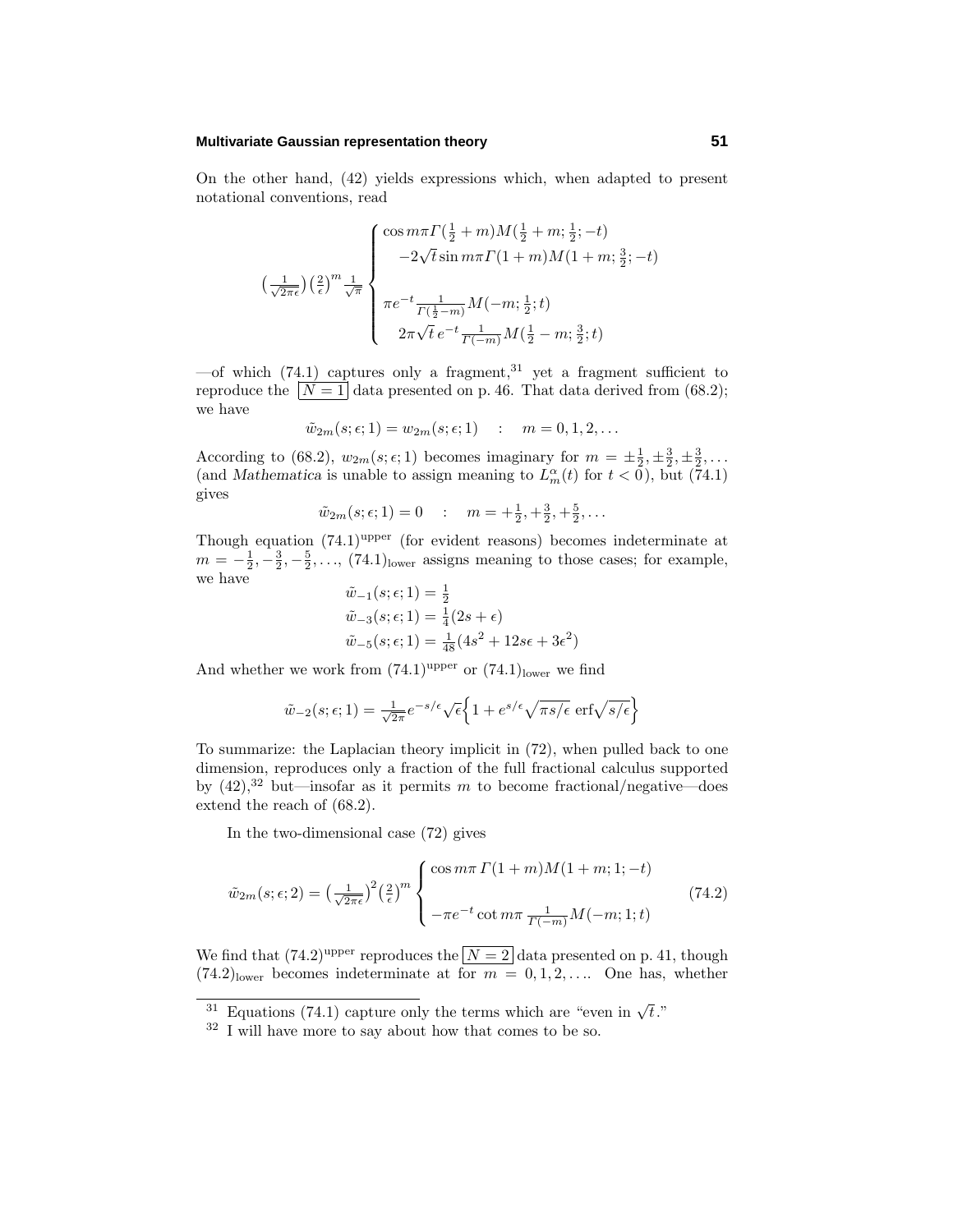working from the upper variant or the lower,

$$
\tilde{w}_{2m}(s; \epsilon; 2) = 0
$$
 :  $m = \pm \frac{1}{2}, \pm \frac{3}{2}, \pm \frac{5}{2}, \ldots$ 

and

$$
\tilde{w}_{2m}(s; \epsilon; 2) = \text{ComplexInfinity} \quad : \quad m = -1, -2, -3, \dots
$$

Look finally to the three-dimensional case:  $(72)$  gives

$$
\tilde{w}_{2m}(s; \epsilon; 3) = \left(\frac{1}{\sqrt{2\pi\epsilon}}\right)^3 \left(\frac{2}{\epsilon}\right)^m \frac{2}{\sqrt{\pi}} \begin{cases} \cos m\pi \Gamma(\frac{3}{2} + m) M(\frac{3}{2} + m; \frac{3}{2}; -t) \\ \\ -\pi e^{-t} \frac{1}{\Gamma(-\frac{1}{2} - m)} M(-m; \frac{3}{2}; t) \end{cases} \tag{74.3}
$$

At  $m = 0, 1, 2, \ldots$  equations  $(74.3)^{\text{upper}}$  and  $(74.3)_{\text{lower}}$  serve equally well to reproduce the  $N = 3$  data presented on p. 45. Both variants give

$$
\tilde{w}_{2m}(s; \epsilon; 3) = 0
$$
 :  $m = -\frac{1}{2}, +\frac{1}{2}, +\frac{3}{2}, \dots$ 

At other negative half-integral values  $(74.3)^{\text{upper}}$  becomes interminate, but (74*.*3)lower gives (for example)

$$
\tilde{w}_{-3}(s; \epsilon; 3) = -\frac{1}{4\pi} \n\tilde{w}_{-5}(s; \epsilon; 3) = -\frac{1}{24\pi} (2s + 3\epsilon) \n\tilde{w}_{-7}(s; \epsilon; 3) = -\frac{1}{480\pi} (4s^2 + 20s\epsilon + 15\epsilon^2)
$$

working from either variant we find

$$
\tilde{w}_{-2}(s; \epsilon; 3) = -\frac{1}{4\pi\sqrt{2s}} \operatorname{erf}\sqrt{s/\epsilon}
$$

and that  $\tilde{w}_{-4}(s; \epsilon; 3)$ ,  $\tilde{w}_{-6}(s; \epsilon; 3)$ , etc. are given by similar expressions of ascending complexity.

**5. Contact with the theory of Green's functions**. The result just achieved bears so directly upon the interpretation of (66), and therefore upon what has served throughout this discussion as a point of primary motivation, that I digress now to place it in the company of some of the more immediate of its variouslydimensioned siblings. We work from (72.2)—more specifically, from

$$
\tilde{w}_{-2}(s;\epsilon;N) = -\frac{\epsilon}{2} \left(\frac{1}{\sqrt{2\pi\epsilon}}\right)^N \frac{\Gamma(\frac{N}{2}-1)}{\Gamma(\frac{N}{2})} M\left(\frac{N}{2}-1;\frac{N}{2};-t\right)
$$
\n
$$
= -\frac{\epsilon}{2} \left(\frac{1}{\sqrt{2\pi\epsilon}}\right)^N \frac{2}{N-2} \cdot M\left(\frac{N}{2}-1;\frac{N}{2};-t\right) \tag{75}
$$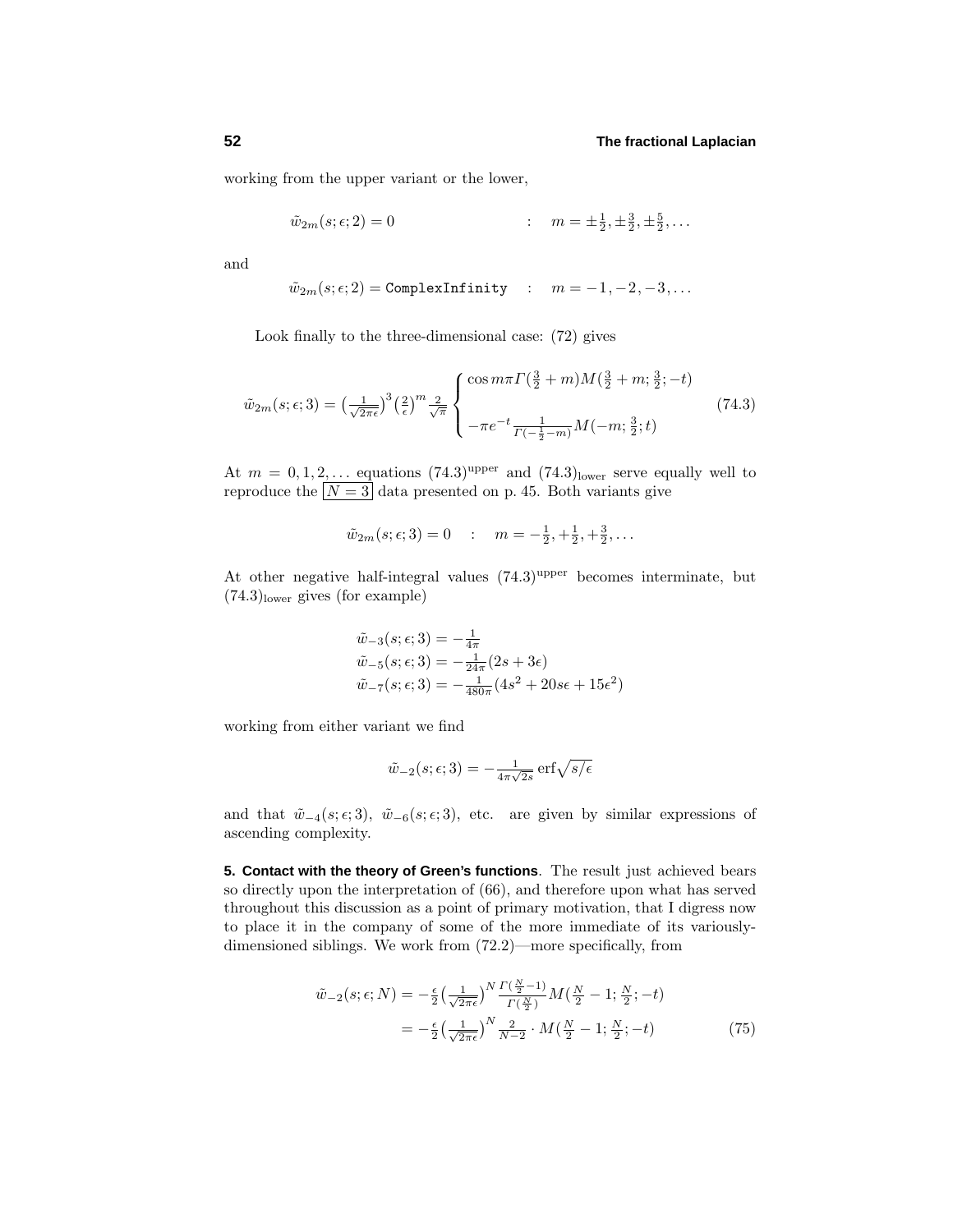## **Contact with the theory of Green's functions 53**

where to obtain the latter simplification I have made use of the functional equation  $\Gamma(z+1) = z\Gamma(z)$ —and compute

 $\tilde{w}_{-2}(s; \epsilon; 1) = +\epsilon \left( \frac{1}{\sqrt{2}} \right)$  $\left[t^{\pm \frac{1}{2}}\sqrt{\pi} \operatorname{erf}\sqrt{t} + e^{-t}\right]$  $\triangleright$   $\tilde{w}_{-2}(s; \epsilon; 2) = \pm \epsilon \left( \frac{1}{\sqrt{2}} \right)$  $\frac{1}{2\pi\epsilon}$ )<sup>2</sup> $\frac{1}{0} \cdot 1$  ComplexInfinity  $\tilde{w}_{-2}(s; \epsilon; 3) = -\epsilon \left( \frac{1}{\sqrt{2}} \right)$  $\left(\frac{1}{2\pi\epsilon}\right)^3$  ·  $\frac{1}{2}t^{-\frac{1}{2}}\left[\sqrt{\pi}\,\mathrm{erf}\sqrt{t}\,\right]$  $\triangleright \quad \tilde{w}_{-2}(s; \epsilon; 4) = -\epsilon \left( \frac{1}{\sqrt{2}} \right)$  $\frac{1}{2\pi\epsilon}$ <sup>4</sup> $\frac{1}{2}$  ·  $t^{-1}$  $[1 - e^{-t}]$  $\tilde{w}_{-2}(s; \epsilon; 5) = -\epsilon \left( \frac{1}{\sqrt{2}} \right)$  $\frac{1}{2\pi\epsilon}$ <sup>5</sup> $\frac{1}{3}$  ·  $\frac{3}{4}t^{-\frac{3}{2}}\left[\sqrt{\pi}\,\text{erf}\sqrt{t} - 2\sqrt{t}e^{-t}\,\right]$  $\triangleright \quad \tilde{w}_{-2}(s; \epsilon; 6) = -\epsilon \left( \frac{1}{\sqrt{2}} \right)$  $\frac{1}{2\pi\epsilon}$ <sup>6</sup> $\frac{1}{4}$  ·  $\frac{2}{1}t^{-2}$   $\left[1 - e^{-t}(1+t)\right]$  $\tilde{w}_{-2}(s; \epsilon; 7) = -\epsilon \left( \frac{1}{\sqrt{2}} \right)$  $\frac{1}{2\pi\epsilon}$ <sup>7</sup> $\frac{1}{5}$  ·  $\frac{5}{8}t^{-\frac{5}{2}}$  $[3\sqrt{\pi}\operatorname{erf}\sqrt{t} - 2\sqrt{t}e^{-t}(3+2t)]$  $\triangleright \quad \tilde{w}_{-2}(s; \epsilon; 8) = -\epsilon \left( \frac{1}{\sqrt{2}} \right)$  $\frac{1}{2\pi\epsilon}$ <sup>8</sup> $\frac{1}{6}$  ·  $\frac{3}{1}$ *t*<sup>-3</sup>  $[2 - e^{-t}(2 + 2t + t^2)]$ . . .  $\mathcal{L}$  $\begin{array}{c} \begin{array}{c} \begin{array}{c} \begin{array}{c} \end{array}\\ \end{array} \end{array} \end{array}$  $\begin{picture}(20,20) \put(0,0){\line(1,0){10}} \put(10,0){\line(1,0){10}} \put(10,0){\line(1,0){10}} \put(10,0){\line(1,0){10}} \put(10,0){\line(1,0){10}} \put(10,0){\line(1,0){10}} \put(10,0){\line(1,0){10}} \put(10,0){\line(1,0){10}} \put(10,0){\line(1,0){10}} \put(10,0){\line(1,0){10}} \put(10,0){\line(1,0){10}} \put(10,0){\line(1$ (76)

Clearly, the even entries ( $\triangleright$ ) are of a type, the odd entries ( $\blacktriangleright$ ) are of a distinct type. The members of either type are interconnected in a very simple way, as I now show: one has (see Abramowitz & Stegun, **133.4.7**)

$$
M(a+1;b+1;t) = \frac{b}{a} \cdot \frac{d}{dt} M(a;b;t)
$$

from which it follows in particular that

$$
M\left(\frac{N+2}{2} - 1; \frac{N+2}{2}; -t\right) = -\frac{N}{N-2} \frac{d}{dt} M\left(\frac{N}{2} - 1; \frac{N}{2}; t\right)
$$

Returning with this information to  $(75)$  we obtain

$$
\tilde{w}_{-2}(s; \epsilon; N+2) = \frac{1}{2\pi\epsilon} \frac{N-2}{N} \left\{ -\frac{\epsilon}{2} \left( \frac{1}{\sqrt{2\pi\epsilon}} \right)^N \frac{2}{N-2} \cdot M \left( \frac{N+2}{2} - 1; \frac{N+2}{2}; -t \right) \right\}
$$
\n
$$
= -\frac{1}{2\pi\epsilon} \frac{d}{dt} \left\{ -\frac{\epsilon}{2} \left( \frac{1}{\sqrt{2\pi\epsilon}} \right)^N \frac{2}{N-2} \cdot M \left( \frac{N}{2} - 1; \frac{N}{2}; -t \right) \right\}
$$
\n
$$
= -\frac{1}{2\pi} \frac{d}{ds} \tilde{w}_{-2}(s; \epsilon; N) \tag{77}
$$

which can be (has been) used in a scheme of the form

$$
\begin{array}{ll}\n\blacktriangleright & \tilde{w}_{-2}(s;\epsilon,1) \rightarrow \tilde{w}_{-2}(s;\epsilon,3) \rightarrow \tilde{w}_{-2}(s;\epsilon,5) \rightarrow \tilde{w}_{-2}(s;\epsilon,7) \rightarrow \cdots \\
\vartriangleright & \tilde{w}_{-2}(s;\epsilon,4) \rightarrow \tilde{w}_{-2}(s;\epsilon,6) \rightarrow \tilde{w}_{-2}(s;\epsilon,8) \rightarrow \cdots\n\end{array}
$$

to regenerate the entire list  $(76)$  on the basis only of the information written into the "seed functions"  $\tilde{w}_{-2}(s; \epsilon; 1)$  and  $\tilde{w}_{-2}(s; \epsilon; 4)$ . Inversely, one has

$$
\tilde{w}_{-2}(s; \epsilon; N) = \tilde{w}_{-2}(0; \epsilon; N) - 2\pi \int_0^s \tilde{w}_{-2}(\sigma; \epsilon; N+2) d\sigma \tag{78}
$$

$$
\tilde{w}_{-2}(0; \epsilon; N) = -\epsilon \left(\frac{1}{\sqrt{2\pi\epsilon}}\right)^N \frac{1}{N-2}
$$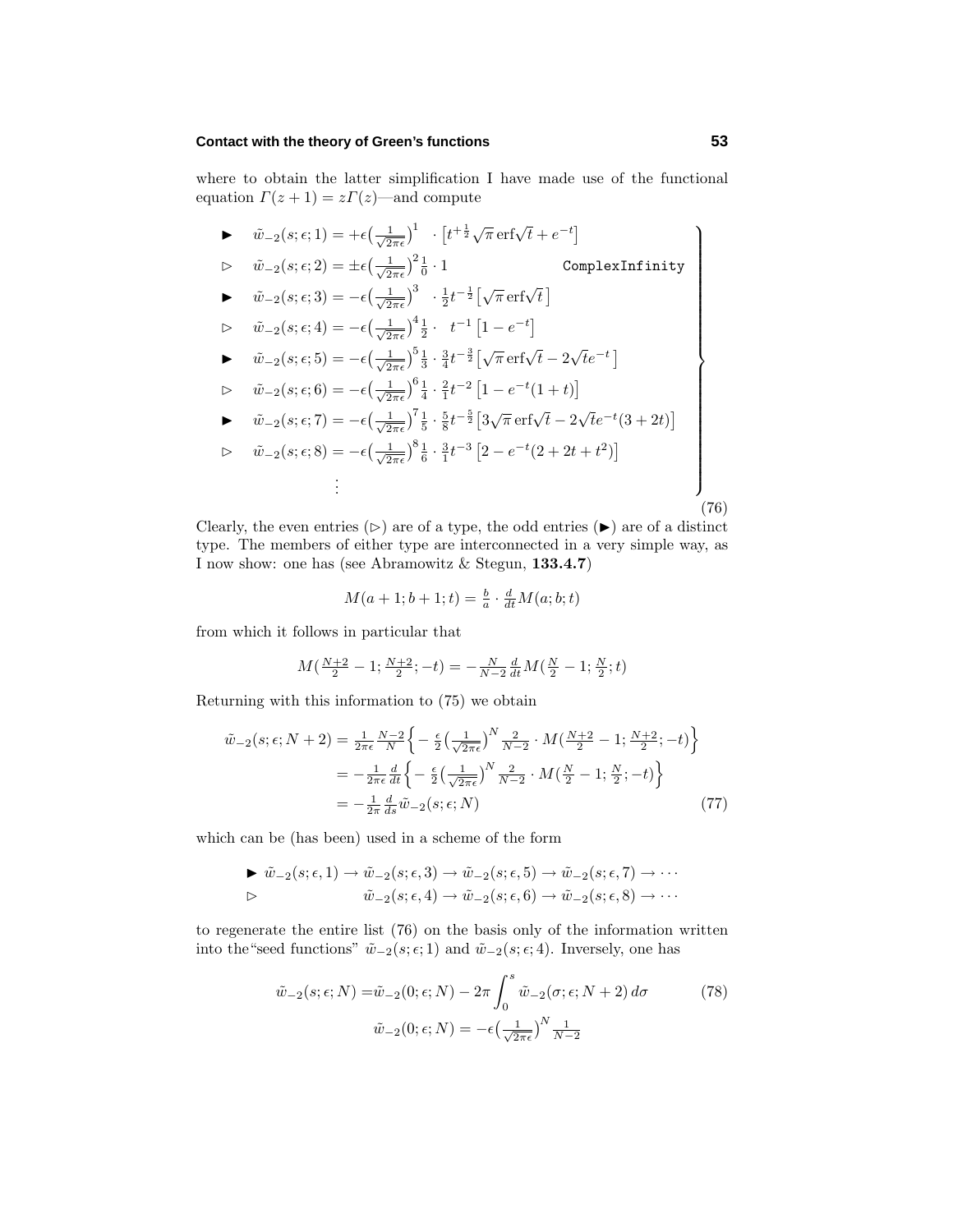but (essentially because  $\tilde{w}_{-2}(0; \epsilon; N) \neq 0$ ) I have failed in my attempts to achieve  $\tilde{w}_{-2}(0; \epsilon; N)$  ←  $\tilde{w}_{-2}(0; \epsilon; N + 1)$  by *semi*-integration, and thus to construct an analog of the elegant Hadamard-Ritsz semi-differentiation scheme

$$
\blacktriangleright\rightarrow\mathord{\vartriangleright}\rightarrow\blacktriangleright\rightarrow\mathord{\vartriangleright}\rightarrow\mathord{\triangleright}\rightarrow\cdots
$$

described in §7 of "Construction & Physical Application of the Fractional Calculus  $(1997)$ . It is, however, interesting in connection with

$$
\tilde{w}_{-2}(s; \epsilon; 2) \longleftarrow \tilde{w}_{-2}(s; \epsilon; 4)
$$

that  $\int_0^t \tau^{-1}(1-e^{-\tau}) d\tau = \texttt{EulerGamma+Gamma}$  **camma+Gamma[0,s]+Log[s]**, so  $\tilde{w}_{-2}(s;\epsilon;2)$  fails to exist mainly for the elementary (meaning easily remedied?) reason that  $(N-2)^{-1}$  is undefined.

The function  $M(\frac{N}{2} - 1; \frac{N}{2}; -t)$  satisfies (as *Mathematica* confirms) this instance of Kummer's equation

$$
\left\{ t \frac{d^2}{dt^2} + \left( \frac{N}{2} + t \right) \frac{d}{dt} + \frac{N-2}{2} \right\} M(t) = 0
$$

The implication, by  $(75)$ , is<sup>33</sup> that

$$
\left\{\epsilon \left[s\frac{d}{ds} + \frac{N}{2}\right]\frac{d}{ds} + \left[s\frac{d}{ds} + \frac{N}{2}\right] - 1\right\}\tilde{w}_{-2}(s; \epsilon; N) = 0
$$

But the operator  $2\left[s\frac{d}{ds} + \frac{N}{2}\right]\frac{d}{ds}$  was found at (64.2) to refer to the action of  $\nabla^2$ , and we are informed by *Mathematica* that

$$
2\left[s\frac{d}{ds} + \frac{N}{2}\right]\frac{d}{ds}\tilde{w}_{-2}(s;\epsilon;N) = A_N \cdot \left(\frac{1}{\sqrt{2\pi\epsilon}}\right)^N e^{-s/\epsilon}
$$
(79)  

$$
A_N \equiv (N-2)\frac{\Gamma(\frac{N}{2}-2)}{2^1 \Gamma(\frac{N}{2})}
$$

$$
= \delta(\pmb{x}) \text{ in } N\text{-dimensional Gaussian representation!}
$$

The factor  $A_N$  is indeterminate in the case  $N = 2$ , but assumes unit value in all other positive integral cases. In the singular case *Mathematica* supplies

$$
\lim_{N \to 2} \frac{2}{N-2} M(\frac{N}{2} - 1; \frac{N}{2}; -t) = \lim_{N \to 2} \left\{ t^{\frac{N}{2} - 1} \left[ \Gamma(\frac{N}{2} - 1) - \Gamma(\frac{N}{2} - 1, t) \right] \right\}
$$

and if one were to accept the following reinterpretation of (75)

$$
\tilde{w}_{-2}(s;\epsilon;2) \equiv +\frac{\epsilon}{2} \left(\frac{1}{\sqrt{2\pi\epsilon}}\right)^2 \Gamma(0,s/\epsilon) \tag{80}
$$

then computation would give

$$
2\left[s\frac{d}{ds} + \frac{2}{2}\right]\frac{d}{ds}\tilde{w}_{-2}(s;\epsilon;2) = \left(\frac{1}{\sqrt{2\pi\epsilon}}\right)^2 e^{-s/\epsilon}
$$

—consistently with (79).

<sup>33</sup> Use 
$$
t = s/\epsilon
$$
 and  $\frac{d}{dt} = \epsilon \frac{d}{ds}$ .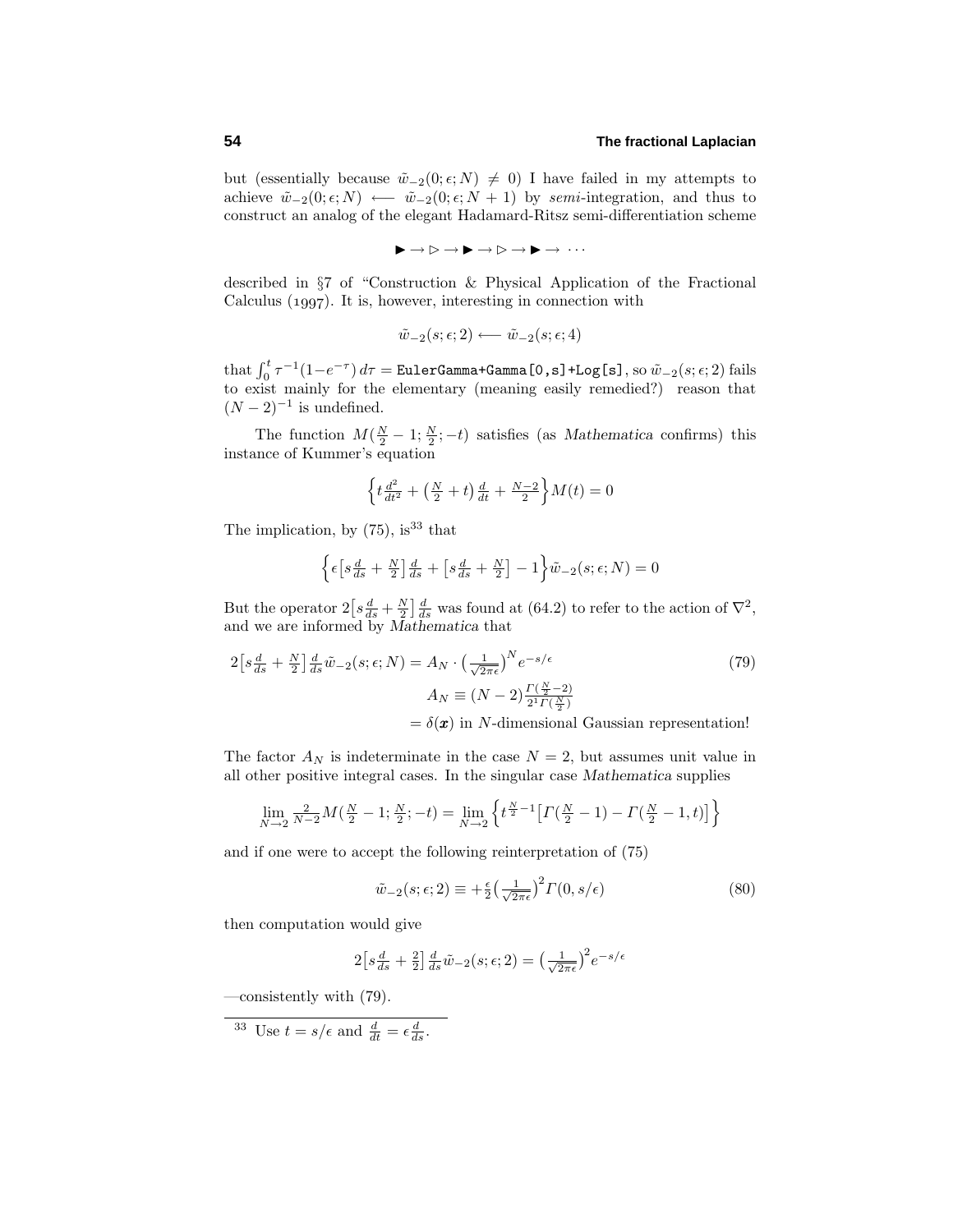## **Contact with the theory of Green's functions 55**

The functions  $\tilde{w}_{\nu}(s; \epsilon; N)$  are of interest to us for what they accomplish in the limit  $\epsilon \downarrow 0$ . Reverting to a prior notation

$$
W_{\nu}(r; \epsilon; N) = \tilde{w}_{\nu}(s; \epsilon; N) \text{ by } t \mapsto \frac{s}{\epsilon} \mapsto \frac{r^2}{2\epsilon}
$$

to emphasize that we have now (partially) reinstalled the "physical" variable  $r$ , and recalling (from  $\S 3$ ) that

$$
S_N \equiv
$$
area of unit N-sphere  $= 2\pi^{\frac{N}{2}} / \Gamma(\frac{N}{2})$ 

(for  $N = 1, 2, 3, \ldots$  we have  $S_N = 2, \pi, 4\pi, 2\pi^2, \frac{8}{3}\pi^2, \pi^3, \frac{16}{15}\pi^3, \frac{1}{3}\pi^4, \ldots$ ) we look back again to  $(76)$  and obtain

► 
$$
W_{-2}(r; \epsilon; 1) = +\frac{1}{1S_1}r^{+1} \cdot [erf\sqrt{t} + \frac{1}{\sqrt{\pi t}}e^{-t}]
$$
  
\n>►  $W_{-2}(r; \epsilon; 2) = \frac{1}{4\pi}r^{0} \cdot \{ \Gamma(0, t) \sim t^{-1}e^{-t} \}$   
\n>►  $W_{-2}(r; \epsilon; 3) = -\frac{1}{1S_3}r^{-1} \cdot [erf\sqrt{t}]$   
\n>►  $W_{-2}(r; \epsilon; 4) = -\frac{1}{2S_4}r^{-2} \cdot [1 - e^{-t}]$   
\n>►  $W_{-2}(r; \epsilon; 5) = -\frac{1}{3S_5}r^{-3} \cdot [erf\sqrt{t} - \frac{2}{\sqrt{\pi}}\sqrt{t}e^{-t}]$   
\n>►  $W_{-2}(r; \epsilon; 6) = -\frac{1}{4S_6}r^{-4} \cdot [1 - e^{-t}(1 + t)]$   
\n>►  $W_{-2}(r; \epsilon; 7) = -\frac{1}{5S_7}r^{-5} \cdot [erf\sqrt{t} - \frac{2}{3\sqrt{\pi}}\sqrt{t}e^{-t}(3 + 2t)]$   
\n>⇒  $W_{-2}(r; \epsilon; 8) = -\frac{1}{6S_8}r^{-6} \cdot [1 - e^{-t}(1 + t + \frac{1}{2}t^2)]$   
\n∴

where  $\{\text{etc.}\}\)$  vanishes (the case  $N=2$  remains exceptional to the end) but all the terms [etc.] approach unity in the limit  $\epsilon \downarrow 0$ . By extrapolation we appear to have

$$
\lim_{\epsilon \downarrow 0} W_{-2}(r; \epsilon; N) = -\frac{1}{(N-2)S_N} r^{-(N-2)} \tag{82}
$$

which is nicely consonant with (65).

Equation  $(79)$  can be expressed

$$
\nabla^2 W_{-2}(r; \epsilon; N) = W_0(r; \epsilon; N)
$$
  
=  $\delta_N(\mathbf{r})$  in the limit  $\epsilon \downarrow 0$  (83)

This is a lovely result: it reproduces the *N*-dimensional theory of harmonic Green's functions (so far as it can proceed without reference to "vanishing on a boundary") and makes sense even when  $N$  is not an integer. But (83) is a special instance of a much broader class of even more wonderful results—most of which would certainly remain conjectural were we denied the computational power of an engine such as *Mathematica*. For example, we compute

$$
\left[2s\frac{d^2}{ds^2} + N\frac{d}{ds}\right]^1 \tilde{w}_{-4}(s;\epsilon;N) = -B_N \cdot \frac{1}{2} \left(\frac{1}{\sqrt{2\pi s}}\right)^N \left\{ \Gamma\left(\frac{N-2}{2}\right) - \Gamma\left(\frac{N-2}{2},t\right) \right\} s
$$

$$
B_N \equiv (N-2)(N-4) \frac{\Gamma\left(\frac{N-4}{2}\right)}{2^2 \Gamma\left(\frac{N}{2}\right)}
$$

$$
\left[2s\frac{d^2}{ds^2} + N\frac{d}{ds}\right]^2 \tilde{w}_{-4}(s;\epsilon;N) = B_N \cdot \left(\frac{1}{\sqrt{2\pi\epsilon}}\right)^N e^{-s/\epsilon}
$$
(84.1)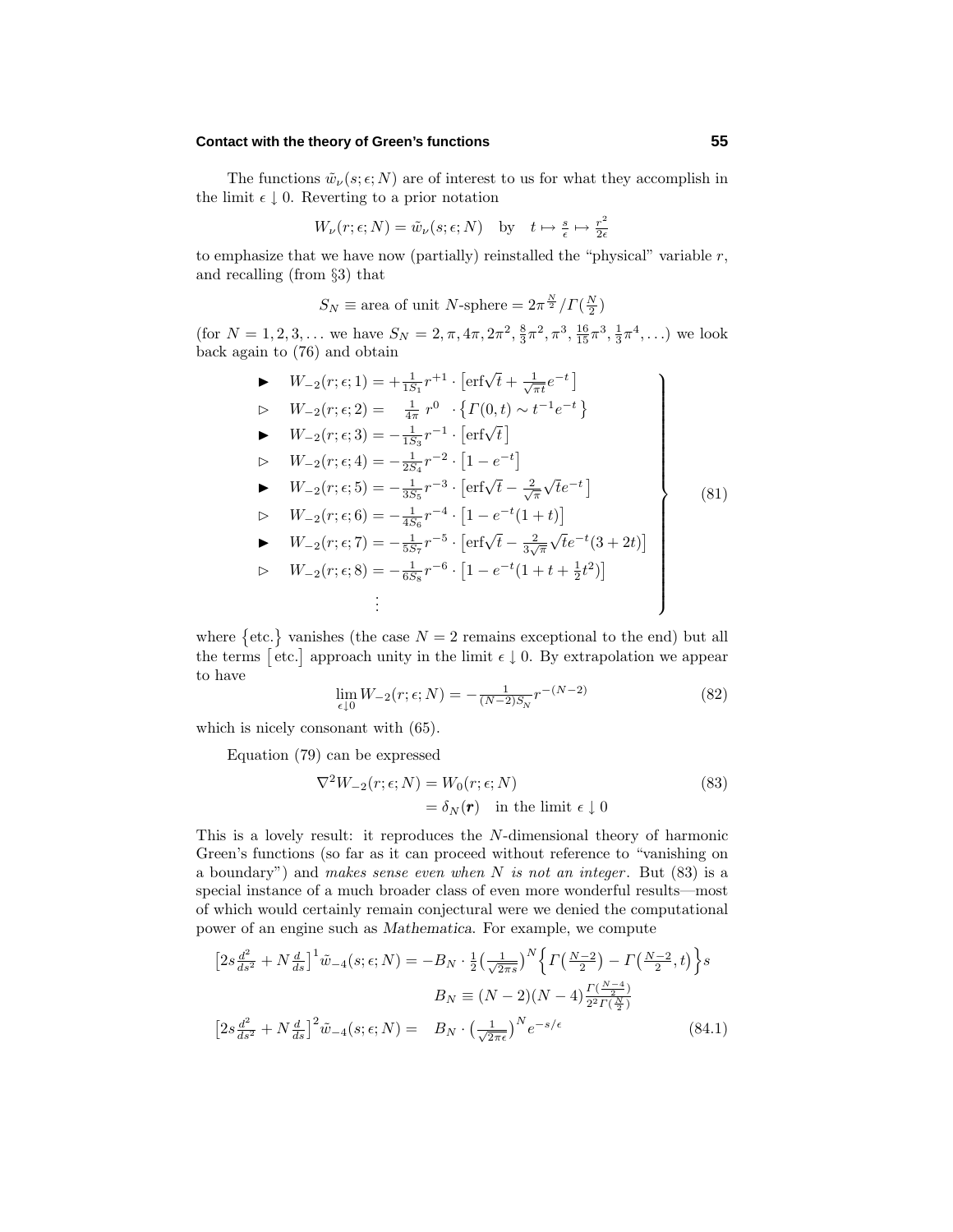and similarly

$$
\left[2s\frac{d^2}{ds^2} + N\frac{d}{ds}\right]^1 \tilde{w}_{-6}(s;\epsilon;N) = \text{complicated expression (see below)}
$$
  

$$
\left[2s\frac{d^2}{ds^2} + N\frac{d}{ds}\right]^2 \tilde{w}_{-6}(s;\epsilon;N) = -C_N \cdot \frac{1}{2} \left(\frac{1}{\sqrt{2\pi s}}\right)^N \left\{ \Gamma\left(\frac{N-2}{2}\right) - \Gamma\left(\frac{N-2}{2},t\right) \right\} s
$$
  

$$
C_N \equiv (N-2)(N-4)(N-6)\frac{\Gamma\left(\frac{N-6}{2}\right)}{2^3 \Gamma\left(\frac{N}{2}\right)}
$$
  

$$
\left[2s\frac{d^2}{ds^2} + N\frac{d}{ds}\right]^3 \tilde{w}_{-6}(s;\epsilon;N) = C_N \cdot \left(\frac{1}{\sqrt{2\pi\epsilon}}\right)^N e^{-s\epsilon}
$$
(84.2)

The factor  $B_N$  is, according to *Mathematica*, "indeterminate" if  $N = 2$  or 4, but for all other (integral or non-integral) values of  $N > 0$  assumes unit value; it makes sense therefore to write

$$
\lim_{N \to 2} B_N = \lim_{N \to 4} B_N = 1
$$

A similar remark pertains to  $C_N$ , which is indeterminate if  $N = 2$  or 4 or 6, but of which it can be asserted that  $C_N = 1$ : (all  $N > 0$ ). Equations (84) can therefore be expressed

$$
\nabla^4 W_{-4}(r; \epsilon; N) = W_0(r; \epsilon; N) : \text{all } N > 0
$$
  
\n
$$
\nabla^6 W_{-6}(r; \epsilon; N) = W_0(r; \epsilon; N)
$$
  
\n
$$
\vdots
$$
  
\n
$$
= \delta_N(\mathbf{r}) \text{ in the limit } \epsilon \downarrow 0
$$
\n(85)

The evident conclusion—that  $W_{-4}(r; \epsilon; N)$  supports a theory of *biharmonic* Green's functions, and  $W_{-6}(r; \epsilon; N)$  a theory of triharmonic Green's functions is of deep interest in itself, but of even greater is a result exposed along the way to that conclusion: when asked what it has to say about the function

$$
W[s_-, N_-, m_-, \epsilon_-] :=
$$
  

$$
\left(\frac{1}{\sqrt{2\pi\epsilon}}\right)^N \left(\frac{2}{\epsilon}\right)^m \text{Cos}[m\pi] \frac{\text{Gamma}[\frac{N}{2} + m]}{\text{Gamma}[\frac{N}{2}]} \text{Hypergeometric1F1}[\frac{N}{2} + m, \frac{N}{2}, -\frac{s}{\epsilon}]
$$

in the cases  $m = -1$  and  $m = -2$ , *Mathematica* responds<sup>34</sup>

$$
\tilde{w}_{-4}(s; N; \epsilon) = -\frac{1}{2} \left(\frac{1}{\sqrt{2\pi s}}\right)^N \left\{ \Gamma\left(\frac{N-2}{2}\right) - \Gamma\left(\frac{N-2}{2}, t\right) \right\} s
$$
\n
$$
\tilde{w}_{-6}(s; N; \epsilon) = \frac{1}{2} \left(\frac{1}{\sqrt{2\pi s}}\right)^N \left\{ \Gamma\left(\frac{N-2}{2}\right) - \Gamma\left(\frac{N-2}{2}, t\right) \right\} (s - \frac{N-4}{2}\epsilon)
$$
\n
$$
+ \epsilon^2 \left(\frac{1}{\sqrt{2\pi \epsilon}}\right)^N e^{-t}
$$

= precisely the "complicated expression" encountered above

$$
B_N=C_N=1
$$

to the results actually reported by *Mathematica*.

<sup>34</sup> I allow myself here to bring this simplification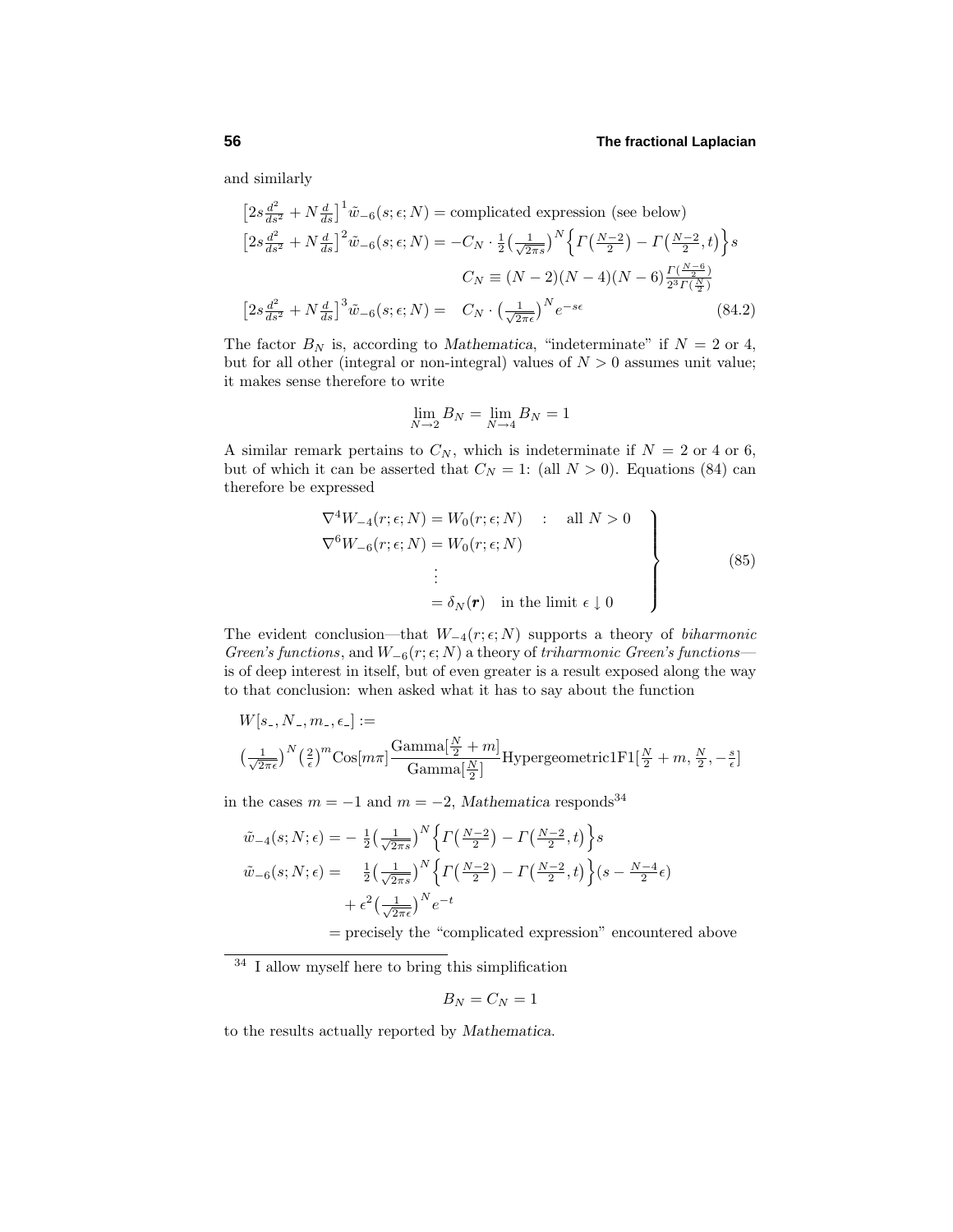### **Contact with the theory of Green's functions 57**

Evidently the statements which led to  $(84.2)$  can now be notated

$$
\nabla^2 W_{-6} = W_{-4}
$$
  
\n
$$
\nabla^4 W_{-6} = \nabla^2 W_{-4} = W_{-2}
$$
  
\n
$$
\nabla^6 W_{-6} = \nabla^4 W_{-4} = \nabla^2 W_{-2} = W_0
$$
\n(86)

and if we omit all references to  $W_{-6}$  we recover the statements which led to  $(84.1).$ 

It becomes at this point natural to conjecture that

$$
\nabla^2 W_{2m} = W_{2m+2} \quad \text{even if } m \text{ is not an integer} \tag{87}
$$

To establish such a result it proves efficient to elaborate upon a remark make just prior to (79): the function  $M(\frac{N}{2}+m;\frac{N}{2};-t)$  satisfies this instance of Kummer's equation

$$
\left\{ t \frac{d^2}{dt^2} + \left( \frac{N}{2} + t \right) \frac{d}{dt} + \frac{N}{2} + m \right\} M(t) = 0
$$

The implication, by (72.2), is that

$$
\left\{2\left[s\frac{d}{ds} + \frac{N}{2}\right]\frac{d}{ds} + \frac{2}{\epsilon}\left[s\frac{d}{ds} + \left(\frac{N}{2} + m\right)\right]\right\}\tilde{w}_{2m}(s; \epsilon; N) = 0
$$

The operator  $2\left[s\frac{d}{ds}+\frac{N}{2}\right]\frac{d}{ds}$  was found at (64.2) to refer to the action of  $\nabla^2$ , and can in the present context be replaced now by this operator of lower order:  $-\frac{2}{\epsilon} \left[ s \frac{d}{ds} + \left( \frac{N}{2} + m \right) \right]$ . Quick calculation gives

$$
-\frac{2}{\epsilon} \left[ s \frac{d}{ds} + \left( \frac{N}{2} + m \right) \right] \tilde{w}_{2m}(s; \epsilon; N)
$$
  
=  $\left( \frac{1}{\sqrt{2\pi \epsilon}} \right)^N \left( \frac{2}{\epsilon} \right)^{m+1} \cos(m+1) \pi \frac{\Gamma(\frac{N}{2} + m + 1)}{\Gamma(\frac{N}{2})}.$  (88)  

$$
\cdot \left\{ M(\frac{N}{2} + m; \frac{N}{2}; -t) - \frac{2}{N} t M(\frac{N}{2} + m + 1; \frac{N}{2} + 1; -t) \right\}
$$

By Kummer transformation

$$
\left\{\text{etc.}\right\} = e^{-t} \left\{ M(-m; \frac{N}{2}; t) - \frac{2}{N} t M(-m; \frac{N}{2} + 1; t) \right\}
$$

which by appeal to one of the several recurrence properties of the Kummer  $functions<sup>35</sup>$  becomes

$$
= e^{-t} M(-m - 1; \frac{N}{2}; t)
$$
  
=  $M(\frac{N}{2} + m + 1; \frac{N}{2}; -t)$ 

So we have

$$
2\left[s\frac{d}{ds} + \frac{N}{2}\right]\frac{d}{ds}\tilde{w}_{2m}(s; \epsilon; N) = \tilde{w}_{2(m+1)}(s; \epsilon; N)
$$

<sup>35</sup> Use (Abramowitz & Stegun, **13.4.4**)

$$
M(a-1;b;z) = M(a;b;z) - \frac{1}{b}t M(a;b+1;z)
$$

with  $a = -m$  and  $b = \frac{1}{2}N$ .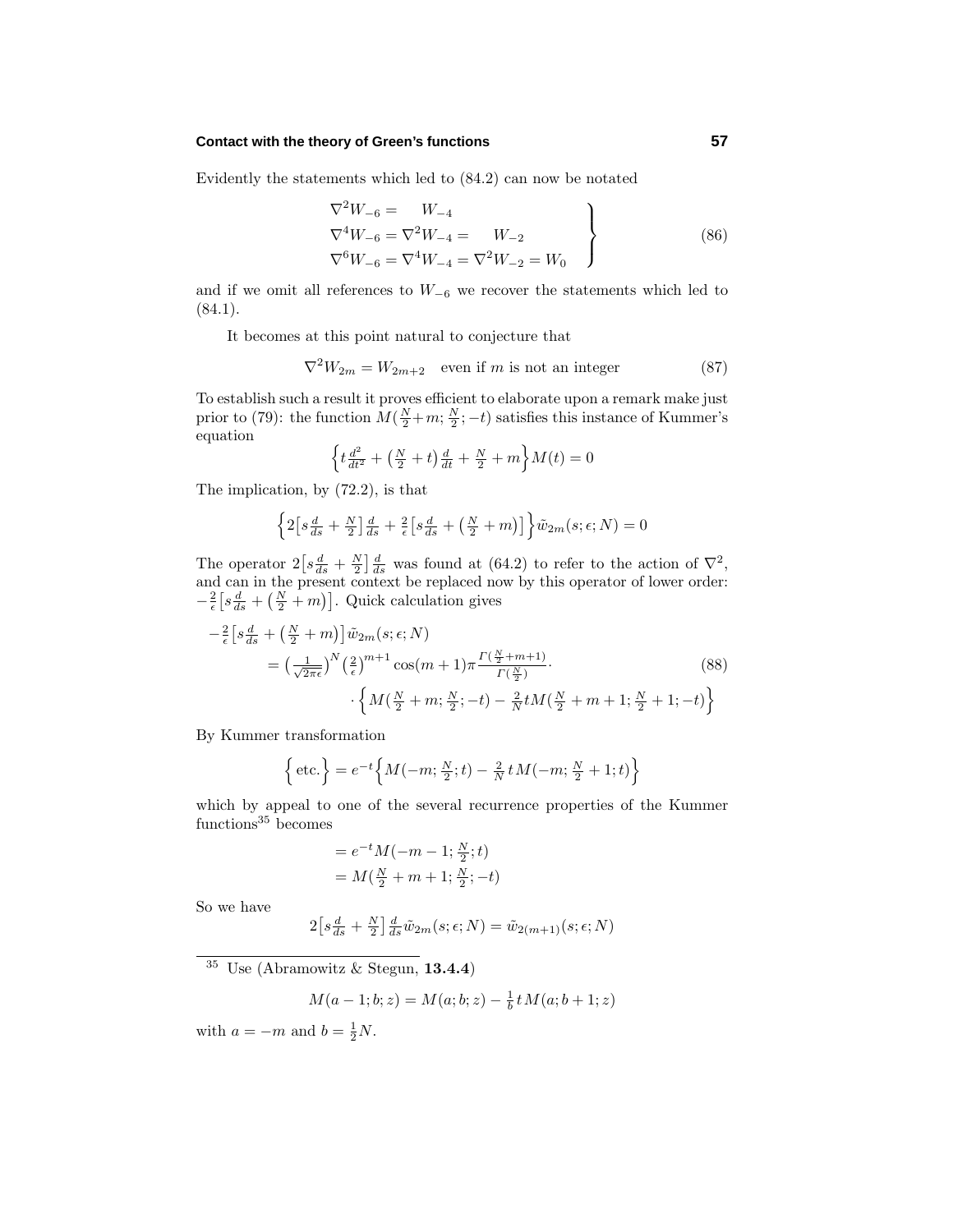which can be expressed

$$
\nabla^2 W_\nu = W_{\nu+2} \tag{89}
$$

Here  $W_{\nu}$  refers to the weight function which (in the limit  $\epsilon \downarrow 0$ ) lends meaning to the operator  $\nabla^{\nu}$ , so symbolically we have

$$
\nabla^2 \nabla^\nu = \nabla^{2+\nu} \tag{90}
$$

This is the analog, within the present multivariate formalism, of the statement

$$
D^1 D^{\nu} = D^{1+\nu}
$$

which within the ordinary fractional calculus is used to erect upon the theory of fractional integration a theory of fractional differentiation: thus

$$
D^{\frac{1}{2}} = D \cdot D^{-\frac{1}{2}}
$$

Within our representational approach to the factional calculus we can assign also *direct* meaning to  $D^{\frac{1}{2}}$ , and so it is within the present formalism: (89) is not a definition, but a statement relating individually meaningful expressions. Equation  $(90)$  entails

$$
\nabla^{2m}\nabla^{\nu} = \nabla^{2m+\nu} \quad : \quad m = 0, 1, 2, \dots \tag{91}
$$

which in the case  $\nu = -2m$  becomes a *theory of Green's functions*. More generally we expect to have (but have as yet not quite established)a "law of exponents"

$$
\nabla^{\mu}\nabla^{\nu} = \nabla^{\mu+\nu} \quad : \quad \text{conditional} \tag{92}
$$

where "conditional" means that  $(92)$  is *not* to be asserted in cases where  $\mu$  or  $nu$ or their sum is "exceptional," in the sense soon to be explained. Thus will we be proscribed from writing (for example)  $\nabla^2 \nabla^{-1} = \nabla = \sqrt{\nabla^2}$ ; my theory (in its present form) therefore does  $not$  create the possibility of an alternative to Dirac's famous trickery. But it does, by lending meaning to (92), clear the way toward development of a fractional harmonic analysis on spaces of fractional dimension, which seems to me to be a fairly wonderous accomplishment.

**6. Exceptional cases: a portfolio of figures**. We are in position now (see again  $(63)$  and  $(72)$  to write

$$
\nabla^{\nu} f(\mathbf{x}) = \lim_{\epsilon \downarrow 0} \int_0^{\infty} \langle f(\mathbf{x}; r) \rangle_N W_{\nu}(r; \epsilon; N) \cdot S_N r^{N-1} dr
$$
  

$$
S_N = 2\pi^{\frac{N}{2}} / \Gamma(\frac{N}{2})
$$
  

$$
W_{\nu} = \left(\frac{1}{\sqrt{2\pi\epsilon}}\right)^N \left(\frac{2}{\epsilon}\right)^{\frac{\nu}{2}} \cos\left(\nu \frac{\pi}{2}\right) \frac{\Gamma(\frac{N+\nu}{2})}{\Gamma(\frac{N}{2})} M\left(\frac{N+\nu}{2}; \frac{N}{2}; -\frac{1}{2\epsilon}r^2\right)
$$

and possess a good intuitive understanding of what  $\langle f(\mathbf{x}; r) \rangle_{N}$  means. My objective here will be to make the meaning of  $W_{\nu}$  equally plain. Formulæ such as (76)—which involve only (complicated combinations of) elementary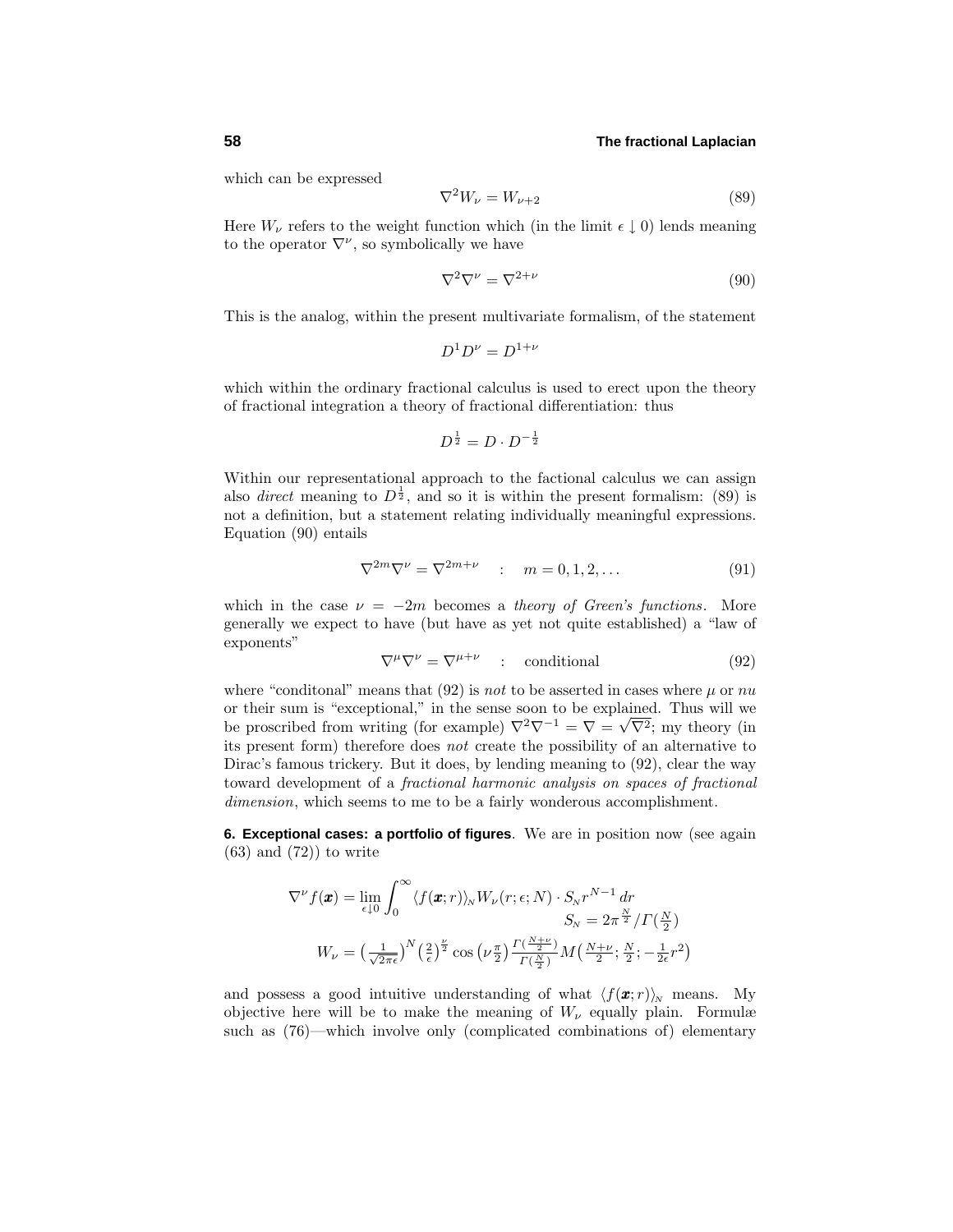## **Exceptional cases: a portfolio of figures 59**

functions—become available in special cases,  $36$  but even they don't speak sharply to intuition. To explore smooth trends in typical regions of parameter space the graphical technique seems optimal.

It has been remarked  $(p. 51)$  that "the Laplacian theory implicit in  $(72)$ , when pulled back to one dimension, reproduces only a fraction of the full factional calculus supported by  $(42)$ ;" Figures  $1-10$  are therefore not directly relevant to the theory here at issue, though they illustrate points of persistent qualitative significance. Figures 11-13 do arise from our theory of generalized Laplacians, but are special to the cases

$$
\{N,\nu\} = \{2,2\}, \{2,4\}, \{2,6\}
$$

and therefore convey little sense of the smoothly interpolative aspects of that theory. The same can be said of Figures 14-16, where  $N$  and  $\nu$  range on an expanded set of positive integers. None of those figures pertain to cases of the type  $\nu < 0$  (i.e., to those parts of our formalism which support an associated theory of generalized Green's functions), nor do any cast light on the location and nature of the "exceptional cases." Our work is therefore cut out for us.

I will find it useful to write

weight function = 
$$
(\text{trigamma factor}) \cdot (\text{Kummer factor})
$$

with

trigamma factor 
$$
J(N, \nu) \equiv \cos \left(\nu \frac{\pi}{2}\right) \frac{\Gamma(\frac{N+\nu}{2})}{\Gamma(\frac{N}{2})}
$$
  
Kummer factor  $K(r, \epsilon; N, \nu) \equiv \left(\frac{1}{\sqrt{2\pi\epsilon}}\right)^N \left(\frac{2}{\epsilon}\right)^{\frac{\nu}{2}} M\left(\frac{N+\nu}{2}; \frac{N}{2}; -\frac{1}{2\epsilon}r^2\right)$ 

and to distinguish effects due to the one from effects due to the other. Looking first to the former (which is the source of the "exceptional case" phenomenon), we have

$$
J(N,\nu) = \begin{cases} \infty \text{ on the lines } N + \nu = 0, -2, -4, \dots \\ 0 \text{ on the lines } \nu = \dots, -5, -3, -1, +1, +3, +5, \dots \\ \# \text{ where the above lines intersect} \end{cases}
$$

where  $#$  refers to certain finite numbers (essentially residues of the gamma function), as explained below. Figure 17 maps the primary structural features of  $J(N,\nu)$ .

<sup>36</sup> I invite my reader to engage in a little experimentation at this point. Insert various values of  $N$  and  $\nu$  into the function defined

$$
W[r_-, N_-, \nu_-, \epsilon_-] :=
$$
  

$$
\left(\frac{1}{\sqrt{2\pi\epsilon}}\right)^N \left(\frac{2}{\epsilon}\right)^{\frac{\nu}{2}} \text{Cos}[\nu \frac{\pi}{2}] \frac{\text{Gamma}[\frac{N+\nu}{2}]}{\text{Gamma}[\frac{N}{2}]} \text{Hypergeometric1F1}[\frac{N+\nu}{2}, \frac{N}{2}, -\frac{1}{2\epsilon}r^2]
$$

and discover what *Mathematica* has to say. Typically  $\nu$  (though not *N*) will have to be an integer, else *Mathematica* will simply return the definition.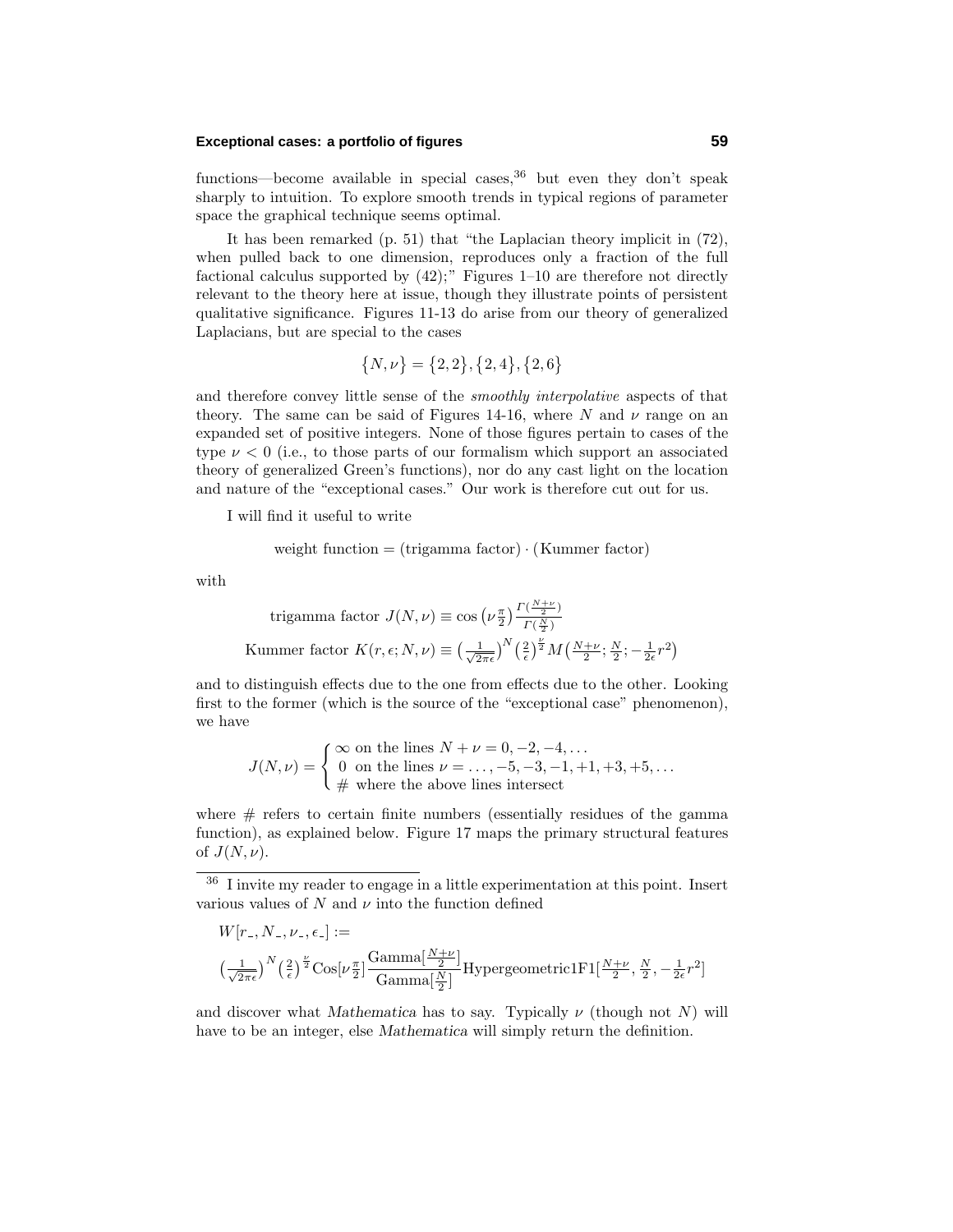

FIGURE 17: The factor  $J(N, \nu)$  is positive at white points, negative at shaded points. It becomes infinite on the slant sides, is zero on the flat tops/bottoms, but assumes finite values on the corners of the parallelograms. • marks the location of the familiar 3-dimensional  $\nabla^2$ , and ∘ the location of the associated Green's function  $\nabla^{-2}$ . Heavy lines at  $N = 3$  and  $N = 2.9$  mark locations of the sections shown in Figure 18.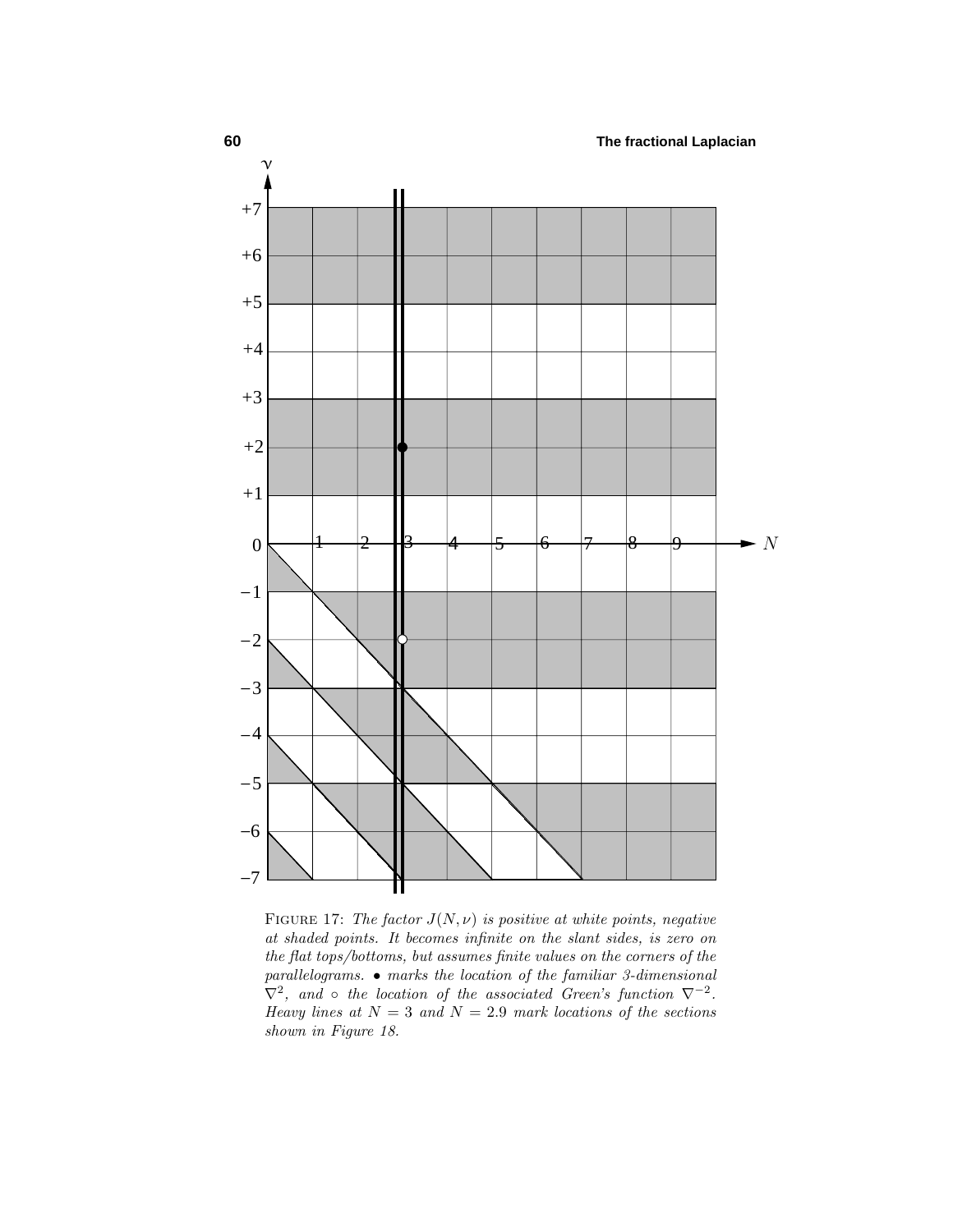## **Exceptional cases: a portfolio of figures 61**



FIGURE 18: Graphs of  $J(2.9, \nu)$  (above) and  $J(3, \nu)$ . In the former figure, the zeros at  $\nu = \pm 1, \pm 3, \pm 5, \ldots$  are those of  $\cos \nu \frac{\pi}{2}$ , while the singularities arise from the simple poles of the gamma function. Their relative placement is that implied by the  $N = 2.9$  section-line inscribed on Figure 17. In the lower figure, zeros and singularities have come into confluence (the  $N = 3$  section-line passes through corners of the parallelograms) and "cancelled each other out," for reasons discussed in connection with Figure 19.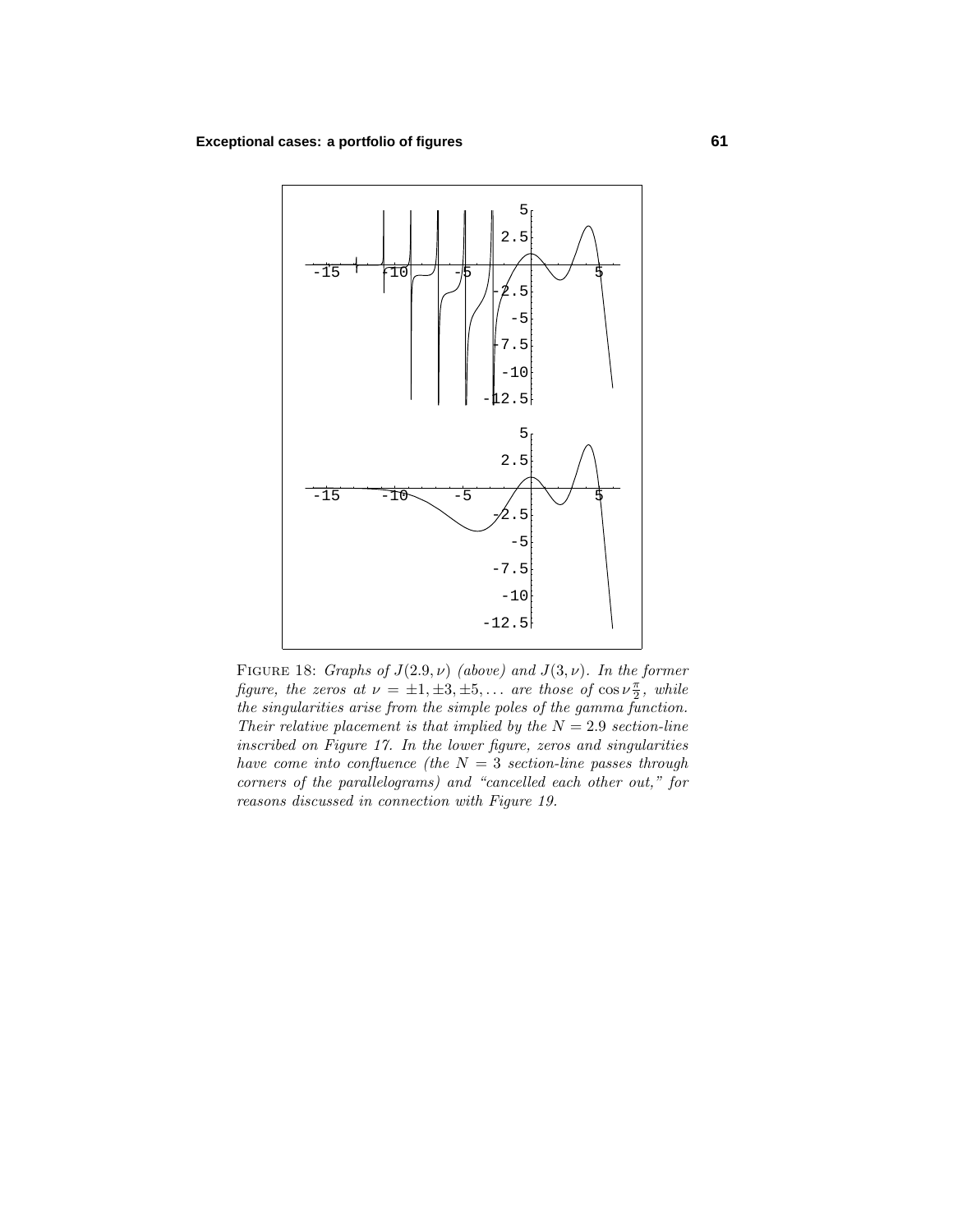

FIGURE 19: The gamma function  $\Gamma(x)$  has (see p. 1 of Magnus  $\mathcal C$ Oberhettinger) simple poles at  $x = 0, -1, -2, \ldots$ , and its residue at  $-n$  is  $(-)^n \frac{1}{n!}$ . The singular points of  $\Gamma(x)$  coincide with zeros of the function  $\sin x\pi$ , which can be expanded

$$
\sin x\pi = (-)^n \pi (x+n) + \cdots
$$

So  $\sin x\pi \cdot \Gamma(x)$  is regular (lower figure): it assumes the value  $\pi/n!$ at  $x = -n$  and vanishes at  $x = +n : n = 0, 1, 2, ...$ 

It is clear from Figure 17 that the "order advancement sequence"

$$
J(3,2) \to J(3,2+2) \to J(3,2+4) \to J(3,2+6) \to \cdots
$$

exhibits sign alternation, but that the "order reduction sequence"

$$
\cdots \leftarrow J(3, 2-6) \leftarrow J(3, 2-4) \leftarrow J(3, 2-2) \leftarrow J(3, 2)
$$

—for entries subsequent to  $J(3, 2-4)$ —does not; every entry is positive. From the figure it becomes evident that interesting variants of this remark arise, in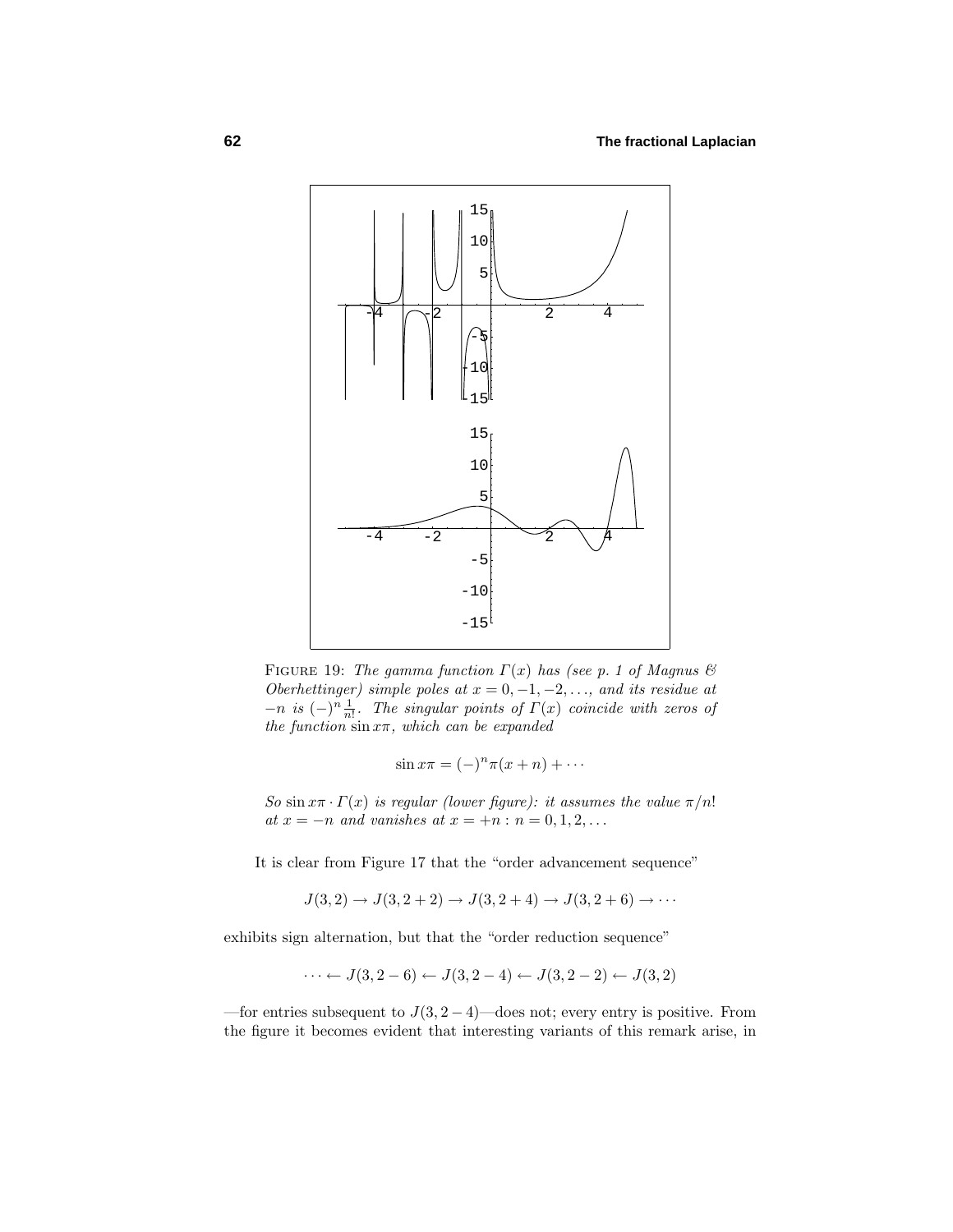

FIGURE 20: The central value  $K(0, \epsilon; N, \nu)$  of the Kummer factor  $K(r, \epsilon; N, \nu)$ —shown here on the domain  $0 < N < 5$ ;  $-10 < \nu < 20$ with  $\epsilon$  set to unity—appears to be everywhere positive.

fact, from *every* "seed"  $J(N,\nu)$ . The "sign alternation phenomenon," first mentioned in the Introduction and encountered several times subsequently,<sup>37</sup> refers (in the language of our representation formalism) to the order-dependence of the sign of  $W_\nu(0; N; \epsilon)$ ; i.e., to the sign reversals which associate with the process

$$
W_{\nu}(0;N;\epsilon) \to W_{\nu+2}(0;N;\epsilon)
$$

The sign structure of *J* would be inherited by  $W = JK$  if the sign of  $K(0, \bullet; \bullet, \nu)$ were *ν*-independent. Which, on the evidence of the above figure, it is. We infer that the principle of sign alternation is compromised when one steps so far into "Green's domain" as to render  $\nu < -N$ .

Spanier & Oldham's Figure 47–2 bears a superficial resemblance to my own Figure 17, though it refers to a property not of J but of  $M(a;b;z)$ . It asserts, in effect, that the the Kummer factor  $K(r, \epsilon; \frac{N+\nu}{2}, \frac{N}{2})$ , thought of as a function of  $r \geq 0$ , exhibits (for all  $N > 0$ )

no zero crossing if 
$$
\nu < 0
$$
\n1 zero crossing if  $0 < \nu < 2$ \n2 zero crossings if  $2 < \nu < 4$ \n2

 $37$  It becomes most vividly evident when one compares Figures 11, 12 & 13.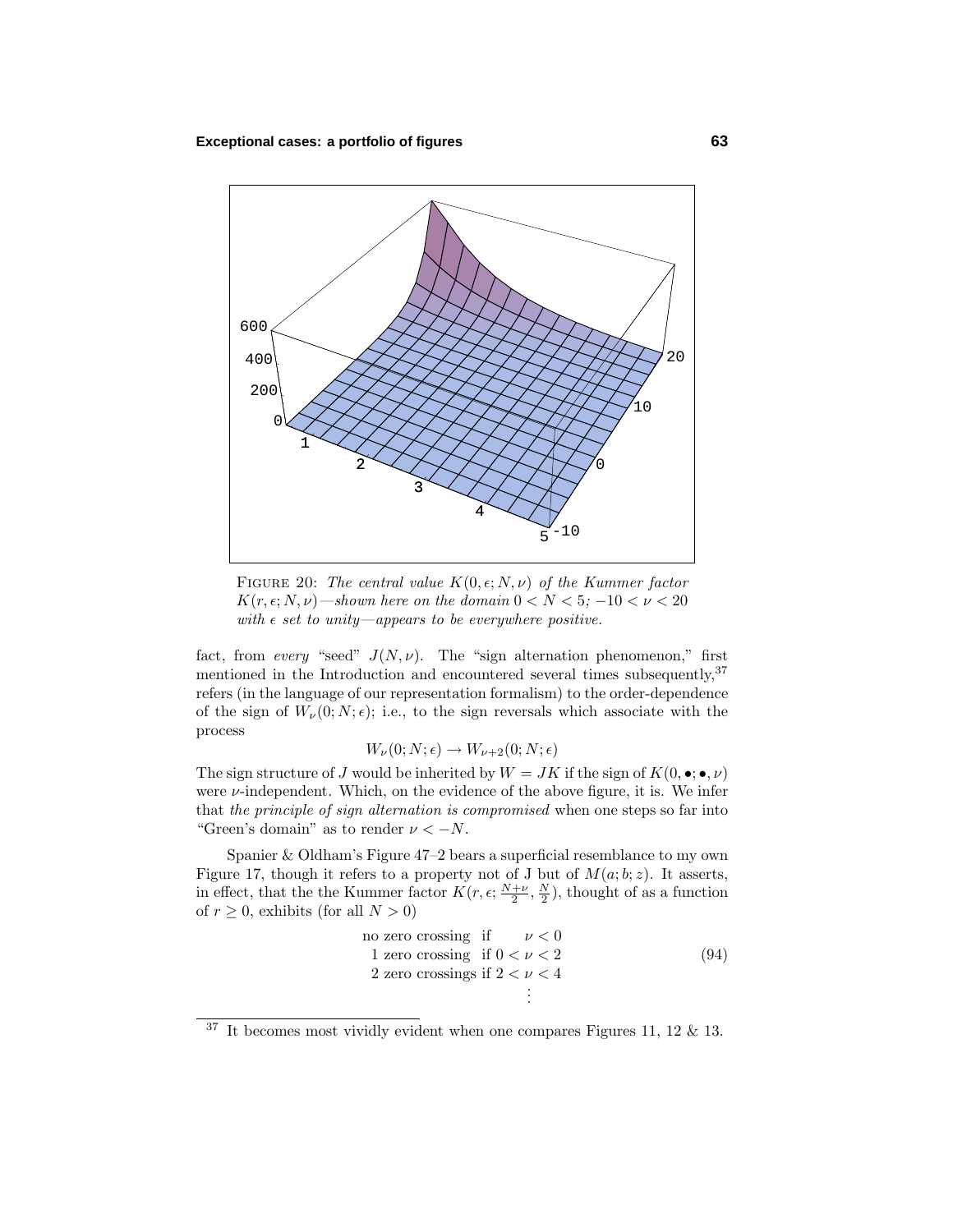Using instructions on the pattern

Plot[W[r,N, $\nu$ , $\frac{3}{4}$ ]/Abs[W[0,N, $\nu$ , $\frac{3}{4}$ ]], $\{{\rm r},$ 0,5 $\}$ ,PlotRange-> $\{{\texttt -1},{\texttt +0.2}\}$ ]

to study sign structure, and

Plot[W[r,N, $\nu$ , $\frac{3}{4}$ ]/Abs[W[0,N, $\nu$ , $\frac{3}{4}$ ]], $\{{\rm r},0,5\}$ ,PlotRange-> $\{-0.01,$ +0.01}]

to count zero crossings, I have ranged widely on the  $\{N, \nu\}$ -plane, and found exact conformity with the assertions made in Figure 17 and at (94). I supply below a single example of the product of such exploration:



FIGURE 21: Illustrative figures in which I have set  $N = 2.9$  and  $\nu = 5.9$ . Exploiting the continuity of  $W_{\nu}(r; N; \epsilon)$  in *N* and  $\nu$ , *I* have learned to assign fractional values to those parameters in order to avoid the nulls and infinities which can occur when either assumes an integral value.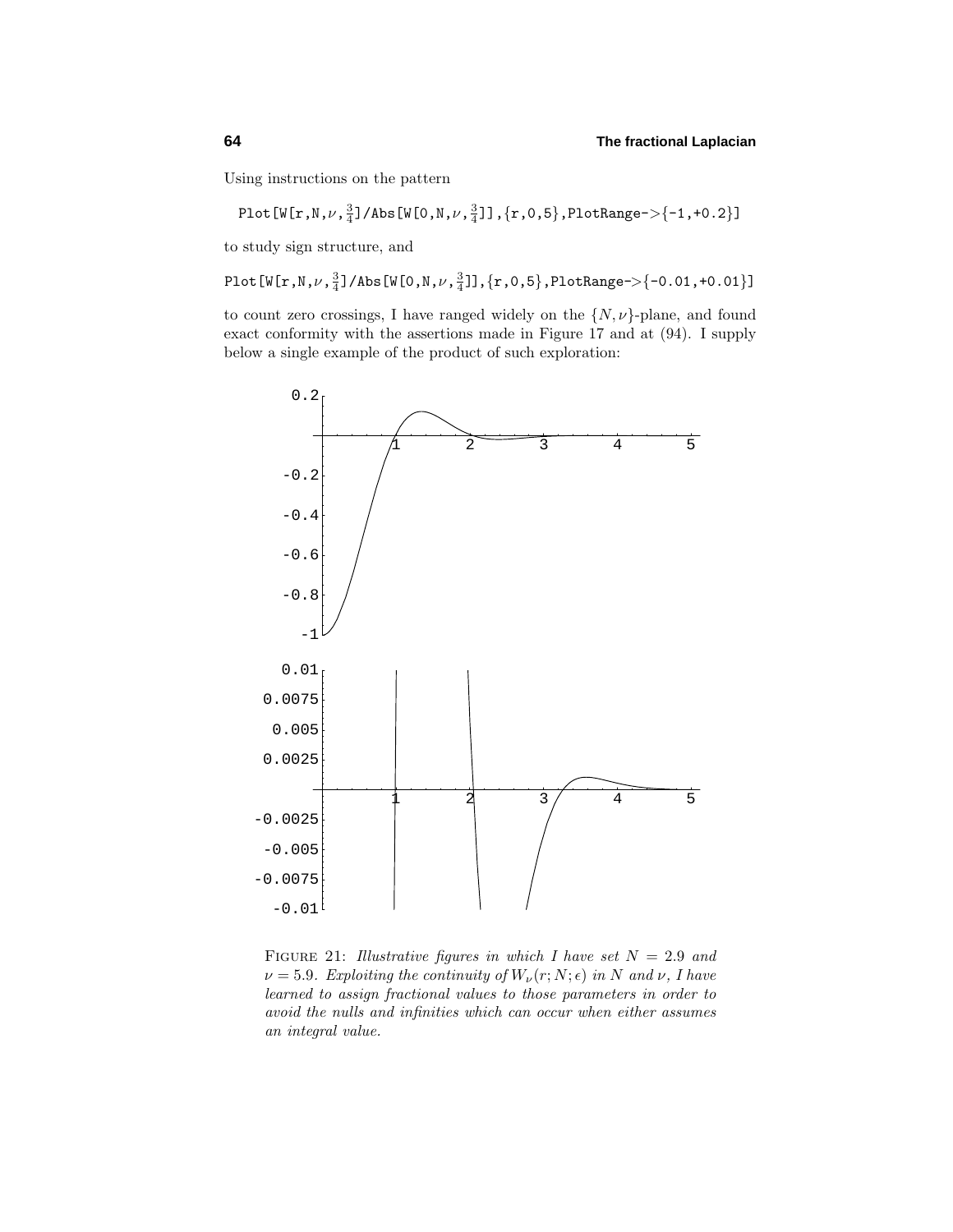## **Unsettled status of the multivariate law of exponents 65**

**7. The composition problem for generalized Laplacians**. In the ordinary calculus of a single variable, differentiation operators  $D \equiv \frac{d}{dx}$ 

compose by the law of exponents

$$
D^m D^n = D^{m+n} \quad : \quad m \text{ and } n \in \{0, 1, 2, \ldots\}
$$

and so do the integral operators defined  $D^{-1}f(x) \equiv \int_a^x f(y) dy$ :

$$
D^{-m}D^{-n}=D^{-m-n}\,
$$

Mixed composition is a bit more complicated, since one has (see again the bottom of p. 12)

$$
DD^{-1}f(x) = f(x) \quad \text{but} \quad D^{-1}Df(x) = f(x) - f(a)
$$

An unrestricted law of exponents pertains only to functions with the special property that  $f(a) = 0$ .

In a representation-theoretic approach to the fractional calculus of a single variable (such as that developed in  $\S 2$ ) one has

$$
D^{\nu} f(x) = \lim_{\epsilon \downarrow 0} \int f(y) W_{\nu}(x - y; \epsilon) dy \tag{95}
$$

which—as was remarked already in the discussion subsequent to (25)—affords two distinct approaches to establishment of a law of exponents: one might undertake to show that

$$
\left(\frac{d}{dx}\right)^m D^{\nu} f(x) = \lim_{\epsilon \downarrow 0} \int f(y) \left(\frac{d}{dx}\right)^m W_{\nu}(x - y; \epsilon) dy
$$

$$
\left(\frac{d}{dx}\right)^m W_{\nu}(x - y; \epsilon) = W_{m + \nu}(x - y; \epsilon)
$$

but alternatively one might undertake to show that

$$
\int W_{\mu}(x-z;\epsilon)W_{\nu}(z-y;\epsilon)\,dz = W_{\mu+\nu}(x-y;\epsilon)
$$

The latter procedure is latently more general, because one is released from the requirement that  $\mu$  be a (positive or negative) integer. In the derivation of (91) we used the multivariate analog of the former procedure. My objective here will be to explore the potentialities of the latter.

The ordinary fractional calculus springs from a procedure  $(95)$  which might be diagramed

$$
f(x) \longrightarrow f_{\nu}(x; \epsilon) \longrightarrow D^{\nu}f(x)
$$

The fractional Laplacian springs, on the other hand, from a procedure (93) which involves a preparatory step

$$
f(\pmb{x}) \xrightarrow[\text{average}]{\text{average}} \langle f(\pmb{x};r) \rangle \xrightarrow[\text{convolve}]{\text{convolve}} f_{\nu}(\pmb{x};\epsilon) \xrightarrow[\epsilon \downarrow 0]{} \nabla^{\nu} f(\pmb{x})
$$

and is therefore relatively more complicated, even in the one-dimensional case. I look now, by way of orientation, to details of the associated composition problem in the case  $N = 2$ .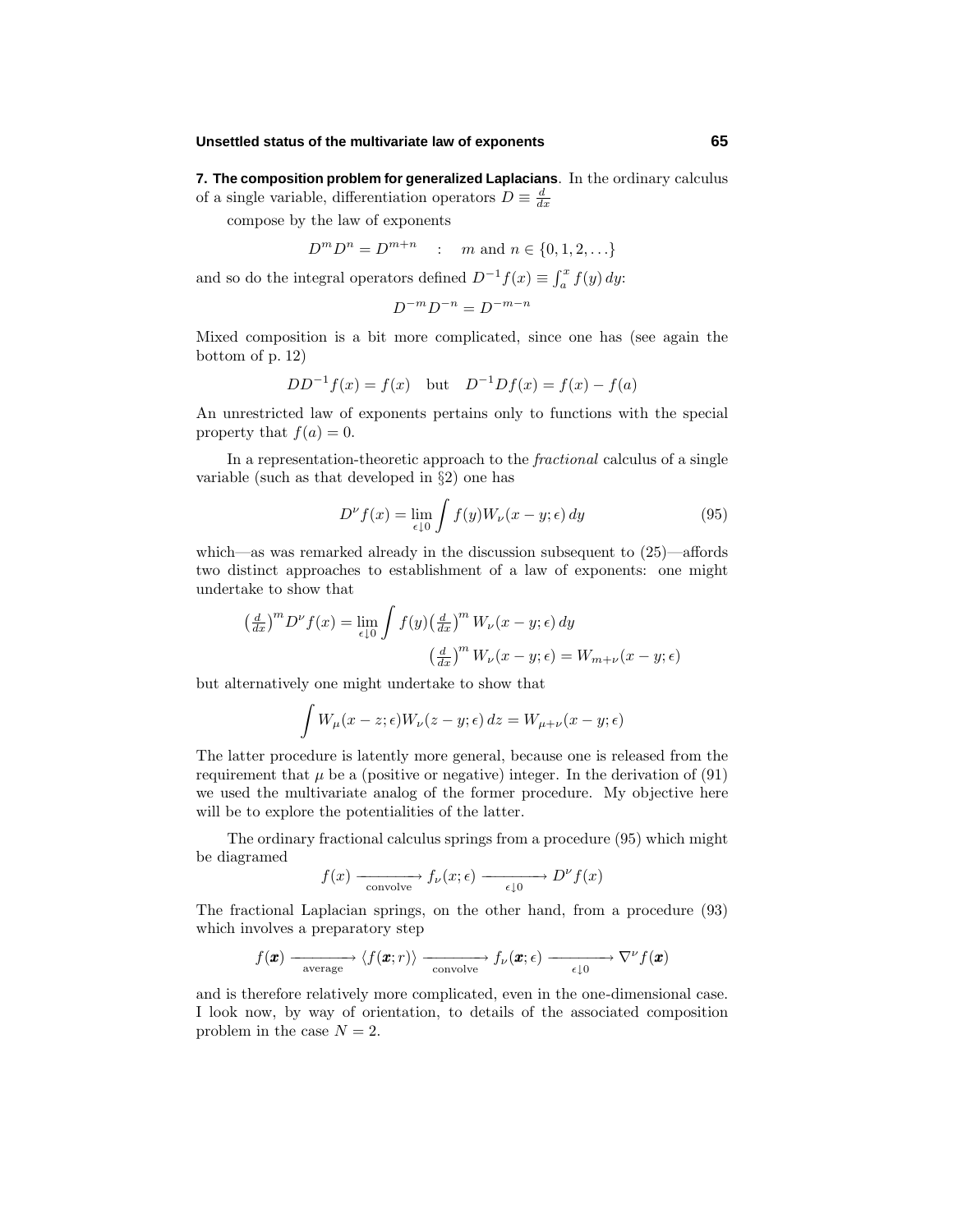We have <sup>38</sup>

$$
\nabla^{\nu} f(x, y) = \frac{1}{2\pi} \int_0^{\infty} \int_0^{2\pi} f(x + r \cos \theta, y + r \sin \theta) W_{\nu}(r; \epsilon) d\theta dr
$$

giving

$$
\nabla^{\mu}\nabla^{\nu}f(x,y) = \left(\frac{1}{2\pi}\right)^{2}\int_{0}^{\infty}\int_{0}^{2\pi}\left\{\int_{0}^{\infty}\int_{0}^{2\pi}\right\}
$$

$$
f(x+r_{1}\cos\theta_{1}+r_{2}\cos\theta_{2}, y+r_{1}\sin\theta_{1}+r_{2}\sin\theta_{2})
$$

$$
\cdot W_{\nu}(r_{1};\epsilon_{1}) d\theta_{1}dr_{1}\left\}W_{\mu}(r_{2};\epsilon_{2}) d\theta_{2}dr_{2}
$$

In view of our intended destination it becomes natural to write

$$
r \cos \theta = r_1 \cos \theta_1 + r_2 \cos \theta_2
$$
  

$$
r \sin \theta = r_1 \sin \theta_1 + r_2 \sin \theta_2
$$

Then

$$
r_2 = \sqrt{r^2 + r_1^2 - 2rr_2\cos(\theta - \theta_1)}
$$

$$
\theta_2 = \arctan\left[\frac{r\sin\theta - r_1\sin\theta_1}{r\cos\theta - r_1\cos\theta_1}\right]
$$

and with *Mathematica*'s assistance we find the Jacobian of the transformation  ${r_1, \theta_1, r_2, \theta_2} \rightarrow {r_1, \theta_1, r, \theta}$  to be given by

$$
\left| \frac{\partial (r_1, \theta_1, r_2, \theta_2)}{\partial (r_1, \theta_1, r_1, \theta)} \right| = \frac{r}{\sqrt{r^2 + r_1^2 - 2rr_1 \cos(\theta - \theta_1)}}
$$

So we have

$$
\nabla^{2m} \cdot \nabla^{2n} f(x, y) = \frac{1}{2\pi} \int_0^{\infty} \int_0^{2\pi} f(x + r \cos \theta, y + r \sin \theta)
$$

$$
\cdot \left\{ \frac{r}{2\pi} \int_0^{\infty} \int_0^{2\pi} \frac{W_{2n}(s; \epsilon_1) W_{2m}(\sqrt{r^2 + s^2 - 2rs \cos \varphi}; \epsilon_2)}{\sqrt{r^2 + s^2 - 2rs \cos \varphi}} d\varphi ds \right\} d\theta dr
$$

where I have found it convenient to adopt the notational simplifications  $r_2 \mapsto s$ and  $\theta - \theta_2 \mapsto \varphi$ . Reading from (93), we have<sup>39</sup>

$$
W_{2m}(s; \epsilon; 2) = \frac{1}{2\pi\epsilon} \left(\frac{2}{\epsilon}\right)^m \cos(m\pi) \Gamma(1+m) \cdot M(1+m; 1; -\frac{1}{2\epsilon}s^2)
$$
  
= 
$$
\frac{1}{2\epsilon} \int_0^{\infty} \frac{1}{\epsilon} \cos(m\pi) \Gamma(1+m) \cdot M(1+m; 1; -\frac{1}{2\epsilon}s^2)
$$

<sup>38</sup> Here and henceforth  $\lim_{\epsilon \downarrow 0}$  will be understood but not notated, and when no confusion can result I will write  $W_\nu(r)$  for  $W_\nu(r;\epsilon)$ ,  $W_\nu(r;\epsilon)$  for  $W_\nu(r;\epsilon;N)$ .

<sup>&</sup>lt;sup>39</sup> It is only because  $W_{2m}$  is easier to write out than  $W_\mu$  that I speak now of  $\nabla^{2m}\nabla^{2n}$  rather than of  $\nabla^{\mu}\nabla^{\nu}$ ; the notation carries no presumption that  $2m$ and 2*n* are integers.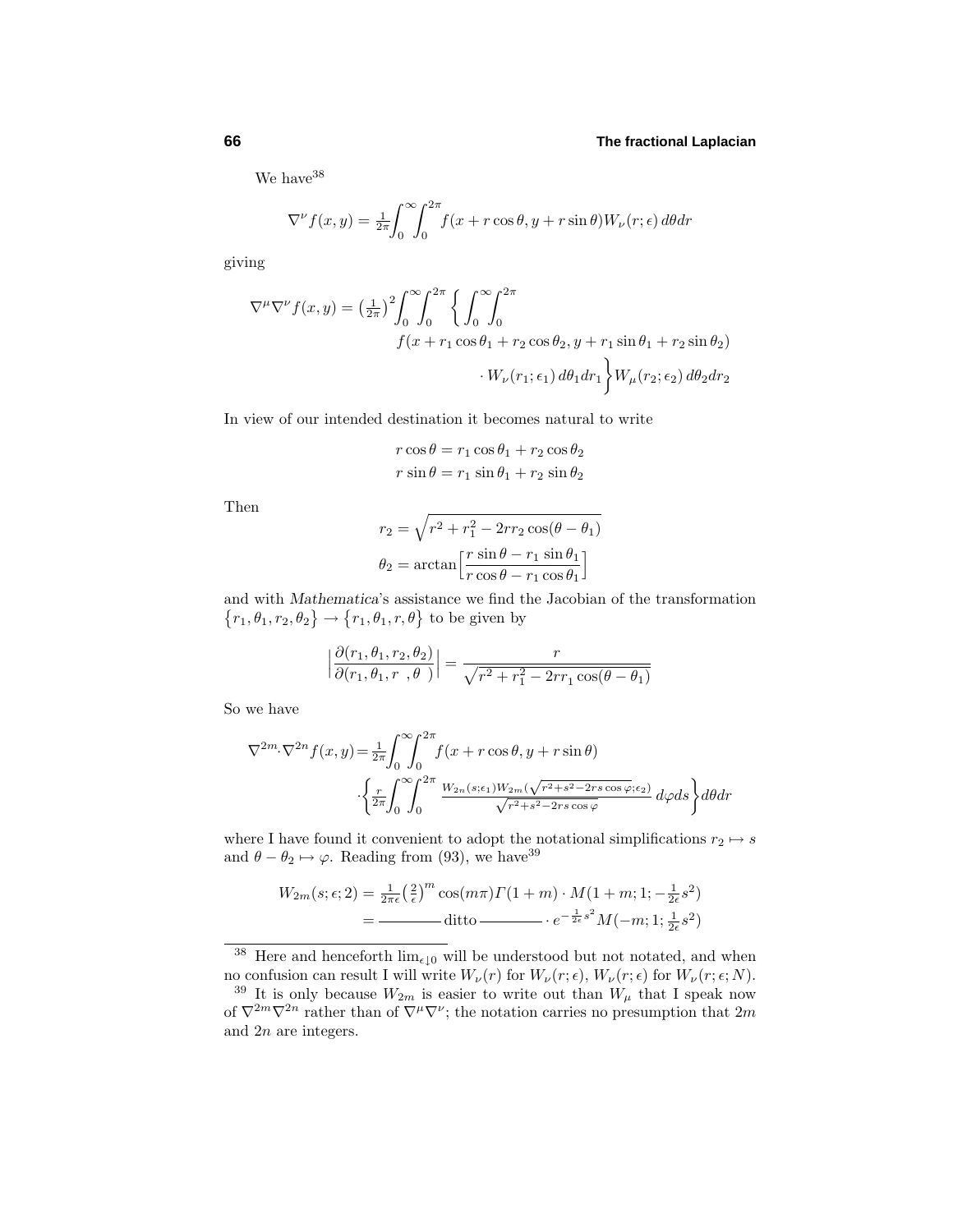## **Alternatives to the Gaussian representation 67**

and would like to show that  $\{\text{etc.}\} = W_{2m+2n}(r; \epsilon)$ . But in no case—by any trickery I have in a full day of effort been able to devise—have I been able to do so; the integrals appear to be intractable. In cases  $N > 2$  one would have to construct a relatively intricate geometrical argument before arriving at integrals that can be expected to be no less intractable, but I see no point in pursuing that train of thought.

The purported "law of exponents"  $(92)$  remains, therefore, at this point unproven, and the following circumstance

$$
\cos m\pi \cos n\pi = \frac{1}{2}\cos(m+n)\pi + \underbrace{\frac{1}{2}\cos(m-n)\pi}_{\text{unwelcome term}}
$$

leads me to suspect it may not even be correct. The point at issue, so long as it remains unsettled, will remain a blemish on the face of my formalism, but a blemish of (so far as I can see) no practical consequence.

**8. Alternatives to the Gaussian representation**. All of our results (and, more recently, non-results) are—so far as concerns their function-theoretic details, and except (presumably) in the limit  $\epsilon \downarrow 0$  —artifacts of our having elected (at (59), in imitation of (6)) to work in Gaussian representation. Infinitely many alternatives to the Gaussian representation could, in principle, be devised, and of those a handful are of occasional practical importance. One might plausibly suppose that our theory could equally well be supported by any of those alternative representations. But so far as I am presently aware, the Gaussian represention is in fact the only representation which serves all of our formal needs, and leads to a theory which can be carried through to completion. My purpose here will be to survey some of the more familiar alternatives, pursuing each to the point where the reasons for its failure become evident. From the resulting "catalog of failures" we stand to gain a sharpened sense of the qualities from which the Gaussian representation acquires its exceptional power.

Each of the  $\delta$ -representations discussed below will be introduced in its one-dimensional formulation—generically

$$
\delta(x) = \lim_{\epsilon \downarrow 0} W(x; \epsilon)
$$

—from which its rotationally-invariant *N*-dimensional generalization will be constructed

$$
\delta(\mathbf{x}) = \lim_{\epsilon \downarrow 0} Z^{-1} W(r; \epsilon)
$$

$$
Z = Z(\epsilon; N) \equiv \int_0^\infty W(r; \epsilon) \cdot S_N r^{N-1} dr
$$

Here  $r = \sqrt{x \cdot x}$  and  $S_N$  retains its familiar geometrical meaning.<sup>40</sup>

 $\overline{40}$  See again p. 32.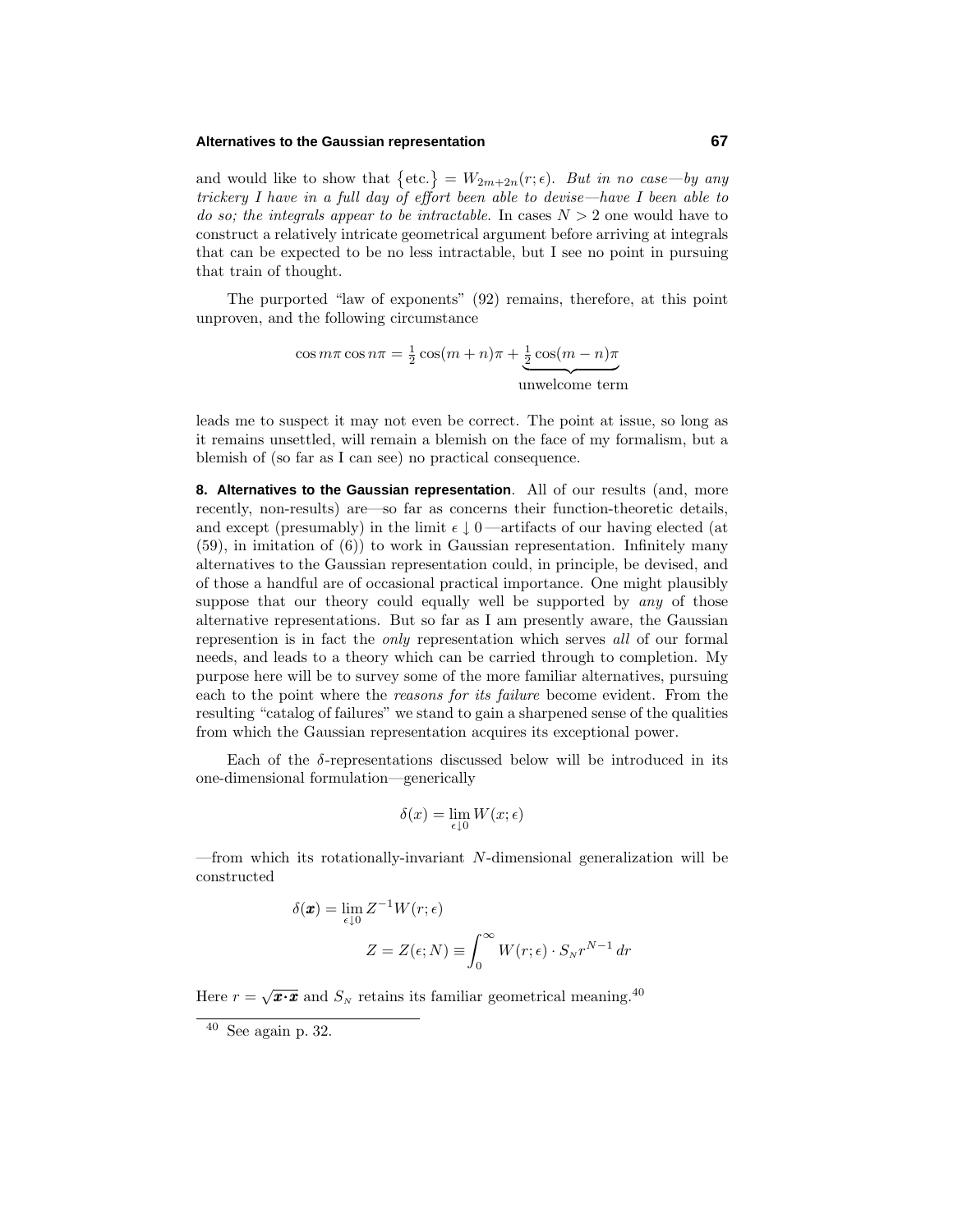As a first example, let us, in place of  $(6)$ , write<sup>41</sup>

$$
\delta(y - x) = \lim_{\epsilon \downarrow 0} \frac{1}{2\epsilon} \operatorname{sech}^{2}\left(\frac{y - x}{\epsilon}\right)
$$
\n
$$
= \frac{d}{dy} \theta(y - x) \quad \text{with} \quad \theta(y - x) = \lim_{\epsilon \downarrow 0} \frac{1}{2} \left[1 + \tanh\left(\frac{y - x}{\epsilon}\right)\right]
$$
\n(96)

and notice that if  $F(z) \equiv \text{sech}^2 z = 1 - \tanh^2 z$  is notated

then *<sup>d</sup>*

$$
F(z) = -(T^2 - 1) \qquad : \quad \text{here } T \equiv \tanh(z)
$$
\n
$$
\left(\frac{d}{dz}\right)^1 F(z) = +2(T^3 - T)
$$
\n
$$
\left(\frac{d}{dz}\right)^2 F(z) = -2(3T^4 - 4T^2 + 1)
$$
\n
$$
\left(\frac{d}{dz}\right)^3 F(z) = +8(3T^5 - 5T^3 + 2T)
$$
\n
$$
\left(\frac{d}{dz}\right)^4 F(z) = -8(15T^6 - 30T^4 + 17T^2 - 2)
$$
\n
$$
\left(\frac{d}{dz}\right)^5 F(z) = +16(45T^7 - 105T^5 + 77T^3 - 17T)
$$
\n
$$
\left(\frac{d}{dz}\right)^6 F(z) = -16(315T^8 - 840T^6 + 756T^4 - 284T^2 + 17)
$$
\n
$$
\vdots
$$

These results could, in principle, be used to lend representation-theoretic meaning to the ordinary differential operators  $D^{\pm}$ <sup>integer</sup>, but do not appear to support a workable *fractional* calculus, for this reason: I am unable to discover a population of well-studied higher functions  $\mathcal{F}_{\nu}(z)$  with the property that

$$
\mathcal{F}_0(z) = \text{sech}^2 z
$$
  

$$
\mathcal{F}_n(z) = n^{\text{th}} \text{ entry in preceding list: } n = 1, 2, 3, \dots
$$

which would permit me to assign non-integral value to the index *n*, therefore unable to play again the interpolative game we played at (11). Looking to the higher-dimensional generalization of (96), we encounter a heightened version of the same problem; the normalization factors  $Z(\epsilon; N)$  are given by awkward expressions

$$
Z(\epsilon; 2) = \frac{1}{2} \epsilon^1 S_2 \log 2
$$
  
\n
$$
Z(\epsilon; 3) = -\epsilon^2 S_3 \left[ \text{PolyLog}[2, -1] + \text{PolyLog}[2, +1] \right] = \frac{\pi^2}{24} \epsilon^2 S_3
$$
  
\n
$$
Z(\epsilon; 4) = -3 \epsilon^3 S_4 \left[ \text{PolyLog}[3, -1] + \text{PolyLog}[3, +1] \right]
$$
  
\n
$$
\vdots
$$

<sup>41</sup> The following equations have been designed to emphasize that it is, for many purposes, a matter of indifference whether one imagines oneself to be working from a representation of  $\delta(z)$  or of  $\theta(z)$ . The sech<sup>2</sup> distribution is, in relation to the Gaussian distribution, examined in fair detail in §10 of "Gaussian wavepackets"  $(1998)$ .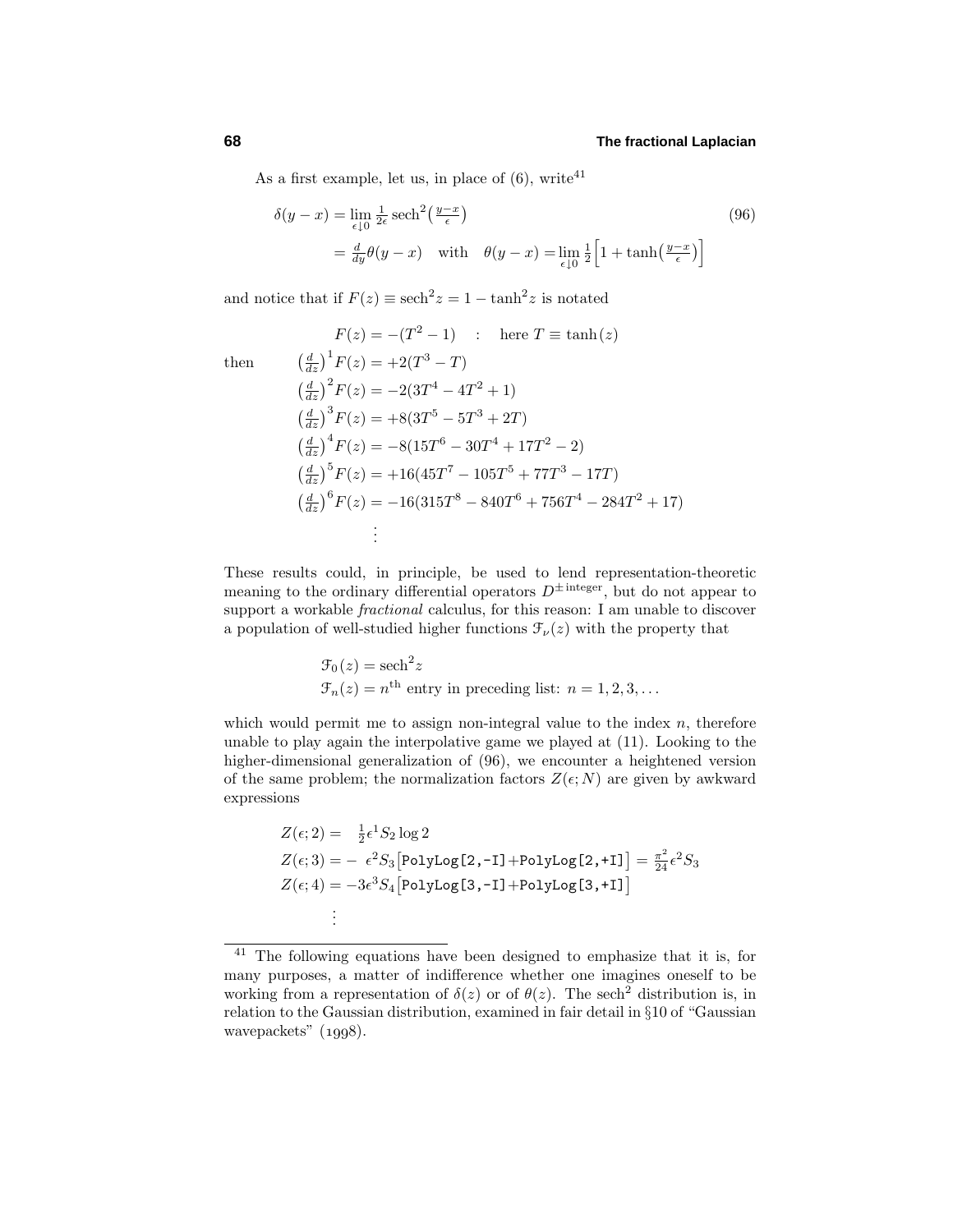## **Alternatives to the Gaussian representation 69**

 $(Mathematica defines PolyLog[n,z] \equiv \sum_{k=1}^{\infty} \frac{z^k}{k^n}$ , which makes it a close relative of the zeta function), and when we look to the evaluation<sup>42</sup> of  $\{etc.\}$  in

$$
\nabla^{2m}\delta(\boldsymbol{x}) = \lim_{\epsilon \downarrow 0} \frac{1}{Z(\epsilon;N)} \left\{ \left[ \left( \frac{d}{dr} \right)^2 + \frac{N-1}{r} \frac{d}{dr} \right]^m W(r;\epsilon) \right\}
$$
\n
$$
W(r;\epsilon) = \frac{1}{2\epsilon} \operatorname{sech}^2\left(\frac{r}{\epsilon}\right)
$$
\n(97)

we are led to expressions whose *m*-dependence is much too complicated to permit the interpolation and backward extrapolation which lie at the formal heart of my fractional Laplacian concept. The representation fails, therefore, for reasons of "analytical recalcitrance." But the complicated functions to which it leads are found, when plotted, to resemble closely their Gaussian counterparts; it there were a plauible way to "morph figures" which did not rely upon analytical interpolation/extrapolation then the representation might be salvaged.

Look to the representation

$$
\delta(z) = \lim_{\epsilon \downarrow 0} \frac{\sin(z/\epsilon)}{\pi z} \tag{98}
$$

and notice that in this case  $\theta(z) = \lim_{\epsilon \downarrow 0} \int_{-\infty}^{z}$  $\frac{1}{\pi u} \sin(u/\epsilon) du$  does not admit of description in terms of simple functions. The representation stands in close proximity to a family of well-studied functions

$$
\tfrac{\sin z}{z}=j_0(z)\equiv\sqrt{\tfrac{1}{2}\pi/z}J_{\frac{1}{2}}(z)
$$

and the functions in question (the "spherical Bessel functions," see Abramowitz & Stegun, **10.1**)possess some lovely derivative properties—for example, one has

$$
\left(\frac{1}{z}\frac{d}{dz}\right)^m[z^{-n}j_n(z)] = (-)^nz^{-(m+n)}j_{m+n}(z)
$$

—but none of that appears to help much, for

$$
\left(\frac{d}{dz}\right)^0 \frac{\sin z}{z} = 1 - \frac{z^2}{6} + \frac{z^4}{120} - \frac{z^6}{5040} + \frac{z^8}{362880} - \cdots
$$
  

$$
\left(\frac{d}{dz}\right)^1 \frac{\sin z}{z} = + \frac{z \cos z - \sin z}{z^2}
$$
  

$$
= -\frac{z}{3} + \frac{z^3}{30} - \frac{z^5}{840} - \frac{z^7}{45360} + \cdots
$$
  

$$
\left(\frac{d}{dz}\right)^2 \frac{\sin z}{z} = -\frac{2z \cos z + (z^2 - 2) \sin z}{z^3}
$$
  

$$
= -\frac{1}{3} + \frac{z^2}{10} - \frac{z^4}{168} + \frac{z^6}{6480} + \cdots
$$
  

$$
\left(\frac{d}{dz}\right)^3 \frac{\sin z}{z} = + \frac{-z(z^2 - 6) \cos z + 3(z^2 - 2) \sin z}{z^4}
$$
  

$$
= \frac{z}{5} - \frac{z^3}{42} + \frac{z^5}{1080} - \cdots
$$
  
:

 $42$  I appeal here to a computationally more useful variant of  $(64.1)$ .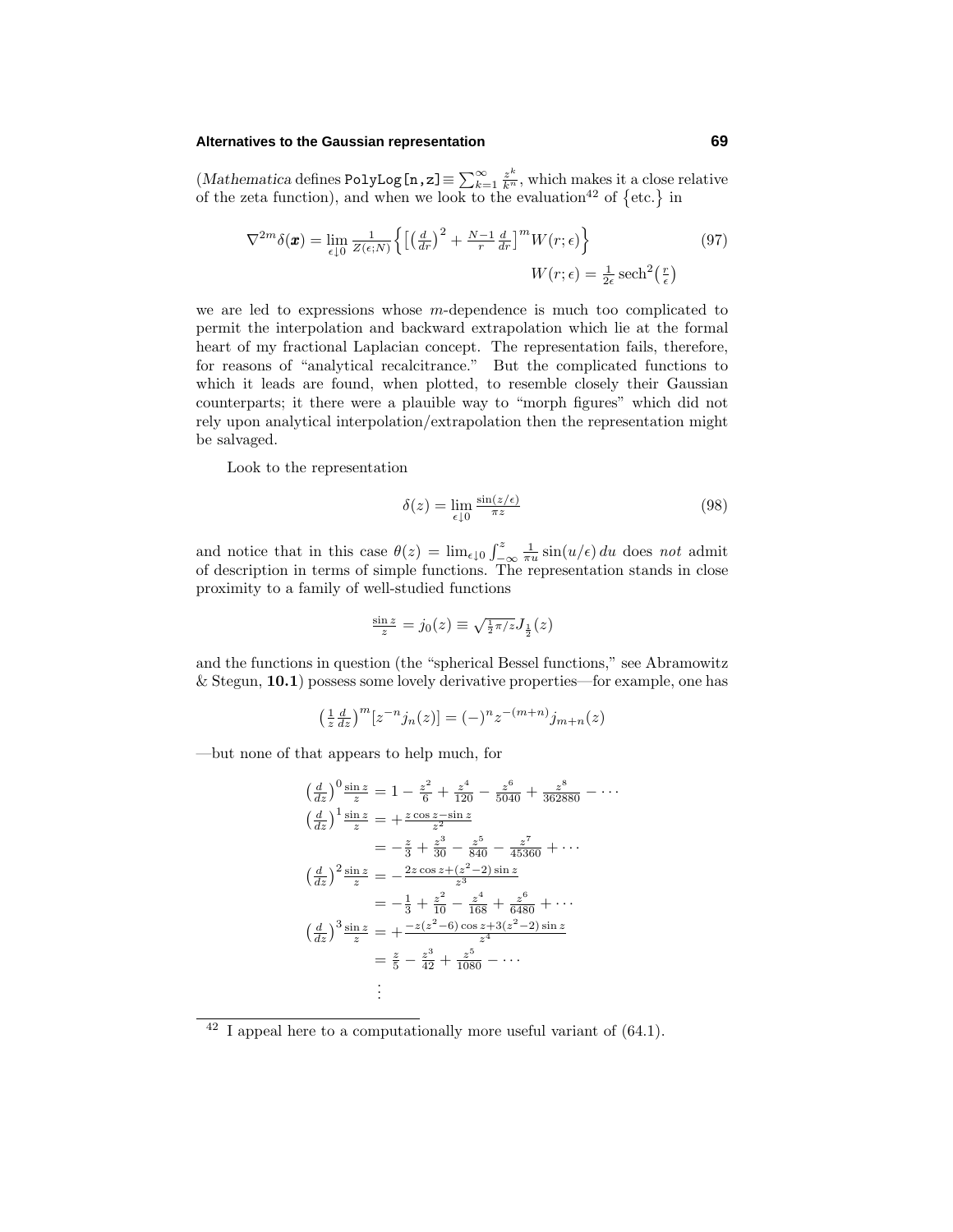are still too complicated to lend any plausible meaning to  $\left(\frac{d}{dz}\right)^{\nu} \frac{\sin z}{z}$ . When we turn to the higher-dimensional generalization of  $(98)$  things get worse, for we are led to normalization integrals

$$
Z \sim \int_0^\infty \frac{\sin r}{r} r^{N-1} dr \quad \text{which are undefined for } N \neq 1
$$

Look finally to the "forward-looking exponential" representation

$$
\delta(y-x) = \lim_{\epsilon \downarrow 0} \begin{cases} 0 & \text{if } y < x \\ \frac{1}{\epsilon} \exp\left\{-\frac{y-x}{\epsilon}\right\} & \text{if } x < y \end{cases} \tag{99}
$$

$$
= \frac{d}{dy}\theta(y-x) \quad \text{with} \quad \theta(y-x) = \lim_{\epsilon \downarrow 0} \begin{cases} 0 & \text{if } y < x \\ 1 - \exp\left\{-\frac{y-x}{\epsilon}\right\} & \text{if } x < y \end{cases}
$$

Writing

$$
\overrightarrow{E}(z) \equiv \begin{cases} 0 & : z > 0 \\ e^{-z} & : 0 < z \end{cases}
$$
\n
$$
= \theta(z) \cdot e^{-z}
$$

we have

$$
\left(\frac{d}{dz}\right)^n \overrightarrow{E}(z) = e^{-z} \cdot \sum_{k=0}^n (-)^k {n \choose k} \theta^{(n-k)}(z)
$$

The  $\theta(z)$  factor reflects the fact that  $\vec{E}(z)$  is *discontinuous* at the origin. The occurance of  $\theta(z)$  together with its derivatives  $\delta(z)$ ,  $\delta'(z)$ ,  $\delta''(z)$ ,... in a theory intended to accomplish (among other things) the representation of such objects is, of course, intolerable.<sup>43</sup> Normalization of the associated *N*-dimensional theory is made particularly easy by the circumstance that

$$
\int_0^\infty e^{-r} r^{N-1} \, dr = \Gamma(N)
$$

but when—drawing inspiration from (97)—one looks to expressions of the form

$$
\left[\left(\frac{d}{dr}\right)^2 + \frac{N-1}{r}\frac{d}{dr}\right]^m e^{-r}
$$

one is led to results which, while interesting in their way (see the Appendix), lead to absurdities, for they fail at the origin, where the tentlike function *e*−*<sup>r</sup>* becomes undifferentiable. Attempts to "manage" the implications of that fact (I don't know precisely how that would be accomplished)would open the theory to the same criticism as we just encountered in the case  $N = 1$ .

$$
e^{-|r|} = \theta(-z)e^{z} + \theta(z)e^{-z}
$$

which, though continuous, has a discontinuous first derivative at the origin.

 $^{43}$  A variant of the same problem arises from the tentlike "Janus exponential"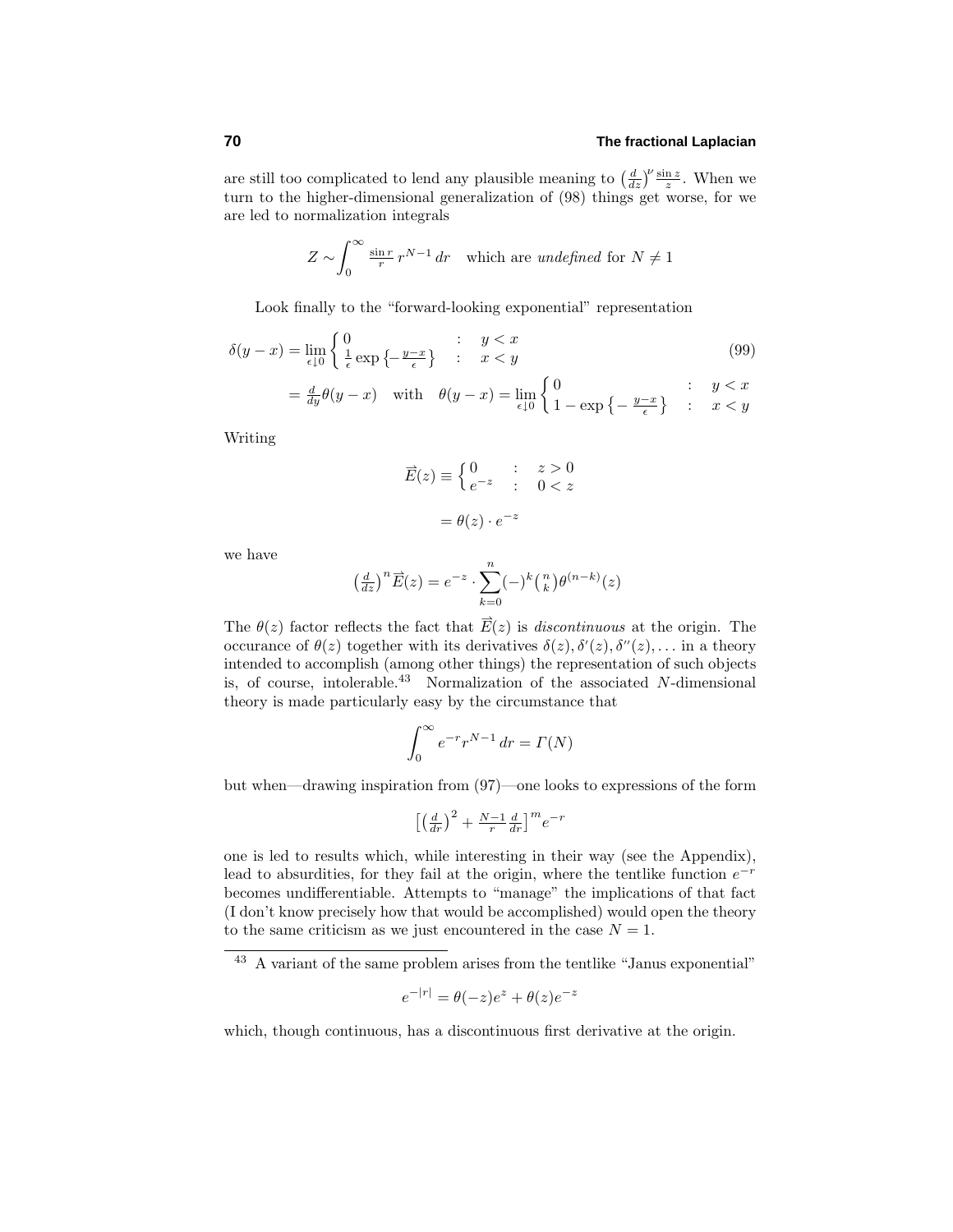## **Interpolation in function space 71**

I conclude on evidence of the preceding examples that the Gaussian representation owes its success to these circumstances:

- it is everywhere continuous, and so are its derivatives of all orders;
- its higher-dimensional analog is normalizable for every *N*;
- it does not lead into realms unknown to the established theory of higher functions.

It is the last of those circumstances which would have to be rendered more precise if one were to contemplate the possibility of a provable "Gaussian uniqueness theorem." It would be nice, in fact, to possess an alternative to the Gaussian representation, so that one could test experimentally whether "all representation-based formulations of the fractional calculus become identical in the limit  $\epsilon \downarrow 0$ ." I have been led by this thought to consider the

"super-Gaussian representation" 
$$
\delta(x) = \lim_{\epsilon \downarrow 0} \frac{1}{\epsilon \Gamma(\frac{5}{4})} e^{-(x/2\epsilon)^4}
$$

which is manifestly  $C^{\infty}$ , and normalizable in all dimensions because

$$
\int_0^{\infty} e^{-r^4} r^{n-1} = \frac{1}{4} \Gamma(\frac{n}{4})
$$

But it fails to meet the third of the above criteria.

Standing somewhat apart from "representations of the *δ*-function" of the sort discussed in preceding pages are the representations

$$
\delta(\boldsymbol{x}-\boldsymbol{y})=\sum \varphi_n(\boldsymbol{x})\varphi_n(\boldsymbol{y})
$$

supplied by the theory of self-adjoint operators (Sturm-Liouville theory), to which (in particular) quantum mechanics assigns fundamental importance. Such representations will presumably play a basic role in the "fractional multivariate calculus in the presence of boundaries" which I hope to explore on another occasion.

**9. Fractional calculus by "interpolation in function space".** Construe  $f(x)$  and its successive ordinary integrals/derivatives

..., 
$$
D^{-2}f(x)
$$
,  $D^{-1}f(x)$ ,  $f(x)$ ,  $D^{1}f(x)$ ,  $D^{2}f(x)$ , ...

to represent an ennumerated sequence of "points in the function space" F. The fractional calculus serves in effect to thread a *ν*-parameterized "interpolating curve"  $D^{\nu} f(x)$  through those points. It does its work, however, without appeal to any "best fit" criterion, and makes no claim in that regard. Distinct variants of the fractional calculus give rise to (alternatively: arise from) distinct interpolating curves in F.

It is with that imagery in mind that I undertake now to try to render more concretely explicit some of the central accomplishments of preceding pages, accomplishments which I fear have been obscured by the blizzard of exploratory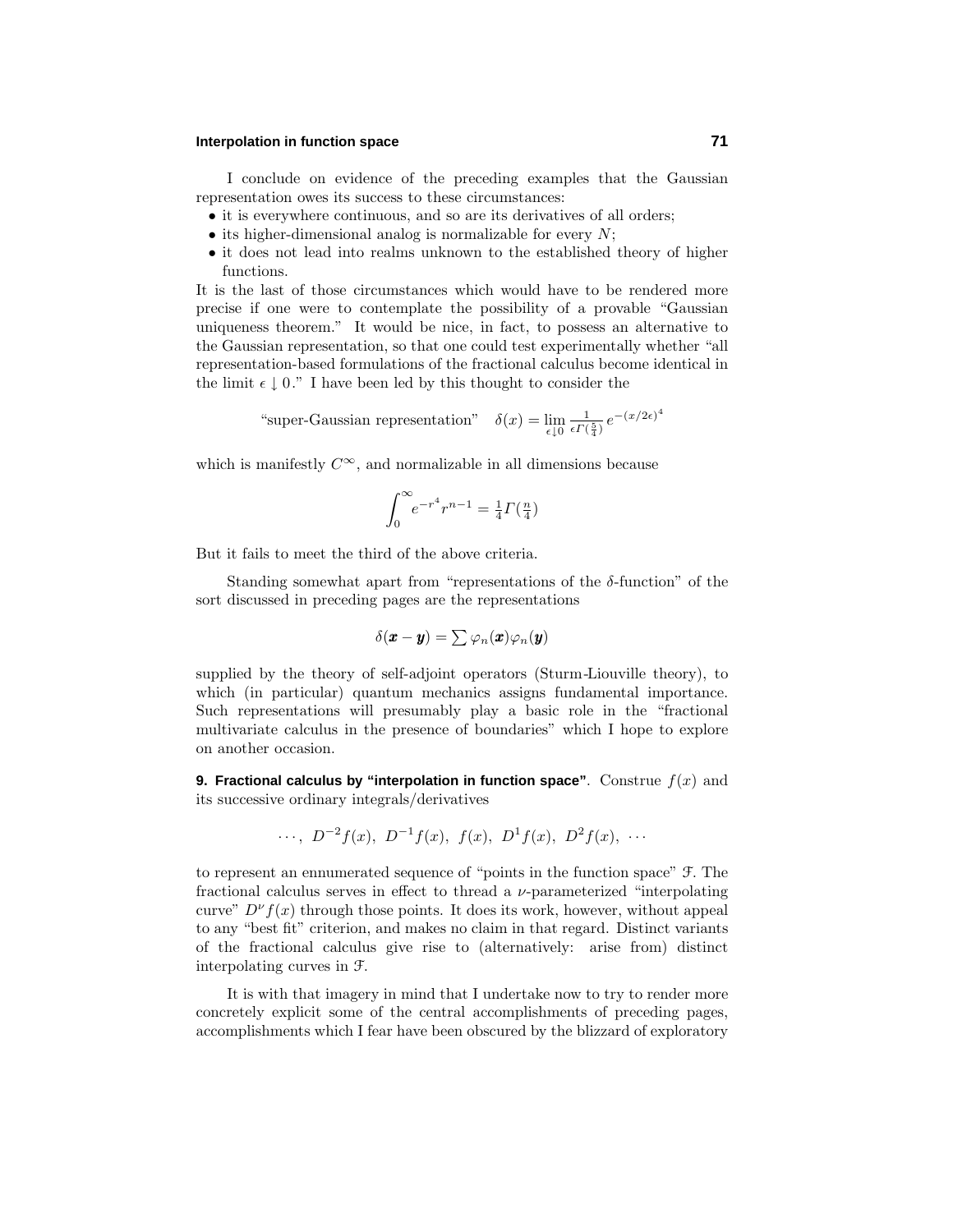detail. I draw exclusively upon the Gaussian representation, and work initially in one dimension.

By Taylor's theorem $44$ 

$$
f(x+r) = \sum_{n=0}^{\infty} \frac{1}{n!} F_n r^n
$$
  
\n
$$
F_n \equiv D^n f(x)
$$
\n(100)

which we may usefully interpret to be the *generating function* for the data  $F_n$ . Standardly, one recovers data from such an "exponential"<sup>20</sup> generating function by performing operations of the design  $\lim_{r\downarrow 0} (\frac{d}{dr})^n$ , but I have reason now to advocate an alternative procedure, which I illustrate by examples before discussing the generalities of the method: write

$$
G_0(r;\epsilon) \equiv \frac{1}{\sqrt{2\pi\epsilon}} e^{-\frac{1}{2\epsilon}r^2}
$$
\n(101)

and use

$$
\int_{-\infty}^{+\infty} r^n G_0(r;\epsilon) dr = \begin{cases} (2\epsilon)^{\frac{1}{2}n} \frac{1}{\sqrt{\pi}} \Gamma(\frac{n+1}{2}) & : n \text{ even} \\ 0 & : n \text{ odd} \end{cases}
$$

to obtain

$$
\int \left\{ \sum \frac{1}{n!} F_n r^n \right\} G_0(r; \epsilon) dr = F_0 + 0 + \frac{1}{2!} \epsilon F_2 + 0 + \frac{1}{4!} 3 \epsilon^2 F_4 + \cdots
$$

$$
\downarrow
$$

$$
= F_0 \quad \text{in the limit } \epsilon \downarrow 0
$$

Introduce

$$
G_1(r;\epsilon) \equiv -\frac{d}{dr}G_0(r;\epsilon) = \frac{1}{\epsilon} r G_0(r;\epsilon)
$$

and use

$$
\int_{-\infty}^{+\infty} r^n G_1(r;\epsilon) dr = \begin{cases} 0 & \text{: } n \text{ even} \\ 2^{\frac{1}{2}(n+1)} \epsilon^{\frac{1}{2}(n-1)} \frac{1}{\sqrt{\pi}} \Gamma(\frac{n+2}{2}) & \text{: } n \text{ odd} \end{cases}
$$

to obtain

$$
\int \left\{ \sum \frac{1}{n!} F_n r^n \right\} G_1(r; \epsilon) dr = 0 + F_1 + 0 + \frac{1}{3!} 3\epsilon F_3 + 0 + \frac{1}{5!} 15\epsilon^2 F_5 + \cdots
$$

$$
\downarrow
$$

$$
= F_1
$$

Proceeding similarly to the next higher order, introduce

$$
G_2(r;\epsilon) \equiv -\frac{d}{dr}G_1(r;\epsilon) = \left(-\frac{d}{dr}\right)^2 G_0(r;\epsilon) = \frac{r^2-\epsilon}{\epsilon^2} G_0(r;\epsilon)
$$

<sup>44</sup> I proceed formally, therefore do not stipulate that *x* be a regular point of a nice function, and that *r* lie within the circle of convergence.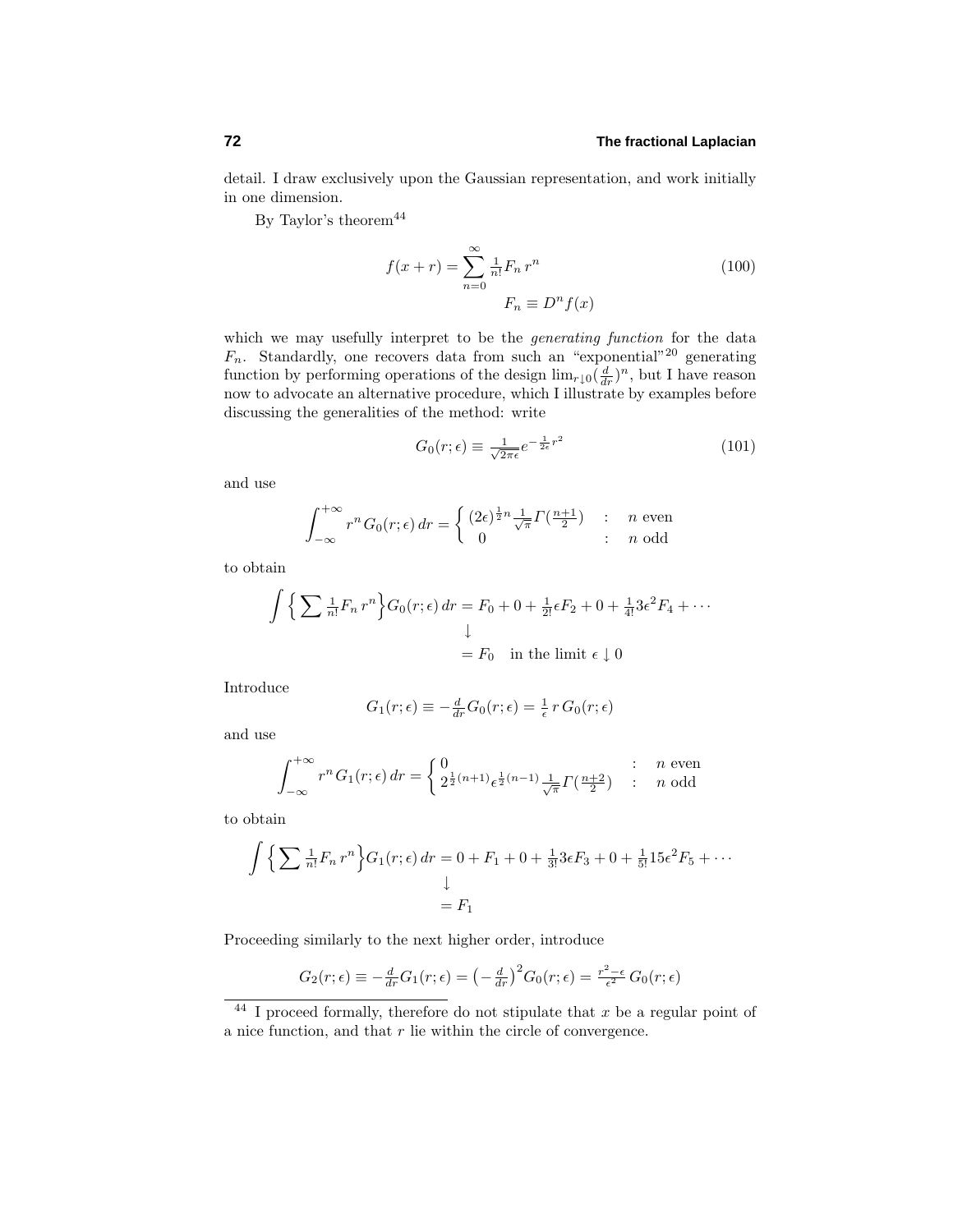and use  $^{45}$ 

$$
\int_{-\infty}^{+\infty} r^n G_2(r; \epsilon) dr = \begin{cases} 0 & : n = 0 \\ 0 & : n = 1 \\ 2 & : n = 2 \\ 0 & : n = 3 \\ 12\epsilon & : n = 4 \\ 0 & : n = 5 \\ 90\epsilon^2 & : n = 6 \end{cases}
$$

to obtain

$$
\int \left\{ \sum \frac{1}{n!} F_n r^n \right\} G_2(r; \epsilon) \, dr = 0 + 0 + \frac{1}{2!} 2\epsilon F_2 + 0 + \frac{1}{4!} 12\epsilon F_4 + 0 + \cdots
$$
\n
$$
\downarrow
$$
\n
$$
= F_2
$$

To describe the situation in general—i.e., to describe

$$
\int \left\{ \sum \frac{1}{n!} F_n r^n \right\} G_m(r; \epsilon) \, dr \quad \text{with} \quad G_m(r; \epsilon) \equiv \frac{1}{\sqrt{2\pi\epsilon}} \left( -\frac{d}{dr} \right)^m e^{-\frac{1}{2\epsilon}r^2}
$$

—we observe that great simplification can be achieved by slight notational adjustment: writing  $r = \sqrt{\epsilon}z$ , we find ourselves looking at

$$
\int \left\{ \sum \frac{1}{n!} F_n z^n \right\} \epsilon^{\frac{1}{2}(n-m)} G_m(z) dz \quad \text{with} \quad G_m(z) \equiv \frac{1}{\sqrt{2\pi}} \left( -\frac{d}{dz} \right)^m e^{-\frac{1}{2}z^2}
$$

$$
= \frac{1}{\sqrt{2\pi}} e^{-\frac{1}{2}z^2} H e_m(z)
$$

By reorganization of some elementary data presented on p. 3 we have

$$
z^{0} = He_{0}(z)
$$
  
\n
$$
z^{1} = He_{1}(z)
$$
  
\n
$$
z^{2} = He_{2}(z) + He_{0}(z)
$$
  
\n
$$
z^{3} = He_{3}(z) + 3He_{1}(z)
$$
  
\n
$$
z^{4} = He_{4}(z) + 6He_{2}(z) + 3He_{0}(z)
$$
  
\n
$$
z^{5} = He_{5}(z) + 10He_{3}(z) + 15He_{1}(z)
$$
  
\n
$$
z^{6} = He_{6}(z) + 30He_{4}(z) + 135He_{2}(z) + 105He_{0}(z)
$$
  
\n
$$
\vdots
$$
  
\n
$$
z^{2p} = He_{2p} (z) + \text{terms of lower even order}
$$
  
\n
$$
z^{2p+1} = He_{2p+1}(z) + \text{terms of lower odd order}
$$
  
\n(102)

<sup>45</sup> Notice the onset of an introductory string of consecutive zeros.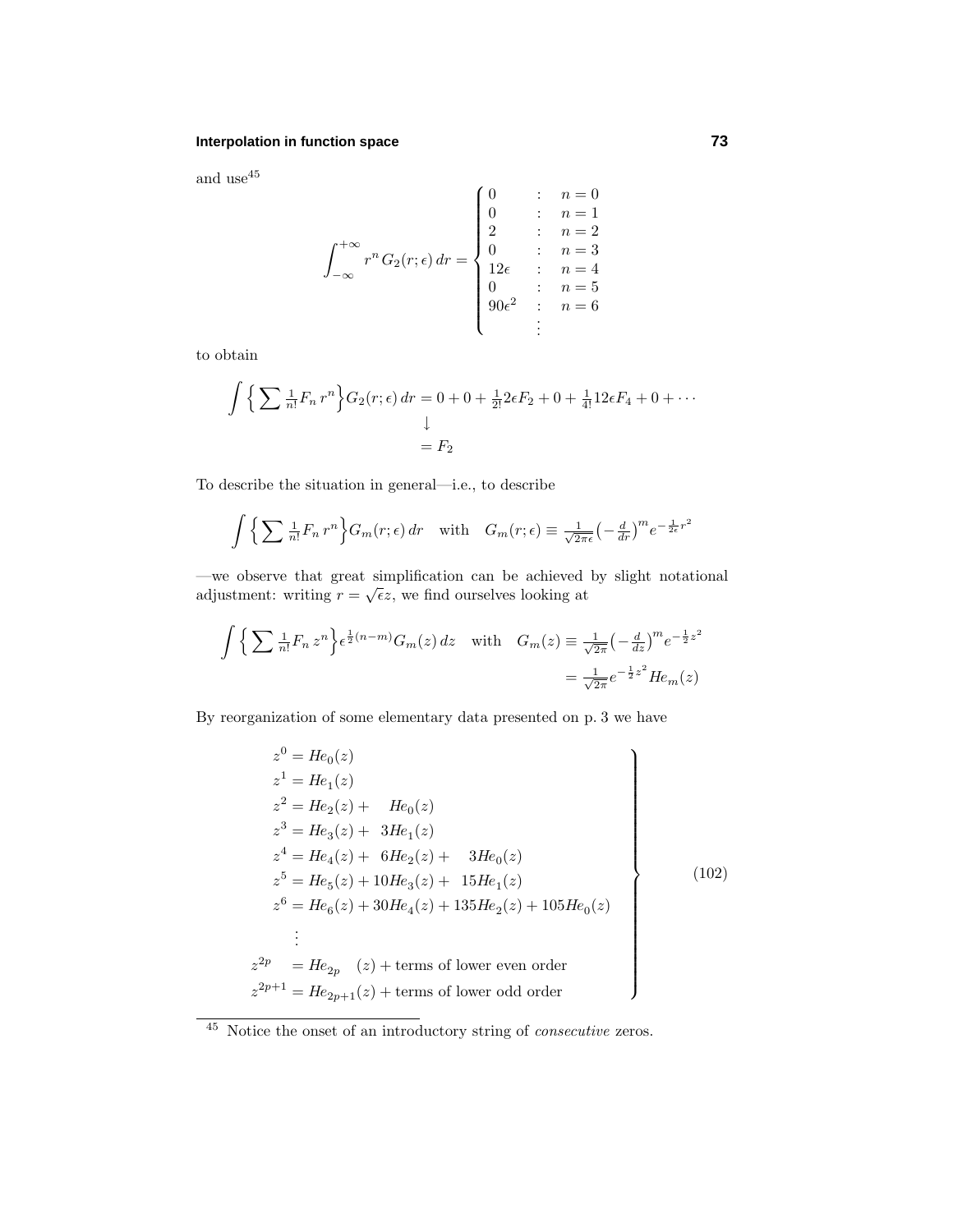The Hermite polynomials are orthogonal in the Gaussian-weighted sense

$$
\int_{-\infty}^{+\infty} H e_m(z) H e_n(z) e^{-\frac{1}{2}z^2} dz = \begin{cases} n! \sqrt{2\pi} & : m = n \\ 0 & : m \neq n \end{cases}
$$
 (103)

and they are complete.<sup>46</sup> So one has the Hermite representation formulæ

$$
J(x) = \sum_{n=0}^{\infty} J_n \cdot He_n(x)
$$
  
\n
$$
J_n = \frac{1}{n! \sqrt{2\pi}} \int_{-\infty}^{+\infty} J(y) He_n(y) e^{-\frac{1}{2}y^2} dy
$$
\n(104)

One could use this information to reproduce and extend the list of Hermite expansions  $(102)$  but I won't, since we have no pressing need of such data. We are in position now to write

$$
\int \left\{ \sum F_n r^n \right\} G_m(r; \epsilon) \, dr = \sum_{n=0}^{\infty} F_n I(n, m) \epsilon^{\frac{1}{2}(n-m)} \qquad (105)
$$
\n
$$
I(n, m) \equiv \frac{1}{n! \sqrt{2\pi}} \int_{-\infty}^{+\infty} z^n H e_m(z) e^{-\frac{1}{2}z^2} \, dz
$$

The integral  $I(n, m)$  senses only the  $He_m$ -term which may or may not be present in the Hermite expansion of  $z^n$ . No such term is present if  $n < m$  (this accounts for the "introductory string of consecutive zeros" noticed earlier), nor is any present if *n* − *m* is odd (i.e., if *n* and *m* are of opposite parity; this accounts for the alternating zeros evident in the examples). If  $n > m$  and  $n - m$  is even, then  $I(n, m)$  assumes a non-zero value, but that value is (owing to presence in (105) of the factor  $\epsilon^{\frac{1}{2}(n-m)}$  rendered irrelevant in the limit  $\epsilon \downarrow 0$ . And if  $n = m$ then we have  $z^n = He_m(z) + \{\text{weighted sum of terms orthogonal to } He_m(z)\},\$ giving<sup>47</sup>  $I(m, m) = 1$ . We are brought thus to the conclusion that

$$
\lim_{\epsilon \downarrow 0} \int_{-\infty}^{+\infty} \left\{ \sum_{n=0}^{\infty} \frac{1}{n!} F_n r^n \right\} G_m(r; \epsilon) \, dr = \sum F_n \delta_{nm} = F_m \tag{106}
$$

The pattern of the preceding argument is, however, susceptible to this serious criticism: Taylor expansion, as invoked at (100), is available only within a circle of convergence, which my integrals  $\int_{-\infty}^{+\infty}$  presume to be infinite. The latter presumption will often be in conflict with the facts of the matter, and in such cases the method can be expected to fail. The example  $f(x) = e^{ix}$ leads naturally to a variant of the argument which seems to me to be of some independent interest. As a preliminary step, we play again the game first played at (11): we notice that the Weber functions

$$
D_{\mu}(z) \mapsto He_m(z)e^{-\frac{1}{4}z^2}
$$

 $46$  For the proof, see QUANTUM MECHANICS (1967), Chapter 2, pp. 64–65.

<sup>47</sup> It is interesting that exactly the right normalization factor has been left behind by constructions/computations prior to this point.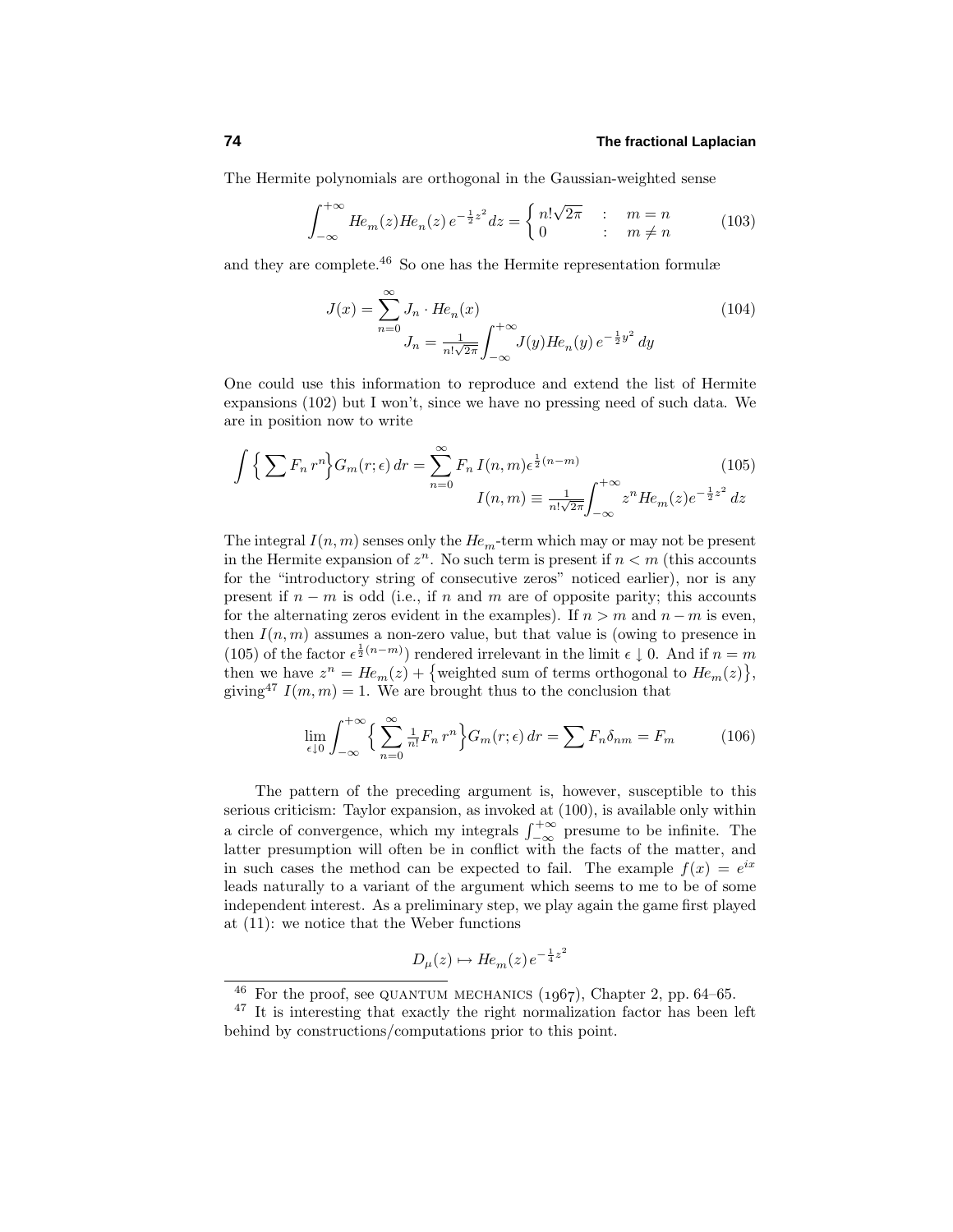when  $\mu \mapsto m = 0, 1, 2, \ldots$  We inform *Mathematica* of our interest in

$$
D_{\mu}(z) \equiv \text{Weber}[\mu_{-}, z_{-}]
$$
  
:=  $2^{\mu/2} \text{Exp}[-z^2/4] \left( \frac{\text{Gamma}[1/2]}{\text{Gamma}[(1-\mu)/2]} \text{HypergeometricIF1}[-\mu/2, 1/2, z^2/2] + \frac{z}{\sqrt{2}} \frac{\text{Gamma}[-1/2]}{\text{Gamma}[-\mu/2]} \text{HypergeometricIF1}[(1-\mu)/2, 3/2, z^2/2] \right)$ 

and proceed from (13), writing

$$
D^{n} e^{ix} = \lim_{\epsilon \downarrow 0} \frac{1}{\sqrt{2\pi}} \left(\frac{1}{\epsilon}\right)^{\frac{n+1}{2}} \int_{-\infty}^{+\infty} e^{iy} e^{-\frac{1}{4} \left[\frac{y-x}{\sqrt{\epsilon}}\right]^{2}} D_{n} \left(\frac{y-x}{\sqrt{\epsilon}}\right) dy
$$
  
=  $e^{ix} \cdot \lim_{\epsilon \downarrow 0} \frac{1}{\sqrt{2\pi}} \left(\frac{1}{\epsilon}\right)^{\frac{n+1}{2}} \left\{ \int_{-\infty}^{+\infty} e^{iu} e^{-\frac{1}{4} \left[\frac{u}{\sqrt{\epsilon}}\right]^{2}} D_{n} \left(\frac{u}{\sqrt{\epsilon}}\right) du \right\}$ 

*Mathematica* finds the integrals difficult,<sup>48</sup> but at length supplies

$$
= e^{ix} \cdot \lim_{\epsilon \downarrow 0} \begin{cases} e^{-\frac{1}{2}\epsilon} \cdot e^{0i\frac{\pi}{2}} & : & \text{case } n = 0 \\ e^{-\frac{1}{2}\epsilon} \cdot e^{1i\frac{\pi}{2}} & : & \text{case } n = 1 \\ e^{-\frac{1}{2}\epsilon} \cdot e^{2i\frac{\pi}{2}} & : & \text{case } n = 2 \\ e^{-\frac{1}{2}\epsilon} \cdot e^{3i\frac{\pi}{2}} & : & \text{case } n = 3 \\ e^{-\frac{1}{2}\epsilon} \cdot e^{4i\frac{\pi}{2}} & : & \text{case } n = 4 \end{cases}
$$

We are led thus to this uncommon formulation of a very familiar fact:

$$
D^{n}e^{ix} = e^{i(x+n\frac{\pi}{2})} \quad : \quad n = 0, 1, 2, \dots \tag{107}
$$

It becomes natural to speculate<sup>49</sup> that the preceding equation may hold even when  $n$  is not an integer, though in  $§11$  of "Construction and physical application of the fractional calculus"  $(1997)$  I use standard methods to obtain quite a different result. The integral  $\{\text{etc.}\}\$ above (after notational adjustment  $n \mapsto \nu$  intended to emphasize that we are now relaxing of the presumption of integral order) can be written

$$
\begin{aligned} \left\{ \text{etc.} \right\} &= \sqrt{\epsilon} \int_{-\infty}^{+\infty} \left\{ \cos(\sqrt{\epsilon}v) + i \sin(\sqrt{\epsilon}v) \right\} e^{-\frac{1}{4}v^2} D_{\nu}(v) \, du \\ &= \sqrt{\epsilon} \int_{0}^{\infty} \cos(\sqrt{\epsilon}v) \, e^{-\frac{1}{4}v^2} \left[ D_{\nu}(v) + D_{\nu}(-v) \right] \, du \\ &+ i \sqrt{\epsilon} \int_{0}^{\infty} \sin(\sqrt{\epsilon}v) \, e^{-\frac{1}{4}v^2} \left[ D_{\nu}(v) - D_{\nu}(-v) \right] \, du \end{aligned}
$$

<sup>48</sup> Things go well enough if one asks for  $\text{Simplify} \left[\int_{-\infty}^{0} + \int_{0}^{+\infty}$ 

 $49$  See in this connection §3 of "A child's garden of fractional derivatives" (July 1998), distributed privately by T. J. Osler & M. Kleinz, who can be contacted at *<*osler@rowan.edu*>*.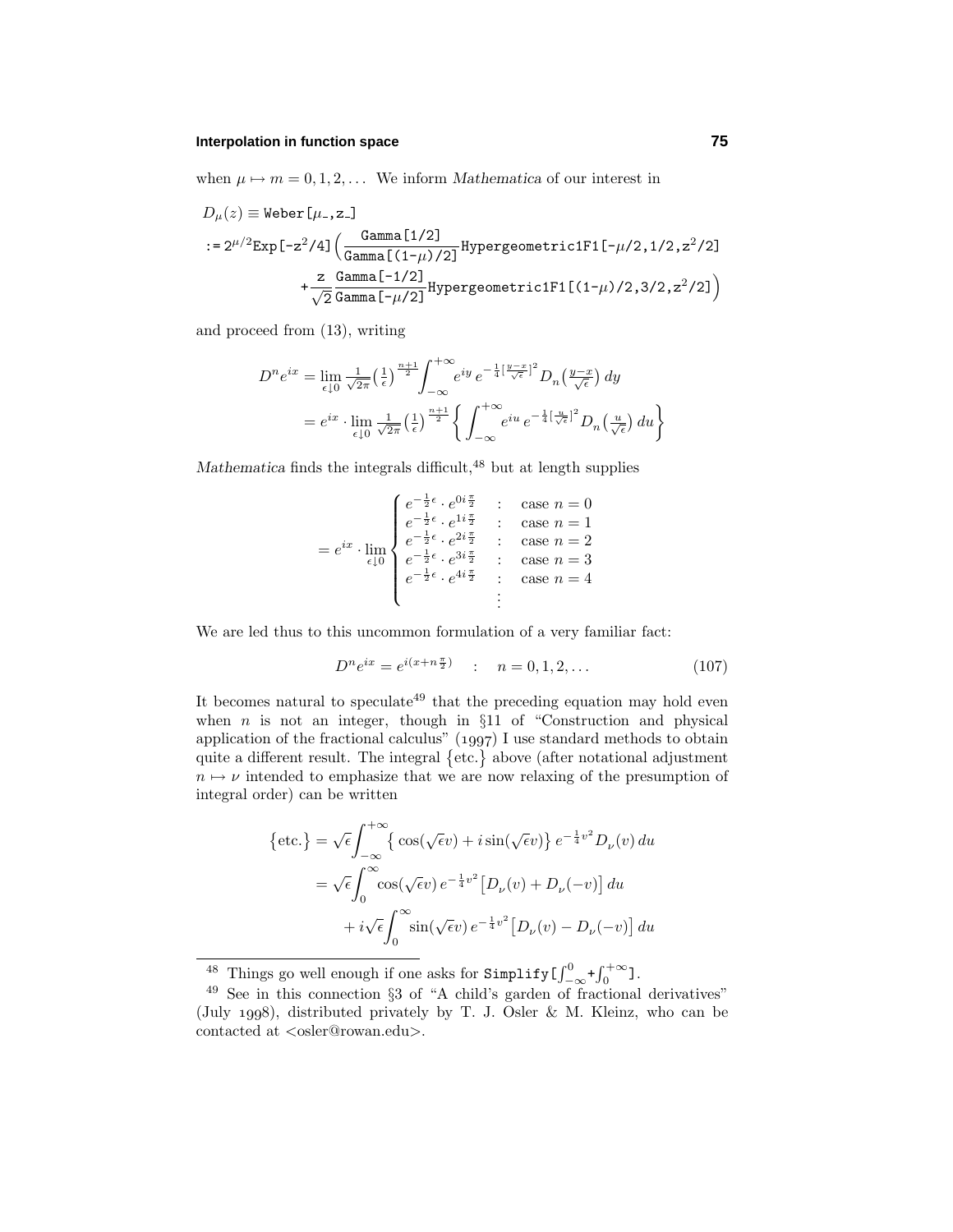*Mathematica* finds both of the latter integrals intractable when  $\nu$  is not a positive integer, but the second of those integrals is tabulated at **7.741.4** in Gradshteyn & Ryzhik (whose source is 2.14.2 in Erdélyi's Tables of Integral Transforms); we are told that

$$
\sqrt{\epsilon} \int_0^\infty \sin(\sqrt{\epsilon}v) e^{-\frac{1}{4}v^2} \left[ D_\nu(v) - D_\nu(-v) \right] du = \sqrt{2\pi} \epsilon^{\frac{\nu+1}{2}} e^{-\frac{1}{2}\epsilon} \sin\left(\nu \frac{\pi}{2}\right)
$$

The first of the preceding integrals is not tabulated (though quite a similar integral—taken from **1.14.4** in Erdélyi—appears at **7.741.5** in Gradshteyn  $\&$ Ryzhik), but if it were the case that

$$
\sqrt{\epsilon} \int_0^\infty \cos(\sqrt{\epsilon}v) e^{-\frac{1}{4}v^2} \left[ D_\nu(v) + D_\nu(-v) \right] du = \sqrt{2\pi} \epsilon^{\frac{\nu+1}{2}} e^{-\frac{1}{2}\epsilon} \cos(\nu \frac{\pi}{2})
$$

then we would have

$$
D^{\nu}e^{ix} = e^{i(x+\nu\frac{\pi}{2})} \cdot \lim_{\epsilon \downarrow 0} e^{-\frac{1}{2}\epsilon}
$$
 (108.1)

as previously conjectured. Consistency with the "different result [obtained by standard] methods" would be established by appeal to a point emphasized by Osler & Kleinz: "standard methods" place the fiducial point at the origin, whereas the Gaussian representation places that point at  $-\infty$ . Slight adjustment<sup>50</sup> of the argument which gave  $(108.1)$  gives

$$
D^{\nu}e^{ikx} = e^{ikx}(ke^{i\frac{\pi}{2}})^{\nu} \cdot \lim_{\epsilon \downarrow 0} e^{-\frac{1}{2}\epsilon k^2}
$$
 (108.2)

No more straightforward fractional generalization of the statement that

 $\left(\frac{d}{dx}\right)^n$  becomes "multiply by  $(ik)^n$ " in the Fourier transform domain

is imaginable; in the latter domain, by this account, one achieves a fractional calculus by direct interpolation in the exponent.

In higher-dimensional theory we acquired reason at  $(52)$  to have interest in a construction of which (compare (100)) the one-dimensional analog assumes a form

$$
\langle f(x; r) \rangle \equiv \frac{1}{2} \left[ f(x+r) + f(x-r) \right] = \sum_{n=0}^{\infty} \frac{1}{(2n)!} F_{2n} r^{2n} \tag{109}
$$

in which only the even-order derivatives  $F_{2n} \equiv \left(\frac{d^2}{dx^2}\right)^n f(x)$  are present; odd derivatives are absent owing to the manifest evenness of  $\langle f(\bullet; r) \rangle$ ; the resulting fractional calculus is "supported" by  $\frac{d^2}{dx^2}$  rather than by  $\frac{d}{dx}$ , and was found to be empty at the points one might have expected to be occupied by operators of the form  $\left(\frac{d}{dx}\right)^{\text{odd}}$ . The question now before us is this: Can we, on the pattern

<sup>&</sup>lt;sup>50</sup> Make the replacement  $\sqrt{\epsilon} \mapsto k\sqrt{\epsilon}$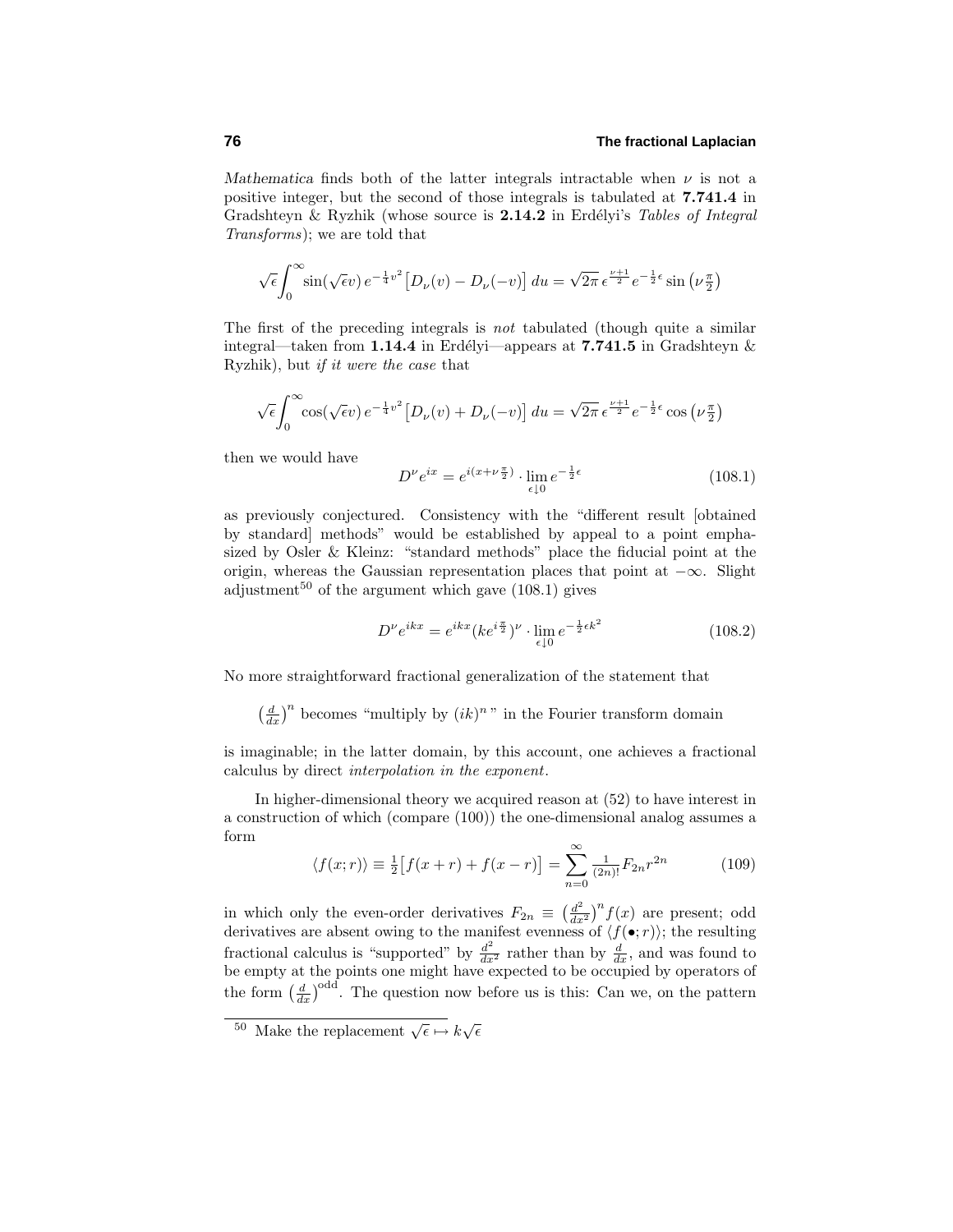of the preceding argument, sharpen our understanding of the sense in which that factional theory can be said to be "interpolative"?

In "fractional Laplacian theory" our objective is to give useful meaning to operators of the general type  $\nabla^{\frac{2}{3}}$ . Within that context, our interest in  $\frac{d^2}{dx^2}$ springs in case  $N = 1$  from an interest in the "radial Laplacian"  $\frac{d^2}{dr^2} + \frac{N-1}{r} \frac{d}{dr}$  which we acquired at (64.1). Which is to say, it shifts somewhat when we turn our gaze from  $N = 1$  to  $N = 2, 3, \ldots$ 

We proceed from an "even-ized" variant

$$
\int \left\{ \sum \frac{1}{(2n)!} F_{2n} z^{2n} \right\} \epsilon^{(n-m)} G_{2m}(z) dz \quad \text{with} \quad G_{2m}(z) \equiv \frac{1}{\sqrt{2\pi}} \left( -\frac{d}{dz} \right)^{2m} e^{-\frac{1}{2}z^2}
$$

$$
= \frac{1}{\sqrt{2\pi}} e^{-\frac{1}{2}z^2} H e_{2m}(z)
$$

of our former starting point. Here as before  $z = r/\sqrt{\epsilon}$ , but in view of the fact that  $z^{2n}$  is always positive it becomes natural to introduce  $s \equiv \frac{1}{2}z^2$  and to recall<sup>25</sup> that  $He_{2m}(z) = (-2)^m m! L_m^{-1/2}(\frac{z^2}{2})$ . We then have

$$
2\int_0^{\infty} \left\{ \sum \frac{1}{(2n)!} F_{2n} \cdot (2s)^n \right\} e^{(n-m)} \mathfrak{G}_{2m}(s) \frac{1}{\sqrt{2s}} ds
$$
  

$$
\mathfrak{G}_{2m}(s) \equiv \frac{1}{\sqrt{2\pi}} e^{-s} H e_{2m} (\sqrt{2s})
$$
  

$$
= \frac{1}{\sqrt{2\pi}} (-2)^m m! e^{-s} L_m^{-\frac{1}{2}}(s)
$$
  

$$
= \sum_{n=0}^{\infty} F_{2n} \left\{ \frac{1}{(2n)! \sqrt{\pi}} 2^{n+m} (-)^m m! \int_0^{\infty} s^{n-\frac{1}{2}} e^{-s} L_m^{-\frac{1}{2}}(s) ds \right\} e^{n-m}
$$
 (110)

where the 2 which appears as a prefactor arises from the circumstance that when *z* ranges on  $[-\infty, +\infty]$  the variable  $s \equiv \frac{1}{2}z^2$  ranges *twice* on  $[0, \infty]$ .<sup>51</sup> Thus are we are led, with the assistance of *Mathematica*, to write

$$
= F_0 + F_2 \frac{1}{2} \epsilon + F_4 \frac{1}{2 \cdot 4} \epsilon^2 + F_6 \frac{1}{2 \cdot 4 \cdot 6} \epsilon^3 + F_8 \frac{1}{2 \cdot 4 \cdot 6 \cdot 8} \epsilon^4 + \cdots \quad : \quad \text{case } m = 0
$$
  
\n
$$
F_0 \text{ in the limit } \epsilon \downarrow 0
$$
  
\n
$$
= 0 + F_2 + F_4 \frac{1}{2} \epsilon + F_6 \frac{1}{2 \cdot 4} \epsilon^2 + F_8 \frac{1}{2 \cdot 4 \cdot 6} \epsilon^3 + \cdots \quad : \quad \text{case } m = 1
$$
  
\n
$$
F_2 \text{ in the limit } \epsilon \downarrow 0
$$
  
\n
$$
= 0 + 0 + F_4 + F_6 \frac{1}{2} \epsilon + F_8 \frac{1}{2 \cdot 4} \epsilon^2 + \cdots \quad : \quad \text{case } m = 2
$$
  
\n
$$
\downarrow
$$
  
\n
$$
F_4 \text{ in the limit } \epsilon \downarrow 0
$$

 $^{51}\,$  Look to this example:

$$
\int_{-\infty}^{+\infty} e^{-x^2} dx = 2 \int_0^{\infty} e^{-y} \frac{1}{2\sqrt{y}} dy = \sqrt{\pi}
$$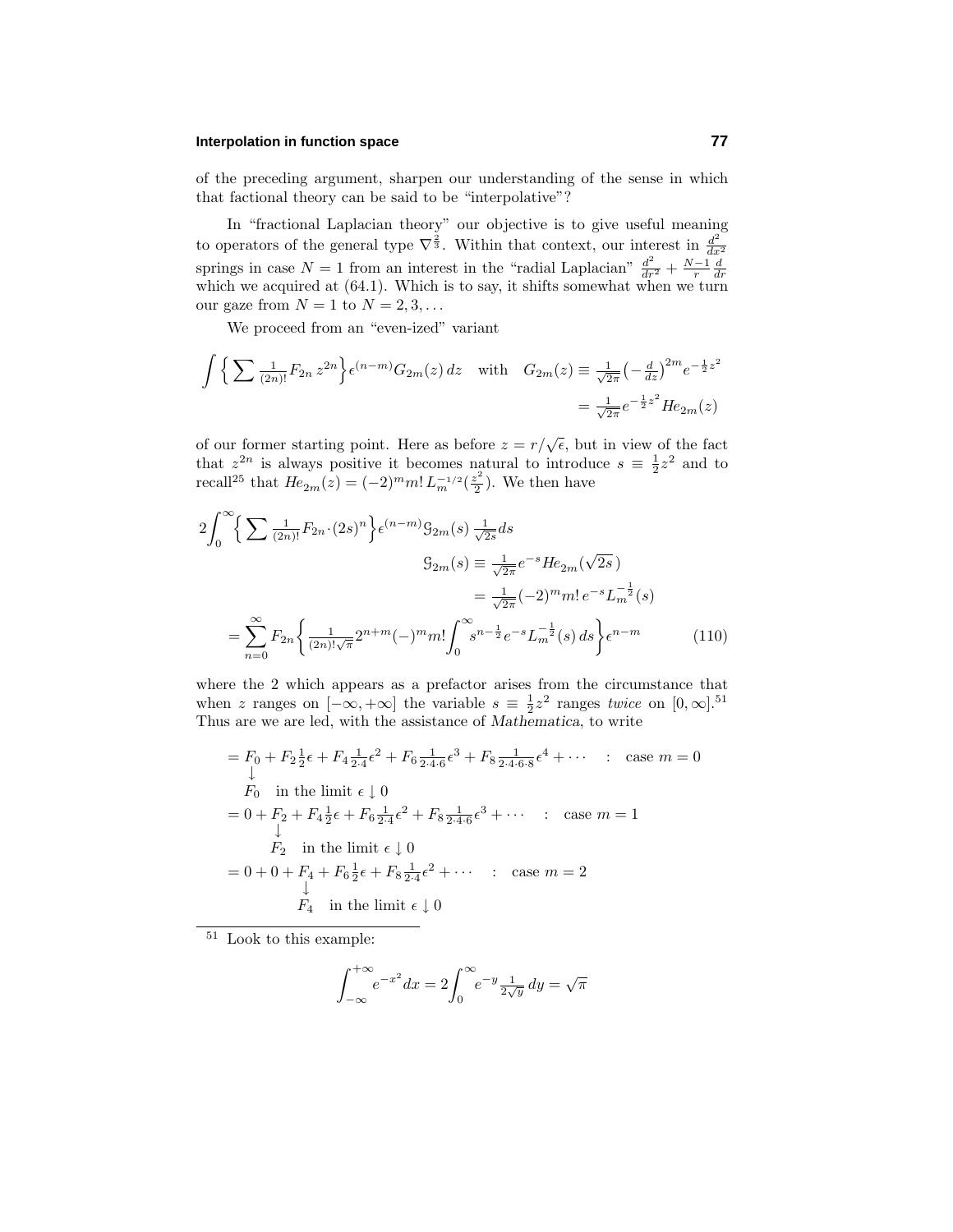To establish the point more generally, one draws (compare (102)) upon

$$
s^{0} = L_{0}^{-\frac{1}{2}(s)}
$$
\n
$$
s^{1} = \frac{1}{2} L_{0}^{-\frac{1}{2}}(s) - L_{1}^{-\frac{1}{2}}(s)
$$
\n
$$
s^{2} = \frac{3}{4} L_{0}^{-\frac{1}{2}}(s) - 3 L_{1}^{-\frac{1}{2}}(s) + 2L_{2}^{-\frac{1}{2}}(s)
$$
\n
$$
s^{3} = \frac{15}{8} L_{0}^{-\frac{1}{2}}(s) - \frac{45}{4} L_{1}^{-\frac{1}{2}}(s) + 15L_{2}^{-\frac{1}{2}}(s) - 6L_{3}^{-\frac{1}{2}}(s)
$$
\n
$$
s^{4} = \frac{105}{16} L_{0}^{-\frac{1}{2}}(s) - \frac{105}{2} L_{1}^{-\frac{1}{2}}(s) + 105L_{2}^{-\frac{1}{2}}(s) - 84L_{3}^{-\frac{1}{2}}(s) + 24L_{4}^{-\frac{1}{2}}(s)
$$
\n
$$
\vdots
$$
\n
$$
s^{n} = \text{terms of lower order } + (-)^{n} n! L_{n}^{-\frac{1}{2}}(s)
$$
\n(111)

and the circumstance that the associated Laguerre polynomials  $L_m^{\alpha}(s)$  are (see Abramowitz  $\&$  Stegun, **22.2**) orthogonal in the sense that

$$
\int_0^\infty L_m^{\alpha}(s) L_n^{\alpha}(s) e^{-s} s^{\alpha} ds = \delta_{mn} \frac{\Gamma(n + \alpha + 1)}{n!}
$$

which (if completeness can be assumed) entails $52$ 

$$
K(s) = \sum_{n=0}^{\infty} K_n \cdot L_n^{\alpha}(s)
$$
  

$$
K_n = \frac{n!}{\Gamma(n+\alpha+1)} \int_0^{\infty} K(t) L_n^{\alpha}(t) e^{-t} t^{\alpha} dt
$$

Returning with this information to  $(110)$  we obtain

$$
0 + \dots + 0 + F_{2m} \underbrace{\left\{ \frac{1}{(2m)!\sqrt{\pi}} 2^{m+m} (-)^m m! \cdot (-)^m m! \Gamma(m + \frac{1}{2})/m! \right\}}_{1} \epsilon^0 + O(\epsilon)
$$

which is a straggle-toothed variant of (106), and susceptible to criticism on the same grounds: we have tacitly assumed the convergence of Taylor's series to be unrestricted. It is in an effort to escape the force of that criticism that*...*

We look now to the case  $f(x) = e^{ikx}$ , which entails<sup>53</sup>

$$
\langle f(x;r)\rangle = \frac{1}{2} \left[ f(x+r) + f(x-r) \right] = e^{ikx} \cos kr \tag{112}
$$

 $52$  The following construction can be (has been) used to reconstruct (111), which I originally obtained by matrix inversion of the equations that describe  $L_m^{-1/2}(s)$  as linear combinations of powers  $s^n$  (*m, n* = 0*,* 1*,* 2*,...).* 

<sup>53</sup> The following function, when expanded in *r*, actually does converge unrestrictedly, but we will agree to make no use of that fact.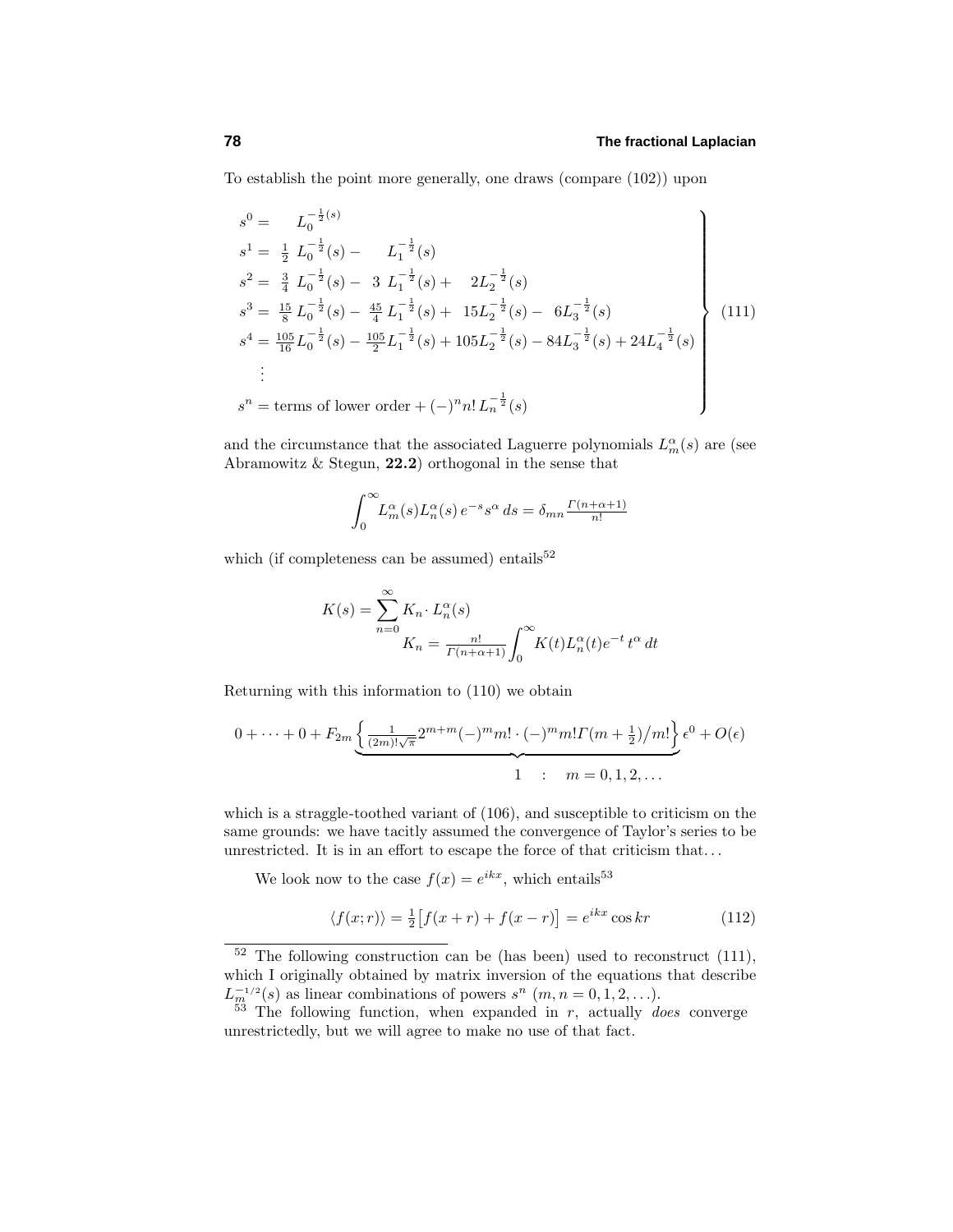Picking up our former train of thought at a very early stage (p. 73), we seek to recover

$$
\nabla^{2m} e^{ikx} = (ik)^{2m} e^{ikx} \tag{113}
$$

(here I write  $\nabla^2$  for  $\frac{d^2}{dx^2}$  to draw attention to the enveloping context of this work) from

$$
\nabla^{2m} e^{ikx} = \lim_{\epsilon \downarrow 0} e^{ikx} \cdot \int_{-\infty}^{+\infty} \cos kr \, G_{2m}(r; \epsilon) \, dr
$$
  

$$
G_{2m}(r; \epsilon) = \frac{1}{\sqrt{2\pi}} \left(\frac{1}{\sqrt{\epsilon}}\right)^{2m+1} e^{-\frac{1}{2\epsilon}r^2} H e_{2m}(\frac{r}{\sqrt{\epsilon}})
$$
  

$$
= \frac{1}{\sqrt{2\pi}} \left(\frac{1}{\sqrt{\epsilon}}\right)^{2m+1} (-2)^m m! \, e^{-\frac{1}{2\epsilon}r^2} L_m^{-\frac{1}{2}}(\frac{1}{2\epsilon}r^2)
$$
  

$$
= \lim_{\epsilon \downarrow 0} e^{ikx} \cdot \int_0^{\infty} \cos k\sqrt{2\epsilon s} \left\{\frac{1}{\sqrt{2\pi}} \left(\frac{1}{\sqrt{\epsilon}}\right)^{2m+1} (-2)^m m! \, e^{-s} L_m^{-\frac{1}{2}}(s) \sqrt{\frac{2\epsilon}{s}} \right\} ds
$$

But

 $\left\{\text{etc.}\right\} = (-)^{m} \frac{1}{\sqrt{2\pi}} 2^{m+\frac{1}{2}} \epsilon^{-m} m! \cdot e^{-s} s^{-\frac{1}{2}} L_{m}^{-\frac{1}{2}}(s)$  (114)

and *Mathematica* reports that

$$
\int_0^\infty \cos k\sqrt{2\epsilon s} \left\{ \text{etc.} \right\} ds = \begin{cases} e^{-\frac{1}{2}k^2 \epsilon} & : \text{ case } m=0\\ -k^2 e^{-\frac{1}{2}k^2 \epsilon} & : \text{ case } m=1\\ +k^4 e^{-\frac{1}{2}k^2 \epsilon} & : \text{ case } m=2\\ -k^6 e^{-\frac{1}{2}k^2 \epsilon} & : \text{ case } m=3\\ & : \end{cases}
$$
(115)

This is (in the limit  $\epsilon \downarrow 0$ ) precisely the result we sought—an elementary result, obtain here with great labor. The point of the labor—i.e., of the round-about procedure—is that it puts us in position to relax the presumption that *m* is an integer. At  $(114)$  we make the replacements

$$
(-)^m \mapsto \cos m\pi
$$
 and (see again (70))  $L_m^{-\frac{1}{2}}(s) \mapsto \frac{\Gamma(m+\frac{1}{2})}{\Gamma(m+1)\Gamma(\frac{1}{2})}M(-m;\frac{1}{2};s)$ 

For  $m = 0, 1, 2, \ldots$  the adjustment is merely notational/cosmetic, and one again recovers (114).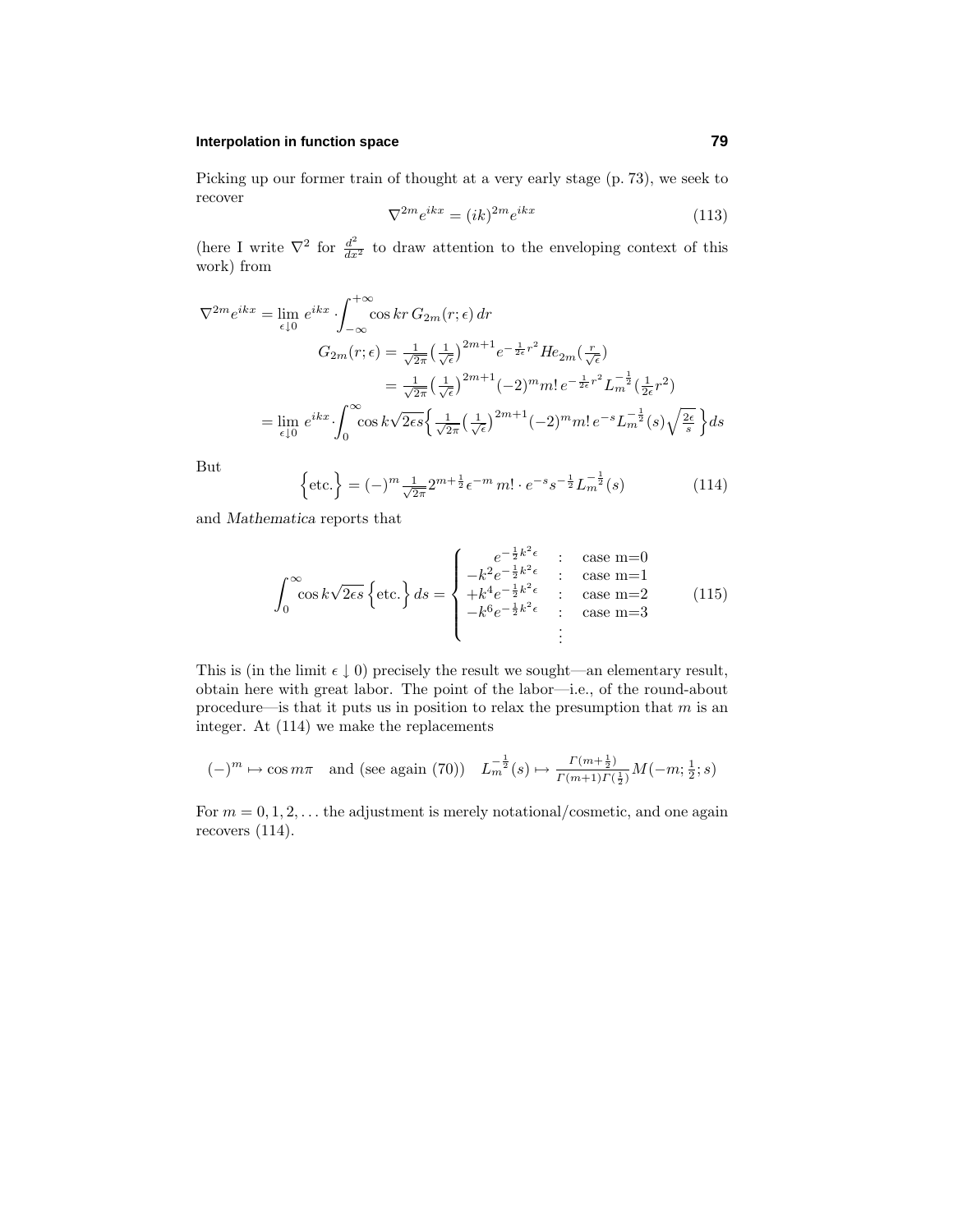**10. Does there exist a fractional exterior calculus?** I have remarked already in connection with  $(49/50)$  that the high road to a theory of Laplace-Beltrami operators active upon (antisymmetric)tensor fields of arbitrary dimension *N* and rank  $n \leq N$  is provided by the exterior calculus, and have made reference to an essay in which details supportive of that remark can be found. The exterior calculus provides such a theory, but provides also much more; it leads in particular to vast generalization of Stokes' theorem. How exciting would be the prospect if there existed a "fractional exterior calculus." Alas! I am persuaded that the answer to the question posed above is "No." My objective here will be to sketch the argument that leads me to that conclusion. I admit to a measure of disappointment, though it is absurd to draw disappointment from a mathematical fact, and one or two of the ideas which we will encounter along the way do seem to me to be of some independent interest.

I intend to be sketchy—to work typically in only two or three dimensions, to omit factors and references to limiting processes when they either do not contribute directly to the point at issue or can be expected to "take care of themselves." When borrowing ideas from representation theory I will appeal exclusively to Gaussian representation theory. And though several variables will be in play, I will have need only of  $(a$  slight enlargement of) the fractional calculus of a single variable.

The notion of a "fractional partial derivative" would appear to pose no difficulty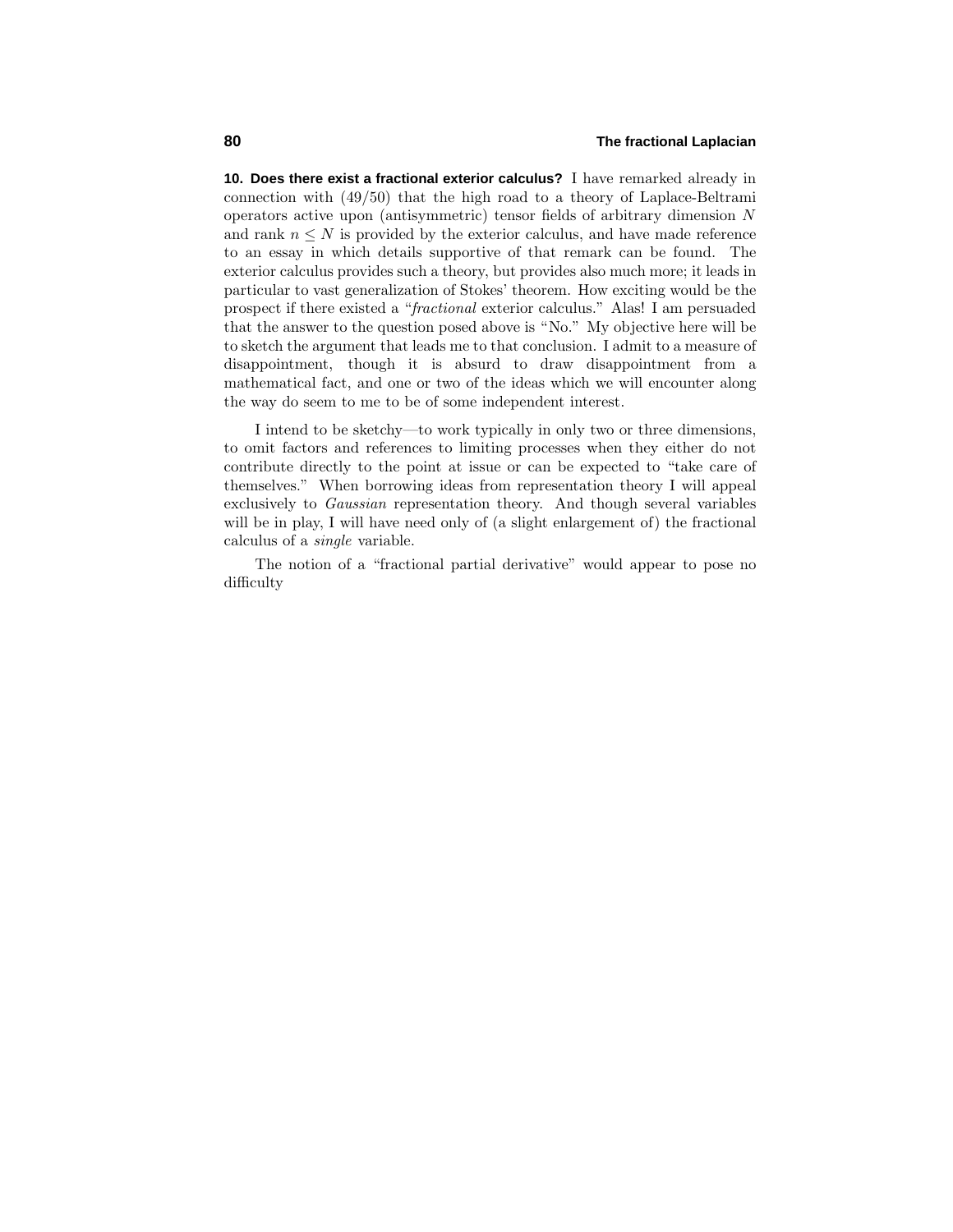# **Appendix 81**

**APPENDIX**. I alluded in §8 to the curious results obtained when one examines hyperspherically symmetric constructions of the form

$$
\nabla^{2m}e^{-r} = \left[\left(\frac{d}{dr}\right)^2 + \frac{N-1}{r}\frac{d}{dr}\right]^m e^{-r}
$$

The results in question were useless for the purposes of that discussion because they are *invalid at the origin*,<sup>54</sup> but they are in their odd way so pretty that I could not consign them to the trash can. I look serially to the cases  $N = 1, 2, 3, \ldots$  to gain a preliminary sense of the matter. In the case  $N = 1$  we have

$$
\left[\left(\frac{d}{dr}\right)^2 + \frac{0}{r}\frac{d}{dr}\right]^m e^{-r} = e^{-r} \quad : \quad \text{all } m
$$

In the case  $\boldsymbol{N=2}$ 

$$
\begin{aligned}\n&\left[\left(\frac{d}{dr}\right)^2 + \frac{1}{r}\frac{d}{dr}\right]^0 e^{-r} = e^{-r} \\
&\left[\left(\frac{d}{dr}\right)^2 + \frac{1}{r}\frac{d}{dr}\right]^1 e^{-r} = e^{-r} \cdot \frac{r-1}{r} \\
&\left[\left(\frac{d}{dr}\right)^2 + \frac{1}{r}\frac{d}{dr}\right]^2 e^{-r} = e^{-r} \cdot \frac{r^3 - 2r^2 - r - 1}{r^3}\n\end{aligned}
$$
\n
$$
\begin{aligned}\n&\left[\left(\frac{d}{dr}\right)^2 + \frac{1}{r}\frac{d}{dr}\right]^3 e^{-r} = e^{-r} \cdot \frac{r^5 - 3r^4 - 3r^3 - 6r^2 - 9r - 9}{r^5}\n\end{aligned}
$$
\n
$$
\begin{aligned}\n&\left[\left(\frac{d}{dr}\right)^2 + \frac{1}{r}\frac{d}{dr}\right]^1 e^{-r} = e^{-r} \cdot \frac{r^7 - 4r^6 - 6r^5 - 18r^4 - 51r^3 - 126r^2 - 225r - 225}{r^7}\n\end{aligned}
$$

In the case  $\boldsymbol{N=3}$ 

$$
\begin{aligned}\n &\left[ \left( \frac{d}{dr} \right)^2 + \frac{2}{r} \frac{d}{dr} \right]^0 e^{-r} = e^{-r} \\
 &\left[ \left( \frac{d}{dr} \right)^2 + \frac{2}{r} \frac{d}{dr} \right]^1 e^{-r} = e^{-r} \cdot \frac{r-2}{r} \\
 &\left[ \left( \frac{d}{dr} \right)^2 + \frac{2}{r} \frac{d}{dr} \right]^2 e^{-r} = e^{-r} \cdot \frac{r-4}{r} \\
 &\left[ \left( \frac{d}{dr} \right)^2 + \frac{2}{r} \frac{d}{dr} \right]^3 e^{-r} = e^{-r} \cdot \frac{r-6}{r} \\
 &\left[ \left( \frac{d}{dr} \right)^2 + \frac{2}{r} \frac{d}{dr} \right]^4 e^{-r} = e^{-r} \cdot \frac{r-8}{r}\n \end{aligned}
$$

In the case  $\boldsymbol{N=4}$ 

$$
\begin{aligned}\n&\left[\left(\frac{d}{dr}\right)^2 + \frac{3}{r}\frac{d}{dr}\right]^0 e^{-r} = e^{-r} \\
&\left[\left(\frac{d}{dr}\right)^2 + \frac{3}{r}\frac{d}{dr}\right]^1 e^{-r} = e^{-r} \cdot \frac{r-3}{r} \\
&\left[\left(\frac{d}{dr}\right)^2 + \frac{3}{r}\frac{d}{dr}\right]^2 e^{-r} = e^{-r} \cdot \frac{r^3 - 6r^2 + 3r + 3}{r^3}\n\end{aligned}
$$
\n
$$
\begin{aligned}\n&\left[\left(\frac{d}{dr}\right)^2 + \frac{3}{r}\frac{d}{dr}\right]^3 e^{-r} = e^{-r} \cdot \frac{r^5 - 9r^4 + 9r^3 + 12r^2 + 9r + 9}{r^5}\n\end{aligned}
$$
\n
$$
\begin{aligned}\n&\left[\left(\frac{d}{dr}\right)^2 + \frac{3}{r}\frac{d}{dr}\right]^4 e^{-r} = e^{-r} \cdot \frac{r^7 - 12r^6 + 18r^5 + 30r^4 + 45r^3 + 90r^2 + 135r + 135}{r^7}\n\end{aligned}
$$

<sup>54</sup> A similar remark pertains to statements of the form

$$
\left[\left(\frac{d}{dr}\right)^2 + \frac{N-1}{r}\frac{d}{dr}\right]^m \frac{1}{r^{N-2}} = 0
$$

but (on evidence of a robust potential theory) certainly does not mean that they are useless in all contexts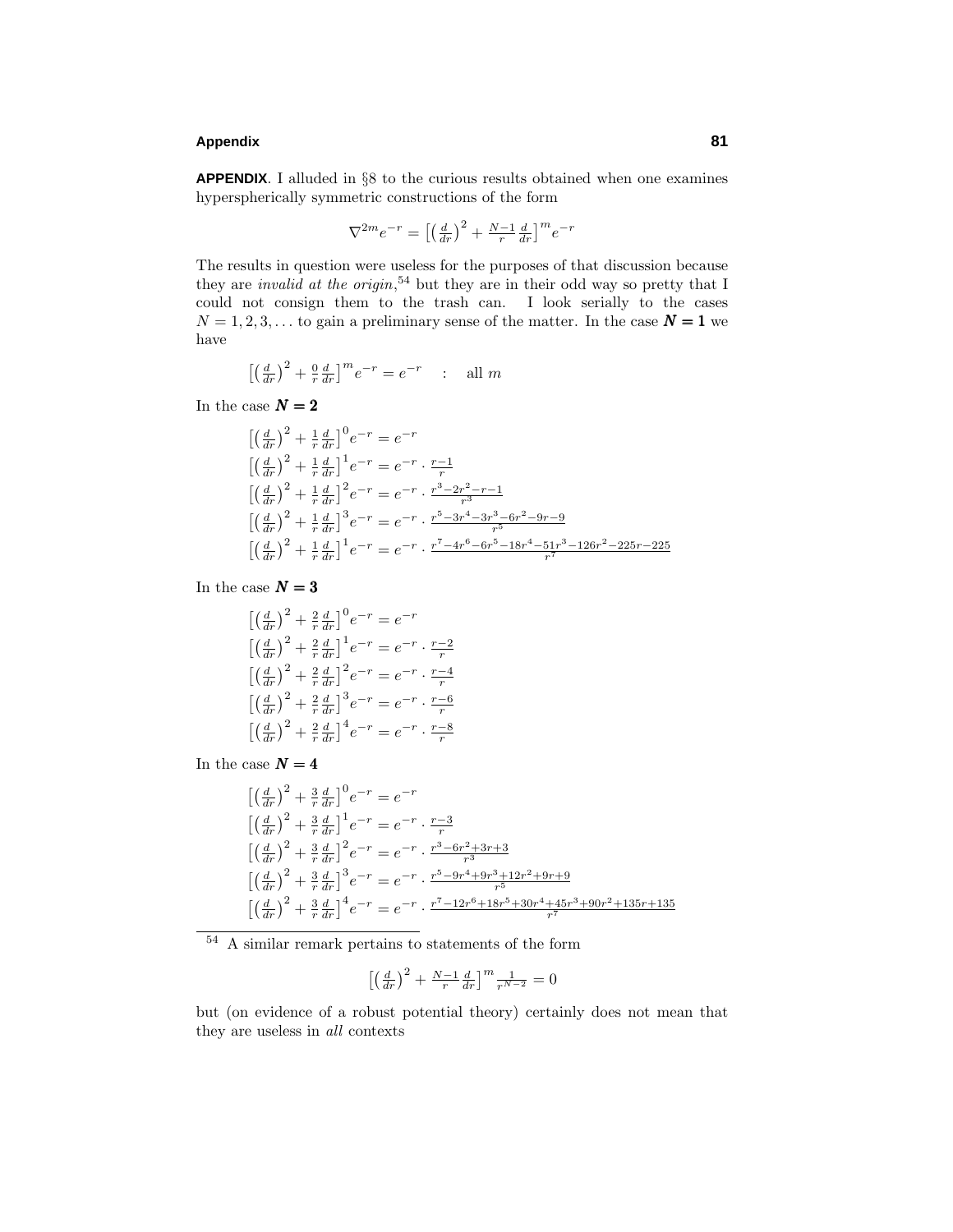The case  $N = 5$  displays a relative simplicity reminiscent of that encountered at  $N = 1$  and  $N = 3^{55}$ 

$$
\begin{aligned}\n&\left[\left(\frac{d}{dr}\right)^2 + \frac{4}{r}\frac{d}{dr}\right]^0 e^{-r} = e^{-r} \\
&\left[\left(\frac{d}{dr}\right)^2 + \frac{4}{r}\frac{d}{dr}\right]^1 e^{-r} = e^{-r} \cdot \frac{r-4}{r} \\
&\left[\left(\frac{d}{dr}\right)^2 + \frac{4}{r}\frac{d}{dr}\right]^2 e^{-r} = e^{-r} \cdot \frac{r^3 - 8r^2 + 8r + 8}{r^3} \\
&\left[\left(\frac{d}{dr}\right)^2 + \frac{4}{r}\frac{d}{dr}\right]^3 e^{-r} = e^{-r} \cdot \frac{r^3 - 12r^2 + 24r + 24}{r^3} \\
&\left[\left(\frac{d}{dr}\right)^2 + \frac{4}{r}\frac{d}{dr}\right]^4 e^{-r} = e^{-r} \cdot \frac{r^3 - 16r^2 + 48r + 48}{r^3}\n\end{aligned}
$$

and encountered again at  $N = 7$ :

$$
\begin{aligned}\n&\left[\left(\frac{d}{dr}\right)^2 + \frac{6}{r}\frac{d}{dr}\right]^0 e^{-r} = e^{-r} \\
&\left[\left(\frac{d}{dr}\right)^2 + \frac{6}{r}\frac{d}{dr}\right]^1 e^{-r} = e^{-r} \cdot \frac{r-6}{r} \\
&\left[\left(\frac{d}{dr}\right)^2 + \frac{6}{r}\frac{d}{dr}\right]^2 e^{-r} = e^{-r} \cdot \frac{r^3 - 12r^2 + 24r + 24}{r^3} \\
&\left[\left(\frac{d}{dr}\right)^2 + \frac{6}{r}\frac{d}{dr}\right]^3 e^{-r} = e^{-r} \cdot \frac{r^5 - 18r^4 + 72r^3 + 24r^2 - 144r - 144}{r^5} \\
&\left[\left(\frac{d}{dr}\right)^2 + \frac{6}{r}\frac{d}{dr}\right]^4 e^{-r} = e^{-r} \cdot \frac{r^5 - 24r^4 + 144r^3 - 48r^2 - 576r - 576}{r^5}\n\end{aligned}
$$

The relative complexity encountered at  $N = 2$  and  $N = 4$  is encountered also at  $N = 6$ , and is typical of all even-dimensional cases:

$$
\begin{aligned}\n&\left[\left(\frac{d}{dr}\right)^2 + \frac{5}{r}\frac{d}{dr}\right]^0 e^{-r} = e^{-r} \\
&\left[\left(\frac{d}{dr}\right)^2 + \frac{5}{r}\frac{d}{dr}\right]^1 e^{-r} = e^{-r} \cdot \frac{r-5}{r} \\
&\left[\left(\frac{d}{dr}\right)^2 + \frac{5}{r}\frac{d}{dr}\right]^2 e^{-r} = e^{-r} \cdot \frac{r^3 - 10r^2 + 15r^2 + 15}{r^3} \\
&\left[\left(\frac{d}{dr}\right)^2 + \frac{5}{r}\frac{d}{dr}\right]^3 e^{-r} = e^{-u} \cdot \frac{u^5 - 15u^4 + 45u^3 + 30u^2 - 45u - 45}{u^5} \\
&\left[\left(\frac{d}{dr}\right)^2 + \frac{5}{r}\frac{d}{dr}\right]^4 e^{-r} = e^{-u} \cdot \frac{u^7 - 20u^6 + 90u^5 + 30u^4 - 195u^3 - 270u^2 - 225u - 225}{u^7}\n\end{aligned}
$$

The patterns semi-evident in preceding formulæ are somewhat clarified when one looks to the general case; one has

$$
\left[\left(\frac{d}{dr}\right)^2 + \frac{N-1}{r}\frac{d}{dr}\right]^m e^{-r} = e^{-r} \cdot \frac{P_m(r;N)}{r^{2m-1}}
$$

where

$$
P_m(r;N) = \sum_{k=0}^{2m-1} P_{mk}(N) r^k
$$

<sup>&</sup>lt;sup>55</sup> Observe that when  $N=3$  the exponent in the denominator stabilizes at  $1=3-2$ , when  $N=5$  it stabilizes at  $3=5-2$ , when  $N=7$  it stabilizes at  $5=7-2$  (all this owing to the disappearance of low-order coefficients in the numerator), but when *N* is even no such stabilization takes place.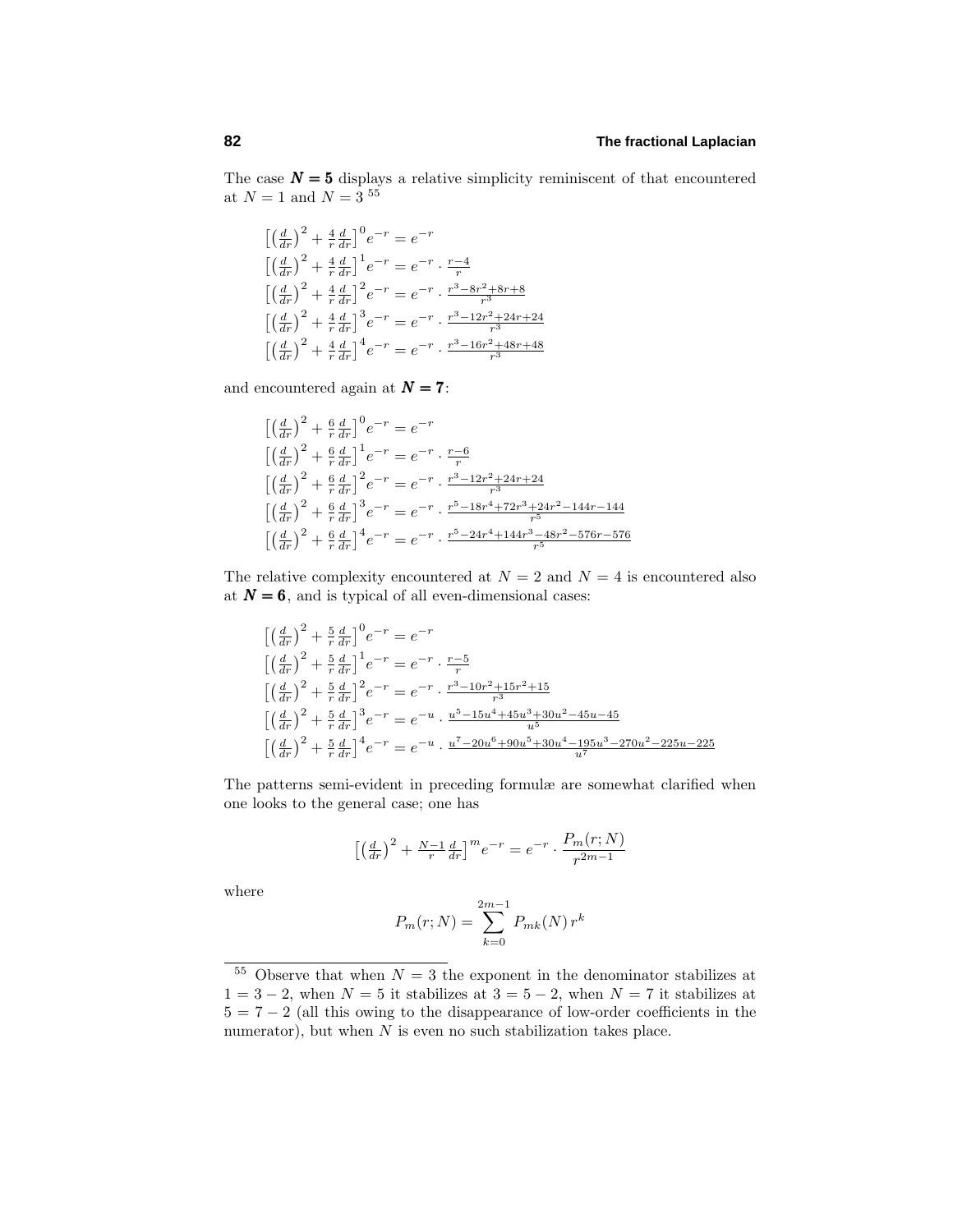# **Appendix 83**

and computation shows that the coefficients  $P_{mk}(\boldsymbol{N})$  can be described

$$
P_{10} = -(N-1)
$$
  
\n
$$
P_{11} = +1
$$
  
\n
$$
P_{20} = + (N-1)(N-3)
$$
  
\n
$$
P_{21} = + (N-1)(N-3)
$$
  
\n
$$
P_{22} = -2(N-1)
$$
  
\n
$$
P_{23} = +1
$$
  
\n
$$
P_{30} = -3(N-1)(N-3)(N-5)
$$
  
\n
$$
P_{31} = -3(N-1)(N-3)(N-5)
$$
  
\n
$$
P_{32} = -(N-1)(N-3)(N-8)
$$
  
\n
$$
P_{33} = +3(N-1)(N-3)
$$
  
\n
$$
P_{34} = -3(N-1)
$$
  
\n
$$
P_{35} = +1
$$
  
\n
$$
P_{40} = +15(N-1)(N-3)(N-5)(N-7)
$$
  
\n
$$
P_{41} = +15(N-1)(N-3)(N-5)(N-7)
$$
  
\n
$$
P_{42} = +6(N-1)(N-3)(N-5)(N-9)
$$
  
\n
$$
P_{43} = + (N-1)(N-3)(N-5)(N-19)
$$
  
\n
$$
P_{44} = -2(N-1)(N-3)(2N-13)
$$
  
\n
$$
P_{45} = +6(N-1)(N-3)
$$
  
\n
$$
P_{46} = -4(N-1)
$$
  
\n
$$
P_{47} = +1
$$
  
\n
$$
P_{50} = -105(N-1)(N-3)(N-5)(N-7)(N-9)
$$
  
\n
$$
P_{51} = -105(N-1)(N-3)(N-5)(N-7)(N-9)
$$
  
\n
$$
P_{52} = -15(N-1)(N-3)(N-5)(N-7)(2N-32)
$$
  
\n
$$
P_{53} = -5(N-1)(N-3)(N-5)(N-7)(2N-33)
$$
  
\n
$$
P_{54} = -2(N-1)(N-3)(N-5)(N-13)
$$
  
\n
$$
P_{56} = -10(N-
$$

Here I owe everything to *Mathematica*, who produced the equations in far less time than it took me to write them out. I have used heavy type to draw